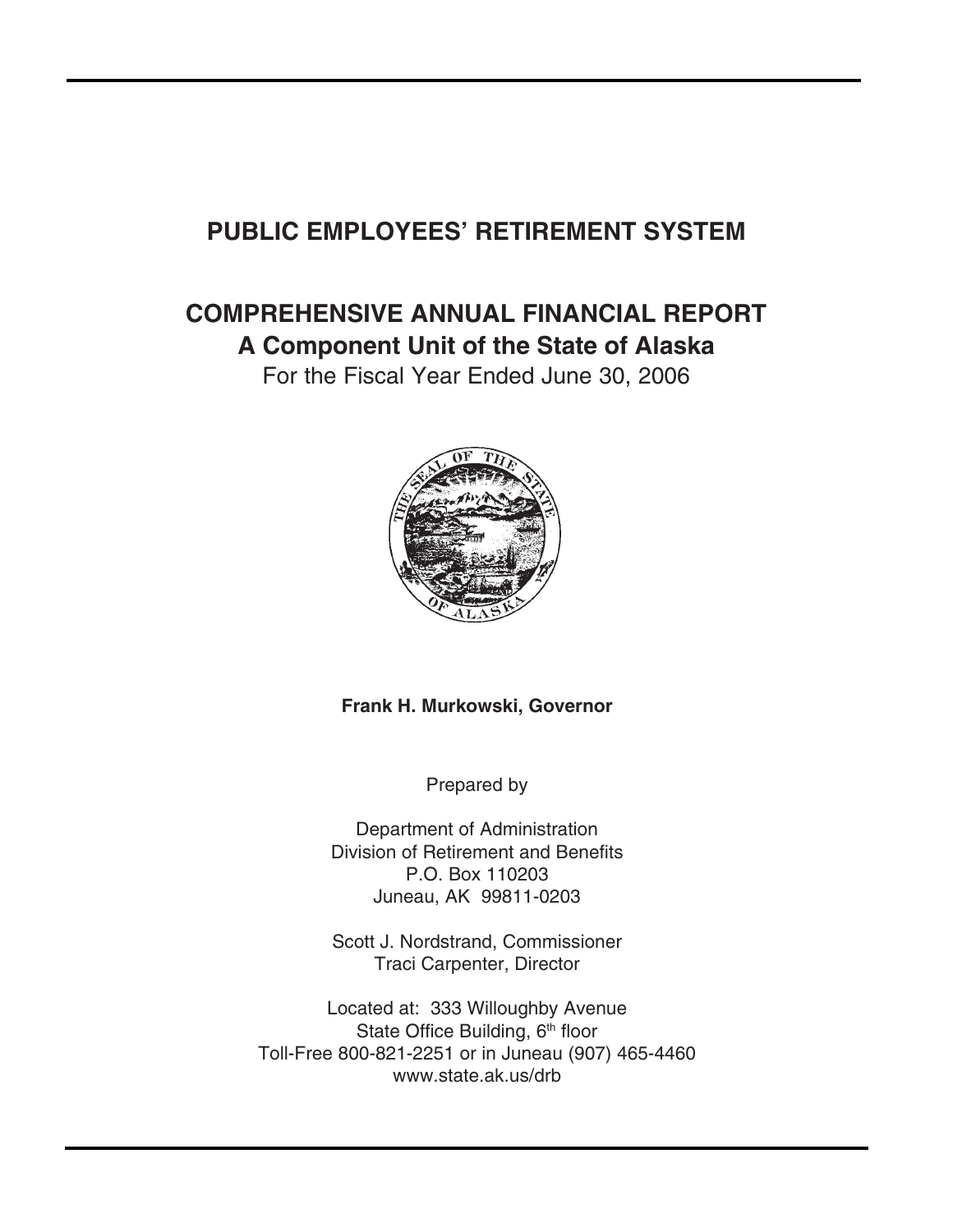The Alaska Department of Administration complies with Title II of the 1990 Americans with Disabilities Act. This publication is available in alternative communication formats upon request. To make necessary arrangements, contact the ADA Coordinator for the Alaska Division of Retirement and Benefits at (907) 465-4460 or the TDD for the hearing impaired at (907) 465-2805.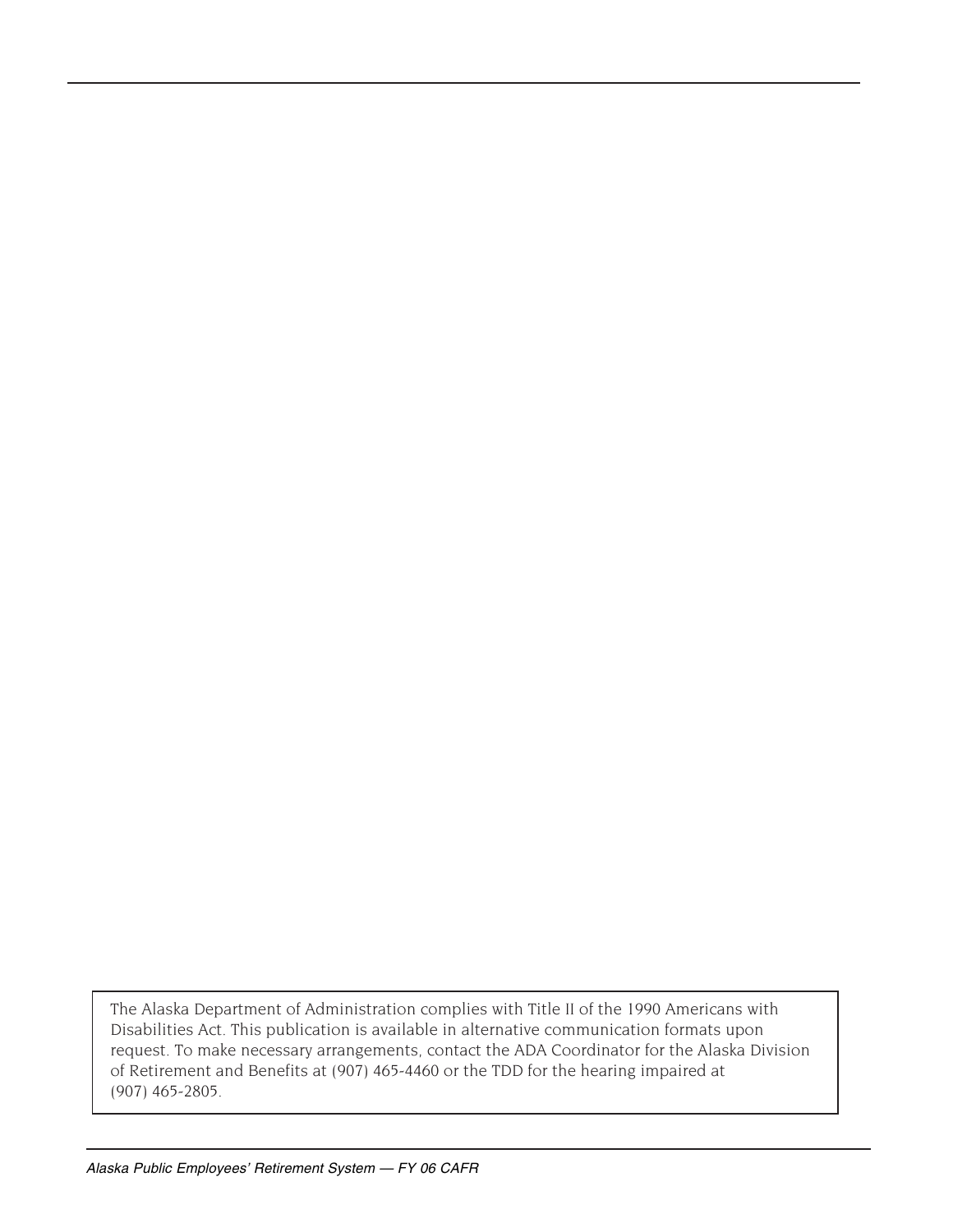# **PUBLIC EMPLOYEES' RETIREMENT SYSTEM TABLE OF CONTENTS**

| <b>Introductory Section</b>                                                                   |                |
|-----------------------------------------------------------------------------------------------|----------------|
|                                                                                               | $\mathbf{1}$   |
| Certificate of Achievement for Excellence in Financial Reporting                              | 6              |
|                                                                                               | $\overline{7}$ |
|                                                                                               | 8              |
|                                                                                               | 9              |
| <b>Financial Section</b>                                                                      |                |
|                                                                                               | 11             |
|                                                                                               | 13             |
| <b>Basic Financial Statements</b>                                                             |                |
|                                                                                               | 20             |
|                                                                                               | 21             |
| <b>Notes to Financial Statements</b>                                                          |                |
|                                                                                               | 22             |
|                                                                                               | 26             |
|                                                                                               | 28             |
| Note 4 - Foreign Exchange, Foreign Exchange Contracts and                                     |                |
|                                                                                               | 43             |
|                                                                                               | 44             |
|                                                                                               | 44             |
|                                                                                               | 45             |
|                                                                                               | 46             |
| <b>Required Supplementary Information:</b>                                                    |                |
| <b>GASB Statement No. 25:</b>                                                                 |                |
|                                                                                               | 48             |
| Schedule of Funding Progress - Postemployment Healthcare Benefits                             | 49             |
| Schedule of Contributions from Employers and the State of Alaska -                            |                |
| Pension and Postemployment Healthcare Benefits<br>Notes to Required Supplementary Information | 50             |
| Note 1 - Description of Schedule of Funding Progress                                          | 51             |
|                                                                                               | 51             |
| <b>Additional Information</b>                                                                 |                |
|                                                                                               | 55             |
| Schedule of Payments to Consultants Other than Investment Advisors                            | 56             |
| <b>Investment Section</b>                                                                     |                |
|                                                                                               | 57             |
| Treasury Division Staff and External Money Managers and Consultants                           | 59             |
|                                                                                               | 61             |
|                                                                                               | 64             |
|                                                                                               |                |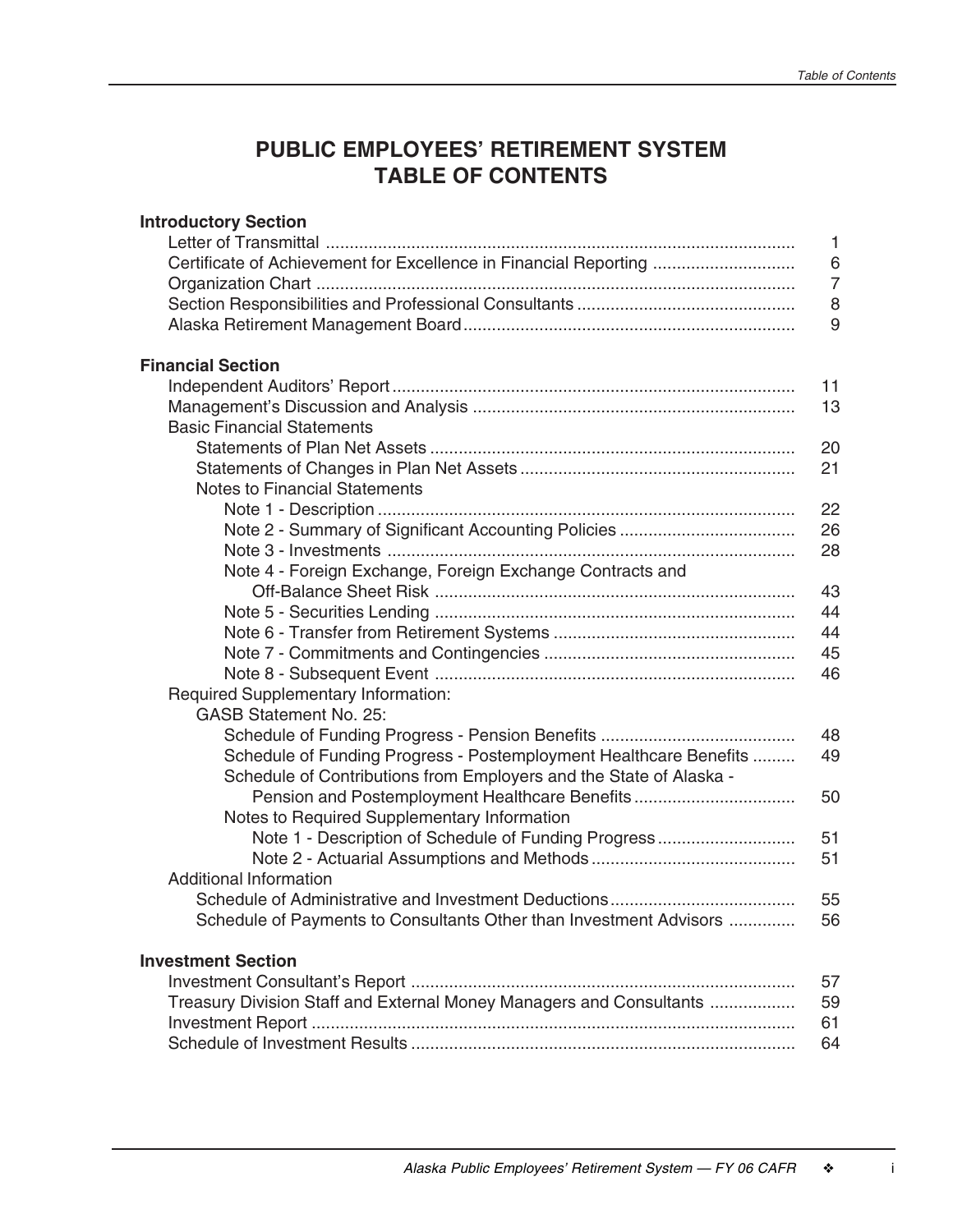### **Investment Section (continued)**

| - 65 |
|------|
|      |
| -68  |
|      |
|      |
|      |

#### **Actuarial Section**

| 86 |
|----|
|    |
| 88 |
|    |
| 90 |
|    |
|    |

#### **Statistical Section**

| .99 |
|-----|
| 100 |
|     |
|     |
| 103 |
|     |
|     |
|     |
|     |
|     |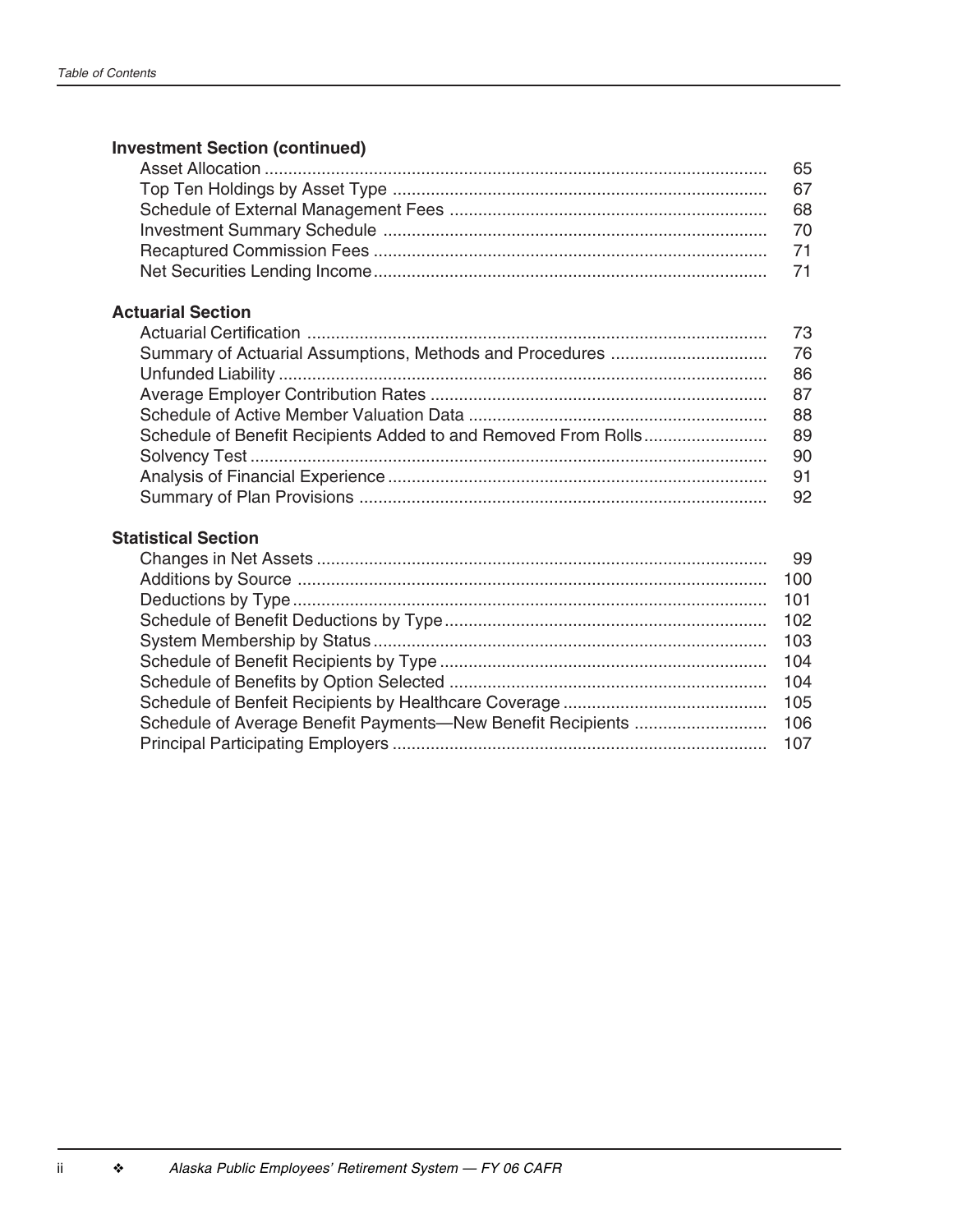December 8, 2006

The Honorable Sarah Palin, Governor Members of the Alaska State Legislature Alaska Retirement Management Board Employers and Plan Members

We are pleased to present the Comprehensive Annual Financial Report (CAFR) of the Public Employees' Retirement System (PERS) (Plan) for the fiscal year ended June 30, 2006.

This report is intended to provide comprehensive information on the financial operations of the Plan for the year. Responsibility for the accuracy, completeness and fairness of the information presented rests with the management of the Plan. To the best of our knowledge and belief, the enclosed information is accurate in all material respects and is reported in a manner designed to present fairly the financial position and results of operations of the Plan for the year ended June 30, 2006. All disclosures necessary to enable the reader to gain an understanding of the Plan's activities have been included.

For financial reporting purposes, the Plan utilizes Governmental Accounting Standards Board (GASB) Statement No. 25, Financial Reporting for Defined Benefit Pension Plans and Note Disclosures for Defined Contribution Plans; GASB Statement No. 34, Basic Financial Statements – and Management's Discussion and Analysis – for State and Local Governments; GASB Statement No. 37, Basic Financial Statements – and Management's Discussion and Analysis – for State and Local Governments: Omnibus; GASB Statement No. 38, Certain Financial Statement Note Disclosures, GASB Statement No. 40, Deposits and Investment Risk Disclosures, and GASB Statement No. 44, Economic Condition Reporting: The Statistical Section. Assets of the Plan are presented at fair value. The actuarial value of assets and the actuarial accrued liability are presented in the required supplementary information following the notes to the financial statements.

The CAFR is divided into five sections:

- **Introductory Section**, which contains this letter of transmittal, the administrative organization of the Plan, and a list of the members serving on the Alaska Retirement Management Board;
- **Financial Section**, which contains the Independent Auditors' Report, management's discussion and analysis (MD&A), basic financial statements, required supplementary information, and additional information;
- **Investment Section**, which contains a report prepared by the investment consultant, a report on investment activity, investment results, and various investment schedules;
- **Actuarial Section**, which contains the Actuarial Certification letter and the results of the most current annual actuarial valuation; and
- **Statistical Section**, which includes additional information related to financial trends, demographic and economic information, and operating information.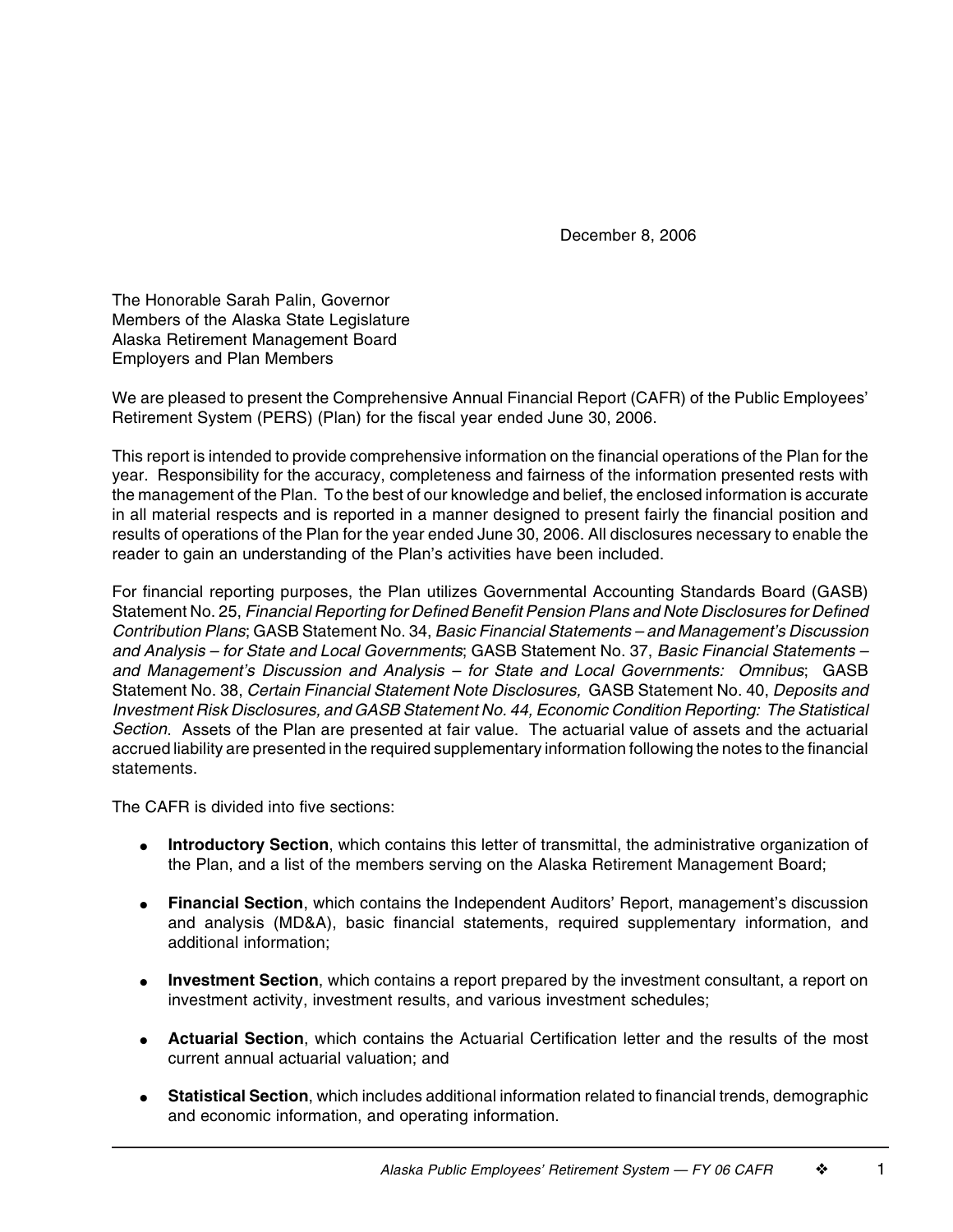The MD&A provides an analytical overview of the basic financial statements. This Letter of Transmittal is designed to complement the MD&A and should be read in conjunction with it. The MD&A is located in the Financial Section of this report immediately following the Independent Auditors' Report.

The PERS was established in 1961 to provide pension and postemployment healthcare benefits for eligible state and local government employees. Normal service, survivor, and disability benefits are available to all members who attain the Plan's age and service requirements. During the fiscal year 2005 legislative session, a law was enacted that closes the Plan. Senate Bill 141, signed into law on July 27, 2005, closes the Plan effective July 1, 2006, to new members and creates a defined contribution retirement plan for members first hired on or after July 1, 2006. Beginning in fiscal year 2007, the PERS will consist of two retirement plans, the defined benefit plan and the defined contribution plan.

|                                |           | <b>Years Ended June 30</b> |         |
|--------------------------------|-----------|----------------------------|---------|
|                                | 2006      | 2005                       | 2004    |
| Net Assets (millions)          | \$9,379.5 | 8,590.8                    | 8,177.3 |
| <b>Participating Employers</b> | 160       | 160                        | 161     |

#### **Reporting Entity**

The Plan is considered a component unit of the State of Alaska for financial reporting purposes. Because of the closeness of the Plan's relationship to the State, it is included in the State of Alaska CAFR as a fiduciary fund.

The Commissioner of the Department of Administration, appointed by the Governor, is responsible for administering the Plan. In order to meet the statutory requirements of administering the Plan, the Commissioner appoints the Director of the Division of Retirement and Benefits. The Director is responsible for the daily operations of the Plan.

The Alaska Retirement Management Board (ARMB) constituted effective October 1, 2005, replaced the Public Employees' Retirement Board (effective July 1, 2005) and the Alaska State Pension Investment Board (ASPIB) (effective October 1, 2005). Prior to October 1, 2005, the ASPIB had statutory oversight of the Plan's investments and the authority to invest the Plan's financial resources.

The ARMB is responsible for:

- adopting investment policies and developing investment objectives;
- providing a range of investment options and establishing the rules by which participants can direct their investments among those options, when applicable;
- establishing crediting rates for members' individual contribution accounts, when applicable;
- assisting in prescribing policies for the proper operation of the PERS;
- coordinating with the PERS Administrator to have actuarial valuations performed;
- reviewing actuarial assumptions and conducting experience analyses;
- contracting for an independent audit of actuarial valuations and external performance calculations; and
- reporting to the governor, legislature and individual employers participating in the PERS on its financial condition.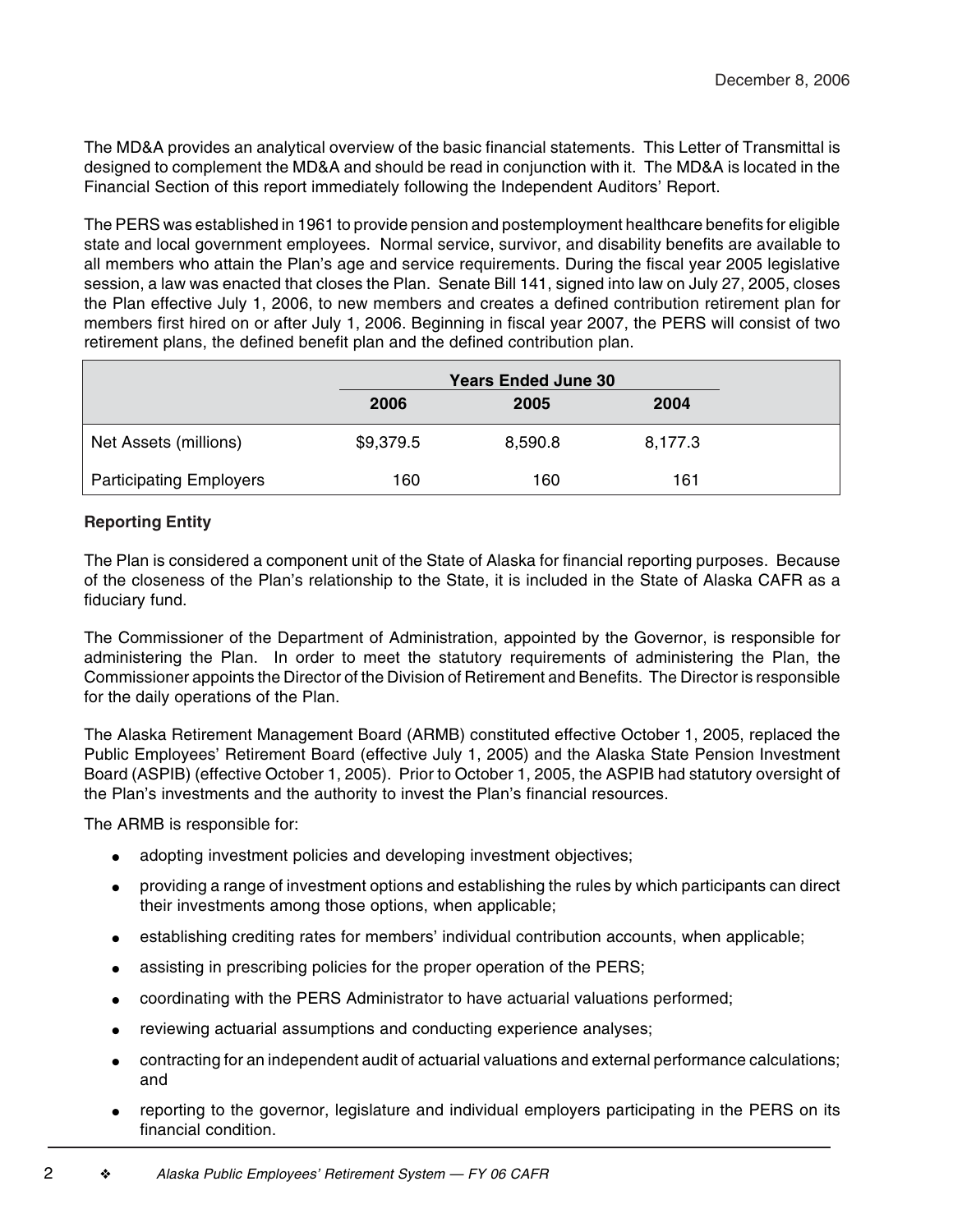#### **Major Initiatives**

The Public Employees' Retirement Board (governing board prior to July 1, 2005) looked at ways to reduce costs to the employers and address the unfunded status of the PERS while also balancing the need to provide adequate benefits in order to effectively recruit and retain new members. Senate Bill 141 passed during the 2005 legislative session created Tier IV in the PERS. This new tier, a hybrid plan referred to as the defined contribution retirement plan, becomes effective for members entering the PERS on or after July 1, 2006. The PERS administrator is working with legal counsel to obtain plan qualification and various private ruling letters related to the new tier.

The PERS continues to make progress on several ongoing projects. Most of these efforts focused on improvements in technology, improving methods for employers to submit information, improving methods for members to obtain information, and continued compliance with accounting requirements of the GASB and the Financial Accounting Standards Board (FASB) as applicable.

#### **Independent Audit**

The PERS annual audit was conducted by the independent accounting firm of KPMG LLP. The auditors' report on the basic financial statements is included in the Financial Section of this report.

#### **Investments**

At June 30, 2006, the Plan's investment portfolio was valued at \$9.4 billion and earned an 11.74% return for the fiscal year ended June 30, 2006. Over the past five years ending June 30, 2006, the Plan's investments earned a 6.54% return. The ARMB has statutory oversight of the Plan's investments and the Department of Revenue, Treasury Division, provides staff for the ARMB. Actual investing is performed by investment officers in the Treasury Division or by contracted external investment managers. The ARMB reviews and updates investment policies and strategies and is responsible for safeguarding invested assets.

#### **Internal Controls**

Plan internal accounting controls are designed to reasonably assure the safekeeping of assets and the reliability of financial reporting. Control procedures are the responsibility of the Plan's management. The independent auditors do not express an opinion on the effectiveness of the internal controls.

#### **Actuarial Valuation**

The actuarial firm, Buck Consultants, completed the actuarial review and valuation as of June 30, 2005, and served as technical advisor to the PERS. An actuarial certification and supporting statistics are included in the Actuarial Section of this report.

#### **Professional Services**

Professional consultants are retained to perform professional services that are essential to the effective and efficient operation of the PERS. A list of consultants is provided in the Introductory Section with the exception of investment professional consultants, who are listed in the Investment Section of this report.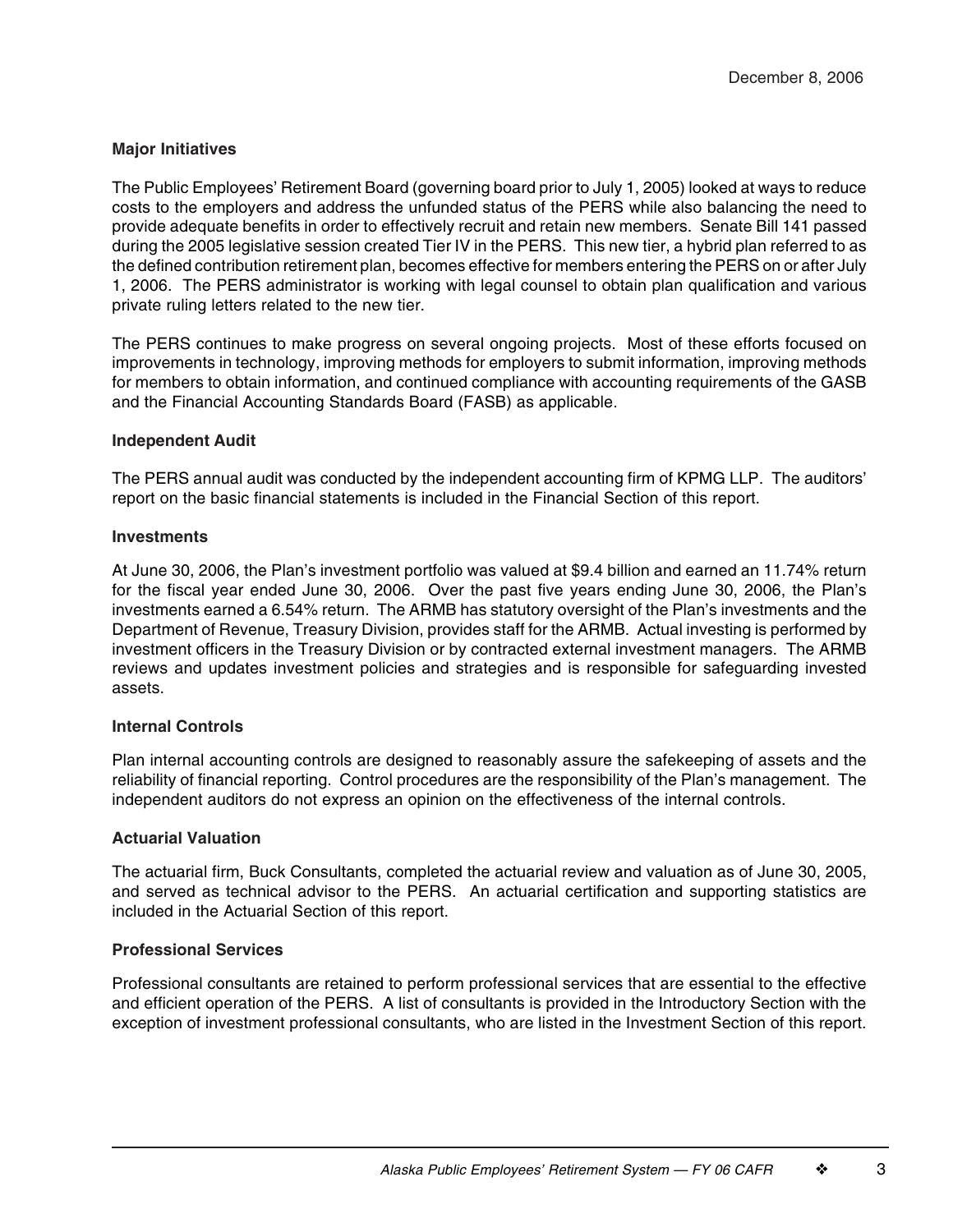#### **Certificate of Achievement**

The Government Finance Officers Association of the United States and Canada (GFOA) awarded a Certificate of Achievement for Excellence in Financial Reporting to the PERS for its CAFR for the fiscal year ended June 30, 2005. In order to be awarded a Certificate of Achievement, a government must publish an easily readable and efficiently organized CAFR. This report must satisfy both U.S. generally accepted accounting principles and applicable legal requirements.

A Certificate of Achievement is valid for a period of one year. We are confident our current CAFR continues to meet the Certificate of Achievement Program's requirements. Therefore, we are submitting it to the GFOA for consideration.

#### **Future Employer Contribution Rates**

The PERS' consulting actuary presented the results of the June 30, 2005, actuarial valuation report to the Plan Administrator and the ARMB. The assumptions and benefits are explained in the Actuarial Section of this report.

Based on the most recent valuation report, the PERS has a funding ratio (actuarial value of Plan assets divided by actuarial liabilities for pension and postemployment healthcare benefits) of 65.7%. The unfunded portion of the Plan's liabilities totals approximately \$4.4 billion. The unfunded liability is amortized over a 25-year fixed period, as established by the ARMB. In order to bridge the gap between assets and liabilities, the employer contribution rate is projected to increase over the same 25-year period, if the Plan's actual experience agrees with the assumptions underlying the valuation. The current asset allocation that the ARMB set for the Plan's investments is expected to provide a five-year median return of 7.83%.

There are three primary factors that have contributed to the Plan's current funding ratio: (1) loss of investment income in fiscal years 2001 and 2002; (2) rising healthcare costs; and (3) change in assumptions. These factors have negatively impacted the funding ratio for PERS and resulted in increasing employer contribution rates.

Currently, the PERS is among the few retirement systems that pre-fund and account for healthcare costs. The PERS is fortunate in that the creators and administrators had foresight to fund healthcare costs in advance. Most other major governmental retirement systems account for their healthcare costs on a payas-you-go basis. Implementation of GASB Statement No. 43, Financial Reporting for Postemployment Benefit Plans, will be phased in beginning with the largest systems (including the PERS) implementing in fiscal year 2007. This Statement requires disclosures related to healthcare costs similar to those currently required for pension costs. Once implemented, all systems will account for their future healthcare costs making comparisons between systems more meaningful.

#### **Acknowledgments**

The preparation of this report is made possible by the dedicated service of the staff of the Department of Administration, Division of Retirement and Benefits and the Department of Revenue, Treasury Division. It is intended to provide complete and reliable information as a basis for making management decisions, as a means of determining compliance with legal provisions, and as a means of determining responsible stewardship of the PERS' financial resources.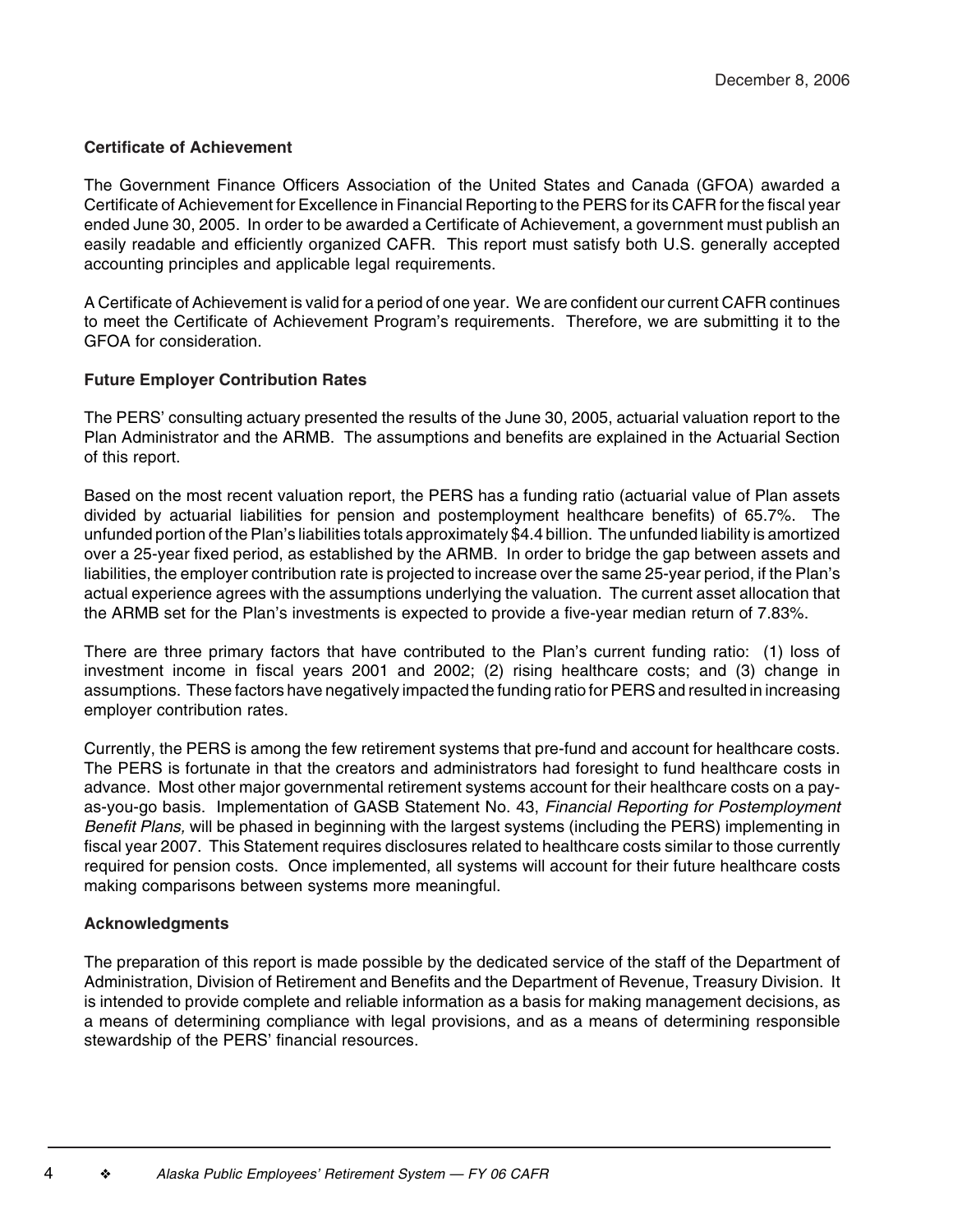The report is available on the web at www.state.ak.us/drb/pers/perscafr.shtml and mailed to those who submit a formal request. This report forms the link between the PERS and the membership. The cooperation of the membership contributes significantly to the success of the PERS. We hope the employers and plan members find this report informative.

We would like to take this opportunity to express our gratitude to the Alaska State Pension Investment Board, the Alaska Retirement Management Board, the staff, the advisors, and to the many people who have worked so diligently to assure the successful operation of the PERS.

Enoter

Kevin Brooks **Traci Carpenter** Acting Commissioner **Director** Director

iotina Maiquie

Christina Maiquis Accounting Supervisor

Respectfully submitted,

Farlene Marrison

Melanie Millhorn Charlene Morrision, CPA Deputy Commissioner Chief Financial Officer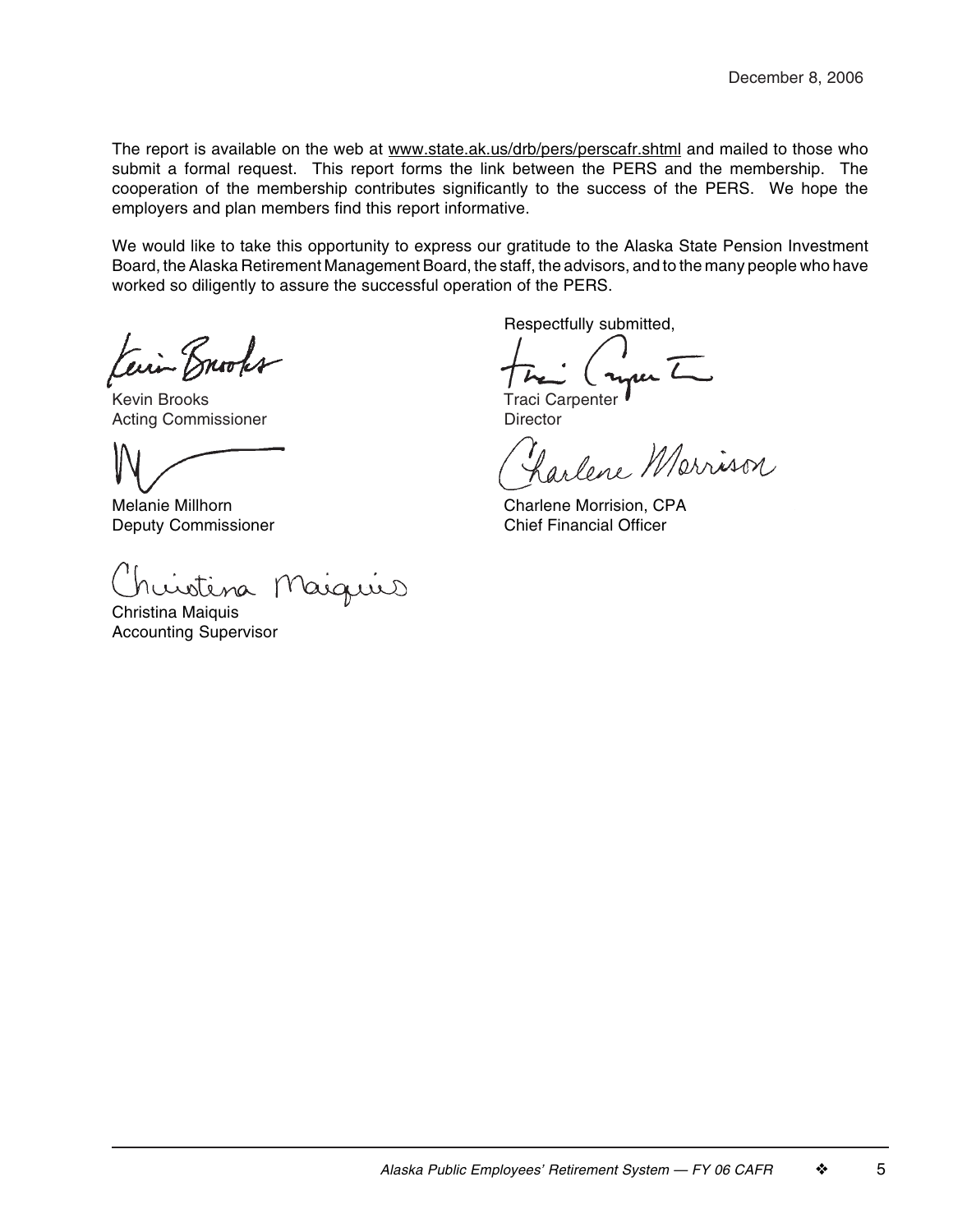# Certificate of Achievement for Excellence in Financial Reporting

December 8, 2006

Presented to

Alaska

**Public Employees' Retirement** 

# System

For its Comprehensive Annual Financial Report for the Fiscal Year Ended June 30, 2005

A Certificate of Achievement for Excellence in Financial Reporting is presented by the Government Finance Officers Association of the United States and Canada to government units and public employee retirement systems whose comprehensive annual financial reports (CAFRs) achieve the highest standards in government accounting. and financial reporting.



**Executive Director**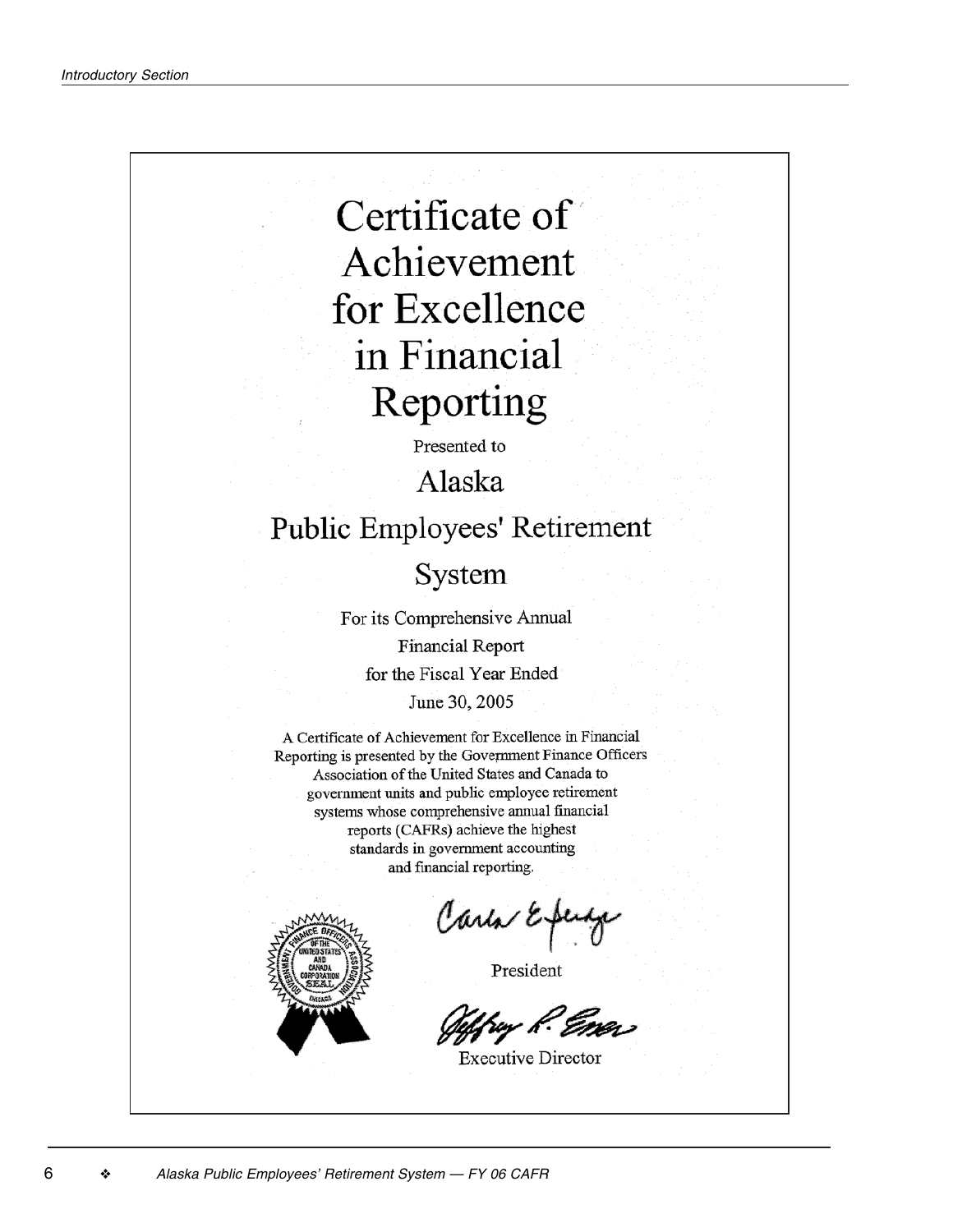#### **ORGANIZATION CHART**

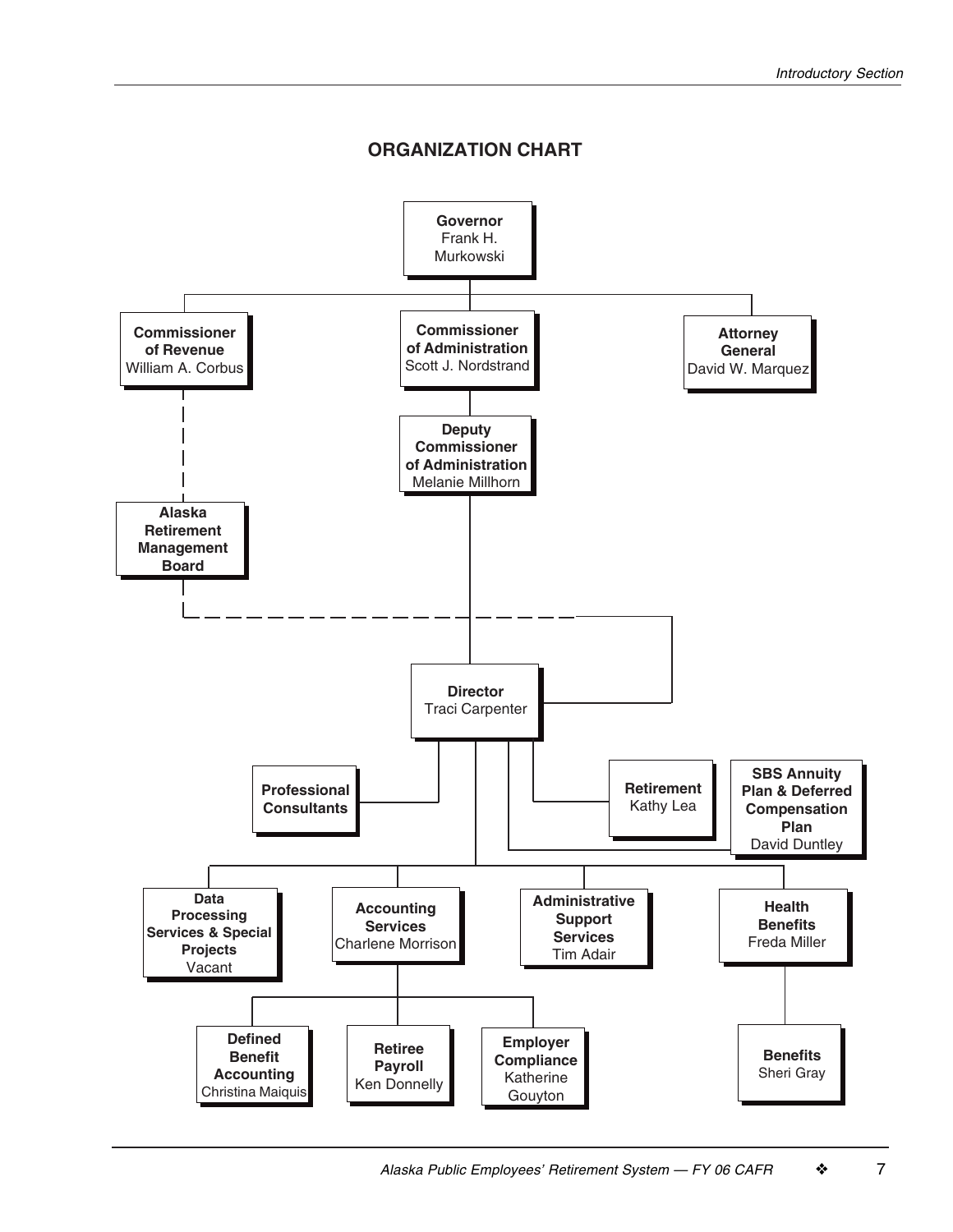### **Section Responsibilities**

The **Retirement Section** is responsible for providing comprehensive retirement counseling to the participating members and employers in the plan. This section appoints members to retirement benefits and maintains benefit payment information.

The **Health Benefits Section** is responsible for the administration of health, disability, and life insurance. This section provides benefits counseling and plan change information to the membership.

The **Accounting Services Section** is responsible for maintaining the employee and employer records and accounts in each of the defined benefit plans administered by the Division, producing financial statements and reports, and assuring compliance with the Internal Revenue Service requirements for defined benefit plans.

The **SBS Annuity Plan and Deferred Compensation Plan Section** is responsible for accounting, plan operations, and financial activities related to the SBS Annuity and Deferred Compensation Plan administered by the Division.

The **Data Processing Services Section** supports the information systems the System uses. Responsibilities include planning, development, data base design, programming, and operational support of the data processing systems, including the Local Area Network.

The **Administrative Support Services Section** is responsible for budget preparation, fiscal management of appropriations, procurement of professional services, supplies, and equipment. The section manages the systems' record center containing the member's physical records and performs other administrative functions such as legislative tracking and personnel management.

### **PROFESSIONAL CONSULTANTS**

**Consulting Actuary** Buck Consultants Denver, Colorado

**Independent Auditors** KPMG LLP Anchorage, Alaska

**Benefits Consultant** Buck Consultants Denver, Colorado

**Legal Counsel** Virginia Ragle Toby Steinberger Assistant Attorney Generals Juneau, Alaska Ice Miller LLP Indianapolis, Indiana

December 8, 2006

**Legal Counsel - Retirement Boards** Wohlforth, Johnson, Brecht, Cartledge & Brooking Anchorage, Alaska

**Third-Party Healthcare Claim Administrator** Aetna Life Insurance Company Walnut Creek, California

**Consulting Physicians** Kim Smith, M.D. William Cole, M.D. Juneau, Alaska

A list of investment consultants can be found on pages 59-60 and on the Schedule of External Management Fees on pages 68-69.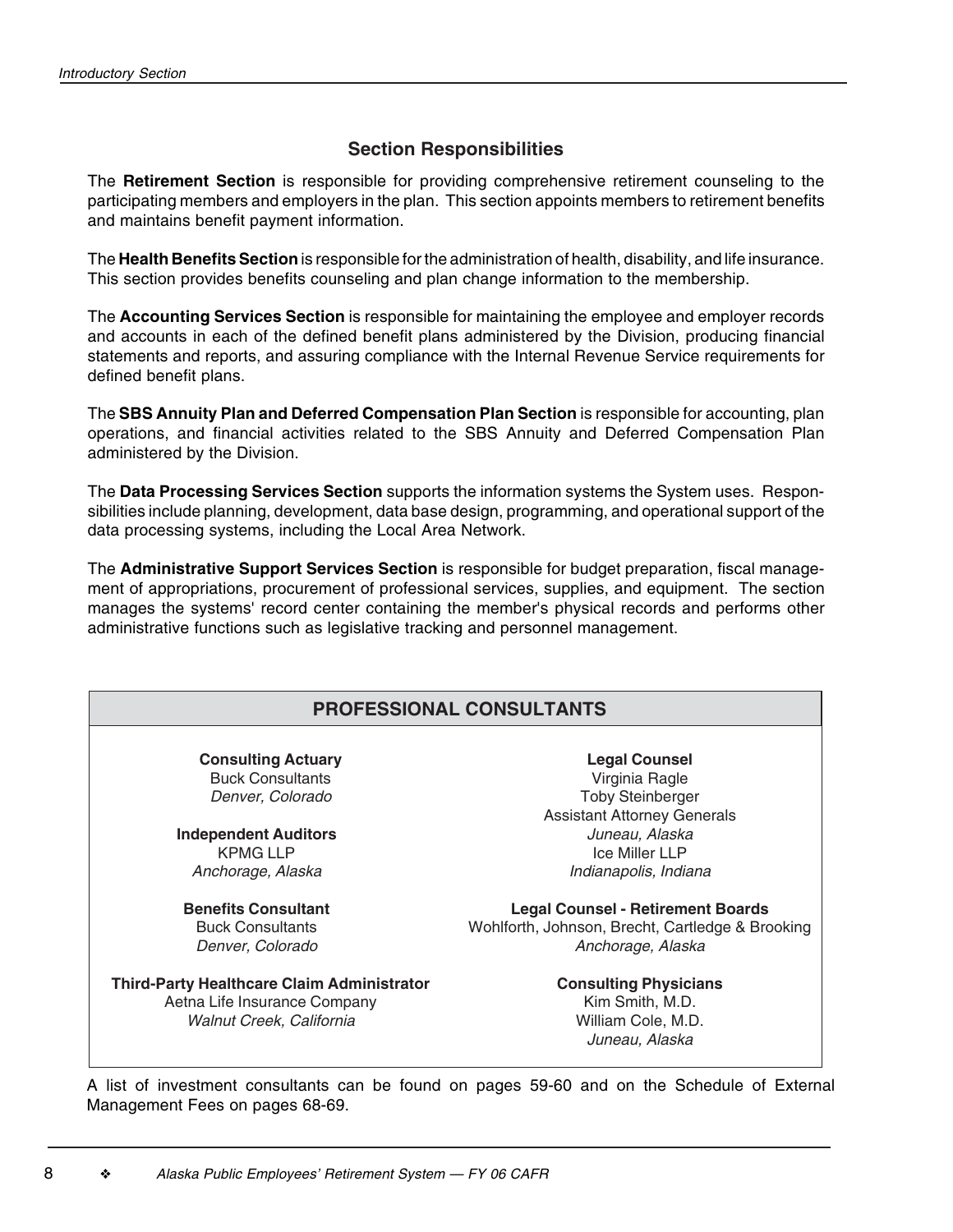# **ALASKA RETIREMENT MANAGEMENT BOARD**

The Alaska Retirement Management Board (ARMB) replaced the Public Employees' Retirement Board (effective July 1, 2005) and the Alaska State Pension Investment Board (effective October 1, 2005). At June 30, 2006, the ARMB was made up of nine members appointed by the Governor.

**Gail (Anagick) Schubert, Chair,** is the Executive Vice President and General Counsel for the Bering Straits Native Corporation, and President/CEO of several of its subsidiary entities. She is an attorney licensed to practice law in the states of Alaska and New York. Ms. Schubert serves as Chair of the Alaska Native Heritage Center, Chair of Akeela Treatment Services, Vice Chair of the Alaska Native Justice Center, Vice Chair of Khoanic Broadcast Corporation, Treasurer of the Bering Straits Native Corporation, and as a board member of the Alaska Federation of Natives, and the Alaska Native Arts Foundation. She is also a member of the Alaska Rural Justice and Law Enforcement Commission. Ms. Schubert received her undergraduate degree from Stanford University, and holds a Law Degree and Masters Degree in Business Administration from Cornell University.

**Sam Trivette, Vice-Chair**, is currently President of the Retired Public Employees of Alaska, and is on the national executive board of the American Federation of Teachers retirees. Mr. Trivette retired from public service after more than 32 years serving as Chief Probation Officer, Director of Community Corrections, Executive Director of the Parole Board, and as a probation and correctional officer. He is President of Quality Corrections Services, and on the board of directors of the Alaska Public Employees Association. Mr. Trivette has also served as an officer in a number of national and statewide professional organizations as well a many not-for-profit organizations around Alaska. He has a B.A. in Psychology from the University of Alaska, Anchorage and has completed postgraduate work in public administration, law and psychological counseling.

**Gayle W. Harbo, Secretary,** retired after teaching mathematics in Fairbanks for 25 years. She also served as math department chair, as advanced placement coordinator, on the district curriculum, evaluation and budget committees, and twice as chair of the Lathrop Self-Evaluation for Accreditation Committee. Ms. Harbo is a member of Alpha Delta Kappa, AARP, National Retired Teachers of Alaska, Fairbanks Retired Teachers Association, National Council of Teacher Retirement Systems, NCTR Education Committee, and the Alaska Teachers' Retirement Board. She is also a co-manager of a family trust. Ms. Harbo was named Alaska Teacher of the Year in 1989. She holds a B.S. in Mathematics from North Carolina State University, and a Masters in Teaching from the University of Alaska, Fairbanks, and has completed an additional 40 hours in mathematics, counseling, law and finance.

**William Corbus** was appointed Commissioner of the Department of Revenue in December 2002. He oversees an agency that has very diverse responsibilities, including tax collection, investing state funds, child support enforcement and distributing permanent fund dividends. Bill Corbus is the retired president of Alaska Electric Light and Power, the electric company that serves the Juneau area, where he has lived since 1970. He served as a Lt. J.G. in the U.S. Naval Reserve, including one year as an advisor to the Vietnamese Navy in 1962-63. Mr. Corbus then worked for Stone & Webster in New York City providing public utility security analysis, financial planning, and accounting. The Commissioner sits on nine boards, including the Board of Trustees of the Alaska Permanent Fund Corporation. Mr. Corbus holds a B.S. in Industrial Engineering from Stanford University and an MBA from the Amos Tuck Graduate School of Business Administration at Dartmouth College.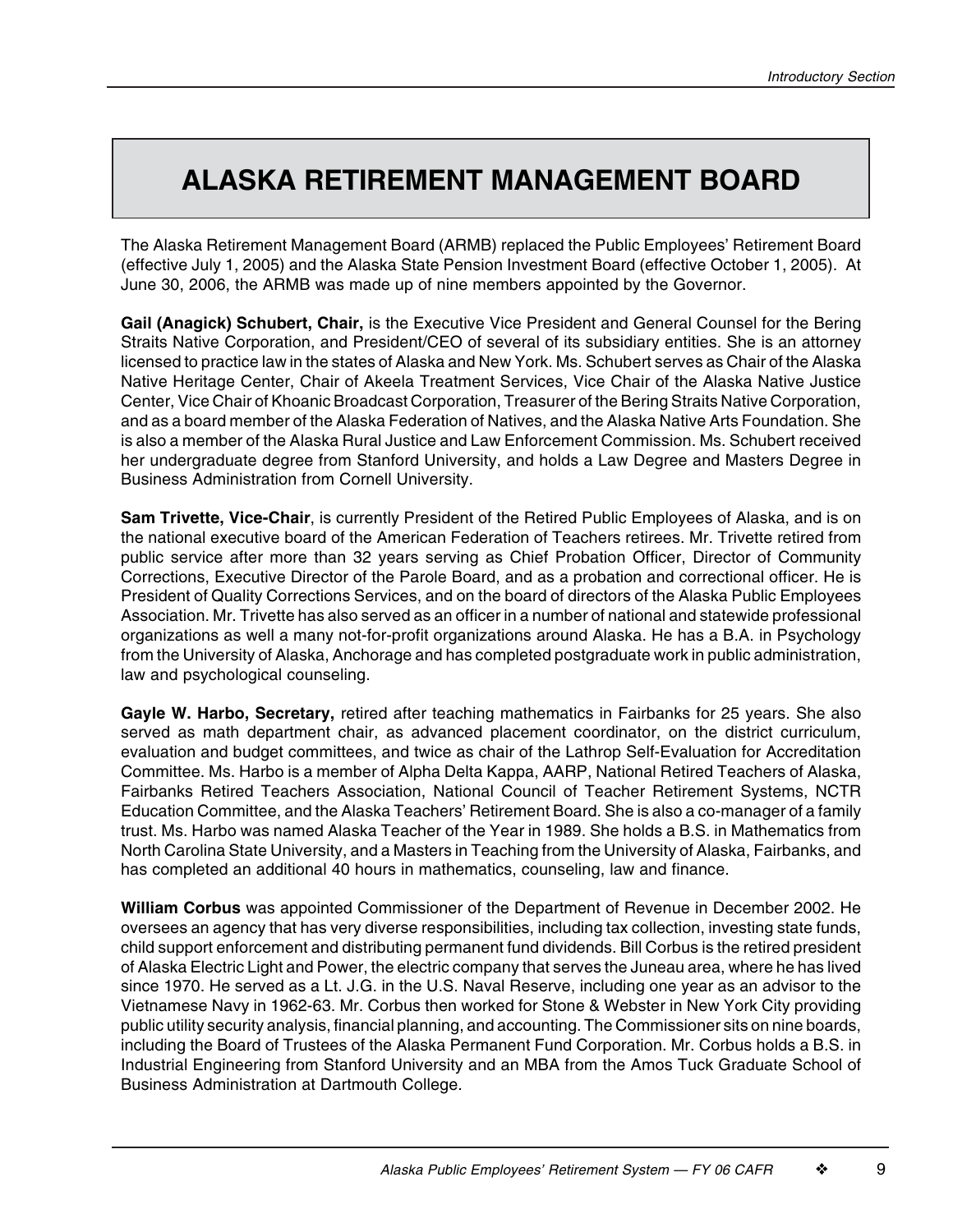**Scott Nordstrand, Commissioner of Department of Administration** was appointed commissioner in 2005. He is an attorney and previously served as deputy attorney general for the civil division in the state Department of Law. Prior to his state service, Commissioner Nordstrand served for 15 years as an attorney in private practice in Anchorage primarily focusing on employment and commercial litigation. He received his Bachelor's Degree in Political Science from the University of Wisconsin and a Law Degree from the University of North Dakota School of Law.

December 8, 2006

**Martin Pihl** came to Alaska in 1962 to work for Ketchikan Pulp Company, becoming President and General Manager in 1987 until his retirement in 1994. He then served as Acting Executive Director for the Alaska Permanent Fund Corporation in 1994-1995. Mr. Pihl serves as a director of National Bank of Alaska and on Wells Fargo Bank's Alaska Statewide Advisory Board, as Chairman of the Board of Governors of the Alaska Timber Insurance Exchange, and as a regent for Pacific Lutheran University. He is also a member of several advisory boards including Holland America-Westmark-Ketchikan Advisory Board, Ketchikan Ports and Harbors Advisory Board, and Alaska Airlines Southeast Alaska Community Advisory Board. Mr. Pihl holds a B.A. in Accounting from the University of Washington and has been a CPA since 1958.

**Larry Semmens** is currently the Finance Director of the City of Kenai where he has been employed since 1996. Mr. Semmens started his career with Price Waterhouse and Co. in Anchorage in 1980, then worked in the Kenai Peninsula Borough finance department for 15 years in various positions, including finance director, prior to moving to Kenai. He is a past president of the Alaska Government Finance Officers Association, Vice-Chair of the Alaska Public Entities Insurance Pool Board, and Chair of the Aurora Borealis Charter School Board. Mr. Semmens is a certified public accountant and a U.S. Air Force Veteran. He holds a B.B.A. in Accounting from Boise State University.

**Michael R. Williams** is currently a Revenue Auditor for the Alaska Department of Revenue, performing audits of large, multi-state and multi-national corporations since 1998. He is also a partner and principal owner of Williams & Payne, LLC, a tax preparation and consultation business in Anchorage. Mr. Williams has also worked as a tax consultant for Deloitte & Touche and as a tax auditor for the State of Utah. He has served as Secretary for ASEA/AFSCME Local 52, as trustee for the ASEA Health Benefits Trust, and is a member of the National Association of Enrolled Agents. Mr. Williams holds a B.A. in Accounting & German and a Master of Professional Accountancy from Weber State University.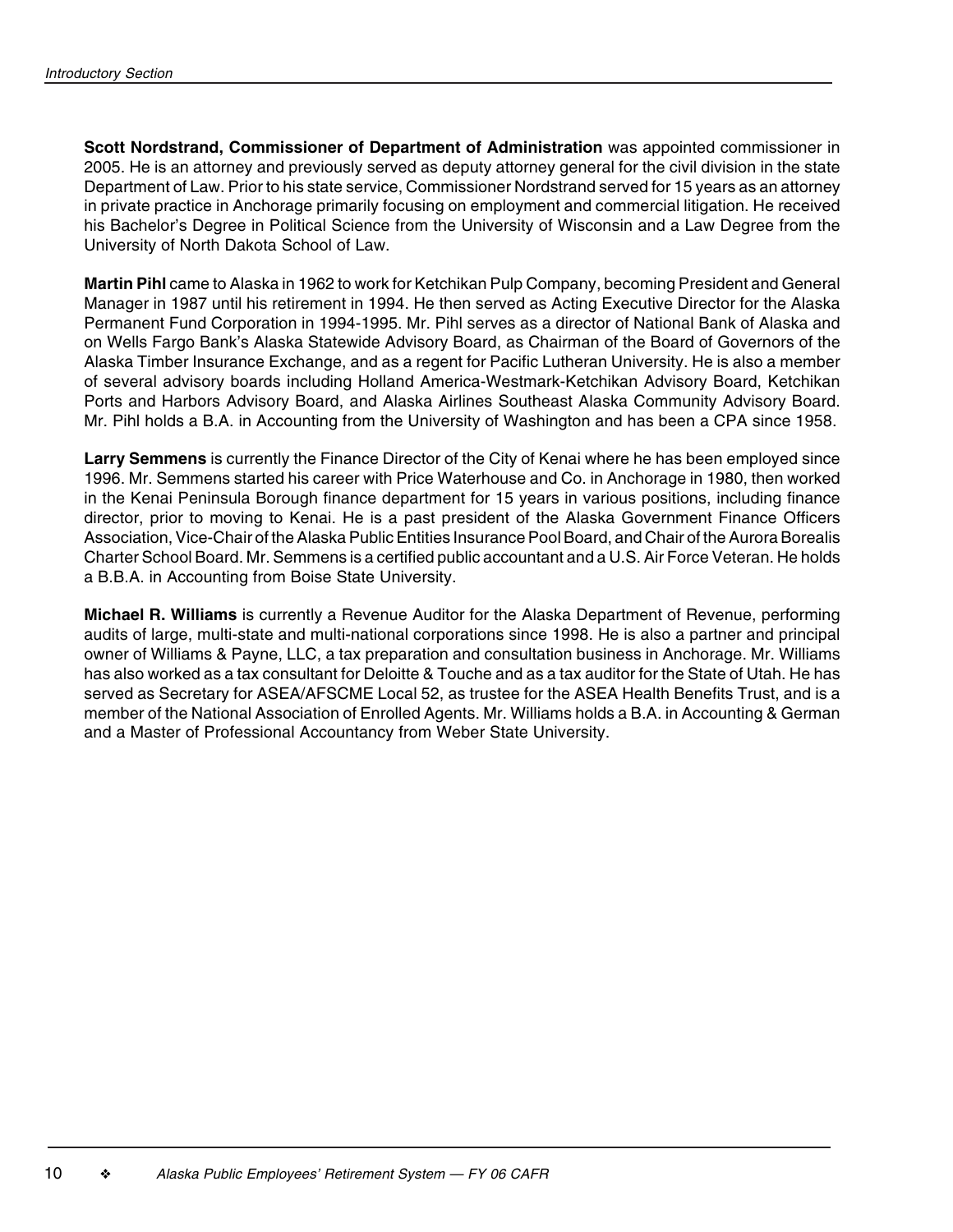

#### **KPMG LLP**

Suite 600 701 West Eighth Avenue Anchorage, AK 99501

#### **Independent Auditors' Report**

Division of Retirement and Benefits State of Alaska Public Employees' Retirement System:

We have audited the accompanying statements of plan net assets of the State of Alaska Public Employees' Retirement System (Plan), a Component Unit of the State of Alaska, as of June 30, 2006 and 2005, and the related statements of changes in plan net assets for the years then ended. These financial statements are the responsibility of the Plan's management. Our responsibility is to express an opinion on these financial statements based on our audits.

We conducted our audits in accordance with auditing standards generally accepted in the United States of America. Those standards require that we plan and perform the audit to obtain reasonable assurance about whether the financial statements are free of material misstatement. An audit includes consideration of internal control over financial reporting as a basis for designing audit procedures that are appropriate in the circumstances, but not for the purpose of expressing an opinion on the effectiveness of the internal control over financial reporting. Accordingly, we express no such opinion. An audit also includes examining, on a test basis, evidence supporting the amounts and disclosures in the financial statements, assessing the accounting principles used and significant estimates made by management, as well as evaluating the overall financial statement presentation. We believe that our audits provide a reasonable basis for our opinion.

In our opinion, the financial statements referred to above present fairly, in all material respects, the plan net assets of the State of Alaska Public Employees' Retirement System, a Component Unit of the State of Alaska, as of June 30, 2006 and 2005, and the changes in plan net assets for the years then ended in conformity with U.S. generally accepted accounting principles.

As explained in note 2, the financial statements included investments valued at approximately \$1,816,443,000 (19% of net assets held in trust) whose carrying values have been estimated by management in the absences of readily determinable fair values. Management's estimates are based on information provided by the fund managers or the general partners.

The accompanying required supplementary information of management's discussion and analysis on pages 13 to 19 and schedules of funding progress and employer contributions on pages 48 to 54 are not a required part of the basic financial statements but are supplementary information required by U.S. generally accepted accounting principles. We have applied certain limited procedures, which consisted principally of inquiries of management regarding the methods of measurement and presentation of the required supplementary information. However, we did not audit the information and express no opinion on it.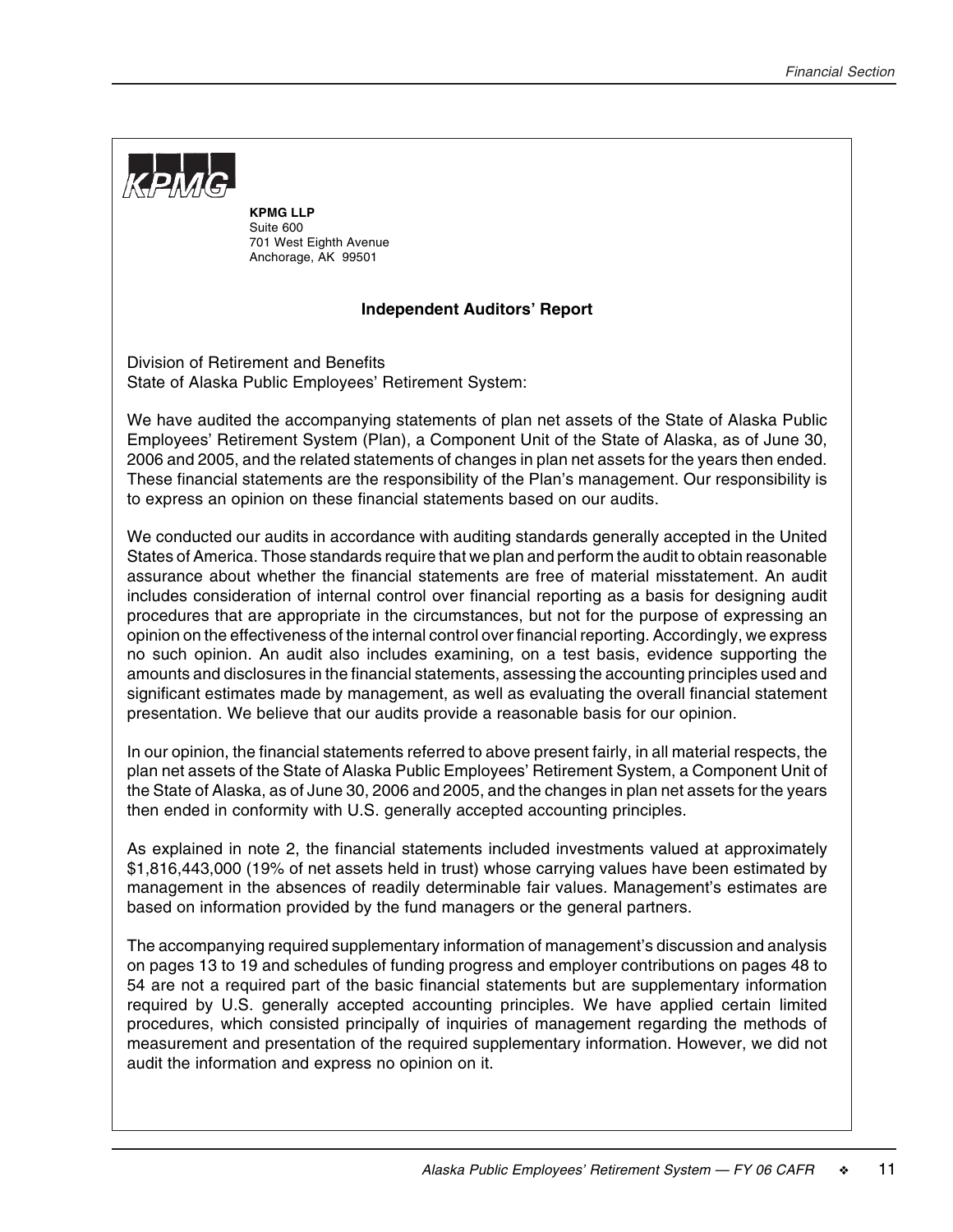#### KRAAG

Our audits were conducted for the purpose of forming an opinion on the basic financial statements taken as a whole. Schedules 1 and 2 on pages 55 and 56 are presented for the purpose of additional analysis and are not a required part of the basic financial statements. This information is the responsibility of the Plan's management, has been subjected to the auditing procedures applied in the audits of the basic financial statements and, in our opinion, is fairly stated in all material respects in relation to the basic financial statements taken as a whole.

The introductory section on pages 1 through 10 and investment, actuarial and statistical data on pages 57 through 108 are presented for the purpose of additional analysis and are not a required part of the basic financial statements to the State of Alaska Public Employees' Retirement System (Plan), a Component Unit of the State of Alaska. Such additional information has not been subjected to the auditing procedures applied in the audit of the basic financial statements and accordingly, we express no opinion on it.



October 27, 2006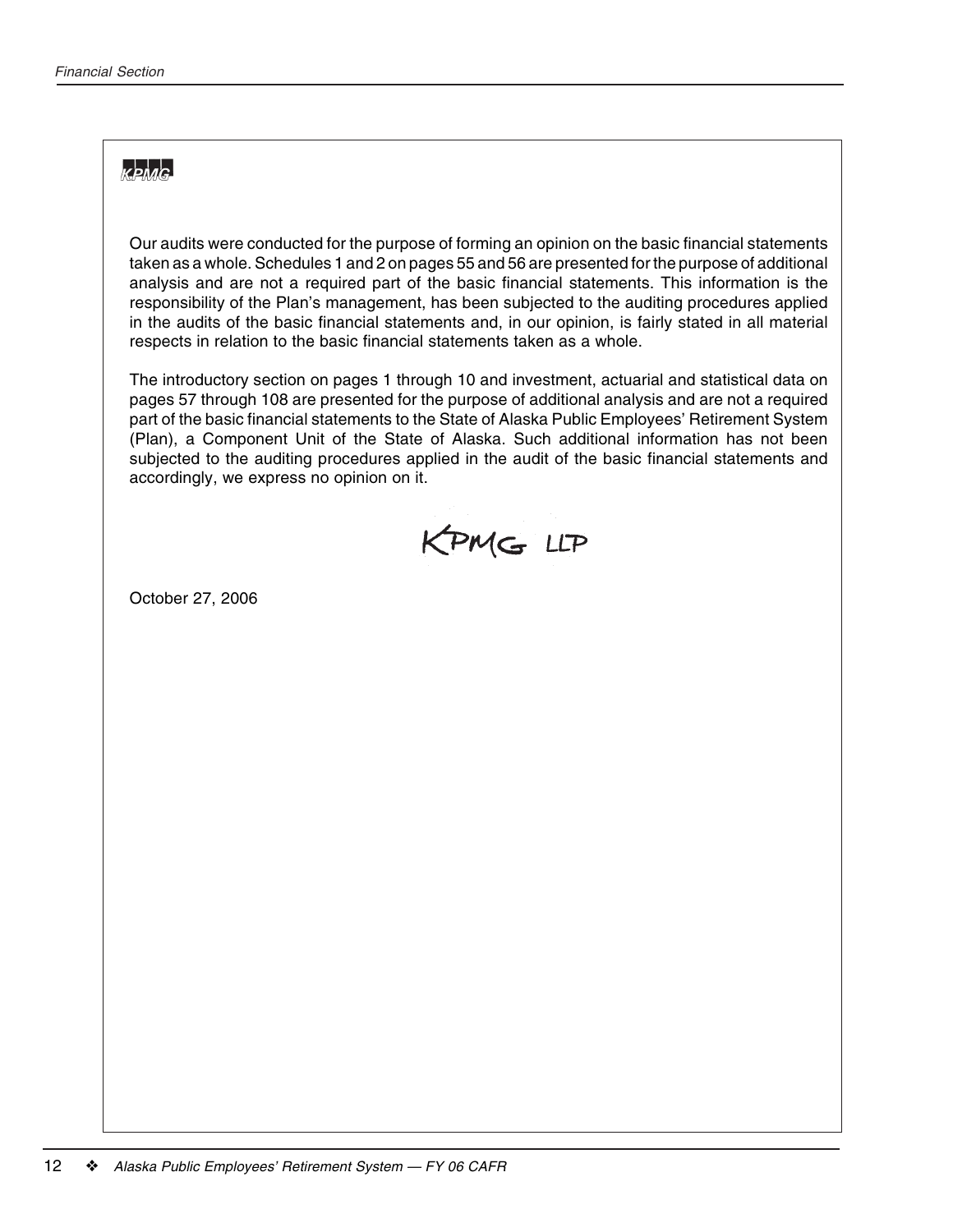# **Management's Discussion and Analysis**

### **June 30, 2006 and 2005**

This section presents management's discussion and analysis (MD&A) of the Public Employees' Retirement System's (Plan) financial position and performance for the years ended June 30, 2006 and 2005. This section is presented as a narrative overview and analysis. Please read the MD&A in conjunction with the financial statements, notes to the financial statements, required supplementary and additional information to better understand the financial condition and performance of the Plan during the fiscal years ended June 30, 2006 and 2005. Information for fiscal year 2004 is presented for comparative purposes.

#### **Financial Highlights**

The Plan's total assets exceeded its total liabilities by \$9,379,471,000 and \$8,590,752,000 at the close of fiscal years 2006 and 2005, respectively.

The Plan's "Net assets held in trust for pension and postemployment healthcare benefits" as of June 30, 2006 and 2005 increased by \$788,719,000 or 9.2% and \$413,446,000 or 5.1% over the closing balances of those assets in fiscal years 2005 and 2004, respectively.

Contributions received totaled \$391,915,000 and \$292,845,000 during fiscal years 2006 and 2005; an increase of \$99,070,000 and \$68,706,000 or 33.8% and 30.7% from fiscal years 2005 and 2004, respectively.

Net investment income increased from \$692,303,000 in 2005 to \$974,006,000 in 2006 and decreased from \$1,064,605,000 in 2004 to \$692,303,000 in 2005; reflecting an increase of 40.7% and a decrease of 35.0% from fiscal years 2005 and 2004, respectively.

Pension benefit and postemployment healthcare payments totaled \$592,285,000 and \$550,112,000 during fiscal years 2006 and 2005 reflecting an increase of \$42,173,000 and \$53,362,000 or 7.7% and 10.7% from fiscal years 2005 and 2004, respectively.

#### **Overview of the Financial Statements**

This discussion and analysis is intended to serve as an introduction to the Plan's basic financial statements. The Plan's basic financial statements are comprised of three components: (1) statement of plan net assets, (2) statement of changes in plan net assets, and (3) notes to financial statements. This report also contains required supplementary information in addition to the basic financial statements.

Statement of Plan Net Assets – This statement presents information regarding the Plan's assets, liabilities, and net assets. Net assets represent the total amount of assets less the total amount of liabilities.

Statement of Changes in Plan Net Assets – This statement presents how the Plan's net assets changed during the fiscal year as a result of contributions, investment income, operating deductions, and transfers.

The above statements represent resources available for investment and payment of benefits as of the fiscal year-end and the sources and uses of those funds during the fiscal year.

Notes to Financial Statements – The notes to the financial statements are an integral part of the financial statements and provide additional detailed information and schedules to better understand the Plan's financial statements.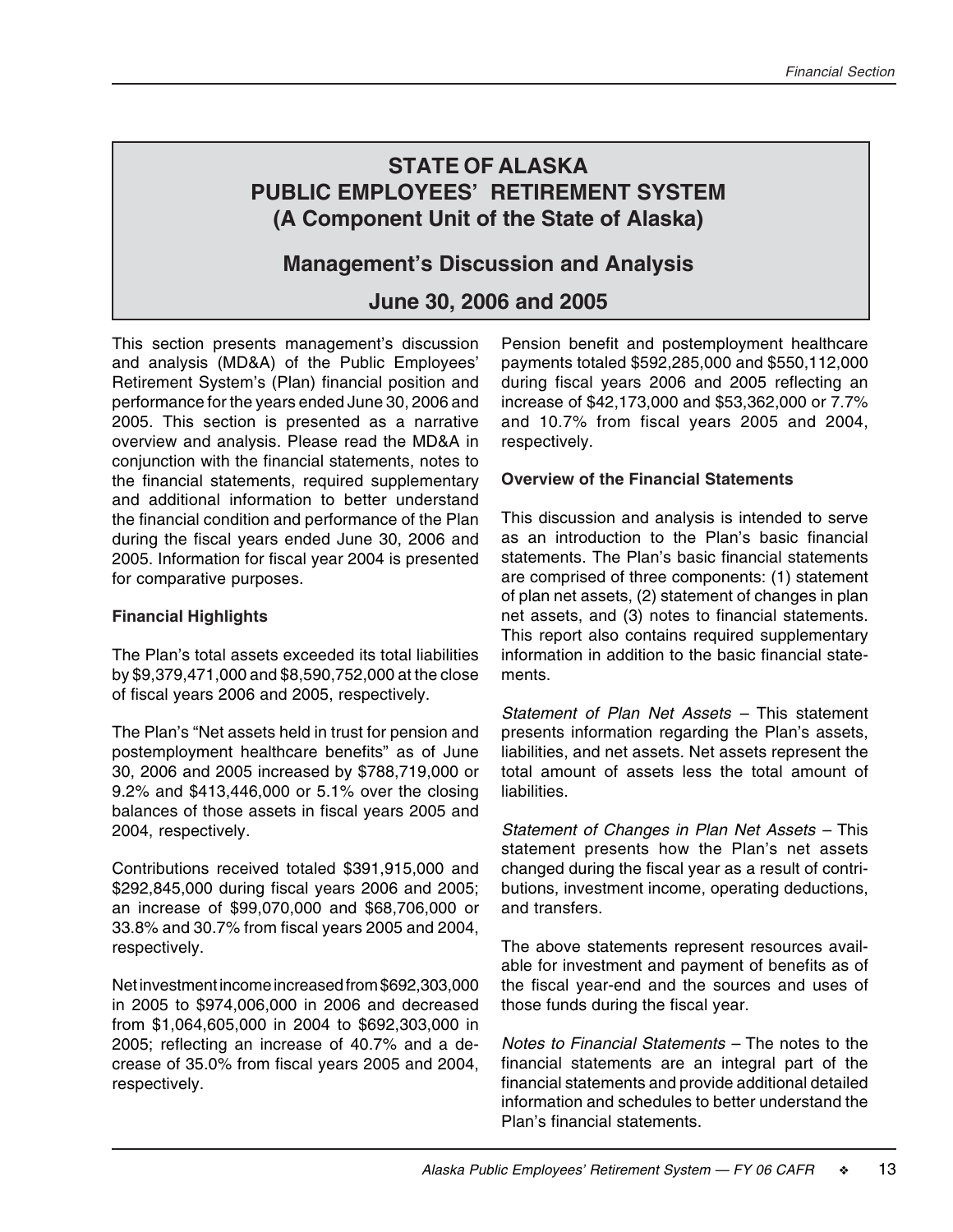### **Management's Discussion and Analysis**

Required Supplementary Information – The required supplementary information consists of three schedules and related notes concerning the funded status of the Plan and actuarial assumptions and methods used in the actuarial valuation.

Other Supplementary Schedules – Other supplementary schedules include detailed information on administrative and investment deductions incurred by the Plan and payments to consultants for professional services.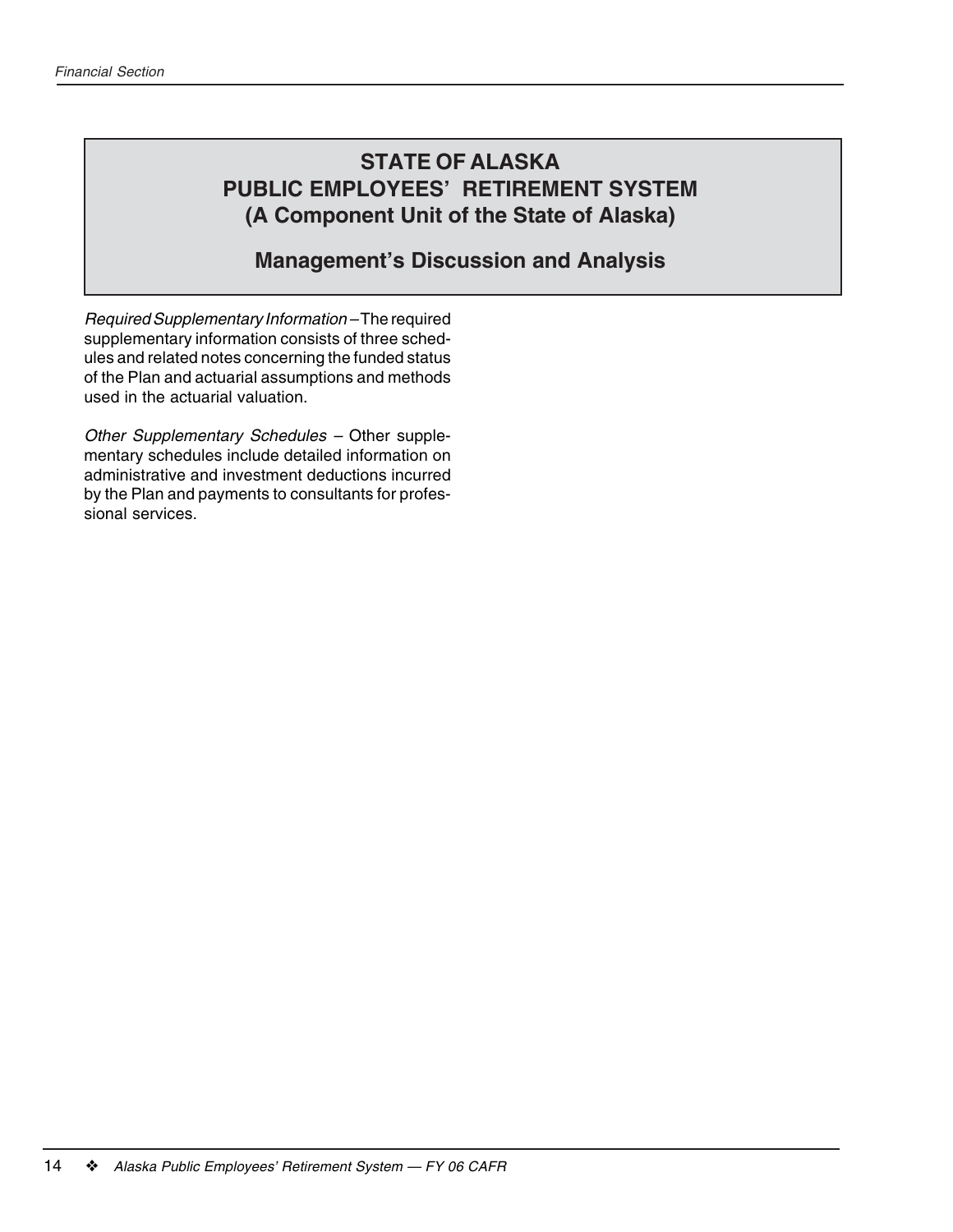# **Management's Discussion and Analysis**

**NET ASSETS** (Dollars in thousands)

#### **Condensed Financial Information**

|                                                        |              |           |               | Increase/(Decrease) |           |  |  |
|--------------------------------------------------------|--------------|-----------|---------------|---------------------|-----------|--|--|
| <b>Description</b>                                     | 2006         | 2005      | <b>Amount</b> | Percentage          | 2004      |  |  |
| Assets:                                                |              |           |               |                     |           |  |  |
| Cash, cash equivalents                                 |              |           |               |                     |           |  |  |
| and receivables                                        | \$<br>15,169 | 12,275    | 2,894         | 23.6%               | 9,702     |  |  |
| Securities lending collateral                          | 929,519      | 659,801   | 269,718       | 40.9                | 993,268   |  |  |
| Investments, at fair value                             | 9,372,102    | 8,585,876 | 786,226       | 9.2                 | 8,174,863 |  |  |
| Other assets                                           | 4            | 12        | (8)           | (66.7)              | 126       |  |  |
| <b>Total assets</b>                                    | 10,316,794   | 9,257,964 | 1,058,830     | 11.4                | 9,177,959 |  |  |
| Liabilities:                                           |              |           |               |                     |           |  |  |
| Accrued expenses                                       | 7,329        | 6,541     | 788           | 12.0                | 7,281     |  |  |
| Securities lending collateral<br>payable               | 929,519      | 659,801   | 269,718       | 40.9                | 993,268   |  |  |
| <b>Other liabilities</b>                               | 475          | 870       | (395)         | (45.4)              | 104       |  |  |
| <b>Total liabilities</b>                               | 937,323      | 667,212   | 270,111       | 40.5                | 1,000,653 |  |  |
| <b>Net Assets</b>                                      | \$9,379,471  | 8,590,752 | 788,719       | 9.2%                | 8,177,306 |  |  |
| <b>CHANGES IN NET ASSETS</b><br>(Dollars in thousands) |              |           |               |                     |           |  |  |
|                                                        |              |           |               |                     |           |  |  |
| Net assets, beginning of year                          | \$8,590,752  | 8,177,306 | 413,446       | 5.1%                | 7,391,455 |  |  |
| Additions:                                             |              |           |               |                     |           |  |  |
| Contributions                                          | 391,915      | 292,845   | 99,070        | 33.8                | 224,139   |  |  |
| Net investment income                                  | 974,006      | 692,303   | 281,703       | 40.7                | 1,064,605 |  |  |
| Other additions<br><b>Transfer from Retiree</b>        | 312          | 3         | 309           | 10,300.0            | 152       |  |  |
| <b>Health Fund</b>                                     | 34,635       |           | 34,635        | 100.0               | 13,724    |  |  |
| <b>Total additions</b>                                 | 1,400,868    | 985,151   | 415,717       | 42.2                | 1,302,620 |  |  |
|                                                        |              |           |               |                     |           |  |  |
| Deductions:                                            |              |           |               |                     |           |  |  |
| <b>Benefits</b>                                        | 592,285      | 550,112   | 42,173        | 7.7                 | 496,750   |  |  |
| Refunds                                                | 14,063       | 16,587    | (2,524)       | (15.2)              | 14,723    |  |  |
| Administrative                                         | 5,801        | 5.006     | 795           | 15.9                | 5,296     |  |  |
| <b>Total deductions</b>                                | 612,149      | 571,705   | 40,444        | 7.1                 | 516,769   |  |  |
| Increase in net Assets                                 | 788,719      | 413,446   | 375,273       | 90.8                | 785,851   |  |  |
| Net assets, end of year                                | \$9,379,471  | 8,590,752 | 788,719       | 9.2%                | 8,177,306 |  |  |
|                                                        |              |           |               |                     |           |  |  |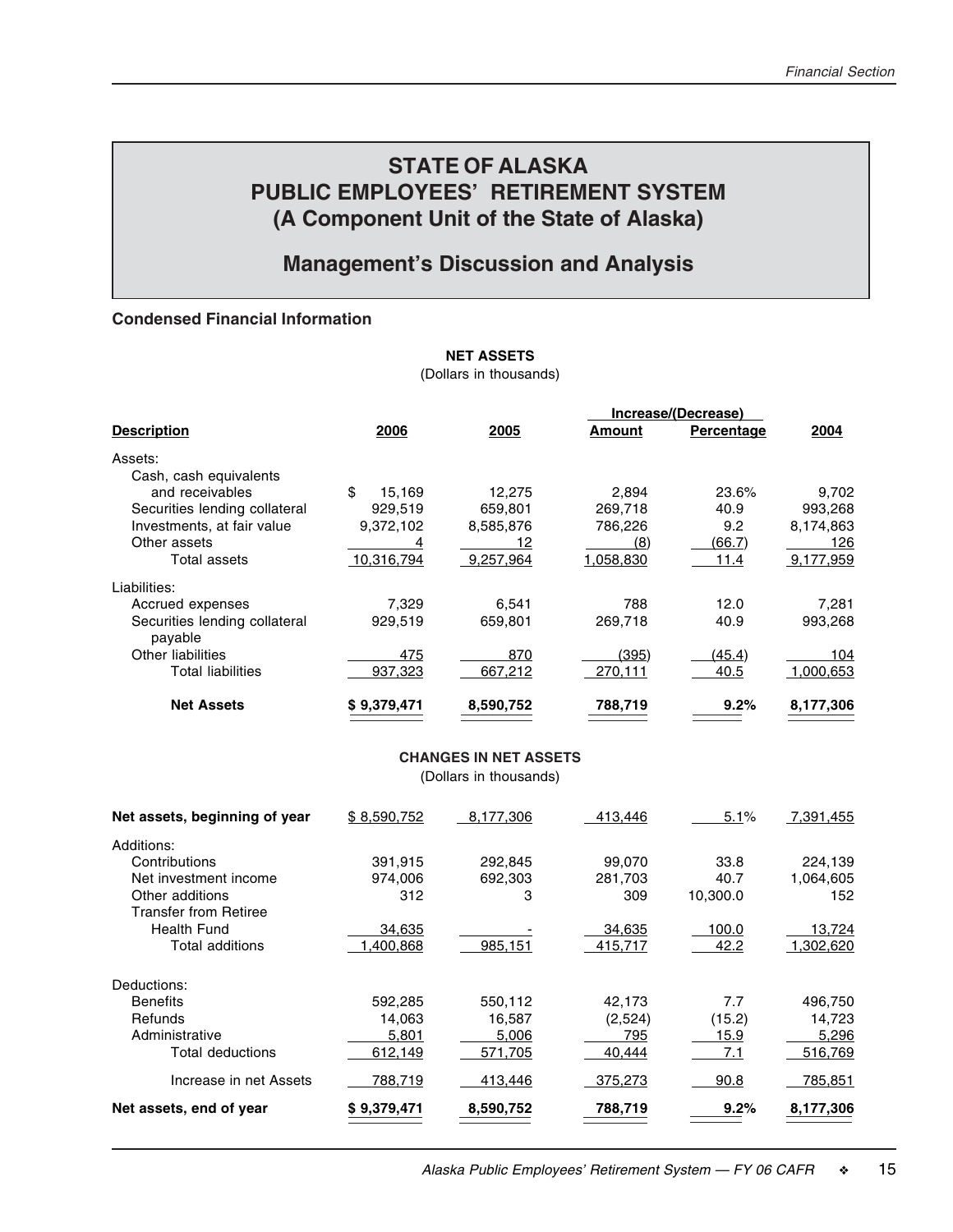### **Management's Discussion and Analysis**

#### **Financial Analysis of the Plan**

The Statement of Plan Net Assets as of June 30, 2006 and 2005 showed total assets exceeding total liabilities by \$9,379,471,000 and \$8,590,752,000. These amounts represent the Plan "Net assets held in trust for pension and postemployment healthcare benefits". The entire amount is available to cover the Plan's obligations to pay pension and postemployment healthcare benefits to its members and their beneficiaries.

These amounts also represent an increase in "Net assets held in trust for pension and postemployment healthcare benefits" of \$788,719,000 or 9.2% and \$413,446,000 or 5.1% from fiscal years 2005 and 2004, respectively. Over the long-term, plan member and employer contributions, as well as investment income earned, are expected to sufficiently fund the pension benefit and postemployment healthcare costs of the Plan.

The investment of pension funds is a long–term undertaking. On an annual basis, the Alaska Retirement Management Board (ARMB) reviews and adopts an asset allocation strategy to ensure the asset mix will remain at an optimal risk/return level given the Plan's constraints and objectives. During fiscal year 2006, the ARMB adopted an asset allocation that includes 36% in domestic equities, 15% in international equities, 24% in domestic fixedincome, 2% in international fixed-income, 6% in private equity, 2% in high yield, 3% in absolute return, 3% in other investments, and 9% in real estate. This asset allocation is expected to provide a five-year median return of 7.83%.

For fiscal years 2006 and 2005, the Plan's investments generated an 11.74% and an 8.95% rate of return, respectively. The Plan's annualized rate of return was 11.90% over the last three years and 6.54% over the last five years.

#### **Actuarial Valuations and Funding Progress**

The overall objective of a pension fund is to accumulate sufficient funds to meet all expected future obligations to members. The employer contribution requirements are actuarially determined as a percentage of eligible salaries, and reflect the cost of benefits accruing in fiscal year 2006 and a fixed amortization of the unfunded accrued liability. The amortization period is recommended by the Actuary and adopted by the ARMB. Employer contribution levels are recommended by the Actuary and adopted by the ARMB annually. Increasing healthcare costs and contribution shortfalls continue to impact the Plan's funding ratio. The ratio of assets to liabilities was 65.7%, at June 30, 2005 (the date of the Plan's latest actuarial valuation report). The goal for the Plan is to make progress toward achieving the funding objectives of the Plan.

A summary of the actuarial assumptions and methods is presented in the Notes to Required Supplementary Information. The assumptions, when applied in combination, fairly represent past and anticipated future experience of the Plan.

For fiscal year 2007, the employer consolidated normal cost rate increased from 13.24% to 13.32%, the average past service rate increased from 12.39% to 14.87%, thus producing a total fiscal year 2007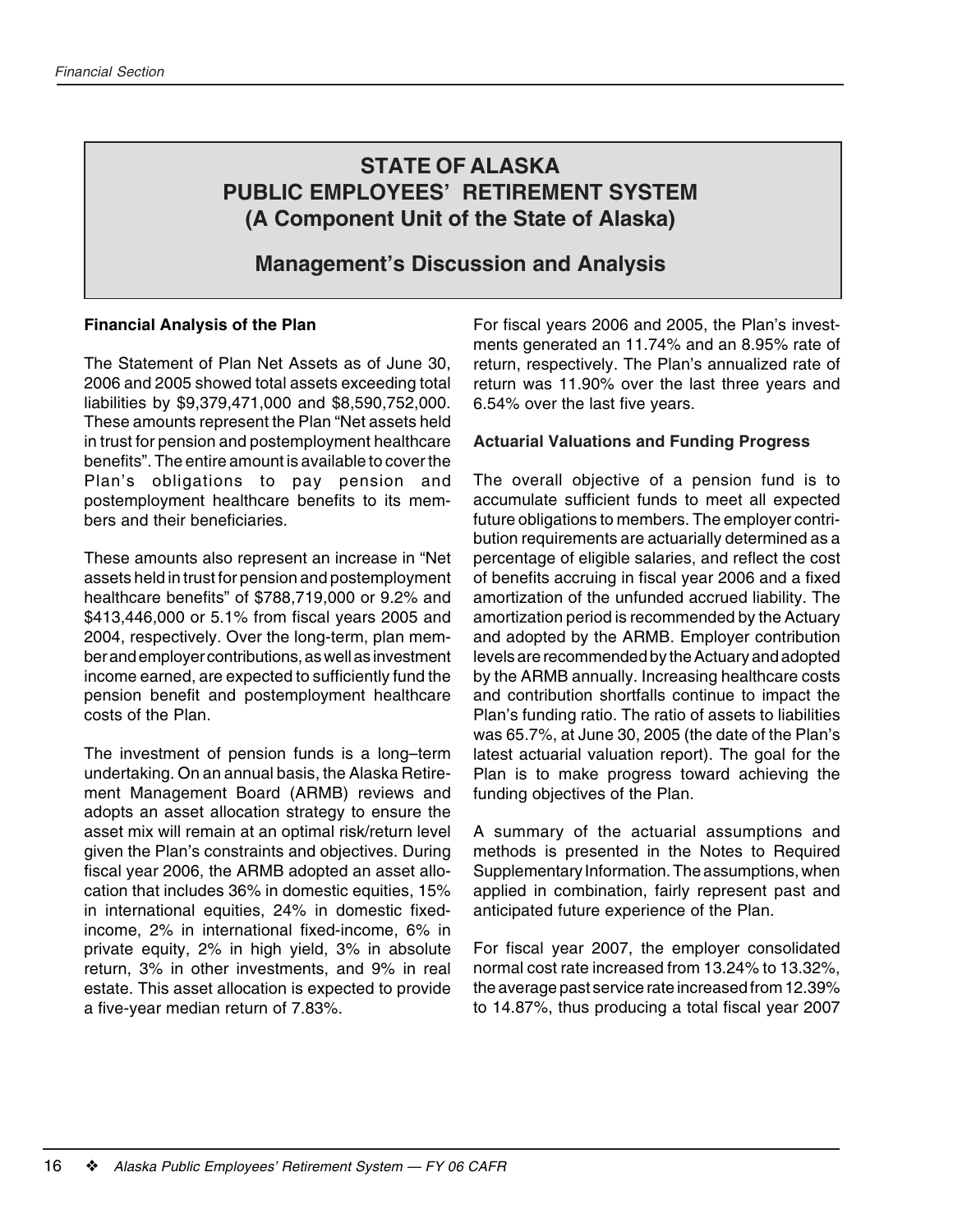### **Management's Discussion and Analysis**

average annual required contribution rate for all employers in the Plan of 28.19%. The ARMB adopted an average employer contribution rate of 21.77%.

|                                                                             | <b>Valuation Year</b><br>(Dollars in thousands) |                         |  |  |  |  |
|-----------------------------------------------------------------------------|-------------------------------------------------|-------------------------|--|--|--|--|
|                                                                             | 2005                                            | 2004                    |  |  |  |  |
| <b>Valuation Assets</b><br><b>Actuarial Liabilities</b><br>(total benefits) | \$8,442,919<br>12,844.841                       | 8,030,414<br>11,443,916 |  |  |  |  |
| Funding ratio                                                               | 65.7%                                           | 70.2%                   |  |  |  |  |

#### **Contributions, Investment Income and Transfer**

The additions required to fund retirement benefits are accumulated through a combination of employer and plan member contributions, investment income and a transfer.

|                                                           | Additions<br>(Dollars in thousands) |         |         |                                |                 |  |  |
|-----------------------------------------------------------|-------------------------------------|---------|---------|--------------------------------|-----------------|--|--|
|                                                           | 2006                                | 2005    | Amount  | Increase/(Decrease)<br>Percent | 2004            |  |  |
|                                                           |                                     |         |         |                                |                 |  |  |
| Plan member<br>contributions \$<br>Emplover               | 119,566                             | 114.640 | 4,926   | 4.3%                           | 118,554         |  |  |
| contributions                                             | 253,922                             | 178,205 | 75,717  | 42.5                           | 105,585         |  |  |
| State of Alaska<br>Net investment                         | 18.427                              |         | 18.427  | 100.0                          |                 |  |  |
| income                                                    | 974,006                             | 692,303 | 281,703 | 40.7                           | 1,064,605       |  |  |
| Other additions<br>Transfer from<br><b>Retiree Health</b> | 312                                 | 3       | 309     | 10.300.0                       | 152             |  |  |
| Fund                                                      | 34,635                              |         | 34,635  | 100.0                          | 13,724          |  |  |
| Total                                                     | \$1,400,868                         | 985,151 | 415,717 |                                | 42.2% 1,302,620 |  |  |

Employer contributions increased from \$178,205,000 in fiscal year 2005 to \$253,922,000 in fiscal year 2006 an increase of \$75,717,000 or 42.5%. Employer contributions increased from \$105,585,000 in fiscal year 2004 to \$178,205,000 in fiscal year 2005, an increase of \$72,620,000 or 68.8%. Increases experienced in fiscal year 2006 are largely due to the contribution shortfall related to contributions made in fiscal year 2005. Increases experienced in fiscal year 2005 are largely due to changes in actuarial assumptions and methods implemented in the valuation for the period ending June 30, 2002 (the valuation year used to set fiscal year 2005 employer contribution rates).

Net investment income in fiscal year 2006 increased by \$281,703,000 or 40.7% from amounts recorded in fiscal year 2005. Net investment income in fiscal year 2005 decreased by \$372,302,000 or 35.0% from amounts recorded in fiscal year 2004. The Plan's total returns were 11.74%, 8.95% and 15.08% for the years ending 2006, 2005 and 2004, respectively. Changes in both years are due to the performance of the equity markets. The Domestic Equity Pool, International Equity Pool, Real Estate Pool, Private Equity Pool and the Other Investments Pool each had higher returns in 2006 when compared to 2005. The Domestic Equity Pool realized a return of 9.2% in 2006 compared to 4.5% in 2005. The International Equity Pool realized a return of 28.7% in 2006 compared to 13.4% in 2005. The Real Estate Pool realized a return of 18.6% in 2006 compared to 17.4% in 2005. The Private Equity Pool realized a return of 25.9% in 2006 compared to 18.1% in 2005. The Other Investments Pool realized a return of 8.6% in 2006 compared to 5.5% in 2005. More than seventy percent of invested assets were invested in these pools.

Over the long-term, investment income has been a major component of additions to plan assets. During fiscal year 2006, the Plan continued to record significant rates of return on investments. The rate of return used in the actuarial valuation report to determine liabilities of the Plan was 8.25%. The actual rate of return exceeded the actuarial rate of return for the third consecutive year.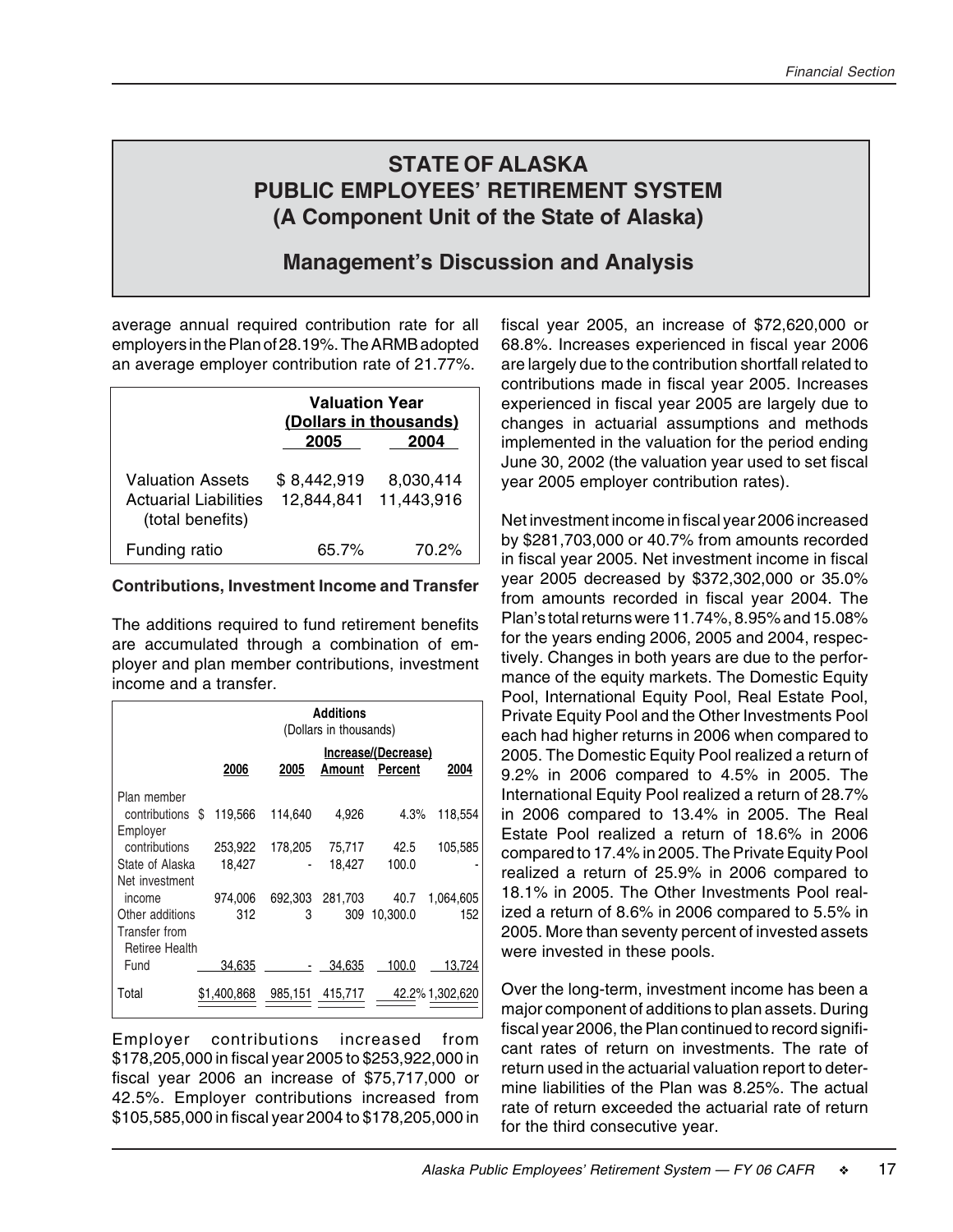# **Management's Discussion and Analysis**

During 2006 and 2004, a review was conducted of all medical reserve amounts in the Retiree Health Fund. The result was excess reserve balances over those deemed necessary for the continued operation of the Retiree Health Fund. The excess amount was allocated to plans participating in the Retiree Health Fund. In fiscal year 2006, the Plan recognized a transfer of \$34,635,000 from the Retiree Health Fund. No transfer occurred in 2005 and a \$13,724,000 transfer occurred in 2004.

#### **Benefits and Other Deductions**

The primary deduction of the Plan is the payment of pension benefits. These benefit payments, together with postemployment healthcare premiums paid, lump-sum refunds made to former plan members and the cost of administering the Plan comprise the costs of operations.

| <b>Deductions</b><br>(Dollars in thousands) |                          |                        |         |                     |         |  |
|---------------------------------------------|--------------------------|------------------------|---------|---------------------|---------|--|
|                                             |                          |                        |         | Increase/(Decrease) |         |  |
|                                             | 2006                     | 2005                   | Amount  | Percent             | 2004    |  |
| Pension                                     |                          |                        |         |                     |         |  |
| benefits                                    | \$381,672 357,763 23,909 |                        |         | 6.7%                | 329,390 |  |
| Healthcare                                  |                          |                        |         |                     |         |  |
| benefits<br>Refunds of                      |                          | 210.613 192.349 18.264 |         | 9.5                 | 167.360 |  |
| contributions                               | 14.063                   | 16,587                 | (2,524) | (15.2)              | 14,723  |  |
| Administrative                              | 5.801                    | 5.006                  | 795     | 15.9                | 5.296   |  |
|                                             |                          |                        |         |                     |         |  |
| Total                                       | \$612.149                | 571.705                | 40.444  | 7.1%                | 516.769 |  |

Pension benefit payments in 2006 and 2005 increased \$23,909,000 and \$28,373,000 or 6.7% and 8.6% from fiscal years 2005 and 2004, respectively. The majority of the increase in pension benefits was the result of a continuing increase in the number of retirees as well as a continuing increase in average benefits.

Postemployment healthcare benefits in 2006 and 2005 increased \$18,264,000 and \$24,989,000 or 9.5% and 14.9% from fiscal years 2005 and 2004, respectively. Healthcare costs continue to rise year over year and this increase is directly related to the number of new retirees in the Plan.

#### **Funding**

Retirement benefits are financed by accumulations from employer and plan member contributions and income earned on Plan investments.

- The employer contributions are calculated by the Plan's consulting actuaries and approved by the ARMB annually.
- Plan member contributions are set by Alaska Statute 39.35.160.
- The ARMB works with an external consultant to determine the proper asset allocation strategy.

#### **Legislation**

During the fiscal year 2006 legislative session, one law was enacted that affects the Plan:

Senate Bill 46, passed by the first special session of the twenty-fourth Alaska State Legislature, appropriated \$18.4 million from the general fund to the Department of Administration to reduce the contributions required from participating political subdivisions as a result of contribution rate increases for the year ended June 30, 2006.

During the fiscal year 2005 legislative session, a law was enacted that closes the PERS defined benefit plan. Senate Bill 141, effective July 1, 2006 closed the PERS defined benefit plan to new members and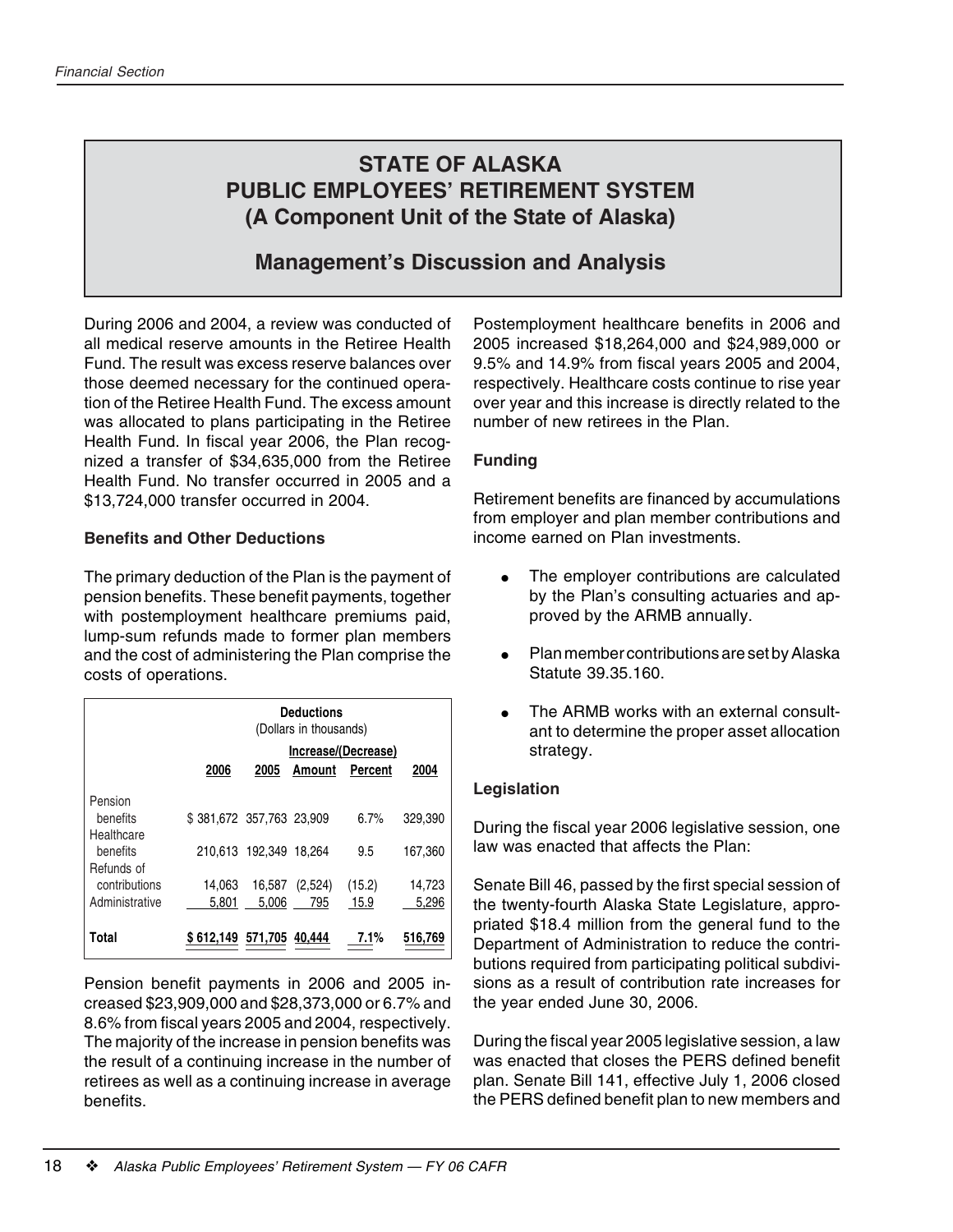### **Management's Discussion and Analysis**

creates a PERS defined contribution plan for members first hired on or after July 1, 2006.

#### **Economic Conditions, Future Contribution Rates, and Status of Unfunded Liability**

The financial market environment continues to challenge investors. With the threat of inflation, interest rate increases by the Federal Reserve Bank, and continued turmoil in the Middle East, many forces once again pose challenges to Plan investments. The ARMB continues to diversify the portfolio of the Plan to maintain an optimal risk/return ratio.

The return on Plan investments exceeded its' actuarially assumed return of 8.25% for the third consecutive year. Even with investment returns exceeding the actuarial rate of return, the Plan will continue to see an increase in employer contribution rates due to rising medical costs and the contribution shortfall in fiscal year 2005 and 2006. In addition, employer contribution rates will rise in fiscal year 2008 due to an error discovered when the June 30, 2004, actuarial valuation was replicated in 2006. The replication of the June 30, 2004, actuarial valuation discovered an error in the development of liabilities associated with postemployment healthcare benefits.

The consulting actuary recommended an increase from the average employer contribution rate of 25.63% in fiscal year 2006 to 28.19% in fiscal year 2007. The ARMB adopted an average employer contribution rate of 21.77% for fiscal year 2007, up 5 points from the fiscal year 2006 board adopted employer contribution rate of 16.77%. The reason for the five point change in the average employer contribution rate is the Plan's regulation, 2 AAC 35.900 Maximum Employer Contribution Rate Change, which states "The maximum change in the contribution rate from one year to the next shall be no more than five percentage points, as actuarially calculated, whether the change is an increase or a decrease." Despite a modest 2.56 point change in the calculated average employer contribution rates from fiscal year 2006 to 2007 prescribed by the Plan's consulting actuary, regulations prohibit more than a five point change from year to year, so the Board was limited in its capacity to increase the employer contribution rates. This regulation was put in place to reduce the volatility that employer contribution rates could have in market conditions similar to those in 2001 and 2002, as well as conditions that are beyond the control of the Plan, such as rising healthcare costs. Regulation 2 AAC 35.900 was repealed effective July 20, 2006.

The June 30, 2005, actuarial valuation for the Plan reported a funding ratio of 65.7% and an unfunded liability of \$4.4 billion.

#### **Requests for Information**

This financial report is designed to provide a general overview of the Plan's finances for all those with interest in the Plan's finances. Questions concerning any of the information provided in this report or requests for additional financial information should be addressed to the Alaska Public Employees' Retirement System, Division of Retirement & Benefits, Accounting Section, P.O. Box 110203, Juneau, Alaska 99811–0203.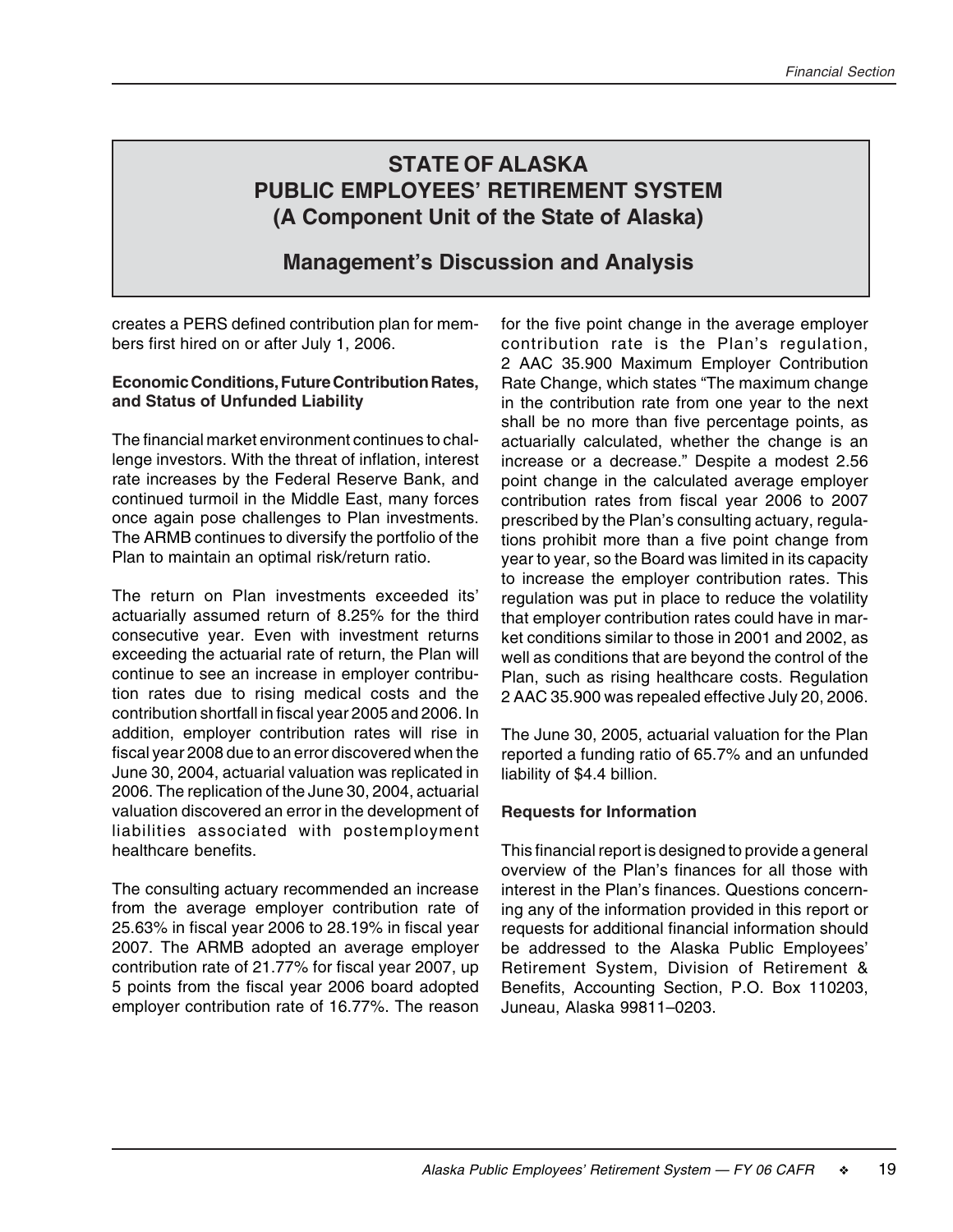### **Statements of Plan Net Assets**

# **June 30, 2006 and 2005 (In thousands)**

|                                                                   | 2006                  |                                |                | 2005                |                           |           |
|-------------------------------------------------------------------|-----------------------|--------------------------------|----------------|---------------------|---------------------------|-----------|
|                                                                   | Post-                 |                                |                | Post-               |                           |           |
|                                                                   |                       | employment                     |                |                     | employment                |           |
|                                                                   | Pension               | <b>Healthcare</b>              | Total          |                     | <b>Pension Healthcare</b> | Total     |
| Assets:                                                           |                       |                                |                |                     |                           |           |
| Cash and Cash Equivalents                                         |                       |                                |                |                     |                           |           |
| (notes $5$ and $6$ ):                                             |                       |                                |                |                     |                           |           |
| Short-Term Fixed Income Pool                                      | \$<br>336             | 224                            | 560            | 407                 | 247                       | 654       |
| Securities Lending Collateral                                     | 557.143               | 372,376                        | 929,519        | 410,431             | 249.370                   | 659,801   |
| Total Cash and Cash Equivalents _                                 | 557,479               | 372,600                        | 930,079        | 410,838             | 249,617                   | 660,455   |
|                                                                   |                       |                                |                |                     |                           |           |
| Receivables:                                                      |                       |                                |                |                     |                           |           |
| Contributions                                                     | 8,756                 | 5,853                          | 14,609         | 7,229               | 4,392                     | 11,621    |
| <b>Total Receivables</b>                                          | 8,756                 | 5,853                          | 14,609         | 7,229               | 4,392                     | 11,621    |
| Investments (notes 3, 4, 5 and 7):                                |                       |                                |                |                     |                           |           |
| Domestic Equity Pool                                              | 3,091,953             | 487,950                        | 3,579,903      | 2,828,626           | 467,654                   | 3,296,280 |
| Domestic Fixed Income Pool                                        | 1,214,397             | 811,660                        | 2,026,057      | 1,188,353           | 722,022                   | 1,910,375 |
| International Equity Pool                                         | 855,180               | 571,572                        | 1,426,752      | 832,084             | 505,559                   | 1,337,643 |
| <b>Real Estate Pool</b>                                           | 563,987               | 376,949                        | 940,936        | 514,772             | 312,766                   | 827,538   |
| International Fixed Income Pool                                   | 117,676               | 78,651                         | 196,327        | 198,622             | 120,679                   | 319,301   |
| Private Equity Pool                                               | 338,860               | 226,483                        | 565,343        | 236,282             | 143,561                   | 379,843   |
| <b>Emerging Markets Equity Pool</b>                               | 108,084               | 72,240                         | 180,324        | 83,402              | 50,674                    | 134,076   |
| Other Investments Pool                                            | 42,577                | 28,457                         | 71,034         | 19,758              | 12,005                    | 31,763    |
| High Yield Pool                                                   | 87,688                | 58,608                         | 146,296        | 86,119              | 52,325                    | 138,444   |
| Absolute Return Pool                                              | 143,332               | 95,798                         | 239,130        | 131,012             | 79,601                    | 210,613   |
| <b>Total Investments</b>                                          |                       | 6,563,734 2,808,368            | 9,372,102      |                     | 6,119,030 2,466,846       | 8,585,876 |
| Other:                                                            |                       |                                |                |                     |                           |           |
| Loans and Mortgages, Net of                                       |                       |                                |                |                     |                           |           |
| Allowance for                                                     |                       |                                |                |                     |                           |           |
| Loan Losses of \$5 in 2006 and 2005                               | 1                     | 1                              | 2              | 6                   | 4                         | 10        |
| Other                                                             | $\overline{2}$        |                                | $\overline{c}$ | $\overline{2}$      |                           | 2         |
| <b>Total Other</b>                                                | 3                     | 1                              | $\overline{4}$ | 8                   | 4                         | 12        |
| <b>Total Assets</b>                                               |                       | 7,129,972 3,186,822 10,316,794 |                | 6,537,105 2,720,859 |                           | 9,257,964 |
|                                                                   |                       |                                |                |                     |                           |           |
| Liabilities:                                                      |                       |                                |                |                     |                           |           |
| <b>Accrued Expenses</b>                                           | 4,393                 | 2,936                          | 7,329          | 4,069               | 2,472                     | 6,541     |
| Due to State of Alaska General Fund                               | 285                   | 190                            | 475            | 541                 | 329                       | 870       |
| Securities Lending Collateral                                     |                       |                                |                |                     |                           |           |
| Payable (note 5)                                                  |                       | 557,144 372,375                | 929,519        | 410,431             | 249,370                   | 659,801   |
| <b>Total Liabilities</b>                                          |                       | 561,822 375,501                | 937,323        | 415,041             | 252,171                   | 667,212   |
| Commitments and Contingencies (note 7) _                          |                       |                                |                |                     |                           |           |
| Net Assets Held in Trust for                                      |                       |                                |                |                     |                           |           |
| Pension and Postemployment                                        |                       |                                |                |                     |                           |           |
| <b>Healthcare Benefits</b>                                        | \$6,568,150 2,811,321 |                                | 9,379,471      | 6.122.064           | 2,468,688                 | 8,590,752 |
|                                                                   |                       |                                |                |                     |                           |           |
| (Schedules of funding progress are presented on pages 48 and 49.) |                       |                                |                |                     |                           |           |

See accompanying notes to financial statements.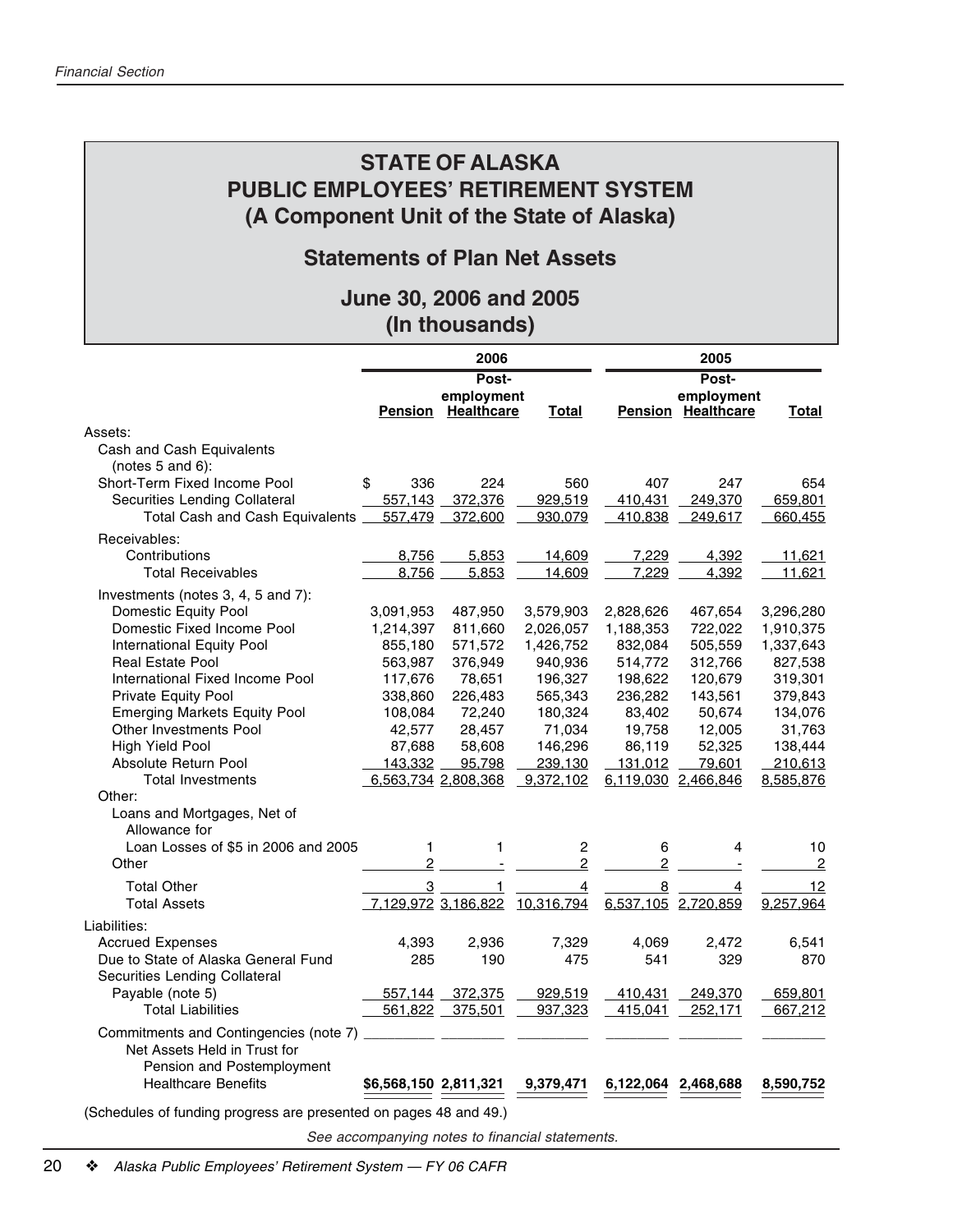### **Statements of Changes in Plan Net Assets**

# **Years ended June 30, 2006 and 2005 (In thousands)**

|                                          | 2006           |                                                 |              | 2005    |                           |           |
|------------------------------------------|----------------|-------------------------------------------------|--------------|---------|---------------------------|-----------|
|                                          |                | Post-                                           |              |         | Post-                     |           |
|                                          |                | employment                                      |              |         | employment                |           |
|                                          | <b>Pension</b> | <b>Healthcare</b>                               | <b>Total</b> |         | <b>Pension Healthcare</b> | Total     |
| Additions:                               |                |                                                 |              |         |                           |           |
| Contributions:                           |                |                                                 |              |         |                           |           |
| \$<br>Employers                          | 152,198        | 101,724                                         | 253,922      | 110,853 | 67,352                    | 178,205   |
| <b>Plan Members</b>                      | 71,666         | 47,900                                          | 119,566      | 71,312  | 43,328                    | 114,640   |
| State of Alaska                          | 11,045         | 7,382                                           | 18,427       |         |                           |           |
| <b>Total contributions</b>               | 234.909        | 157,006                                         | 391,915      | 182,165 | 110,680                   | 292,845   |
| Investment Income:                       |                |                                                 |              |         |                           |           |
| Net Appreciation in Fair Value (note 3)  | 424,780        | 283,908                                         | 708,688      | 285,594 | 173,522                   | 459,116   |
| Interest                                 | 72,259         | 48,296                                          | 120,555      | 68,250  | 41,468                    | 109,718   |
| <b>Dividends</b>                         | 99,085         | 66,224                                          | 165,309      | 87,430  | 53,120                    | 140,550   |
| Net Mortgage Loan Recovery               |                |                                                 |              | 7       | 4                         | 11        |
| <b>Total Investment Income</b>           | 596,124        | 398,428                                         | 994,552      | 441,281 | 268,114                   | 709,395   |
| Less Investment Expense                  | 13,510         | 9,028                                           | 22,538       | 11,588  | 7,040                     | 18,628    |
| Net Investment Income Before             |                |                                                 |              |         |                           |           |
| <b>Security Lending Activities</b>       | 582,614        | 389,400                                         | 972,014      | 429,693 | 261,074                   | 690,767   |
| Securities Lending Income (note 5)       | 20,111         | 13,441                                          | 33,552       | 9,180   | 5,577                     | 14,757    |
| Less Securities Lending Expenses         |                |                                                 |              |         |                           |           |
| (note 5)                                 | 18,917         | 12,643                                          | 31,560       | 8,224   | 4,997                     | 13,221    |
| Net Income from Securities               |                |                                                 |              |         |                           |           |
| <b>Lending Activities</b>                | 1,194          | 798                                             | 1,992        | 956     | 580                       | 1,536     |
| Net Investment Income                    | 583,808        | 390,198                                         | 974,006      | 430,649 | 261,654                   | 692,303   |
| Other:                                   |                |                                                 |              |         |                           |           |
| Other                                    | 187            | 125                                             | 312          | 2       | 1                         | 3         |
| <b>Transfer from Retiree</b>             |                |                                                 |              |         |                           |           |
| Health Fund (note 6)                     | 20,760         | 13,875                                          | 34,635       |         |                           |           |
| <b>Total Additions</b>                   | 839,664        | 561,204                                         | 1,400,868    | 612,816 | 372,335                   | 985,151   |
| Deductions:                              |                |                                                 |              |         |                           |           |
| <b>Benefits</b>                          | 381,672        | 210,613                                         | 592,285      | 357,763 | 192,349                   | 550,112   |
| <b>Refunds of Contributions</b>          | 8,429          | 5,634                                           | 14,063       | 10,318  | 6,269                     | 16,587    |
| Administrative                           | 3,477          | 2,324                                           | 5,801        | 3,114   | 1,892                     | 5,006     |
| <b>Total Deductions</b>                  | 393,578        | 218,571                                         | 612,149      | 371,195 | 200,510                   | 571,705   |
| Net Increase                             | 446,086        | 342,633                                         | 788,719      | 241,621 | 171,825                   | 413,446   |
| Net Assets Held in Trust for Pension and |                |                                                 |              |         |                           |           |
| Postemployment Healthcare Benefits:      |                |                                                 |              |         |                           |           |
| Balance, Beginning of Year               | 6,122,064      | 2,468,688                                       | 8,590,752    |         | 5,880,443 2,296,863       | 8,177,306 |
| Balance, End of Year                     | \$6,568,150    | 2,811,321                                       | 9,379,471    |         | 6,122,064 2,468,688       | 8,590,752 |
|                                          |                |                                                 |              |         |                           |           |
|                                          |                | See accompanying notes to financial statements. |              |         |                           |           |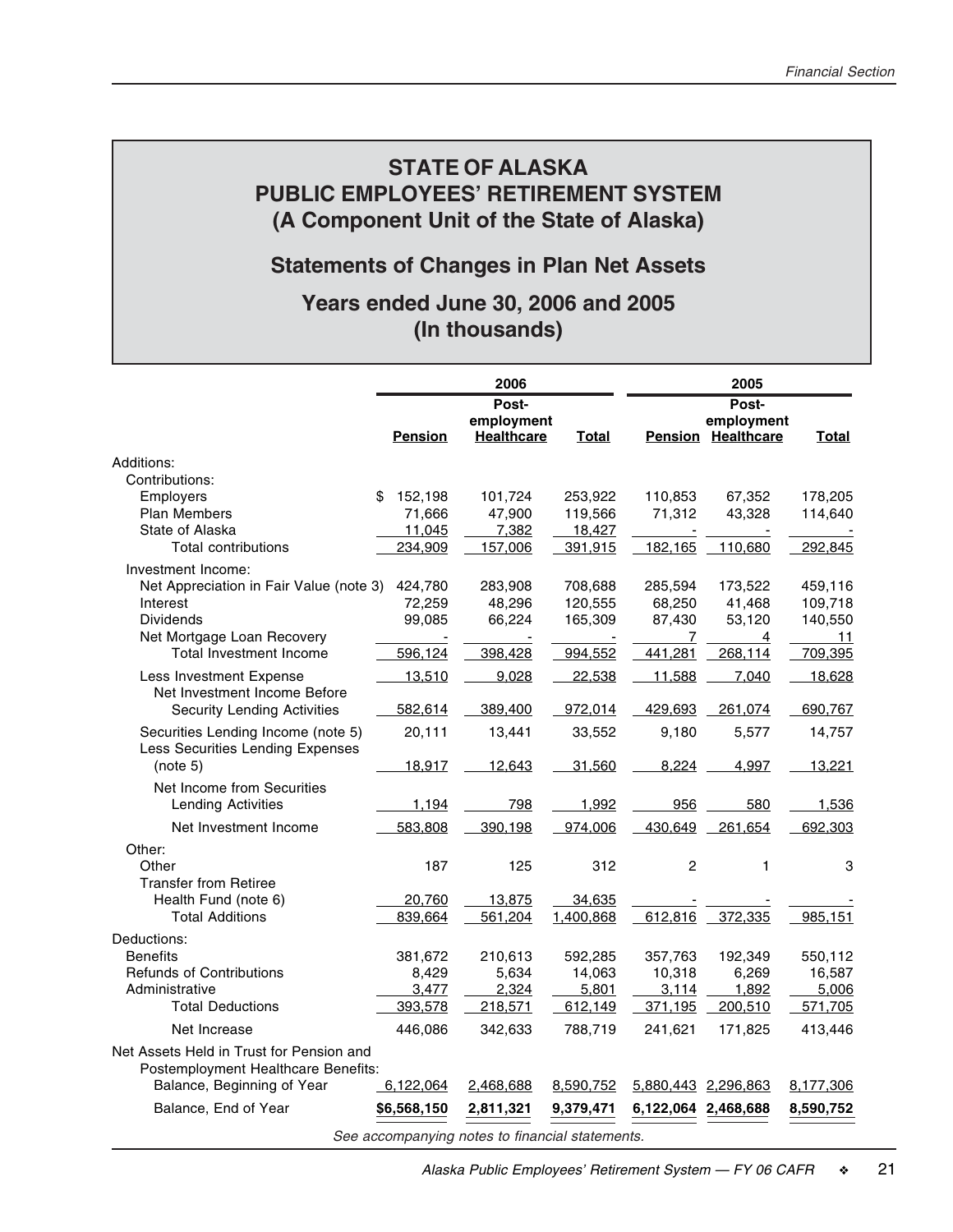### **Notes to Financial Statements**

**June 30, 2006 and 2005**

#### **(1) Description**

The following brief description of the State of Alaska Public Employees' Retirement System (Plan), a Component Unit of the State of Alaska, is provided for general information purposes only. Members should refer to the Plan agreement for more complete information.

#### **General**

The Plan is a defined benefit, agent, multiple employer public employee retirement system established and administered by the State of Alaska (State) to provide pension and postemployment healthcare benefits for eligible State and local government employees. Benefit and contribution provisions are established by State law and may be amended only by the State Legislature. The Plan is considered a component unit of the State financial reporting entity and is included in the State's financial reports as a pension trust fund. The State employees who administer the Plan participate in the Plan.

At June 30, the number of participating local government employers and public organizations including the State was:

|                                                                | 2006                | 2005                |  |
|----------------------------------------------------------------|---------------------|---------------------|--|
| State of Alaska<br>Municipalities<br>School districts<br>Other | 1<br>77<br>53<br>29 | 1<br>77<br>53<br>29 |  |
|                                                                | 160                 | 160                 |  |

Inclusion in the Plan is a condition of employment for eligible State employees, except as otherwise provided, for judges, elected officers and certain employees of the Alaska Marine Highway System. Any local government in the State may elect to have its permanent general and peace officer and firefighter employees covered by the Plan. At June 30, Plan membership consisted of:

|                                                                                                | 2006            | 2005            |
|------------------------------------------------------------------------------------------------|-----------------|-----------------|
| Retirees and<br>beneficiaries<br>currently receiving<br>benefits<br>Terminated<br>plan members | 21,852          | 20,703          |
| entitled to future<br>benefits                                                                 | 6,102<br>27,954 | 6,105<br>26,808 |
| Active plan members:<br>General<br>Peace officer                                               | 31,865          | 30,997          |
| and firefighter                                                                                | 2,795<br>34,660 | 2,733<br>33,730 |
|                                                                                                | 62,614          | 60,538          |
| Active plan members:<br>Vested:                                                                |                 |                 |
| General<br>Peace officer                                                                       | 17,336          | 17,550          |
| and firefighter<br>Nonvested:<br>General<br>Peace officer and<br>firefighter                   | 1,815           | 1,799           |
|                                                                                                | 14,529          | 13,447          |
|                                                                                                | 980             | 934             |
|                                                                                                | 34,660          | 33,730          |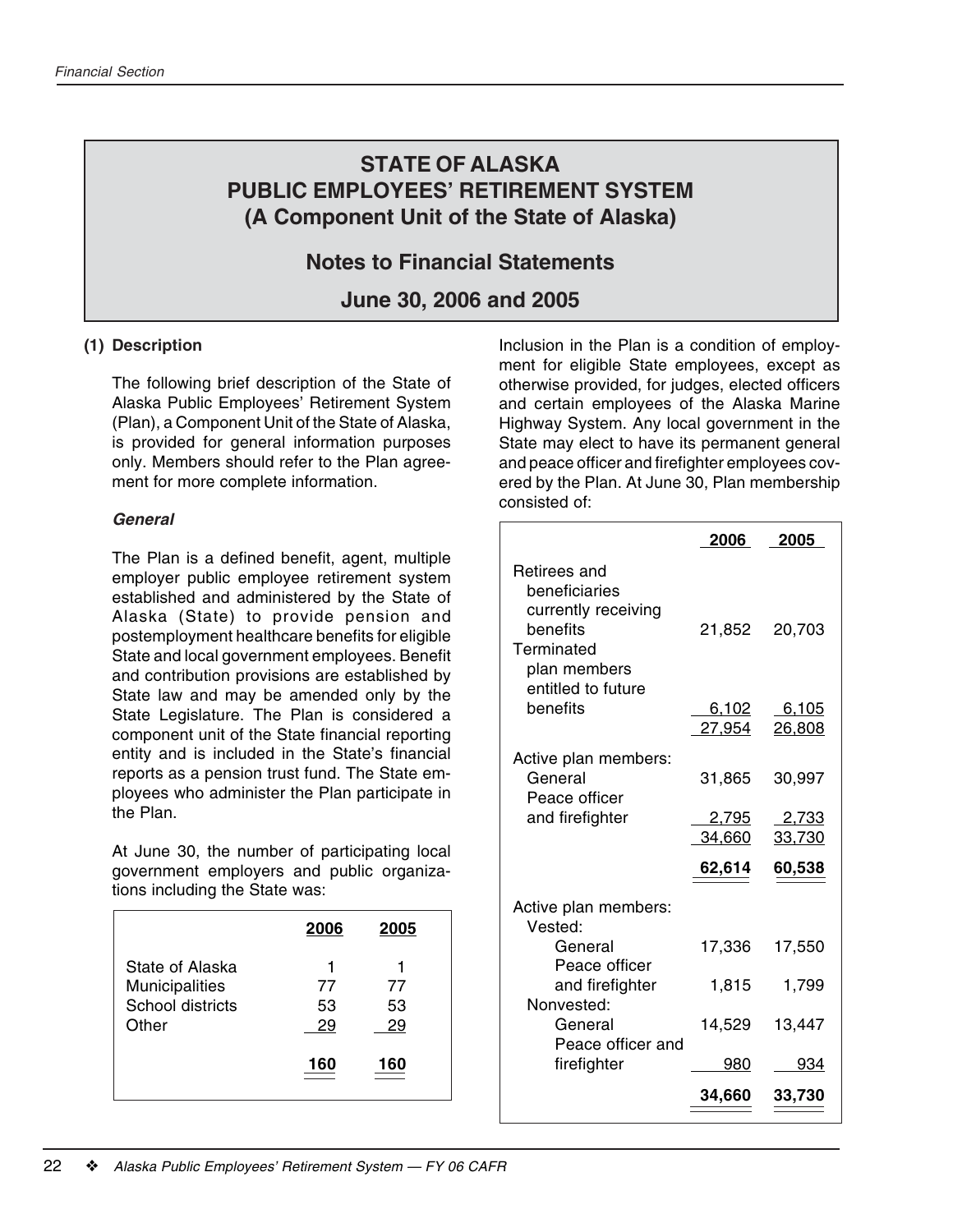### **Notes to Financial Statements**

### **June 30, 2006 and 2005**

#### **Pension Benefits**

Members hired prior to July 1, 1986, with five or more paid-up years of credited service are entitled to monthly pension benefits beginning at normal retirement age, fifty-five, or early retirement age, fifty. For members first hired after June 30, 1986, the normal and early retirement ages are sixty and fifty-five, respectively. Members with thirty or more years of credited service (twenty years for peace officers and firefighters) may retire at any age and receive a normal benefit.

The normal monthly pension benefit is based on years of service and average monthly compensation. For members hired prior to July 1, 1996, and all peace officer and firefighter, the average monthly compensation is based upon the member's three highest, consecutive years' salaries. For all other members hired after June 30, 1996, average monthly compensation is based upon the member's five highest, consecutive years' salaries.

The benefit related to all years of service prior to July 1, 1986, and for years of service through a total of ten years for general members is equal to 2% of the member's average monthly compensation for each year of service. The benefit for each year over ten years of service subsequent to June 30, 1986, is equal to 2-1/4% of the member's average monthly compensation for the second ten years and 2-1/2% for all remaining years of service. For peace officer and firefighters, the benefit for years of service through a total of ten years is equal to 2% of the member's average monthly compensation and 2-1/2% for all remaining years of service.

Minimum benefits for members eligible for retirement are \$25 per month for each year of credited service.

Married members must receive their benefits in the form of a joint and survivor annuity unless their spouse consents to another form of benefit or another person is eligible for benefits under a qualified domestic relations order.

The Plan has two types of postretirement pension adjustments (PRPA). The automatic PRPA is issued annually to all eligible benefit recipients, when the cost of living increases in the previous calendar year. The automatic PRPA increase is paid beginning July 1 of each year. The discretionary PRPA may be granted to eligible recipients by the Plan Administrator if the funding ratio of the Plan meets or exceeds one-hundred and five percent. If both an automatic and discretionary PRPA are granted, and a retiree is eligible for both adjustments, the one that provides the retiree the greater increase will be paid.

#### **Postemployment Healthcare Benefits**

Major medical benefits are provided to retirees without cost for all members hired before July 1, 1986. Members hired after July 1, 1986 with five years of credited service (or ten years of credited service for those first hired after July 1, 1996) must pay the full monthly premium if they are under age sixty, and receive benefits at no premium cost if they are over age sixty or are receiving disability benefits. Peace officers and firefighters with 25 years of membership service also receive benefits at no premium cost.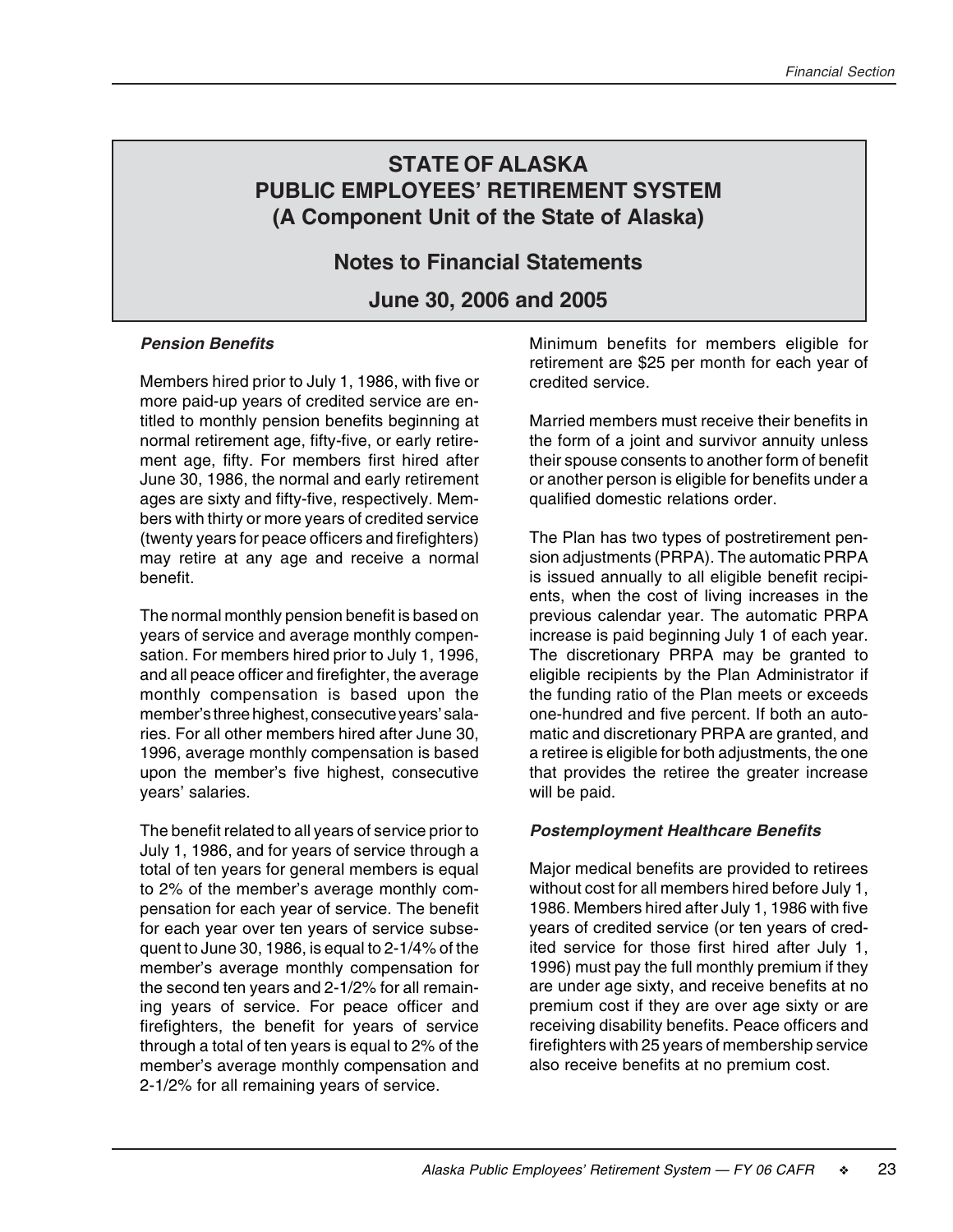### **Notes to Financial Statements**

### **June 30, 2006 and 2005**

Prior to July 1, 1997, postemployment healthcare benefits were provided by the payment of premiums to an insurance company. Beginning July 1, 1997, the Retiree Health Fund (RHF), a pension trust fund of the State, was established. The RHF is self-funded and provides major medical coverage to retirees of the Plan. Retirees of three other State administered retirement plans also participate in the RHF. The Plan, along with the other participating plans, retains the risk of loss of allowable claims. The RHF issues a publicly available financial report, which may be obtained by writing to the State of Alaska, Department of Administration, Division of Retirement and Benefits, P.O. Box 110203, Juneau, Alaska, 99811-0203 or by calling (907) 465-4460.

#### **Death Benefits**

If an active general Plan member dies from occupational causes, the spouse may receive a monthly pension equal to 40% of the Plan member's salary. If an active peace officer or firefighter Plan member dies from occupational causes, the spouse may receive a monthly pension equal to 50% of the Plan member's salary or 75% of the member's retirement benefit calculated as if the member had survived until normal retirement age, whichever is greater. When death is due to occupational causes and there is no surviving spouse, the Plan member's dependent child(ren) may receive the monthly pension until they are no longer dependents. If the member does not have a spouse or dependent children at the time of death, a lump-sum death benefit is payable to the named beneficiary(ies). The amount of the

occupational death pension changes on the date the Plan member's normal retirement would have occurred if the Plan member had lived. The new benefit is based on the Plan member's average monthly compensation at the time of death and the credited service, including service that would have accrued if the Plan member had lived and continued to work until normal retirement. If the death was from nonoccupational causes, and the Plan member was vested, the spouse may receive a monthly 50% joint and survivor option benefit based on the member's credited service and average monthly compensation at the time of death. If the Plan member is not married or vested, a lump-sum death benefit is payable to the named beneficiary(ies).

#### **Disability Benefits**

Active Plan members who become permanently disabled due to occupational or nonoccupational causes receive disability benefits until normal retirement age or when the service requirement for normal retirement is met. Although there are no minimum service requirements for Plan members to be eligible for occupational disability, Plan members must be vested to receive nonoccupational disability benefits. The monthly occupational disability benefit is equal to 40% of the Plan member's salary at the time of the disability. The nonoccupational disability benefit is based on the Plan member's service and salary at the time of disability. At normal retirement age, a disabled general Plan member receives normal retirement benefits. A peace officer or firefighter Plan member may elect to receive normal retirement benefits calculated under the occupational disability benefit rules.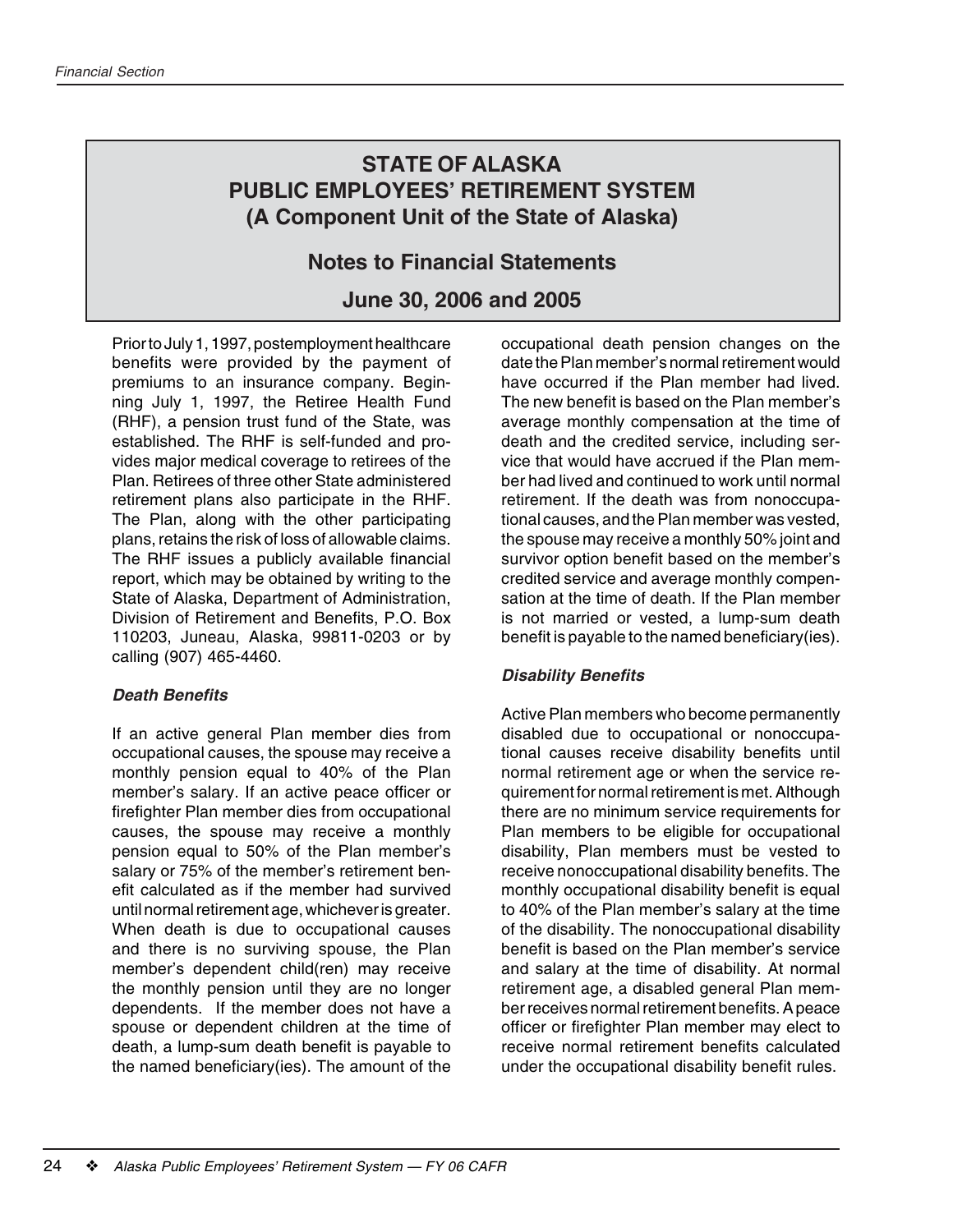**Notes to Financial Statements**

**June 30, 2006 and 2005**

#### **Contributions**

#### **Plan Member Contributions**

Contribution rates are 7.5% for peace officers and firefighters, 9.6% for some school district employees, and 6.75% for general Plan members, as required by statute. The Plan member contributions are deducted before federal income tax is withheld. Contributions are collected by employers and remitted to the Plan. Plan member contributions earn interest at the rate of 4.5% per annum, compounded semiannually.

#### **Employer Contributions**

The Plan's funding policy provides for periodic employer contributions at actuarially determined rates that, expressed as a percent of annual covered payroll, are sufficient to accumulate assets to pay both pension and postemployment healthcare benefits when due. Employer contribution rates are determined using the projected unit credit actuarial funding method. The Plan uses the level percentage of pay method to amortize the unfunded liability over a twentyfive year fixed period. Regulation 2 AAC 35.900 Maximum Employer Contribution Rate Change, prohibits the ARMB from increasing or decreasing employer contribution rates by more than five percentage points over the rate adopted in the prior year.

#### **Contributions from the State of Alaska**

Senate Bill 46, passed by the first special session of the twenty-fourth Alaska State Legislature, appropriated \$18.4 million from the general fund to the Department of Administration to reduce the contributions required from participating political subdivisions as a result of contribution rate increases for the year ended June 30, 2006.

#### **Refunds**

Plan member contributions may be voluntarily or, under certain circumstances, involuntarily refunded to the member or a garnishing agency sixty days after termination of employment. Voluntary refund rights are forfeited on July 1 following the member's 75th birthday or within fifty years of the member's last termination date. Members who have had contributions refunded forfeit all retirement benefits, including postemployment healthcare benefits. Members are allowed to reinstate refunded service due to involuntary refunds by repaying the total involuntary refunded balance and accrued interest. Members are allowed to reinstate voluntarily refunded service by repaying the voluntarily refunded balance and accrued interest, as long as they re-establish an employee relationship with a participating Plan employer before July 1, 2010. Members who have not re-established an employee relationship with a participating Plan employer by June 30, 2010, will not be eligible to reinstate voluntarily refunded service and will forfeit any claim to Plan membership rights. Balances refunded to members accrue interest at the rate of 7.0% per annum, compounded semiannually.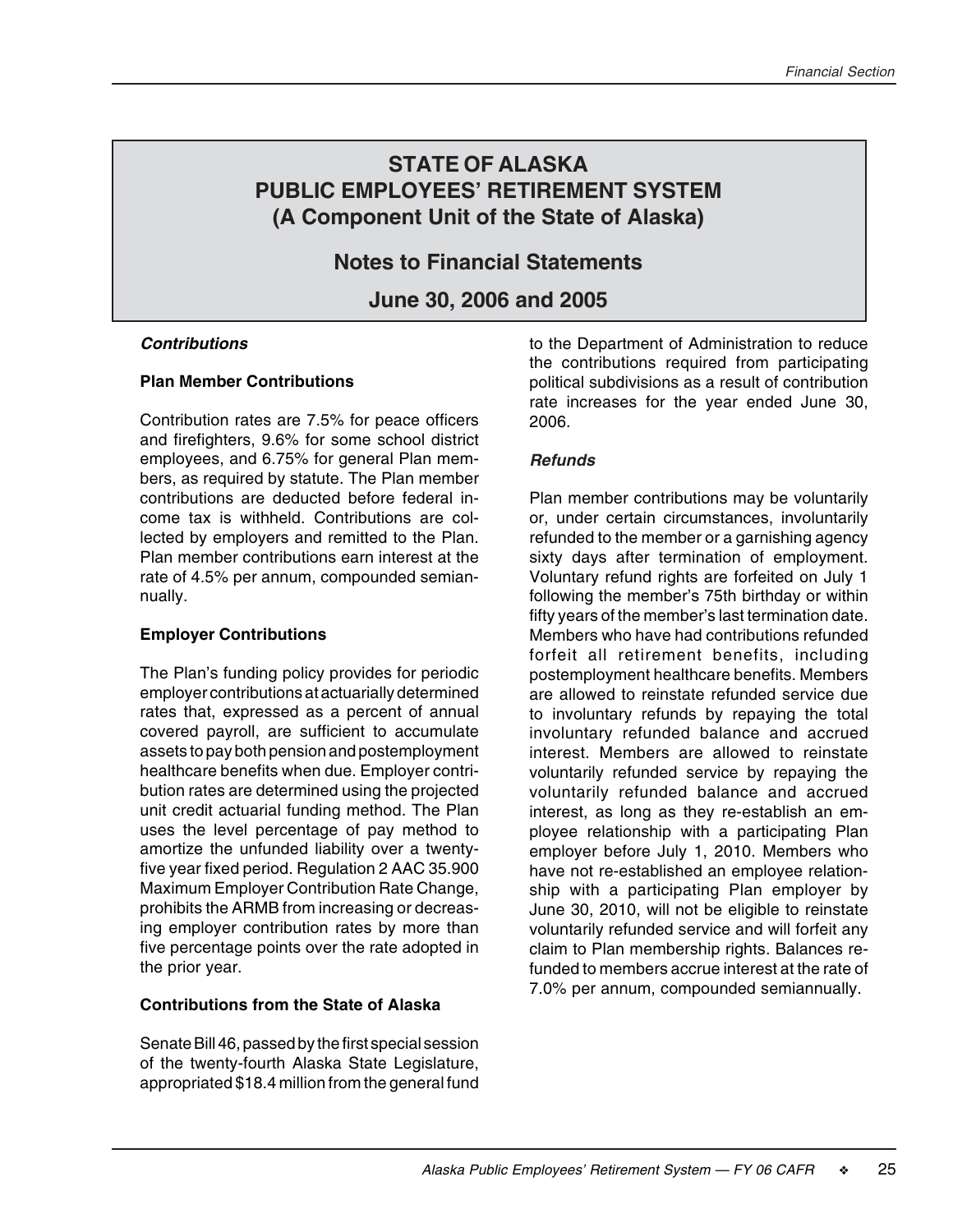### **Notes to Financial Statements**

### **June 30, 2006 and 2005**

#### **Administrative Costs**

Administrative costs are financed through investment earnings.

#### **Due to State of Alaska General Fund**

Amounts due to the State of Alaska General Fund represent the net difference between amounts paid by the Plan on behalf of others and amounts paid by others on behalf of the Plan.

#### **(2) Summary of Significant Accounting Policies**

#### **Basis of Accounting**

The Plan's financial statements are prepared using the economic resources measurement focus and the accrual basis of accounting. Contributions are recognized in the period in which they are due. Benefits and refunds are recognized when due and payable.

#### **Use of Estimates**

The preparation of financial statements in conformity with generally accepted accounting principles requires management to make estimates and assumptions that affect the reported amounts of assets and liabilities and disclosure of contingent assets and liabilities at the date of the financial statements and the reported amounts of additions and deductions during the reporting period. Actual results could differ from those estimates.

#### **GASB Statements No. 25 and No. 26**

Government Accounting Standards Board (GASB) Statements No. 25 and No. 26 require

that plan net assets be split between pension and postemployment healthcare. To meet these requirements, plan assets, liabilities, additions and deductions not specifically identifiable to either plan are allocated to the pension and postemployment healthcare plans based on their proportionate share of actuarial accrued liabilities.

#### **Investments**

Investments are recorded at fair value in accordance with Governmental Accounting Standards Board (GASB) Statement No. 31. Fair value is "the amount that a plan can reasonably expect to receive for an investment in a current sale between a willing buyer and a willing seller – that is, other than in a forced or liquidation sale." Security transactions and any resulting gains or losses are accounted for on a trade date (ownership) basis at the current fair value. Dividend income on domestic and international equity securities is accrued on the ex-dividend date. Net appreciation (depreciation) is determined by calculating the change in the fair value of investments between the end of the year and the beginning of the year, less purchases of investments at cost, plus sales of investments at fair value. Investment deductions consist of those administrative deductions directly related to the Plan's investment operations.

In fiscal year 2005, Governmental Accounting Standards Board (GASB) Statement No. 40, Deposits and Investment Risk Disclosures was implemented. GASB Statement No. 40 addresses disclosures on deposits and investments, focusing on common investment risks related to interest rate risk, credit risk, foreign currency risk and concentration of credit risk.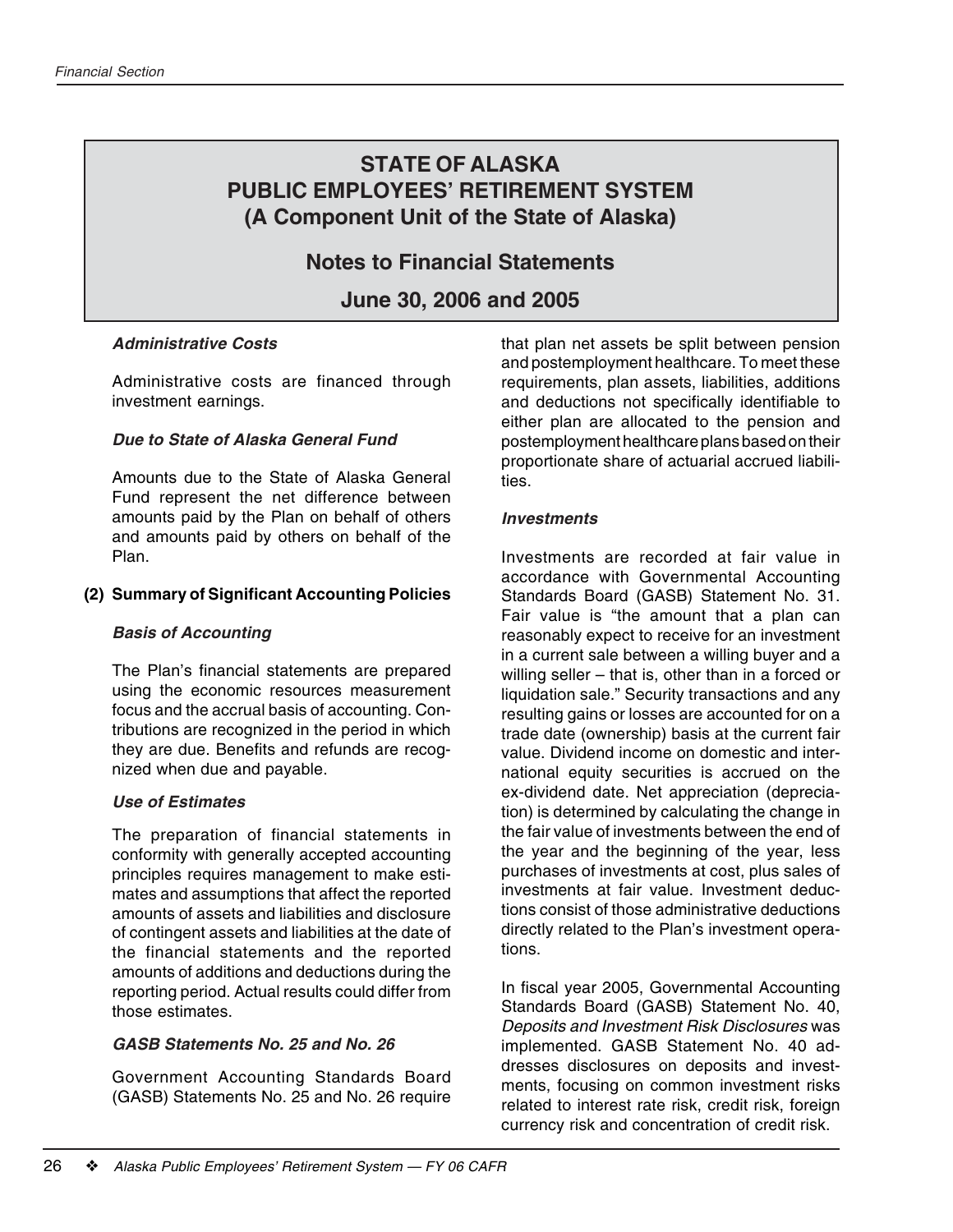### **Notes to Financial Statements**

### **June 30, 2006 and 2005**

#### **Valuation**

#### Investments with Readily Determinable Fair Values

Fixed-income securities are valued each business day using prices obtained from a pricing service when such prices are available; otherwise, such securities are valued at the most current sale price or based on a valuation provided by investment managers. Money market funds are valued at amortized cost, which approximates fair value.

Equity securities are valued each business day using prices obtained from a pricing service or prices quoted by one or more independent brokers.

Emerging markets securities are valued on the last business day of each month by the investment managers.

Mortgage loans are valued at their principal balance (cost) less an allowance for loan loss, the net result of which approximates fair value. At June 30, 2006 and 2005, the allowance for loan loss totaled \$5,221 and is considered by management to be sufficient to cover any losses to the mortgage loan portfolio.

#### Investments with Estimated Fair Values

Private equity securities are valued periodically by the general partners. Underlying private equity investments that are listed on a national exchange are valued using quoted market prices. Securities for which there are no market quotations available are initially carried at original cost and subsequently valued at fair value as determined by the general partners. In determining fair value, the financial condition, operating

results and projected operating cash flow of the underlying portfolio companies, prices paid in private sales of such securities, the nature and duration of restrictions on disposition of the securities, the expenses and delay that would be involved in registration, the price and extent of public trading in similar securities, the existence of merger proposals or tender offers affecting securities, and reports prepared by analysts are considered as appropriate. Because of the inherent uncertainty of valuations, however, these estimated values may differ significantly from the values that would have been used had a ready market for the securities existed, and these differences could be material.

Absolute return investments are carried at fair value as determined by the pro-rata interest in the net assets of the underlying investment funds. These investment funds are valued periodically by the general partners and the managers of the underlying investments. The net asset value represents the amount that would be expected to be received if it were to liquidate its interests subject to liquidity or redemption restrictions. Because of the inherent uncertainty of valuations, however, these estimated values may differ significantly from the values that would have been used had a ready market for the securities existed, and these differences could be material.

The energy related investments in the Other Investments Pool consist primarily of loans and preferred stock that are valued at the lower of cost or fair value. The agricultural investments in the Other Investments Pool consist primarily of farmland investments that are stated at fair value based upon independent appraisals performed periodically. In years when an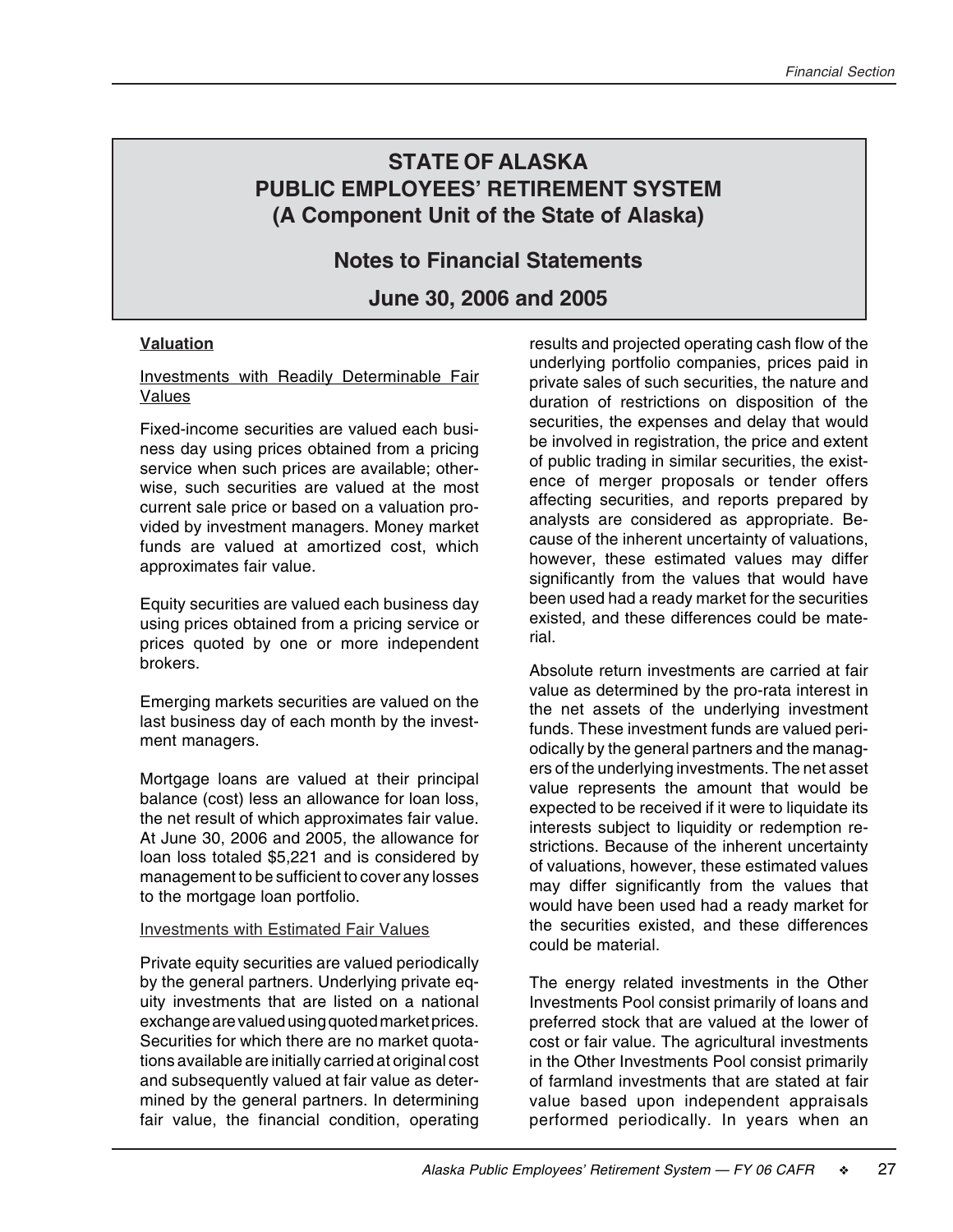### **Notes to Financial Statements**

### **June 30, 2006 and 2005**

independent appraisal is not performed, the valuation is reviewed by an independent advisor. Because of the inherent uncertainty of valuations, however, these estimated values may differ significantly from the values that would have been used had a ready market for the investments existed, and these differences could be material.

With the exception of real estate investment trust holdings, real estate investments are valued quarterly by investment managers based on market conditions and their knowledge of industry trends. Separate account real estate investments are appraised once every three years, in conjunction with the property's purchase anniversary date, by independent appraisers. Real estate investment trust holdings are valued each business day using prices obtained from a pricing service.

Securities expressed in terms of foreign currencies are translated into U.S. dollars at the prevailing exchange rates. Forward currency contracts are valued at the mid-point of representative quoted bid and asked prices.

Income in the short-term fixed income pool is calculated daily and credited monthly to each participant on a pro rata basis.

Income in the domestic fixed income pool, equity pools, high yield pool and the international fixed income pool is credited daily to each participant on a pro rata basis.

Income in the emerging markets, private equity, absolute return, other investments and real estate pool is credited to pool participants monthly on a pro rata basis.

#### **Contributions Receivable**

Contributions from plan members and employers for service through June 30 are accrued. These contributions are considered fully collectible and, accordingly, no allowance for uncollectible receivables is reflected in the financial statements.

#### **Federal Income Tax Status**

The Plan is a qualified plan under Section 401(a) of the Internal Revenue Code and is exempt from federal income taxes under Section 501(a).

#### **Reclassifications**

Certain reclassifications not affecting changes in net assets held in trust for pension and postemployment healthcare benefits have been made to 2005 amounts in order to conform to the 2006 presentation.

#### **(3) Investments**

The Alaska Retirement Management Board (ARMB) has statutory oversight of the Plan's investments. As the fiduciary, the ARMB has the statutory authority to invest the assets under the Prudent Investor Rule. Alaska Statute provides that investments shall be made with the judgment and care under circumstances then prevailing that an institutional investor of ordinary professional prudence, discretion and intelligence exercises in managing large investment portfolios.

The Department of Revenue, Treasury Division (Treasury) provides staff for the ARMB. Treasury has created a pooled environment by which it manages the investments the ARMB has fiduciary responsibility for. Actual investing is performed by investment officers in the State's Department of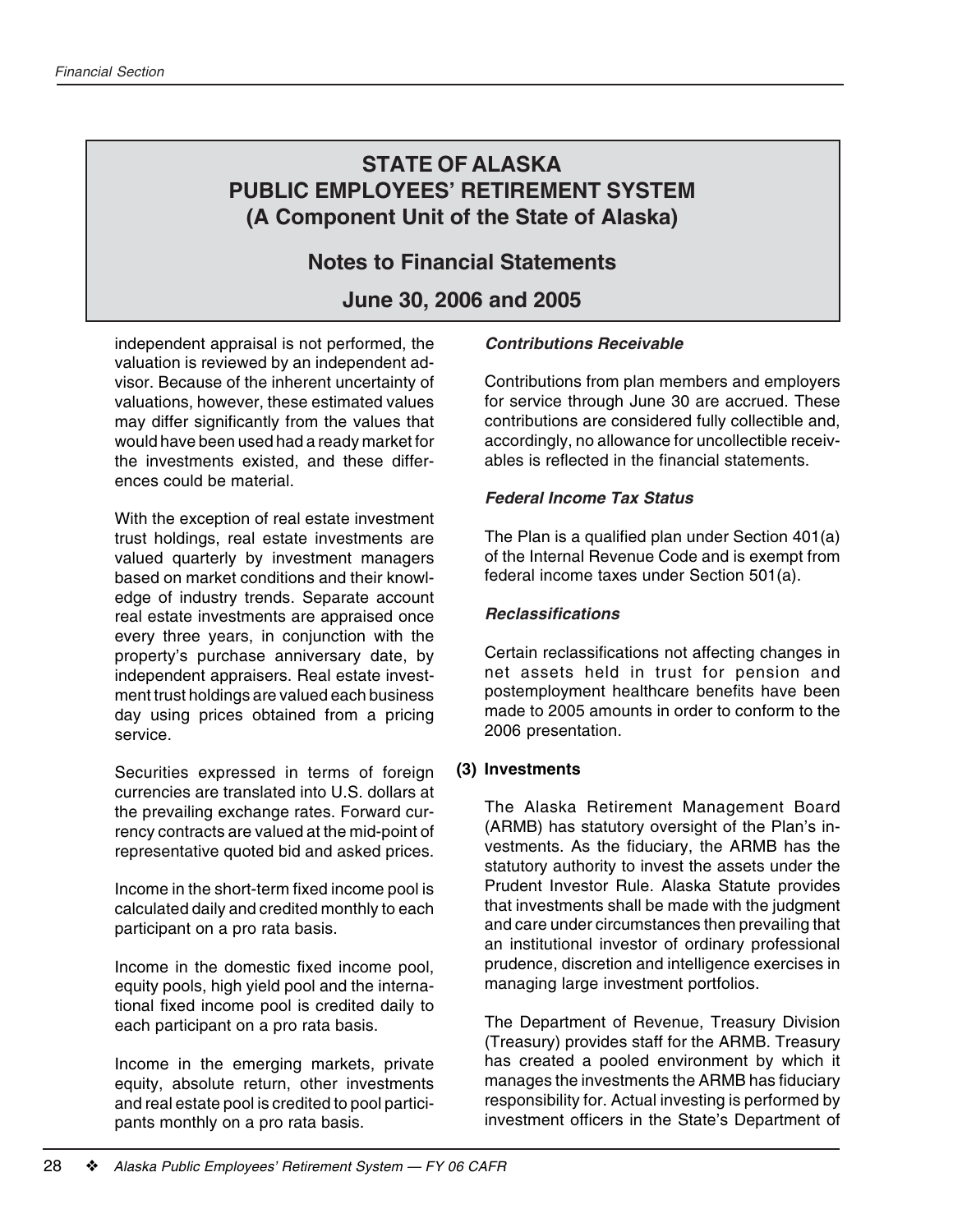### **Notes to Financial Statements**

### **June 30, 2006 and 2005**

Revenue, Treasury Division, or by contracted external investment managers. The ARMB has developed investment guidelines, policies and procedures for Treasury staff and external investment managers to adhere to when managing investments.

#### **Short-Term Fixed Income Pool**

The Plan participates in the State's internally managed short–term fixed income pool which was established March 15, 1993, with a start up and maintained share price of \$1. Treasury staff determines the allocation between permissible securities. Each member owns shares in the pool, the number of which fluctuates daily with contributions and withdrawals. Member shares also change at the beginning of each month when income is paid. At June 30, 2006 and 2005, the Plan had a 0.02% and 0.03% direct ownership in the short-term fixed income pool which included interest receivable of \$21,543 and \$8,927 respectively. The Plan had a 9.28% and 3.35% indirect ownership in the short-term fixed income pool at June 30, 2006 and 2005, respectively.

#### **Domestic Fixed Income Pool**

The domestic fixed income pool in comprised of an internally managed and an externally managed pool.

#### **Retirement Fixed Income Pool**

The Plan participates in the ARMB's internally managed retirement fixed income pool which was established March 1, 1996, with a start up share price of \$1,000. The share price at June 30, 2006, was \$1,843. Treasury staff determines the allocation between permissible

securities. Ownership in the pool is based on the number of shares held by each member. The net asset value per share is determined by dividing the total fair value of the net assets of the pool by the number of shares of the pool outstanding on the valuation date. Contributions to and withdrawals from the pool are based on the beginning of the day net asset value per share on the day of the transaction. At June 30, 2006 and 2005, the Plan had a 68.04% and 67.32% ownership in the retirement fixed income pool, respectively.

#### **External Domestic Fixed Income Pool**

The Plan participates in the ARMB's externally managed domestic fixed income pool which was established June 25, 1999, with a start up share price of \$1,000. The share price at June 30, 2006, was \$1,548. Each manager independently determines the allocation between permissible securities. Ownership in the pool is based on the number of shares held by each member. The net asset value per share is determined by dividing the total fair value of the net assets of the pool by the number of shares of the pool outstanding on the valuation date. Contributions to and withdrawals from the pool are based on the beginning of the day net asset value per share on the day of the transaction. At June 30, 2006 and 2005, the Plan had a 67.43% and 66.86% ownership in the external domestic fixed income pool, respectively.

#### **International Fixed Income Pool**

The Plan participates in the ARMB's externally managed international fixed income pool which was established March 3, 1997, with a start up share price of \$1,000. The share price at June 30, 2006, was \$1,791. The manager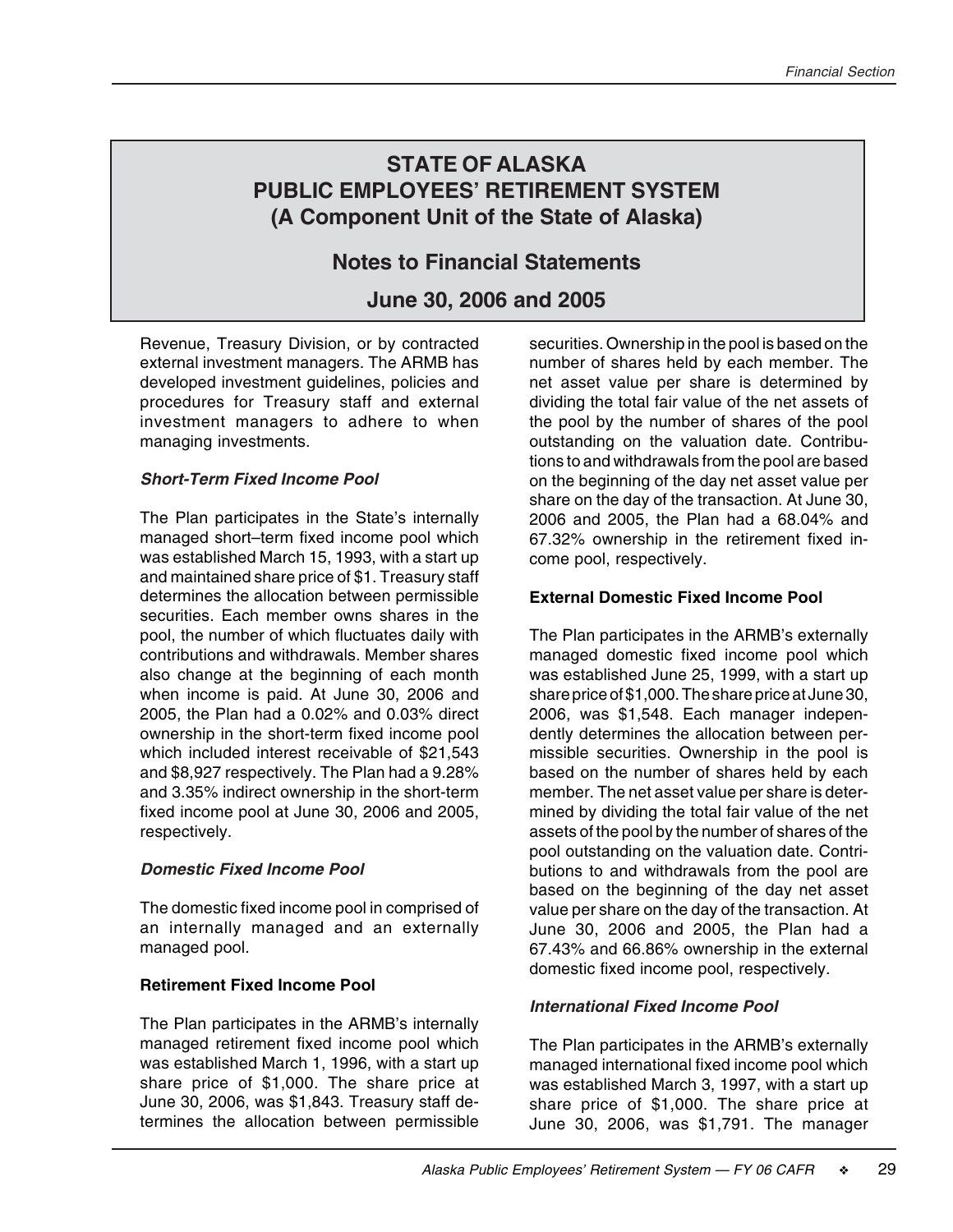### **Notes to Financial Statements**

### **June 30, 2006 and 2005**

independently determines the allocation between permissible securities. Ownership in the pool is based on the number of shares held by each member. The net asset value per share is determined by dividing the total fair value of the net assets of the pool by the number of shares of the pool outstanding on the valuation date. Contributions to and withdrawals from the pool are based on the beginning of the day net asset value per share on the day of the transaction. At June 30, 2006 and 2005, the Plan had a 68.29% and 67.81% ownership in the international fixed income pool, respectively.

#### **High Yield Pool**

The Plan participates in the ARMB's externally managed high yield fixed income pool which was established April 15, 2005, with a start up share price of \$1,000. The share price at June 30, 2006, was \$1,072. The manager independently determines the allocation between permissible securities. Ownership in the pool is based on the number of shares held by each member. The net asset value per share is determined by dividing the total fair value of the net assets of the pool by the number of shares of the pool outstanding on the valuation date. Contributions to and withdrawals from the pool are based on the beginning of the day net asset value per share on the day of the transaction. At June 30, 2006 and 2005, the Plan had a 68.22% and 68.14% ownership in the high yield pool.

#### **Domestic Equity Pool**

The domestic equity pool is comprised of an external large cap domestic equity pool and external small cap domestic equity pool.

#### **Large Cap Domestic Equity Pool**

The Plan participates in the ARMB's externally managed large cap domestic equity pool which was established July 1, 2004, with a start up share price of \$1,000. The share price at June 30, 2006, was \$1,132. Each manager independently determines the allocation between permissible securities. Ownership in the pool is based on the number of shares held by each member. The net asset value per share is determined by dividing the total fair value of the net assets of the pool by the number of shares of the pool outstanding on the valuation date. Contributions to and withdrawals from the pool are based on the beginning of the day net asset value per share on the day of the transaction. At June 30, 2006 and 2005, the Plan had a 68.13% and 67.63% ownership in the large cap domestic equity pool.

#### **Small Cap Domestic Equity Pool**

The Plan participates in the ARMB's externally managed small cap domestic equity pool which was established July 1, 2004, with a start up share price of \$1,000. The share price at June 30, 2006, was \$1,173. Each manager independently determines the allocation between permissible securities. Ownership in the pool is based on the number of shares held by each member. The net asset value per share is determined by dividing the total fair value of the net assets of the pool by the number of shares of the pool outstanding on the valuation date. Contributions to and withdrawals from the pool are based on the beginning of the day net asset value per share on the day of the transaction. At June 30, 2006 and 2005, the Plan had a 68.14%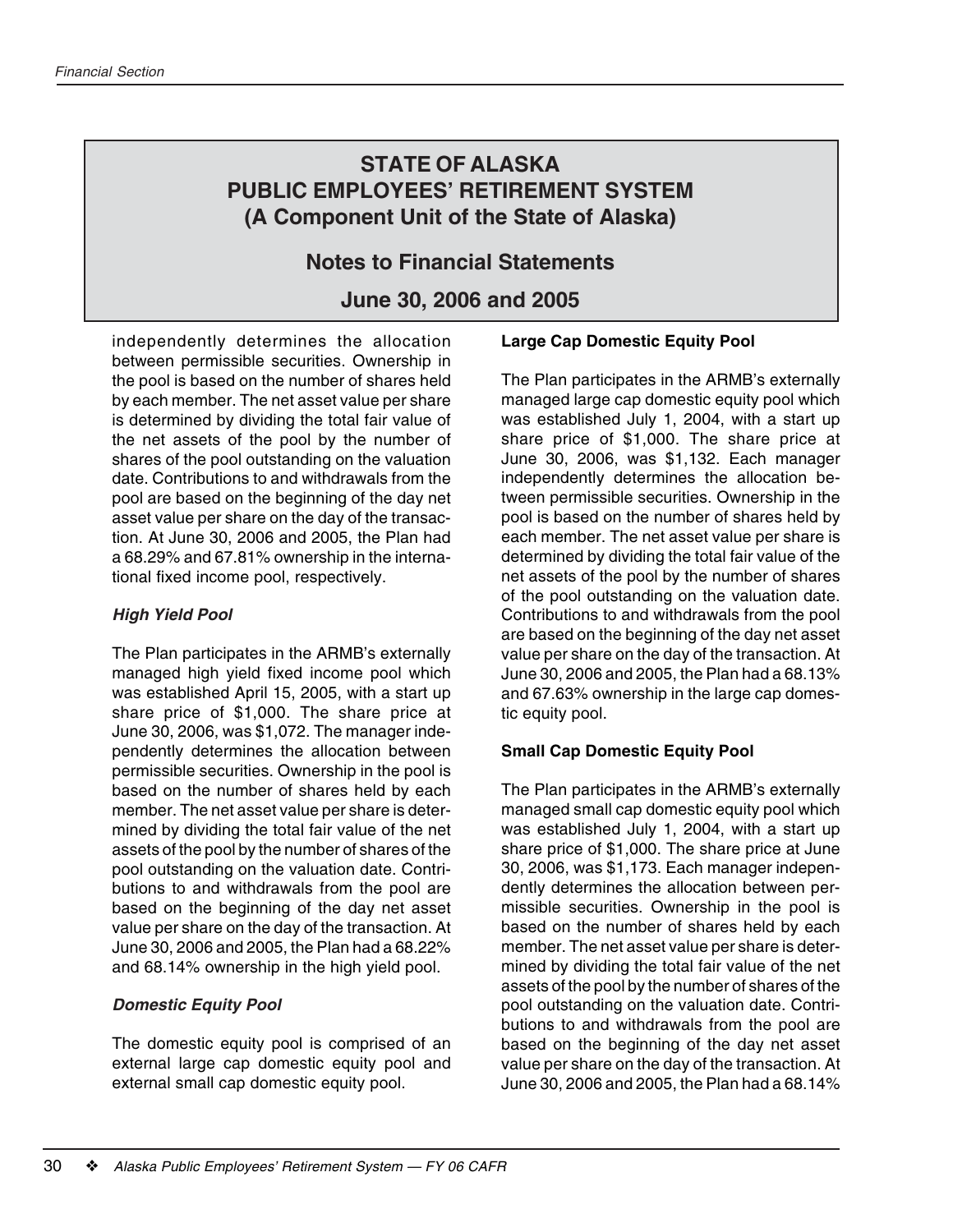### **Notes to Financial Statements**

### **June 30, 2006 and 2005**

and 67.70% ownership in the small cap domestic equity pool.

#### **International Equity Pool**

The Plan participates in the ARMB's externally managed international equity pool which was established January 1, 1992, with a start up share price of \$1,000. The share price at June 30, 2006, was \$3,364. Each manager independently determines the allocation between permissible securities. Ownership in the pool is based on the number of shares held by each member. The net asset value per share is determined by dividing the total fair value of the net assets of the pool by the number of shares of the pool outstanding on the valuation date. Contributions to and withdrawals from the pool are based on the beginning of the day net asset value per share on the day of the transaction. At June 30, 2006 and 2005, the Plan had a 68.50% and 68.00% ownership in the international equity pool, respectively.

#### **Emerging Markets Equity Pool**

The Plan participates in the ARMB's externally managed emerging markets equity pool which was established May 2, 1994, with a start up share price of \$1,000. The share price at June 30, 2006, was \$2,615. The pool participates in two externally managed commingled investment funds through ownership of equity shares. The commingled funds, comprised of various institutional investors, invest in the securities markets of developing countries. Ownership in the pool is based on the number of shares held by each member. The net asset value per share is determined by dividing the total fair value of the net assets of the pool by the number of shares of the pool outstanding on the

valuation date. Contributions to and withdrawals from the pool are based on the beginning of the day net asset value per share on the day of the transaction. At June 30, 2006 and 2005, the Plan had a 65.00% ownership in the emerging markets equity pool.

#### **Private Equity Pool**

The Plan participates in the ARMB's externally managed private equity pool which was established April 24, 1998, with a start up share price of \$1,000. The share price at June 30, 2006, was \$1,719. Underlying assets in the pool are comprised of venture capital, buyouts, restructuring and special situation investments through limited partnership agreements. Each manager independently determines the limited partnerships to invest in. Ownership in the pool is based on the number of shares held by each member. The net asset value per share is determined by dividing the total fair value of the net assets of the pool by the number of shares of the pool outstanding on the valuation date. Contributions to and withdrawals from the pool are based on the beginning of the day net asset value per share on the day of the transaction. At June 30, 2006 and 2005, the Plan had a 68.62% and 68.15% ownership in the private equity pool, respectively.

#### **Absolute Return Pool**

The Plan participates in the ARMB's externally managed absolute return pool which was established October 31, 2004, with a start up share price of \$1,000. The share price at June 30, 2006, was \$1,135. Underlying assets in the pool are comprised of hedge fund limited partnership agreements. Each manager independently determines the limited partnerships to invest in.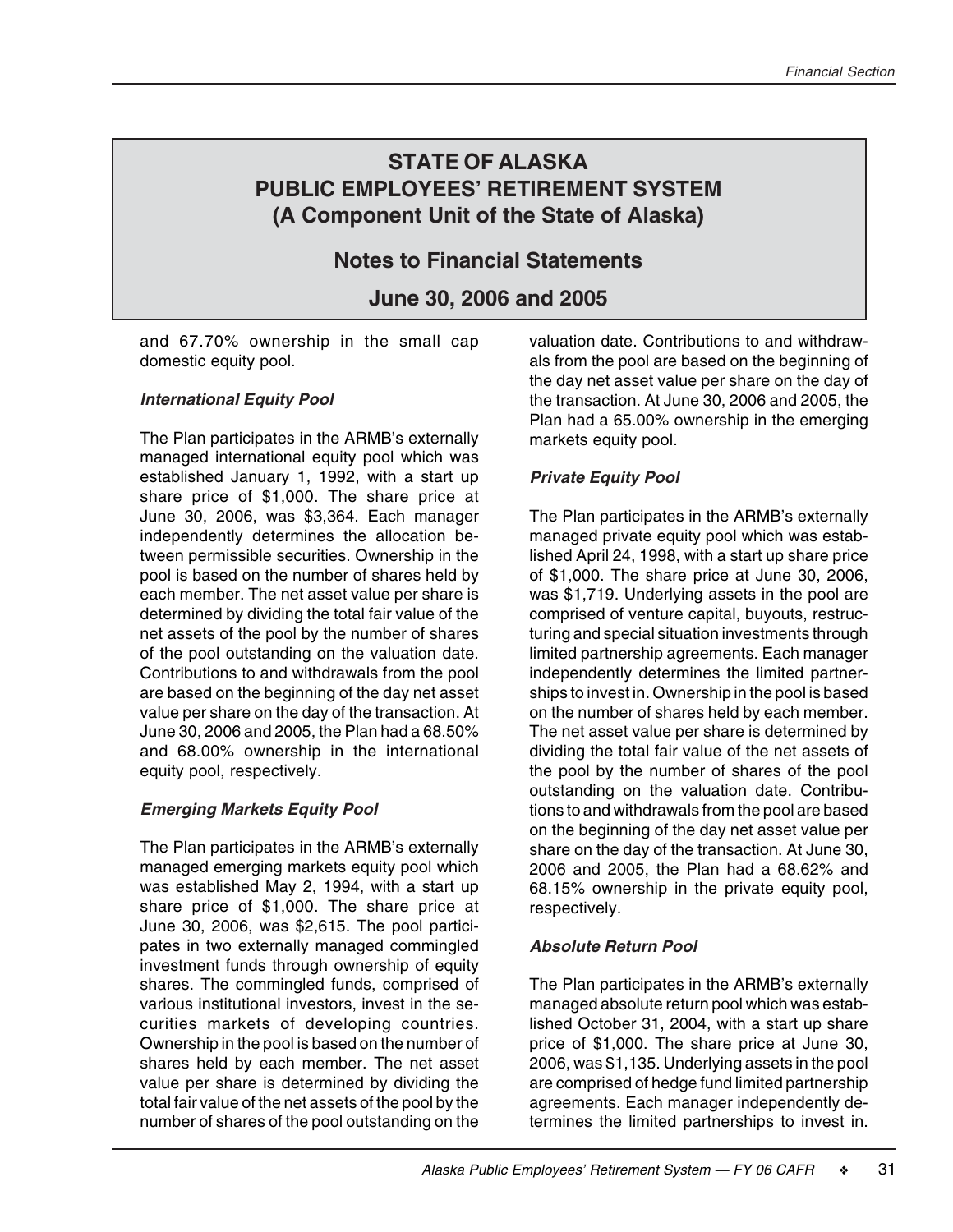### **Notes to Financial Statements**

### **June 30, 2006 and 2005**

Ownership in the pool is based on the number of shares held by each member. The net asset value per share is determined by dividing the total fair value of the net assets of the pool by the number of shares of the pool outstanding on the valuation date. Contributions to and withdrawals from the pool are based on the beginning of the day net asset value per share on the day of the transaction. At June 30, 2006 and 2005, the Plan had a 68.21% and 68.15% ownership in the absolute return pool.

#### **Other Investments Pool**

The Plan participates in the ARMB's externally managed other investments pool which was established March 18, 2004, with a start up share price of \$1,000. The share price at June 30, 2006, was \$1,156. Underlying assets in the pool are comprised of a limited partnership interest in an energy related venture capital operating company and two agricultural entities. Each manager independently determines which permissible investments are made. Ownership in the pool is based on the number of shares held by each member. The net asset value per share is determined by dividing the total fair value of the net assets of the pool by the number of shares of the pool outstanding on the valuation date. Contributions to and withdrawals from the pool are based on the beginning of the day net asset value per share on the day of the transaction. At June 30, 2006 and 2005, the Plan had a 68.62% and 68.15% ownership in the other investments pool, respectively.

#### **Real Estate Pool**

The Plan participates in the ARMB's externally managed real estate pool which was established June 27, 1997, with a start up share price of \$1,000. The share price at June 30, 2006, was \$2,483. Underlying assets in the pool are comprised of separate accounts, commingled accounts, limited partnerships, and real estate investment trust holdings. With the exception of investments in real estate investment trusts, each manager independently determines which permissible investments are made. Treasury staff determines the permissible real estate investment trusts to invest in. Ownership in the pool is based on the number of shares held by each member. The net asset value per share is determined by dividing the total fair value of the net assets of the pool by the number of shares of the pool outstanding on the valuation date. Contributions to and withdrawals from the pool are based on the beginning of the day net asset value per share on the day of the transaction. At June 30, 2006 and 2005, the Plan had a 68.17% and 67.70% ownership in the real estate pool, respectively.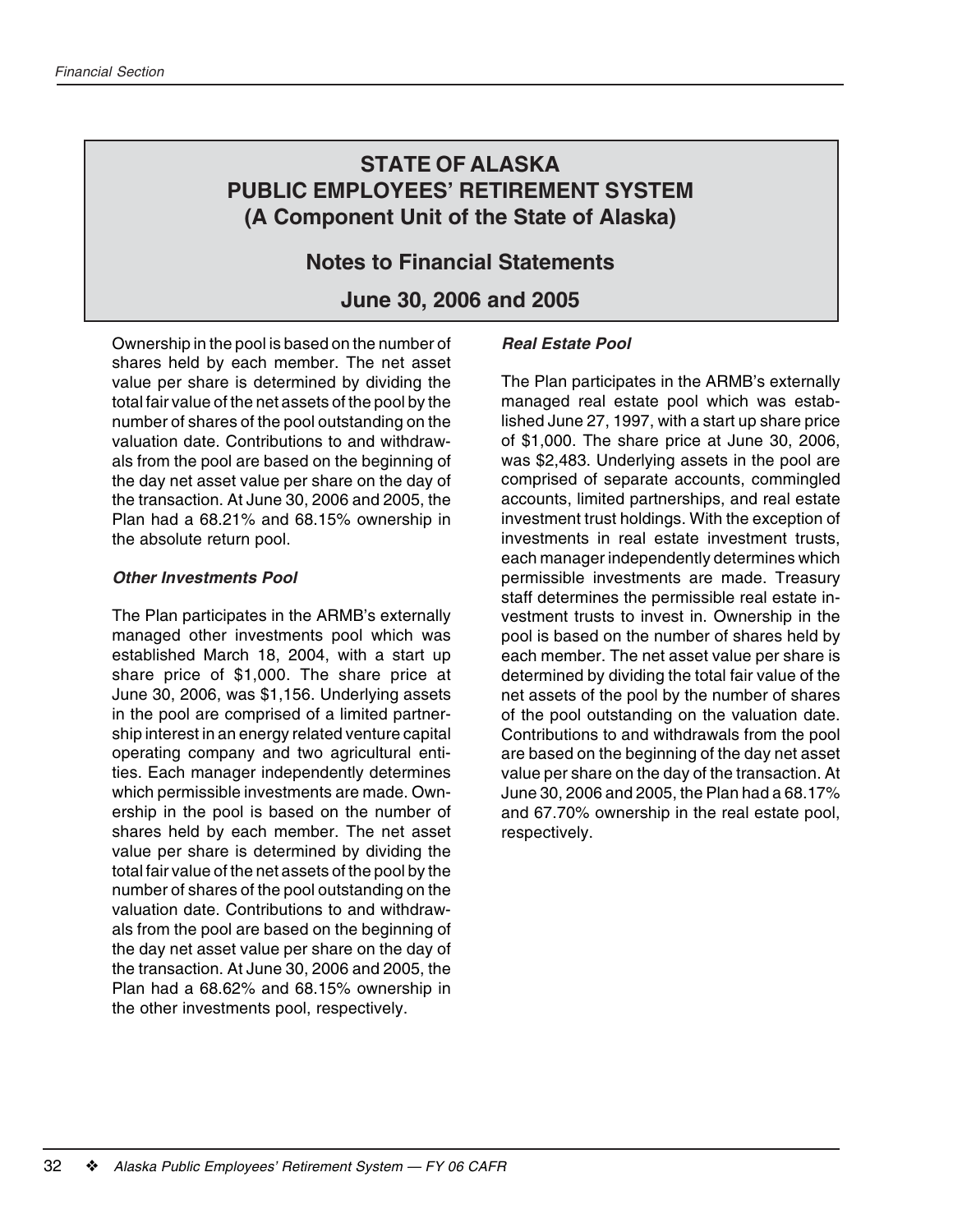# **Notes to Financial Statements**

### **June 30, 2006 and 2005**

At June 30, 2006, the Plan's investments included the following:

|                                      |            |                           | <b>Fair Value</b> (In thousands) |                                 |                |            |
|--------------------------------------|------------|---------------------------|----------------------------------|---------------------------------|----------------|------------|
|                                      |            | <b>Fixed Income Pools</b> |                                  |                                 |                |            |
|                                      | Short-term | <b>Domestic</b>           |                                  | <b>International High yield</b> | Other          | Total      |
| Deposits                             | \$         |                           |                                  |                                 | 3,425          | 3,425      |
| Overnight Sweep Account              | 425        | 734                       |                                  | 12,431                          |                | 13,590     |
| Money Market Fund                    |            |                           |                                  |                                 | 929,519        | 929,519    |
| Short-term Investment Fund           | 10,472     |                           | 1,188                            |                                 | 21,597         | 33,257     |
| <b>Commercial Paper</b>              | 21,002     | 6,800                     |                                  |                                 |                | 27,802     |
| U.S. Treasury Notes                  |            | 111,417                   |                                  |                                 |                | 111,417    |
| U.S. Treasury Bonds                  |            | 119,347                   |                                  |                                 |                | 119,347    |
| U.S. Treasury Strips                 |            | 11,488                    |                                  |                                 |                | 11,488     |
| U.S. Government Agency               |            |                           |                                  |                                 |                |            |
| <b>Discount Notes</b>                |            | 96,151                    |                                  |                                 |                | 96,151     |
| U.S. Government Agency               |            | 175,690                   |                                  |                                 |                | 175,690    |
| <b>Municipal Bonds</b>               |            | 1,415                     |                                  |                                 |                | 1,415      |
| Foreign Government Bonds             |            |                           | 111,744                          |                                 |                | 111,744    |
| Mortgage-backed                      | 18,079     | 961,003                   |                                  |                                 |                | 979,082    |
| Other Asset-backed                   | 125,717    | 118,192                   |                                  | 250                             |                | 244,159    |
| Corporate Bonds                      | 65,044     | 419,280                   | 76,247                           | 125,017                         |                | 685,588    |
| <b>Convertible Bonds</b>             |            |                           |                                  | 2,720                           |                | 2,720      |
| Yankees:                             |            |                           |                                  |                                 |                |            |
| Government                           |            | 15,603                    |                                  |                                 |                | 15,603     |
| Corporate                            | 2,669      | 1,360                     |                                  | 4,662                           |                | 8,691      |
|                                      |            |                           |                                  |                                 |                |            |
| <b>Fixed Income Pools:</b>           |            |                           |                                  |                                 |                |            |
| Equity                               |            |                           |                                  | 38                              |                | 38         |
| Domestic Equity Pool:                |            |                           |                                  |                                 |                |            |
| <b>Limited Partnership</b>           |            |                           |                                  | ä,                              | 200,597        | 200,597    |
| Equity                               |            |                           |                                  | $\blacksquare$                  | 3,339,373      | 3,339,373  |
| International Equity Pool:           |            |                           |                                  |                                 |                |            |
| Equity                               |            |                           |                                  | $\blacksquare$                  | 1,404,660      | 1,404,660  |
| <b>Emerging Markets Equity Pool</b>  |            |                           |                                  |                                 | 180,324        | 180,324    |
| Private Equity Pool:                 |            |                           |                                  |                                 |                |            |
| <b>Limited Partnerships</b>          |            |                           |                                  |                                 | 565,343        | 565,343    |
| Absolute Return Pool:                |            |                           |                                  |                                 |                |            |
| <b>Limited Partnerships</b>          |            |                           |                                  |                                 | 239,130        | 239,130    |
| Other Investments Pool:              |            |                           |                                  |                                 |                |            |
| <b>Limited Partnerships</b>          |            |                           |                                  |                                 | 27,598         | 27,598     |
| Agricultural Holdings                |            |                           |                                  | ä,                              | 43,436         | 43,436     |
| Real Estate Pool:                    |            |                           |                                  |                                 |                |            |
| <b>Real Estate</b>                   |            |                           |                                  |                                 | 533,531        | 533,531    |
| <b>Commingled Funds</b>              |            |                           |                                  |                                 | 190,943        | 190,943    |
| <b>Limited Partnerships</b>          |            |                           |                                  |                                 | 147,192        | 147,192    |
| <b>Real Estate Investment Trusts</b> |            |                           |                                  |                                 | 68,333         | 68,333     |
| Mortgages                            |            |                           |                                  |                                 | $\overline{2}$ | 2          |
| Net Other Assets (Liabilities)       | (137)      | (222, 472)                | 7,148                            | 1,178                           | 5,280          | (209, 003) |
| Ownership by Other Pools             | (242, 711) | 210,049                   | $\overline{\phantom{a}}$         |                                 | 32,662         |            |
| Total                                | 560<br>\$  | 2,026,057                 | 196,327                          | 146,296                         | 7,932,945      | 10,302,185 |
|                                      |            |                           |                                  |                                 |                |            |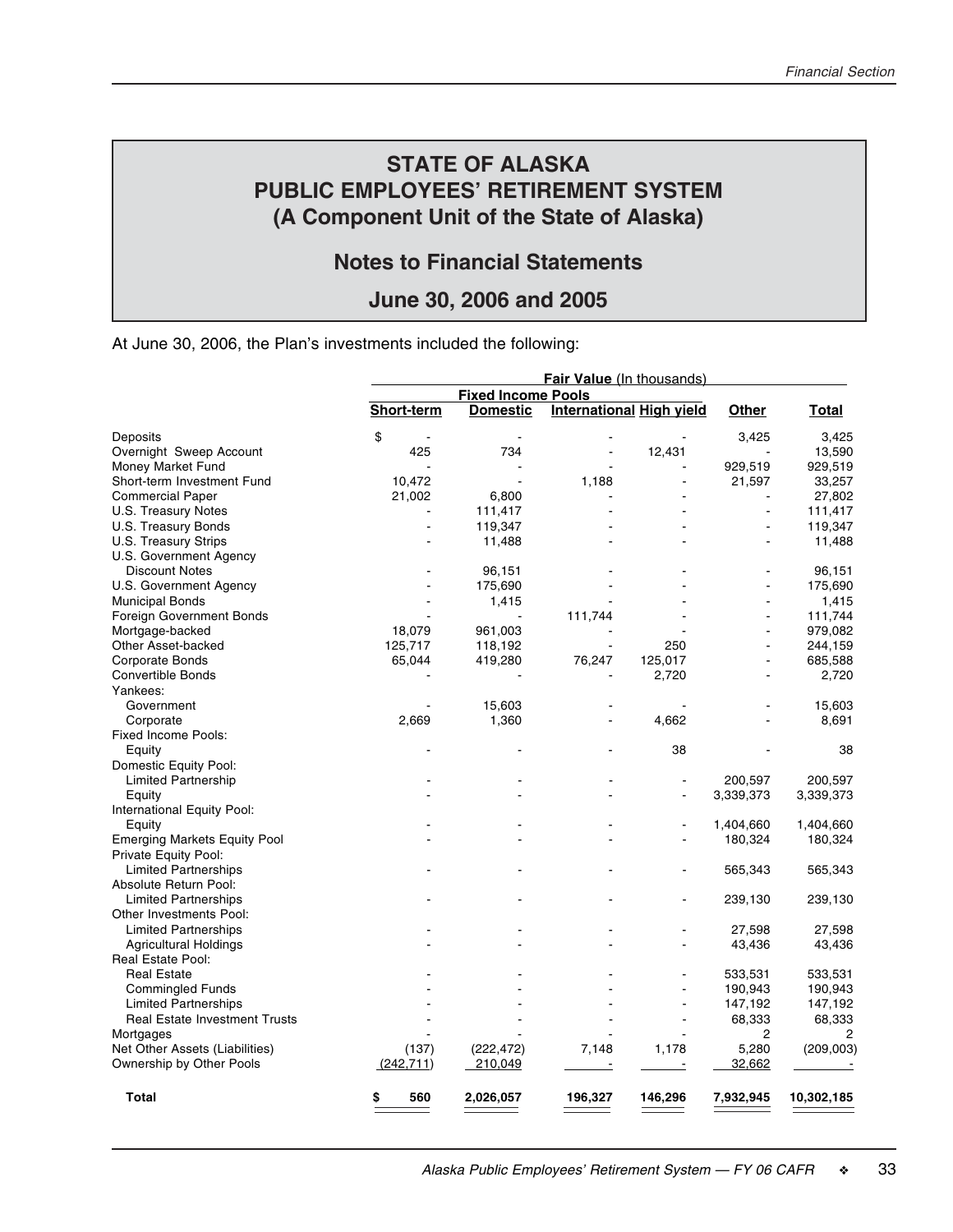# **Notes to Financial Statements**

#### **June 30, 2006 and 2005**

At June 30, 2005, the Plan's investments included the following:

|                                                            | Fair Value (In thousands) |                           |                                 |                |                 |           |  |
|------------------------------------------------------------|---------------------------|---------------------------|---------------------------------|----------------|-----------------|-----------|--|
|                                                            |                           | <b>Fixed Income Pools</b> |                                 |                |                 |           |  |
|                                                            | Short-term                | <b>Domestic</b>           | <b>International High yield</b> |                | Other           | Total     |  |
| Deposits                                                   | \$                        |                           | 6,587                           |                | 3,052           | 9,639     |  |
| Overnight Sweep Account                                    | 88                        | 935                       | $\overline{a}$                  | 37,348         |                 | 38,371    |  |
| Money Market Fund                                          |                           |                           |                                 |                | 659,801         | 659,801   |  |
| Short-term Investment Fund                                 |                           |                           | 2,220                           |                | 22,460          | 24,680    |  |
| <b>Commercial Paper</b>                                    | 4,920                     | 9,216                     |                                 |                |                 | 14,136    |  |
| U.S. Treasury Bills                                        | 3,852                     |                           |                                 |                |                 | 3,852     |  |
| U.S. Treasury Notes                                        | 3,346                     | 101,314                   |                                 |                |                 | 104,660   |  |
| U.S. Treasury Bonds                                        |                           | 123,573                   |                                 |                |                 | 123,573   |  |
| U.S. Treasury Strips                                       |                           | 25,160                    |                                 |                |                 | 25,160    |  |
| U.S. Government Agency                                     |                           |                           |                                 |                |                 |           |  |
| <b>Discount Notes</b>                                      | 851                       | 7,245                     |                                 |                |                 | 8,096     |  |
| U.S. Government Agency                                     |                           | 125,170                   |                                 |                |                 | 125,170   |  |
| <b>Municipal Bonds</b>                                     |                           | 969                       |                                 |                |                 | 969       |  |
| Foreign Government Bonds                                   |                           |                           |                                 |                |                 | 212,977   |  |
|                                                            |                           |                           | 212,977                         |                |                 |           |  |
| Mortgage-backed                                            | 9,721                     | 917,260                   | ÷.                              |                |                 | 926,981   |  |
| Other Asset-backed                                         | 27,264                    | 112,094                   |                                 | 272            |                 | 139,630   |  |
| <b>Corporate Bonds</b>                                     | 12,365                    | 429,452                   | 99,155                          | 94,720         |                 | 635,692   |  |
| <b>Convertible Bonds</b>                                   |                           |                           |                                 | 1,445          |                 | 1,445     |  |
| Yankees:                                                   |                           |                           |                                 |                |                 |           |  |
| Government                                                 |                           | 9,502                     |                                 |                |                 | 9,502     |  |
| Corporate                                                  | 474                       | 6,915                     | ÷.                              | 2,917          |                 | 10,306    |  |
| Domestic Equity Pool:                                      |                           |                           |                                 |                |                 |           |  |
| Limited Partnership                                        |                           |                           |                                 |                | 177,777         | 177,777   |  |
| Equity                                                     |                           |                           |                                 |                | 3,074,626       | 3,074,626 |  |
| International Equity Pool:                                 |                           |                           |                                 |                |                 |           |  |
| <b>Convertible Bonds</b>                                   |                           |                           |                                 |                | 313             | 313       |  |
| Equity                                                     |                           |                           |                                 | $\blacksquare$ | 1,311,369       | 1,311,369 |  |
| <b>Emerging Markets Equity Pool</b>                        |                           |                           |                                 |                | 134,076         | 134,076   |  |
| Private Equity Pool:                                       |                           |                           |                                 |                |                 |           |  |
| <b>Limited Partnerships</b>                                |                           |                           |                                 |                | 379,843         | 379,843   |  |
| Absolute Return Pool:                                      |                           |                           |                                 |                |                 |           |  |
| <b>Limited Partnerships</b>                                |                           |                           |                                 |                | 210,613         | 210,613   |  |
| Other Investments Pool:                                    |                           |                           |                                 |                |                 |           |  |
| <b>Limited Partnerships</b>                                |                           |                           |                                 |                | 15,097          | 15,097    |  |
| <b>Agricultural Holdings</b>                               |                           |                           |                                 |                | 16,666          | 16,666    |  |
| Real Estate Pool:                                          |                           |                           |                                 |                |                 |           |  |
| <b>Real Estate</b>                                         |                           |                           |                                 |                | 473,584         | 473,584   |  |
| <b>Commingled Funds</b>                                    |                           |                           |                                 |                | 172,117         | 172,117   |  |
| <b>Limited Partnerships</b>                                |                           |                           |                                 |                | 104,288         | 104,288   |  |
| <b>Real Estate Investment Trusts</b>                       |                           |                           |                                 |                | 76,249          | 76,249    |  |
| Mortgages                                                  |                           |                           |                                 |                | 10              | 10        |  |
|                                                            |                           |                           | (1,638)                         |                |                 |           |  |
| Net Other Assets (Liabilities)<br>Ownership by Other Pools | 637<br>(62, 864)          | 16,443<br>25,127          |                                 | 1,742          | 7,889<br>37,737 | 25,073    |  |
|                                                            |                           |                           |                                 |                |                 |           |  |
| Total                                                      | 654                       | 1,910,375                 | 319,301                         | 138,444        | 6,877,567       | 9,246,341 |  |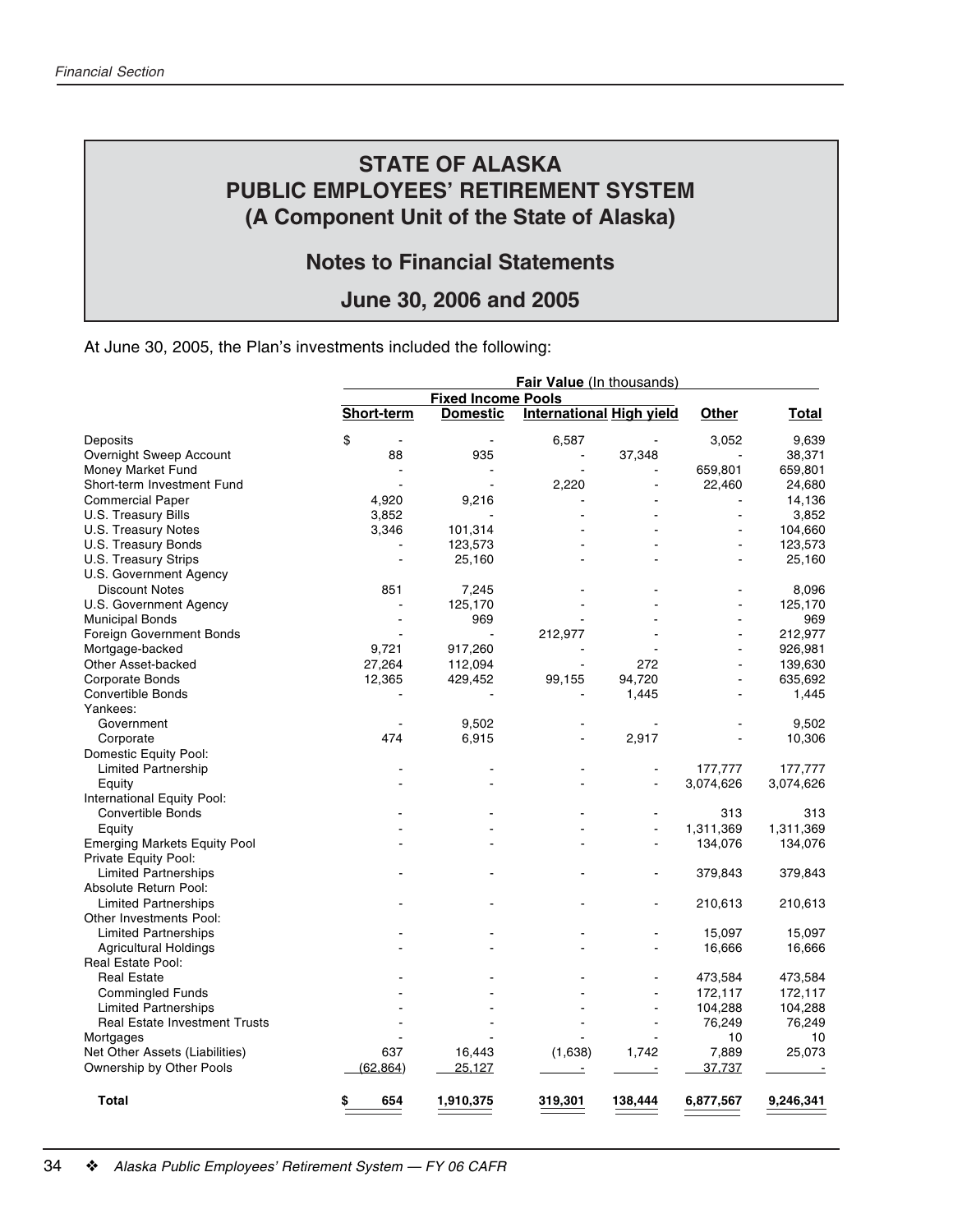#### **Notes to Financial Statements**

**June 30, 2006 and 2005**

#### **Interest Rate Risk**

Interest rate risk is the risk that changes in interest rates will adversely affect the fair value of an investment.

#### **Short-Term Fixed Income Pool**

As a means of limiting its exposure to fair value losses arising from increasing interest rates, Treasury's investment policy limits individual fixed rate securities to fourteen months in maturity or fourteen months expected average life. Floating rate securities are limited to three years in maturity or three years expected average life. Treasury utilizes the actual maturity date for commercial paper and twelve-month prepay speeds for other securities. At June 30, 2006, the expected average life of individual fixed rate securities ranged from three days to seven months and the expected average life of floating rate securities ranged from less than one year to three years.

#### **Other Fixed Income Pools**

Through the ARMB's investment policy, Treasury manages the exposure to fair value losses arising from increasing interest rates by limiting the effective duration of the domestic fixedincome portfolio to  $\pm 20\%$  of the Lehman Brothers Aggregate Bond Index. The effective duration for the Lehman Brothers Aggregate Bond Index at June 30, 2006, was 4.80 years.

Through the ARMB's investment policy, Treasury manages the exposure to fair value losses arising from increasing interest rates by limiting the effective duration of the international fixedincome portfolio to  $\pm$  25% of the Citigroup Non-U.S. World Government Bond Index. The effective duration for the Citigroup Non-U.S. World Government Bond Index at June 30, 2006, was 6.08 years.

Through the ARMB's investment policy, Treasury manages the exposure to fair value losses arising from increasing interest rates by limiting the effective duration of the high yield portfolio to ± 20% of the Merrill Lynch U.S. High Yield Master II Index. The effective duration for the Merrill Lynch U.S. High Yield Master II Index at June 30, 2006, was 4.59 years. The high yield pool was funded April 15, 2005. Investment managers were in the transition period at year end working towards fully investing allocated funds. Funds not invested at year end have no duration causing the pool's duration to be lower than the policy limit.

Duration is a measure of interest rate risk. It measures a security's sensitivity to a 100-basis point change in interest rates. The duration of a pool is the average fair value weighted duration of each security in the pool taking into account all related cash flows.

Treasury uses industry-standard analytical software developed by The Yield Book Inc. to calculate effective duration. The software takes into account various possible future interest rates, historical and estimated prepayment rates, options and other variable cash flows for purposes of the effective duration calculation.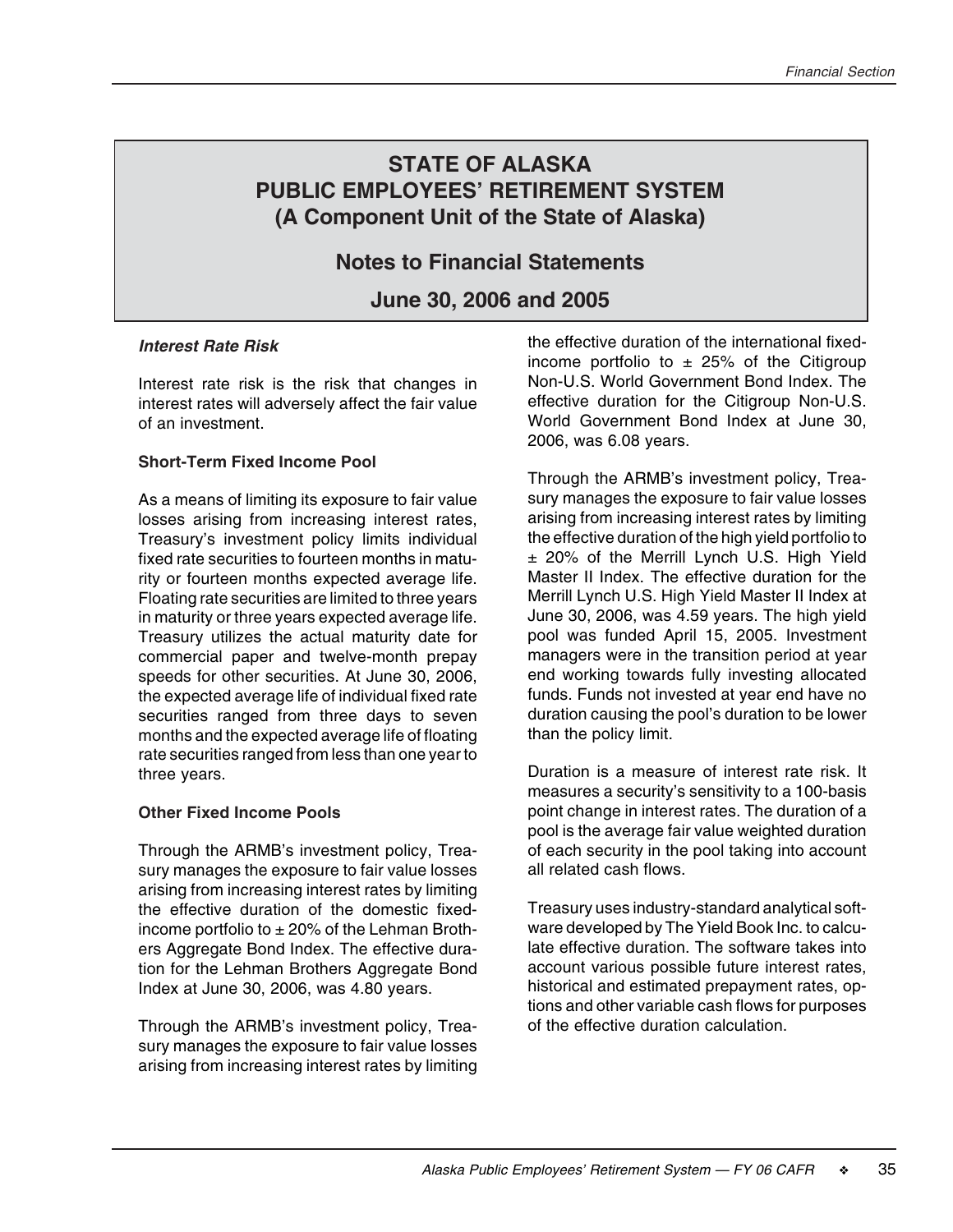# **Notes to Financial Statements**

**June 30, 2006 and 2005**

At June 30, 2006, the effective duration of the fixed income pools, by investment type, was as follows:

|                                 | <b>Effective duration (In years)</b> |                      |                   |  |  |
|---------------------------------|--------------------------------------|----------------------|-------------------|--|--|
|                                 | <b>Domestic</b>                      | <b>International</b> | <b>High yield</b> |  |  |
| U.S. Treasury Notes             | 2.65                                 |                      |                   |  |  |
|                                 |                                      |                      |                   |  |  |
| U.S. Treasury Bonds             | 9.73                                 |                      |                   |  |  |
| <b>U.S. Treasury Strips</b>     | 20.17                                |                      |                   |  |  |
| U.S. Government Agency          | 3.61                                 |                      |                   |  |  |
| <b>Municipal Bonds</b>          | 11.98                                |                      |                   |  |  |
| <b>Foreign Government Bonds</b> |                                      | 6.41                 |                   |  |  |
| Mortgage-Backed                 | 3.57                                 |                      |                   |  |  |
| Other Asset-Backed              | 1.78                                 |                      | 4.73              |  |  |
| <b>Corporate Bonds</b>          | 5.21                                 | 4.12                 | 3.76              |  |  |
| Convertible Bonds               |                                      |                      | 2.40              |  |  |
| Yankees:                        |                                      |                      |                   |  |  |
| Government                      | 9.67                                 |                      |                   |  |  |
| Corporate                       | 2.18                                 |                      | 4.43              |  |  |
| Portfolio effective duration    | 3.83                                 | 5.45                 | 3.43              |  |  |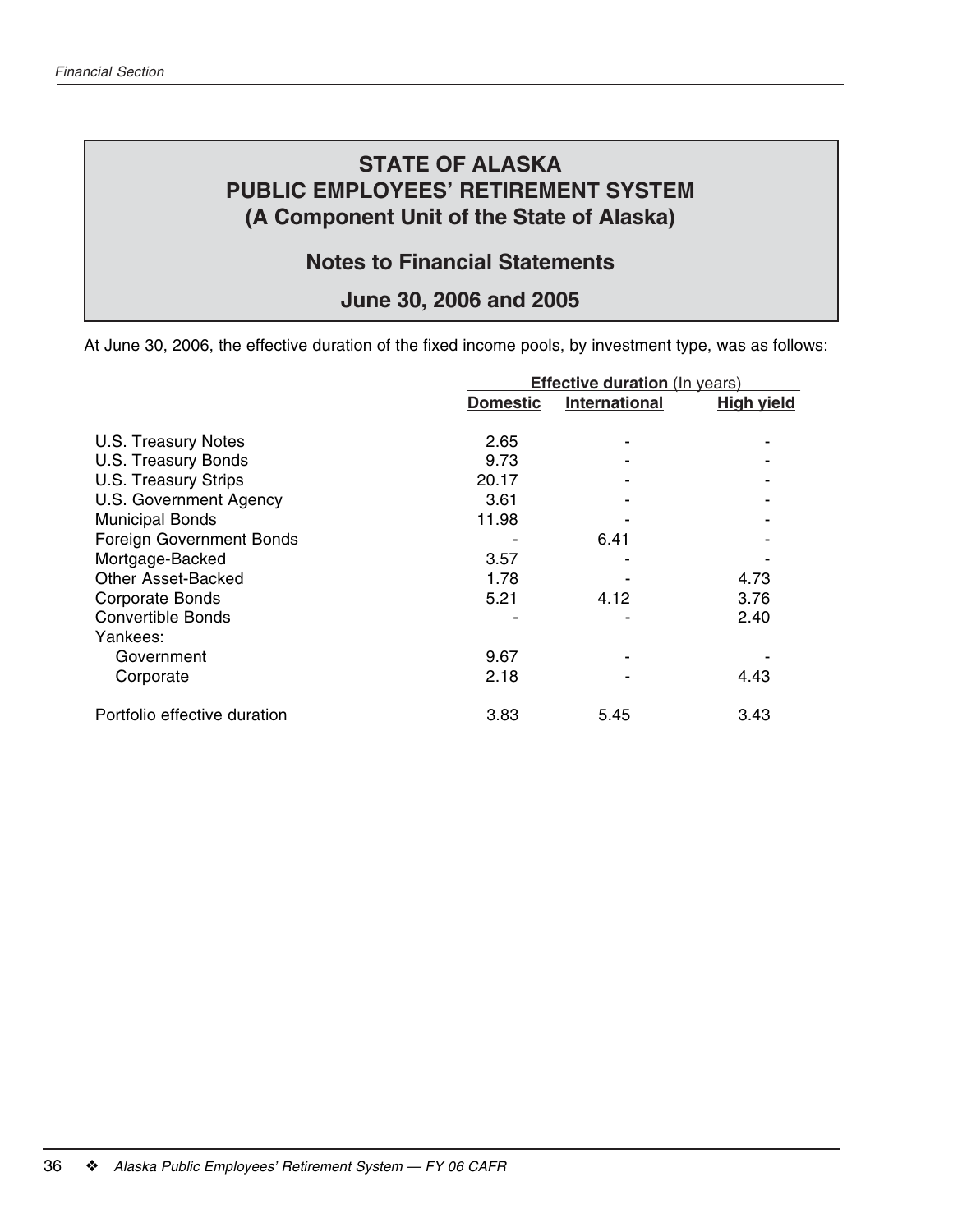### **Notes to Financial Statements**

### **June 30, 2006 and 2005**

#### **Credit Risk**

Credit risk is the risk that an issuer or other counter party to an investment will not fulfill its obligations.

Treasury's investment policy has the following limitations with regard to credit risk:

With the exception of the sweep account, shortterm fixed income pool investments are limited to instruments with a long-term credit rating of at least A3 or equivalent and instruments with a short-term credit rating of at least A1 or equivalent. For securities with long-term credit ratings, they may be purchased if the median rating of Standard & Poor's Corporation, Moody's and Fitch is A3 or equivalent. Asset-backed and nonagency mortgage securities may be purchased if only rated by one of the rating agencies mentioned above if they are rated AAA. Unexpected daily cash surpluses that arise in this pool are invested overnight in the custodian's repurchase agreement sweep account. Treasury does not have a policy to limit credit risk associated with the sweep account.

The Plan is subject to limited credit risk associated with securities lending transactions since the ARMB is indemnified by State Street Corporation (the Bank) against any loss resulting from counterparty failure or default on a loaned security or its related income distributions. The Bank further indemnifies the ARMB against loss due to borrower rebates in excess of earnings on cash collateral. Indemnifications are subject to limitations relating to war, civil unrest or revolution, or beyond the reasonable control of the Bank.

The ARMB's investment policy has the following limitations with regard to credit risk:

Domestic fixed-income:

Commercial paper must carry a rating of at least A1 or equivalent;

Corporate debt securities must be investment grade;

Corporate, asset-backed and nonagency mortgage securities must be investment grade. Investment grade is defined as the median rating of Standard & Poor's Corporation, Moody's and Fitch. Asset-backed and nonagency mortgage securities may be purchased if only rated by one of these agencies if they are rated AAA. Corporate bonds may be purchased if rated by two of these agencies.

- International fixed-income: Corporate debt and asset-backed securities must be investment grade.
- Domestic and international equity: Corporate debt obligations must carry a rating of at least A or equivalent.
- High yield:
	- No more than 10% of the portfolio's assets may be invested in securities rated A3 or higher.

No more than 25% of the portfolio's assets may be invested in securities rated below B3.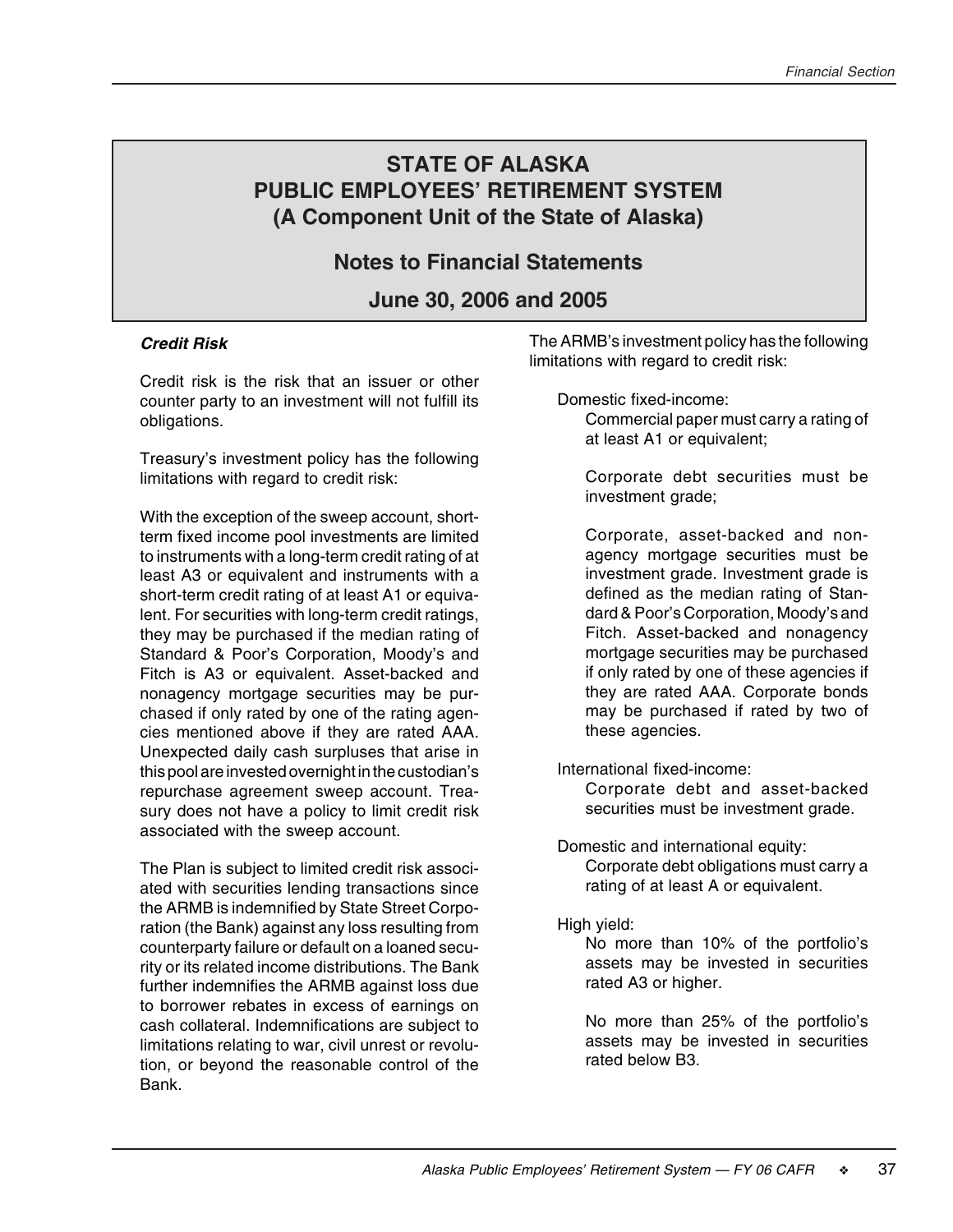#### **Notes to Financial Statements**

#### **June 30, 2006 and 2005**

No more than 5% of the portfolio's assets may be invested in unrated securities.

The lower of any Standard & Poor's Corporation, Moody's or Fitch rating will be used for limits on securities rated below B3 and the higher rating will be used for limits on securities rated A3 or higher.

Daily cash surpluses that arise in this pool are invested in the custodian's repurchase agreement sweep account. This account is secured by U.S. Government or Agency securities. As such, the ARMB does not consider this investment subject to the credit risk limitations above.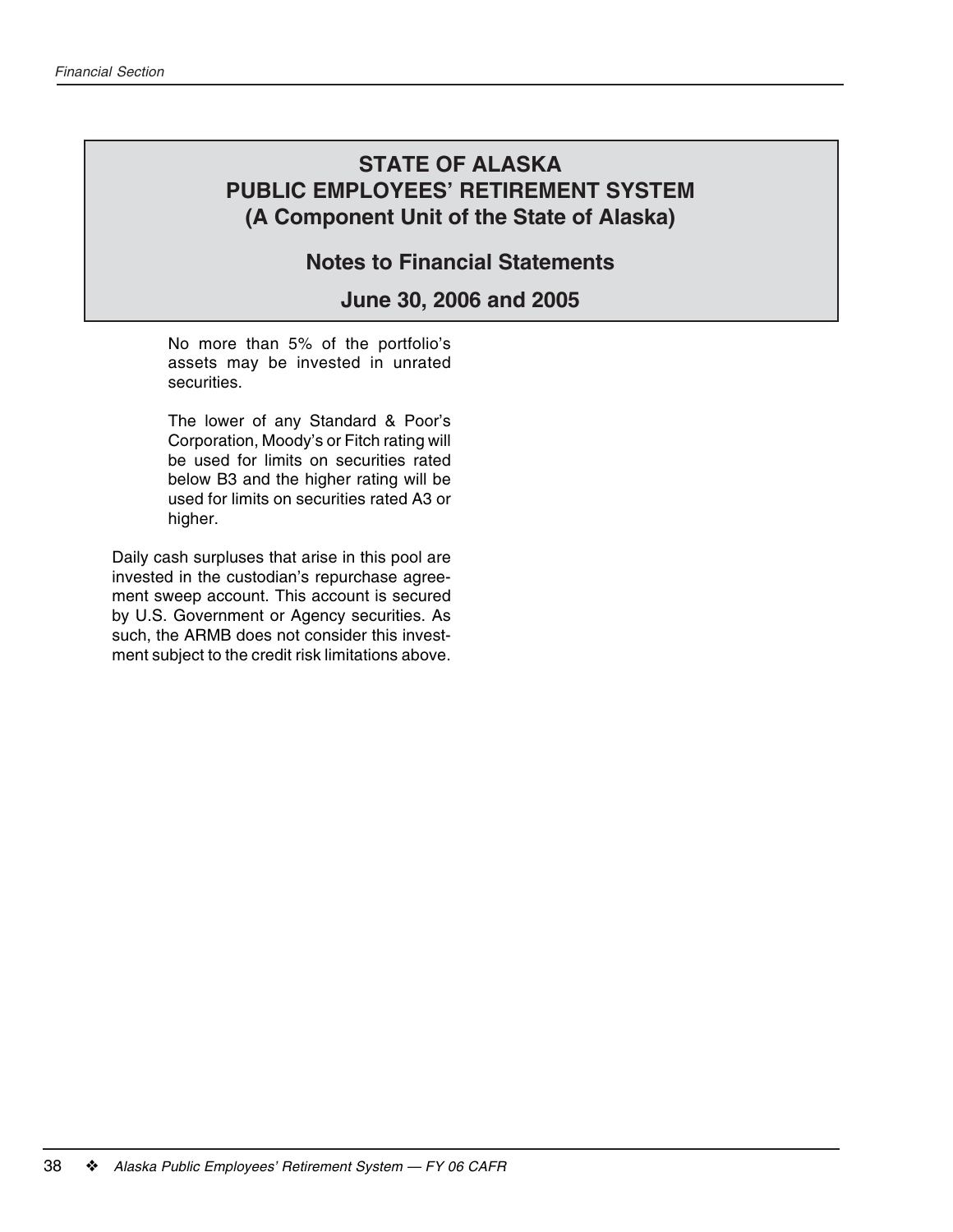#### **Notes to Financial Statements**

**June 30, 2006 and 2005**

At June 30, 2006, the Plan's investments consisted of securities with credit quality ratings issued by nationally recognized statistical rating organizations as follows (using Standard & Poor's Corporation rating scale):

|                               |                     | <b>Fixed Income Pool</b> |                 |               |                   |
|-------------------------------|---------------------|--------------------------|-----------------|---------------|-------------------|
|                               | Rating <sup>1</sup> | Short-term               | <b>Domestic</b> | International | <b>High Yield</b> |
| Overnight Sweep Account       | <b>Not Rated</b>    | $-$ %                    | $-$ %           | $-$ %         | 8%                |
| Short-term Investment Account | Not Rated           | 5                        |                 |               |                   |
| <b>Commercial Paper</b>       | $A-1$               | 9                        |                 |               |                   |
| U.S. Government Agency        |                     |                          |                 |               |                   |
| <b>Discount Notes</b>         | Not Rated           |                          | 5               |               |                   |
| U.S. Government Agency        | Not Rated           |                          | 10              |               |                   |
| Foreign Government            | AAA                 |                          |                 | 51            |                   |
| Foreign Government            | AA                  |                          |                 | 3             |                   |
| Foreign Government            | A                   |                          |                 | 3             |                   |
| Mortgage-backed               | AAA                 |                          | 42              |               |                   |
| Mortgage-backed (Agency)      | Not Rated           | 8                        | 11              |               |                   |
| Other Asset-backed            | AAA                 | 48                       | 6               |               |                   |
| Other Asset-backed            | AA                  |                          |                 |               |                   |
| Corporate Bonds               | AAA                 | 2                        |                 | 26            |                   |
| Corporate Bonds               | AA                  | 16                       | 4               | 13            |                   |
| Corporate Bonds               | A                   | 9                        | 10              |               |                   |
| Corporate Bonds               | <b>BBB</b>          |                          | 8               |               |                   |
| Corporate Bonds               | <b>BB</b>           |                          |                 |               | 18                |
| Corporate Bonds               | B                   |                          |                 |               | 53                |
| Corporate Bonds               | CCC                 |                          |                 |               | 12                |
| Corporate Bonds               | D                   |                          |                 |               | 1                 |
| Convertible Bonds             | B                   |                          |                 |               | 2                 |
| Yankees:                      |                     |                          |                 |               |                   |
| Government                    | AAA - BBB           |                          |                 |               |                   |
| Corporate                     | AA                  |                          |                 |               |                   |
| Corporate                     | B                   |                          |                 |               |                   |
| No credit exposure            |                     | 2                        |                 |               |                   |
|                               |                     | 100%                     | 100%            | 100%          | 100%              |

1Rating modifiers are not disclosed.

Securities lending collateral was invested in a registered 2(a)-7 money market fund that was not rated.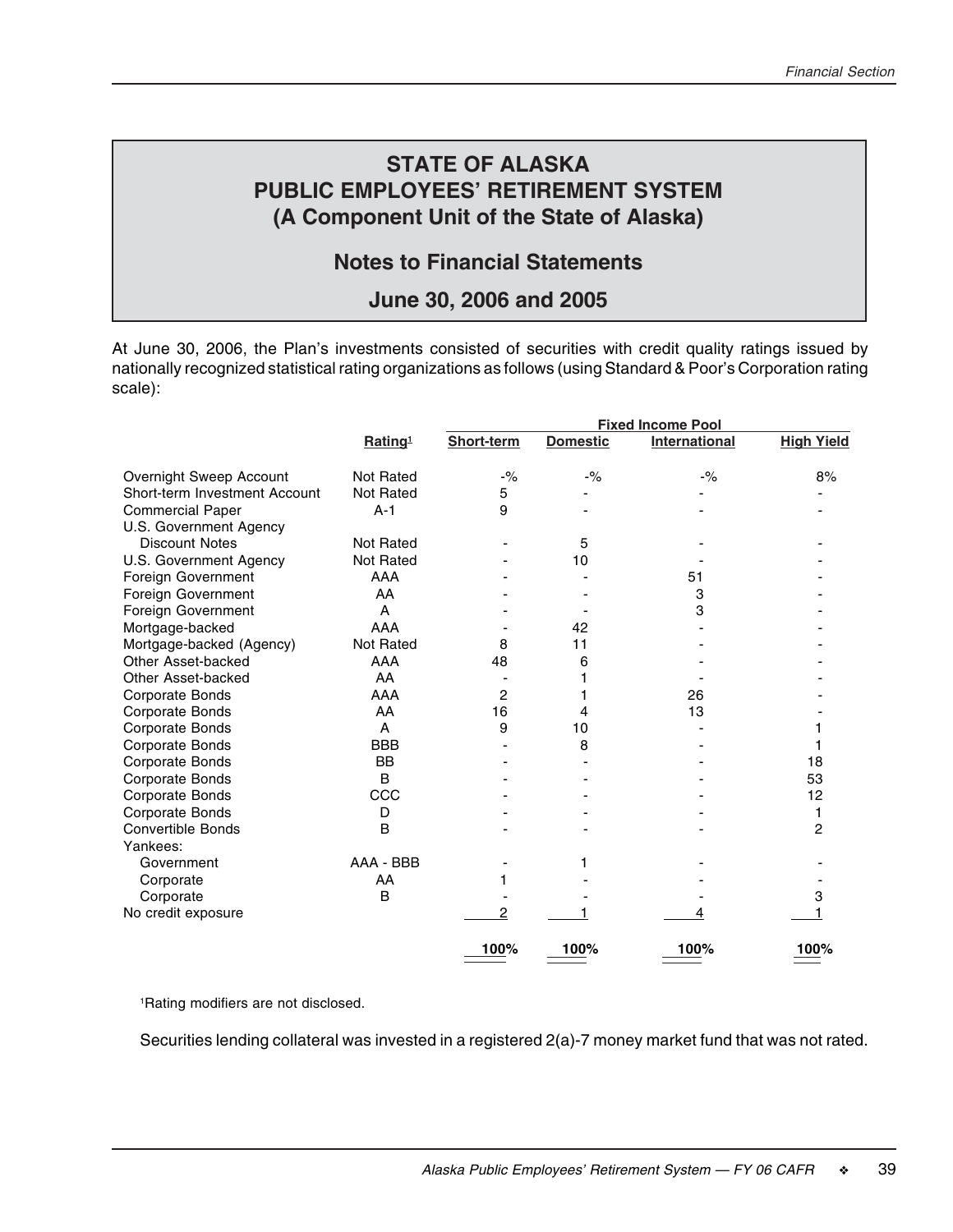### **Notes to Financial Statements**

#### **June 30, 2006 and 2005**

#### **Custodial Credit Risk - Deposits**

Custodial credit risk is the risk that deposits may not be returned in the event of a bank failure. The ARMB does not have a policy in relation to custodial credit risk for deposits. At June 30, 2006, the Plan had the following uncollateralized and uninsured deposits:

|                           | Amount<br>(In thousands) |
|---------------------------|--------------------------|
| International equity pool | 3,356                    |

#### **Foreign Currency Risk**

Foreign currency risk is the risk that changes in exchange rates will adversely impact the fair value of an investment.

The ARMB's policy with regard to foreign currency risk in the international fixed income pool is to restrict obligations to those issued in the currencies of countries represented in the Citibank Non-U.S. World Government Bond Index. In addition, the ARMB's asset allocation policy permits the Plan to hold up to 4% of total investments in international fixed-income.

The ARMB's policy with regard to foreign currency risk in the international equity pool and the emerging markets pool is to permit the Plan to hold up to 18% of total investments in these two pools combined.

The ARMB's policy with regard to foreign currency risk in the private equity pool is to permit the Plan to hold up to 10% of total investments in private equity.

At June 30, 2006, the Plan had exposure to foreign currency risk with the following international equity pool deposits:

| Currency                                                                                                                                                                                          | Amounts<br>(in thousands)                                             |
|---------------------------------------------------------------------------------------------------------------------------------------------------------------------------------------------------|-----------------------------------------------------------------------|
| Canadian Dollar<br>Euro Currency<br>Hong Kong Dollar<br>Japanese Yen<br><b>New Zealand Dollar</b><br>Norwegian Krone<br><b>Pound Sterling</b><br>Singapore Dollar<br>Swedish Krona<br>Swiss Franc | \$<br>З<br>1,261<br>45<br>1,675<br>З<br>138<br>345<br>17<br>122<br>36 |
|                                                                                                                                                                                                   | 3.645                                                                 |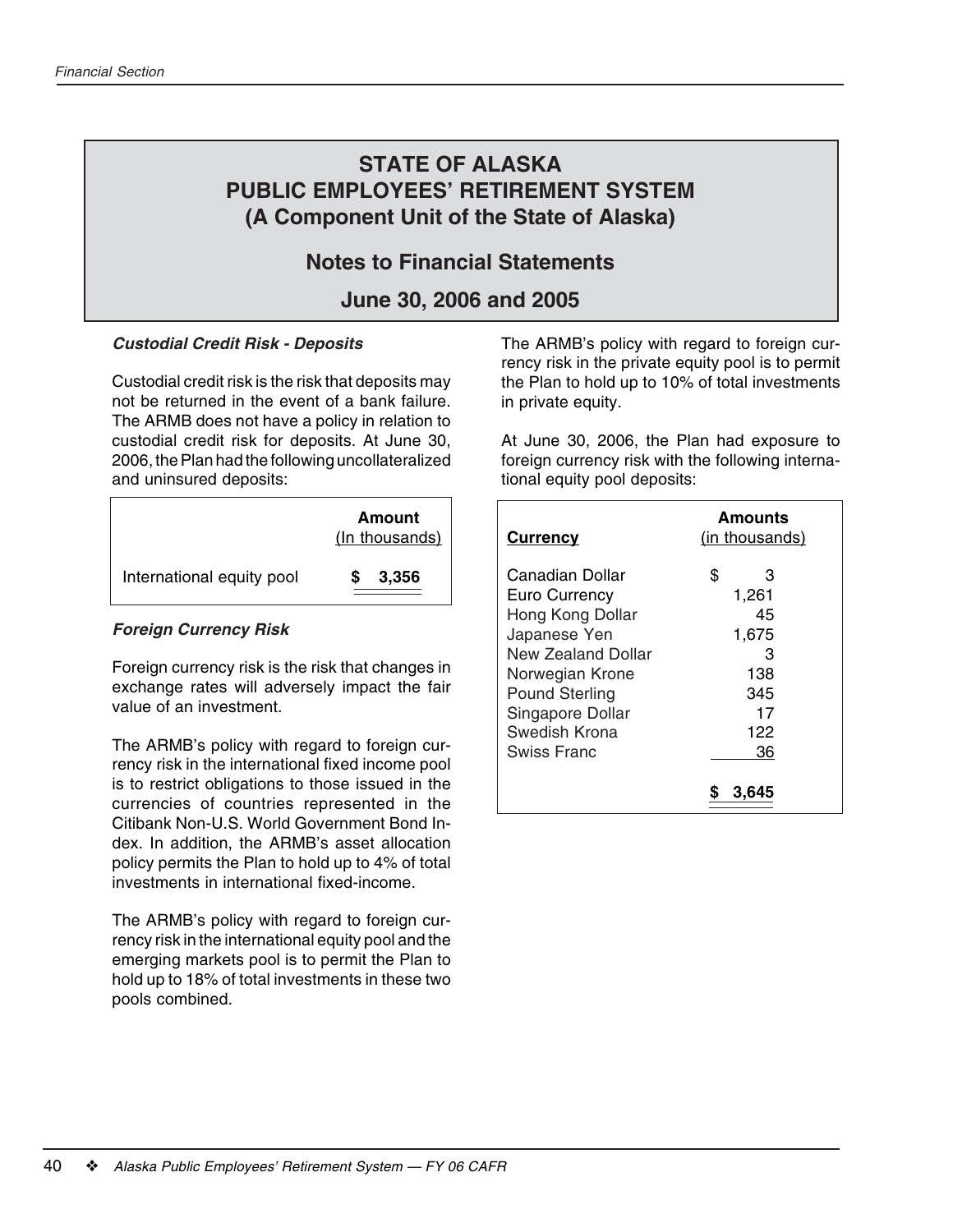# **Notes to Financial Statements**

**June 30, 2006 and 2005**

At June 30, 2006, the Plan had exposure to foreign currency risk with the following investments:

|                           | Amount                     |                    |                      |                     |  |  |  |  |
|---------------------------|----------------------------|--------------------|----------------------|---------------------|--|--|--|--|
|                           |                            |                    | (In thousands)       |                     |  |  |  |  |
|                           | <b>International fixed</b> |                    | <b>International</b> | <b>Private</b>      |  |  |  |  |
|                           |                            | <u>income pool</u> |                      | equity pool         |  |  |  |  |
|                           | Foreign                    |                    |                      | Limited             |  |  |  |  |
| <b>Currency</b>           | government                 | <b>Corporate</b>   | <u>Equity</u>        | <b>partnerships</b> |  |  |  |  |
| <b>Australian Dollar</b>  | \$11,765                   |                    | 25,555               |                     |  |  |  |  |
| Canadian Dollar           |                            |                    | 28,389               |                     |  |  |  |  |
| Danish Krone              |                            |                    | 1,038                |                     |  |  |  |  |
| Euro Currency             | 88,695                     |                    | 514,356              | 36,780              |  |  |  |  |
| Hong Kong Dollar          |                            |                    | 14,638               |                     |  |  |  |  |
| Hungarian Forint          |                            |                    | 2,703                |                     |  |  |  |  |
| Japanese Yen              | 5,979                      | 76,247             | 289,393              |                     |  |  |  |  |
| New Taiwan Dollar         |                            |                    | 3,135                |                     |  |  |  |  |
| <b>New Zealand Dollar</b> |                            |                    | 2,173                |                     |  |  |  |  |
| Norwegian Krone           |                            |                    | 16,506               |                     |  |  |  |  |
| Polish Zloty              | 5,304                      |                    |                      |                     |  |  |  |  |
| <b>Pound Sterling</b>     |                            |                    | 238,640              | 6,430               |  |  |  |  |
| Singapore Dollar          |                            |                    | 12,076               |                     |  |  |  |  |
| South African Rand        |                            |                    | 7,243                |                     |  |  |  |  |
| South Korean Won          |                            |                    | 14,967               |                     |  |  |  |  |
| Swedish Krona             | 168,044                    |                    | 20,881               |                     |  |  |  |  |
| <b>Swiss Franc</b>        |                            |                    | 94,723               |                     |  |  |  |  |
|                           | \$279,787                  | 76,247             | 1,286,416            | 43,210              |  |  |  |  |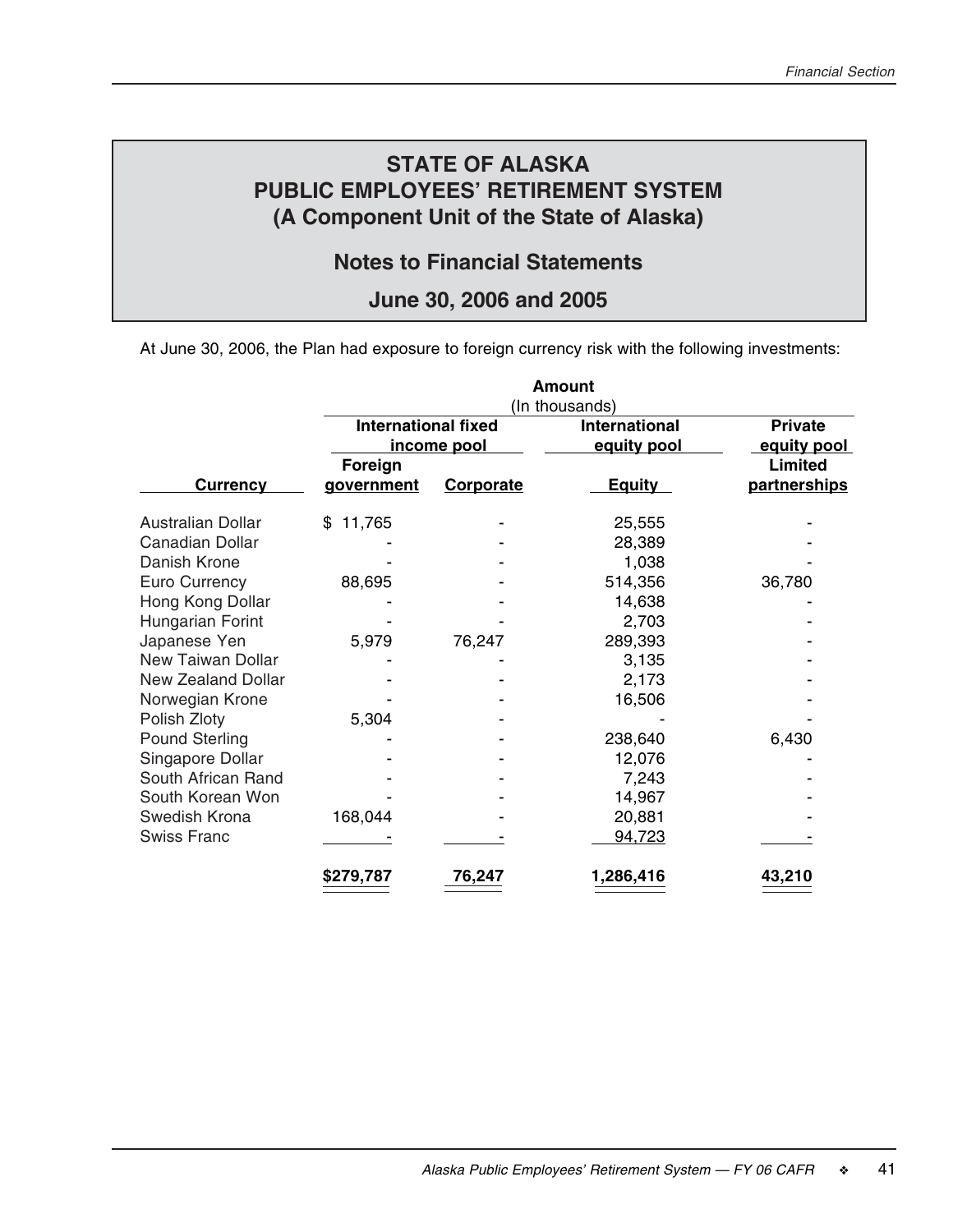#### **Notes to Financial Statements**

#### **June 30, 2006 and 2005**

At June 30, 2006, the Plan also had exposure to foreign currency risk in the emerging markets equity pool. This pool represents an investment in commingled investment funds; therefore, no disclosure of specific currencies is made.

#### **Concentration of Credit Risk**

Concentration of credit risk is the risk of loss attributed to the magnitude of a government's investment in a single issuer.

Treasury's policy with regard to concentration of credit risk for the short-term fixed income pool is to prohibit the purchase of more than 5% of the portfolio's assets in corporate bonds of any one company or affiliated group.

The ARMB's policy with regard to concentration of credit risk for the domestic fixed income, international fixed income and high yield pools is to prohibit the purchase of more than 5% of the portfolio's assets in corporate bonds of any one company or affiliated group.

At June 30, 2006, the Plan had \$756 million in Federal National Mortgage Association securities which represented 8% of the Plan's total investments. Federal National Mortgage Association securities are not classified as corporate bonds.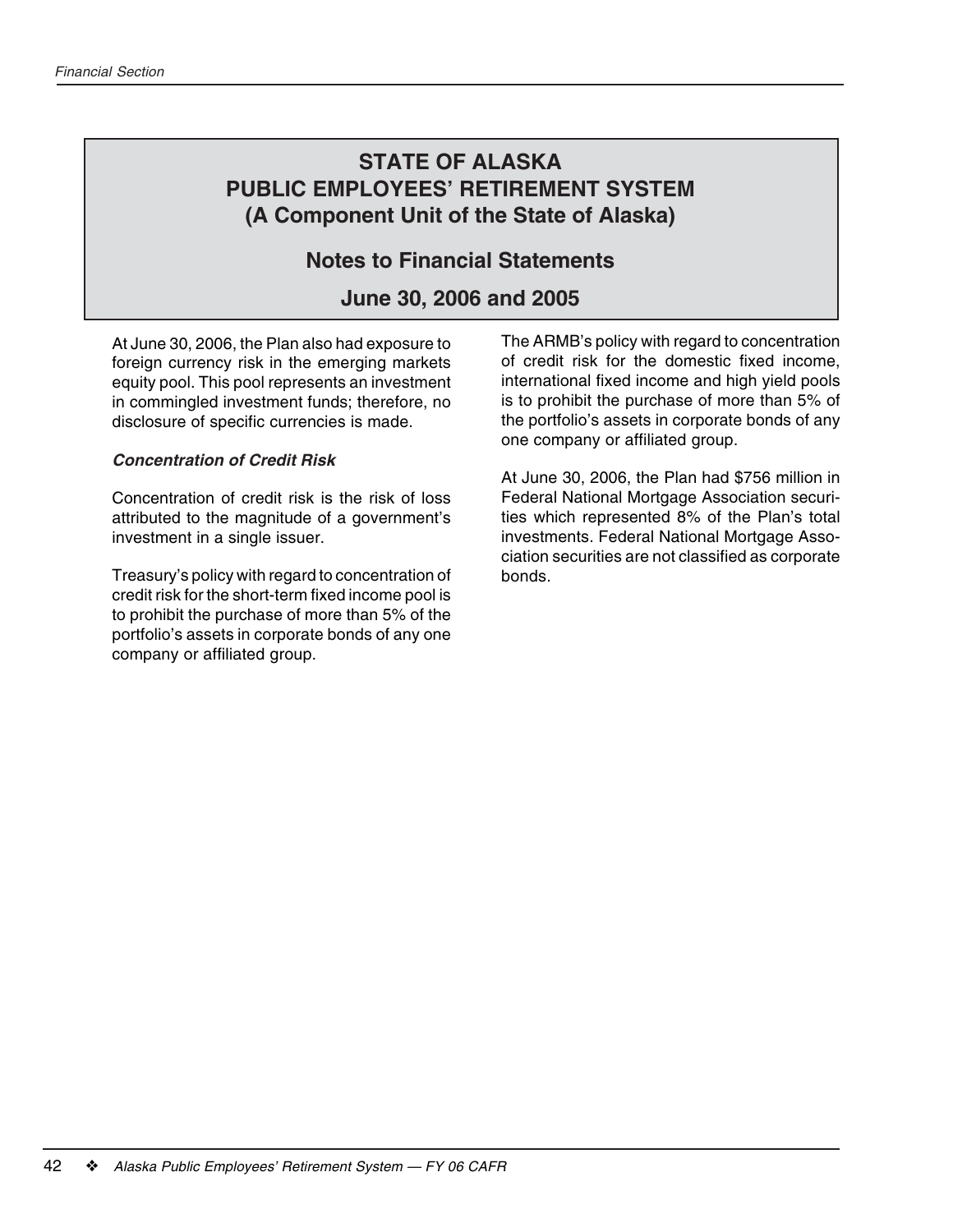### **Notes to Financial Statements**

### **June 30, 2006 and 2005**

The Plan's investments (including investments bought, sold, as well as held during the year) appreciated (depreciated) in value during the ended year June 30 as follows (in thousands):

|                         | 2006      | 2005    |
|-------------------------|-----------|---------|
| Domestic equity         |           |         |
| pool                    | \$253,306 | 94,882  |
| Domestic fixed          |           |         |
| income pool             | (98,600)  | 45,707  |
| International equity    |           |         |
| pool                    | 319,293   | 139,368 |
| Real estate pool        | 103,690   | 76,173  |
| International fixed     |           |         |
| income pool             | (12, 328) | 17,143  |
| Private equity pool     | 99,185    | 44,189  |
| <b>Emerging markets</b> |           |         |
| equity pool             | 20,300    | 33,965  |
| Absolute return pool    | 25,794    | 6,504   |
| High yield pool         | (3,687)   | 599     |
| Other investments pool  | 1,735     | 586     |
|                         | \$708,688 | 459,116 |

**(4) Foreign Exchange, Foreign Exchange Contracts and Off-Balance Sheet Risk**

The international fixed income and international equity pool's investment income includes the following at June 30:

|                                                                                     | 2006                     | 2005      |
|-------------------------------------------------------------------------------------|--------------------------|-----------|
| Net realized gain<br>on foreign<br>currency<br>Net unrealized<br>loss on<br>foreign | \$21,661,967 122,903,509 |           |
| currency<br>Net realized gain<br>(loss) on<br>foreign                               | (26, 077)                | (26, 827) |
| exchange<br>contracts                                                               | 252,345                  | (217,279) |

The international equity pool includes foreign currency forward contracts to buy and sell specified amounts of foreign currencies at specified rates on specified future dates for the purpose of hedging existing security positions. The maturity periods for these contracts range from eight to one hundred and twenty-four days. The Plan had net unrealized gains (losses) with respect to such contracts, calculated using forward rates at June 30, as follows:

|                                       | 2006                     | 2005                   |
|---------------------------------------|--------------------------|------------------------|
| Net contract sales<br>Less fair value | \$2,976,479<br>2,984,540 | 6,587,214<br>6,302,248 |
| Net unrealized<br>gains (losses)      | (8,061)                  | 284,966                |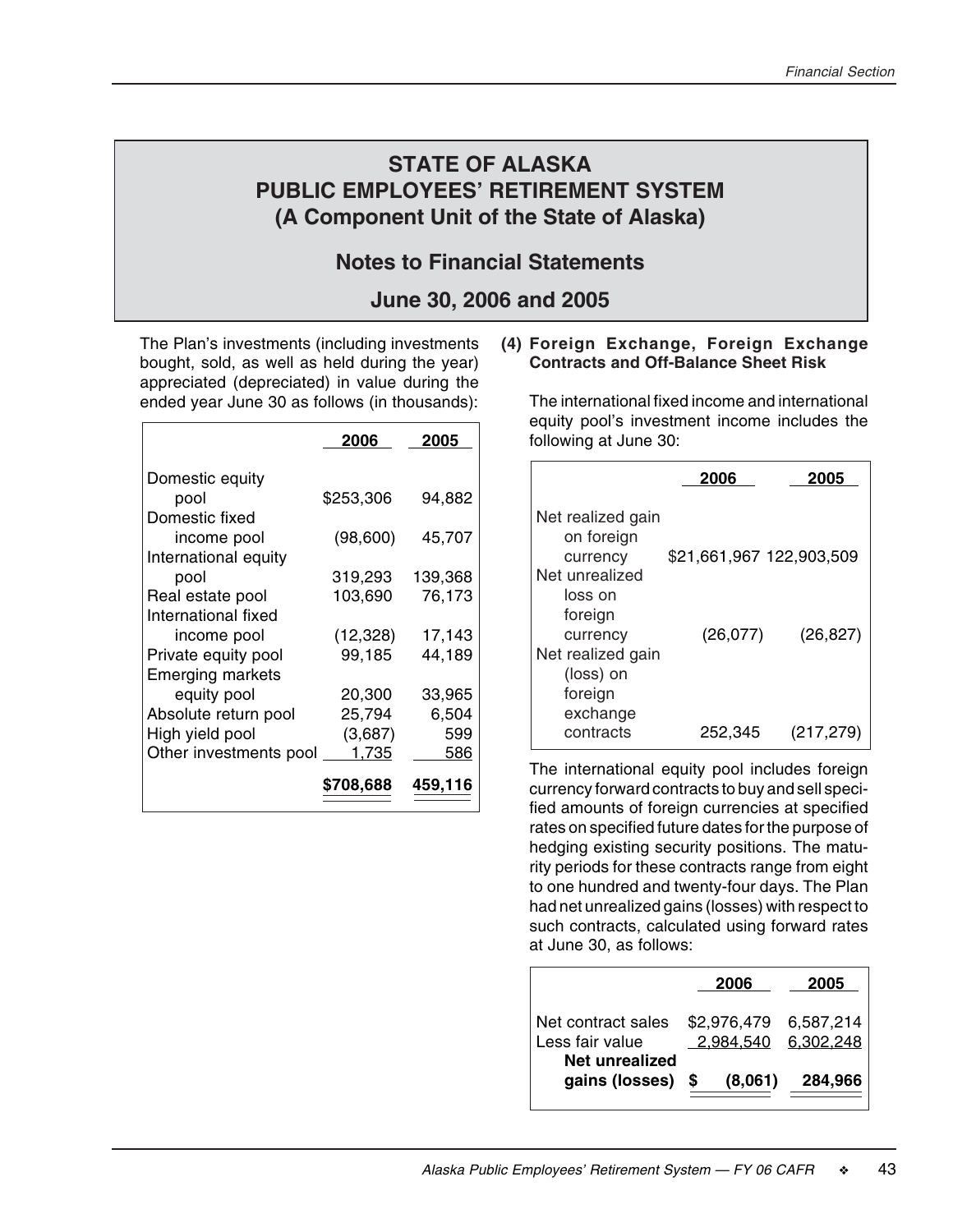### **Notes to Financial Statements**

#### **June 30, 2006 and 2005**

The counterparties to the foreign currency forward contracts consist of a diversified group of financial institutions. Credit risk exposure exists to the extent of nonperformance by these counterparties; however, the risk of default is considered to be remote. The market risk is limited to the difference between contractual rates and forward rates at the balance sheet date.

#### **(5) Securities Lending**

Alaska Statute 37.10.071 authorizes the ARMB to lend assets, under an agreement and for a fee, against deposited collateral of equivalent fair value. The ARMB has entered into an agreement with the Bank to lend equity and domestic fixed-income securities. The Bank, acting as the ARMB's agent under the agreement, transfers securities to broker agents or other entities for collateral in the form of cash or securities and simultaneously agrees to return the collateral for the same securities in the future.

At June 30, 2006 and 2005, the fair value of securities on loan allocable to the Plan's invested assets totaled \$915,963,861 and \$642,524,010, respectively. There is no limit to the amount that can be loaned and the ARMB is able to sell securities on loan. International equity security loans are collateralized at not less than 105% of their fair value. All other security loans are collateralized at not less than 102% of their fair value. Loaned securities and collateral is marked to market daily and collateral is received or delivered the following day to maintain collateral levels.

Cash collateral in the amount of \$929,519,157 is invested in a registered 2(a)-7 money market fund which is valued at amortized cost approximating fair value. Maturities of investments in the money market fund generally did not match the maturities of the loaned securities because the lending agreements are terminable at will. Securities collateral in the amount of \$3,972,138 may be pledged or sold upon borrower default. Since the ARMB does not have the ability to pledge or sell securities collateral unless the borrower defaults, they are not recorded on the financial statements. Securities on loan, cash collateral and cash collateral payable are recorded on the financial statements. The bank, the Plan and the borrower receive a fee from earnings on invested collateral. The bank and the Plan share a fee paid by the borrower for loans not collateralized with cash.

For the years ended June 30, 2006 and 2005, there were no losses incurred as a result of securities lending transactions and there were no significant violations of legal or contractual provisions nor failures by any borrowers to return loaned securities.

#### **(6) Transfer from Retirement Systems**

During fiscal year 2006, a review was conducted of all medical reserve amounts in the Retiree Health Fund. An analysis was conducted which considered: (1) the medical portion of net assets held in trust for benefits and other purposes, (2) prior and current year amounts incurred but not paid, (3) the amount necessary for the contingency reserve, and (4) the amount necessary for a premium stabilization reserve. The result was excess reserve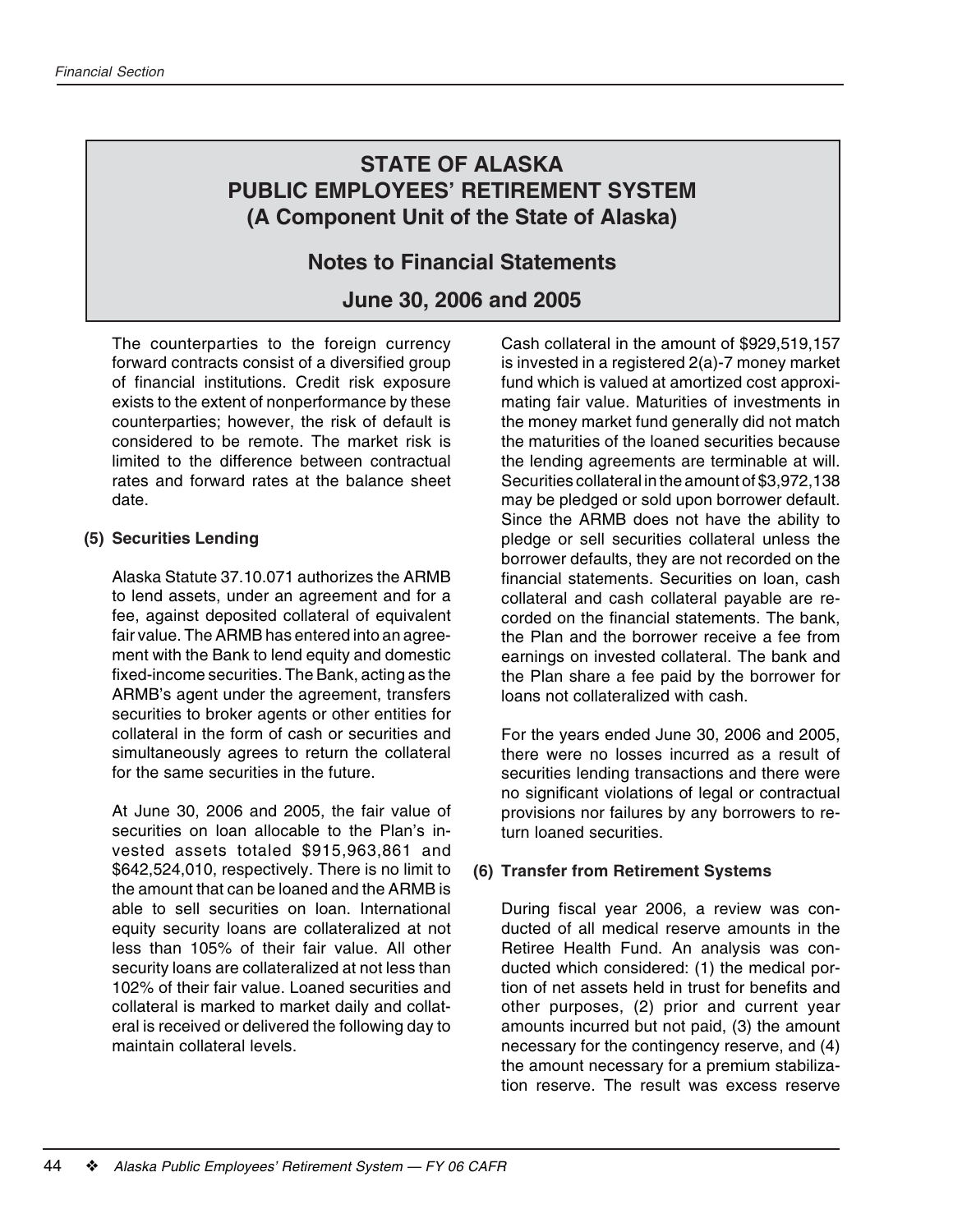### **Notes to Financial Statements**

#### **June 30, 2006 and 2005**

balances over those deemed necessary for the continued operation of the Retiree Health Fund. The excess amount was allocated to plans participating in the Retiree Health Fund. Such an analysis is conducted periodically to determine that reserves are adequate, but not excessive.

Based on this review, the Plan received \$34,635,000 in fiscal year 2006 from the Retiree Health Fund.

#### **(7) Commitments and Contingencies**

#### **Commitments**

The ARMB entered into an agreement through an external investment manager to provide capital funding for a domestic equity limited partnership. At June 30, 2006, the Plan's member share of the unfunded commitment totaled \$69,729,977. This commitment can be withdrawn annually in December with ninety days notice.

The ARMB entered into agreements through external investment managers to provide capital funding for limited partnerships as it continues to build the private equity portfolio. At June 30, 2006, the Plan's member share of these unfunded commitments totaled \$507,540,902. These commitments are estimated to be paid within ten years from agreement date.

The ARMB entered into an agreement through an external investment manager to provide capital funding for a limited partnership as it continues to build the other investment portfolio. At June 30, 2006, the Plan's member share of this unfunded commitment totaled \$23,056,852 to be paid through the year 2007.

The ARMB entered into agreements through external investment managers to provide capital funding for real estate investments as it continues to build the real estate portfolio. At June 30, 2006, the Plan's member share of these unfunded commitments totaled \$228,703,629 to be paid through the year 2010.

#### **Contingencies**

The State was a defendant in a lawsuit filed by the Alaska Civil Liberties Union (ACLU) and a number of same-sex couples with regards to the statutes limiting members and retiree healthcare coverage and certain survivor benefits to members and retirees and their spouses and dependents, thus excluding coverage for domestic partners of members and retirees. An adverse ruling against the State was issued by the Alaska Supreme Court on October 28, 2005, holding that "the spousal limitations are unconstitutional as applied to public members with same-sex domestic partners." Briefing on the remedy was completed in January 2006 with both the State and ACLU suggesting giving the legislature time to act to amend statutes relevant to the case. The legislature did not enact legislation to implement benefits for affected members and retirees. On June 1, 2006, the Alaska Supreme Court issued its remedy order requiring the state to provide benefits complying with the court's opinion by no later than January 1, 2007. The case has been remanded to the superior court, with directions that the court issue whatever orders it deems necessary to ensure compliance with the January 2007 deadline. The Alaska Supreme Court order states that the Plan's current benefit program will remain in effect until the Plan begins providing benefits. The potential effect of this ruling cannot be reasonably estimated until the Plan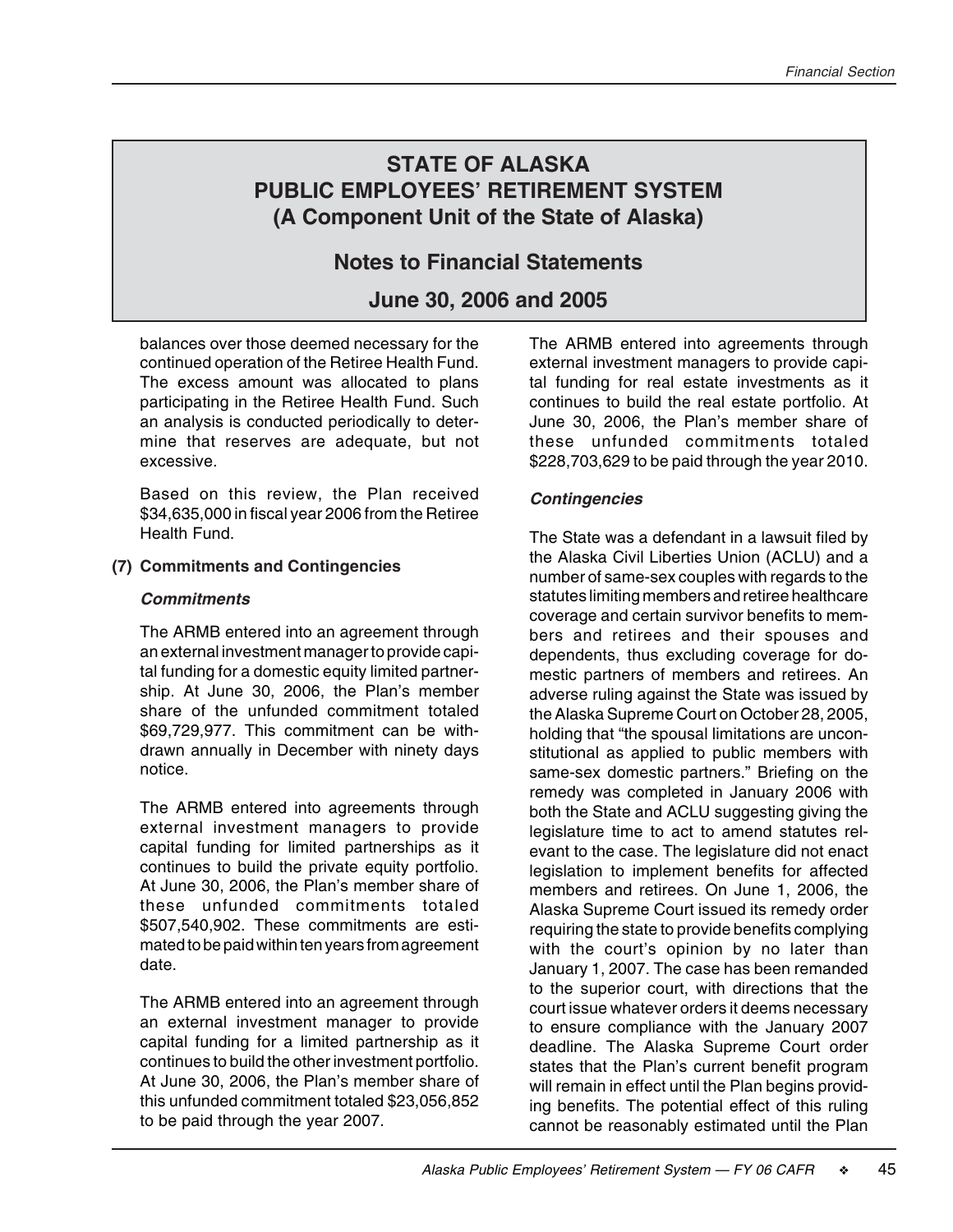### **Notes to Financial Statements**

#### **June 30, 2006 and 2005**

begins providing benefits. As such, the Plan has not recorded the financial impact of this ruling. The costs associated with this ruling will be passed through to employers through the normal contribution development process.

Approximately 50 Plan members have filed administrative challenges to the Plan administrator's refusal to include leave cash-in payments in the compensation used to calculate the members' retirement benefits. The members were all first hired by Plan employers before July 1, 1977, and claim that they have a constitutional right, based on the Plan statutes in effect before that date, to have leave cash-in payments included. The Plan board, which hears appeals from decisions of the Plan administrator, has ruled on two of the appeals, and those rulings have in turn been appealed to the Alaska Superior Court. The remaining appeals have been stayed by the Plan board. In addition, a class action lawsuit, raising the same issues, has been filed in the superior court, but has been put on hold until final resolution of the members' claim. On January 27, 2006, the Alaska Supreme Court decided one such member's case in the state's favor. The administrator intends to vigorously contest all of the remaining claims and believes that the state's success to date will result in dismissal of the remaining cases and pending claims. The Plan has not recorded an accrual related to any of these cases or pending claims, because an unfavorable outcome in these matters is, in management's opinion, not considered probable but rather only possible, and the potential loss, if any, cannot be reasonably estimated at this time. If an unfavorable outcome occurs, the costs would be passed through to employers through the normal contribution process.

The State is a defendant in a class action lawsuit involving a constitutional challenge to Plan statutes that provide a 10% cost of living adjustment (COLA) to retirees and other benefit recipients who reside in the state of Alaska. The plaintiffs claim that these statutes violate the right to travel of nonresident benefit recipients, and therefore, the 10% COLA should be paid to all benefit recipients, regardless of residence. On summary judgment motions, the superior court first ruled in favor of the plaintiffs on the issue of whether, if the residency requirements are unconstitutional, the residency requirements are severable from the COLA statutes. On summary judgment motions addressing the constitutionality of the statutes, the superior court ruled against the state, holding that the COLA statutes violate the constitutional right to travel. The court ordered payment of COLA to retirees and survivors in high-cost areas of other states. The State has appealed to the Alaska Supreme Court. The superior court ruled against the plaintiffs on the issue of past damages, and has cross-appealed to the Alaska Supreme Court. Briefing and oral arguments have been completed. The State is vigorously litigating the appeals but realize that an unfavorable outcome is reasonably possible. The Plan has not recorded an accrual related to this class action lawsuit because the potential loss cannot be reasonably estimated at this time. Costs associated with the loss of this class action lawsuit will be passed through to employers through the normal contribution development process.

#### **(8) Subsequent Event**

During the fiscal year 2005 legislative session, a law was enacted that closes the Plan. Senate Bill 141, signed into law on July 27, 2005 and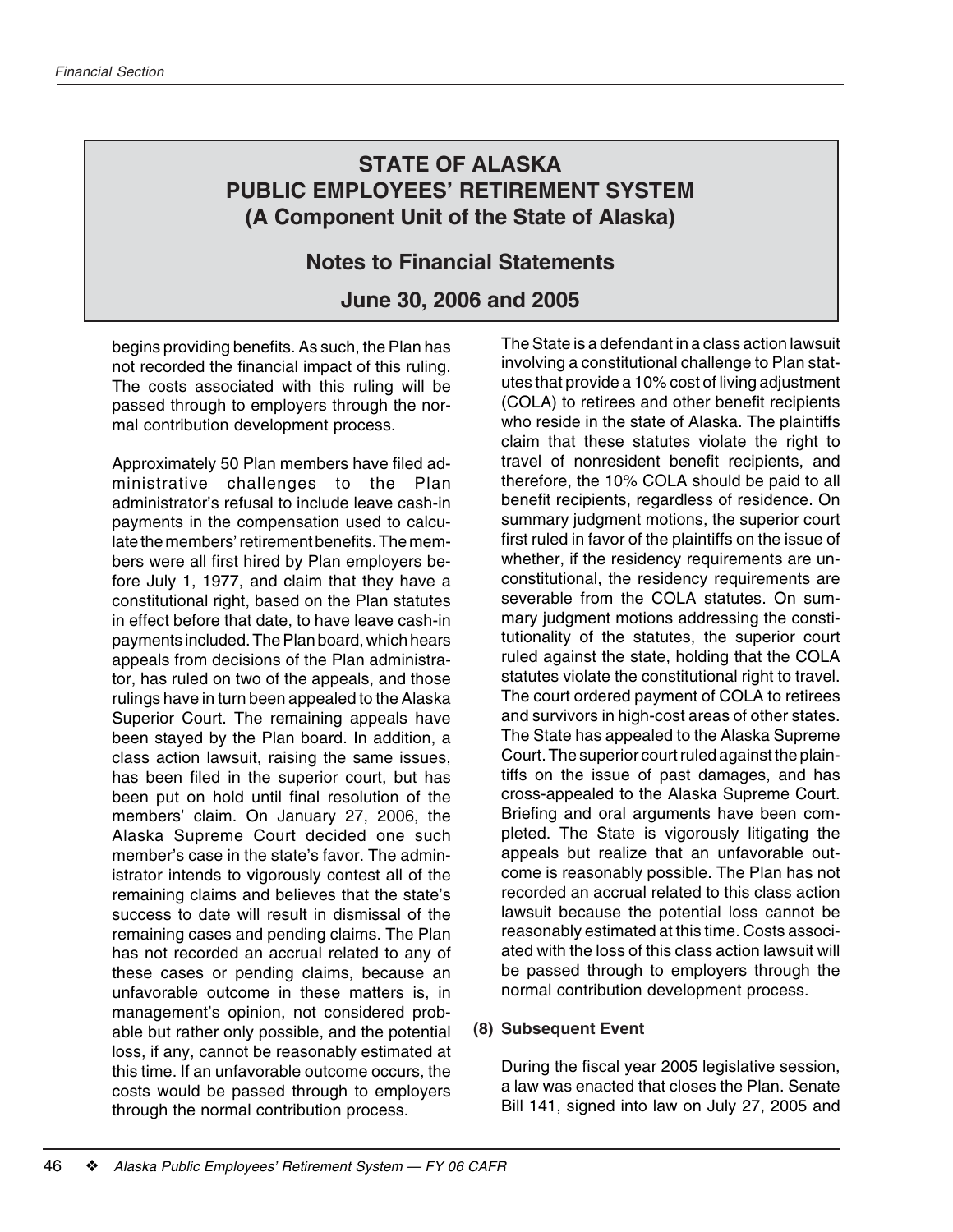### **Notes to Financial Statements**

#### **June 30, 2006 and 2005**

effective July 1, 2006, closes the Plan to new members and creates a defined contribution plan for members first hired on or after July 1, 2006.

Regulation 2 AAC 35.900, Maximum Employer Contribution Rate Changes, that prohibits the ARMB from increasing or decreasing employer contribution rates by more than five percentage points over the rate adopted in the prior year was repealed on July 20, 2006.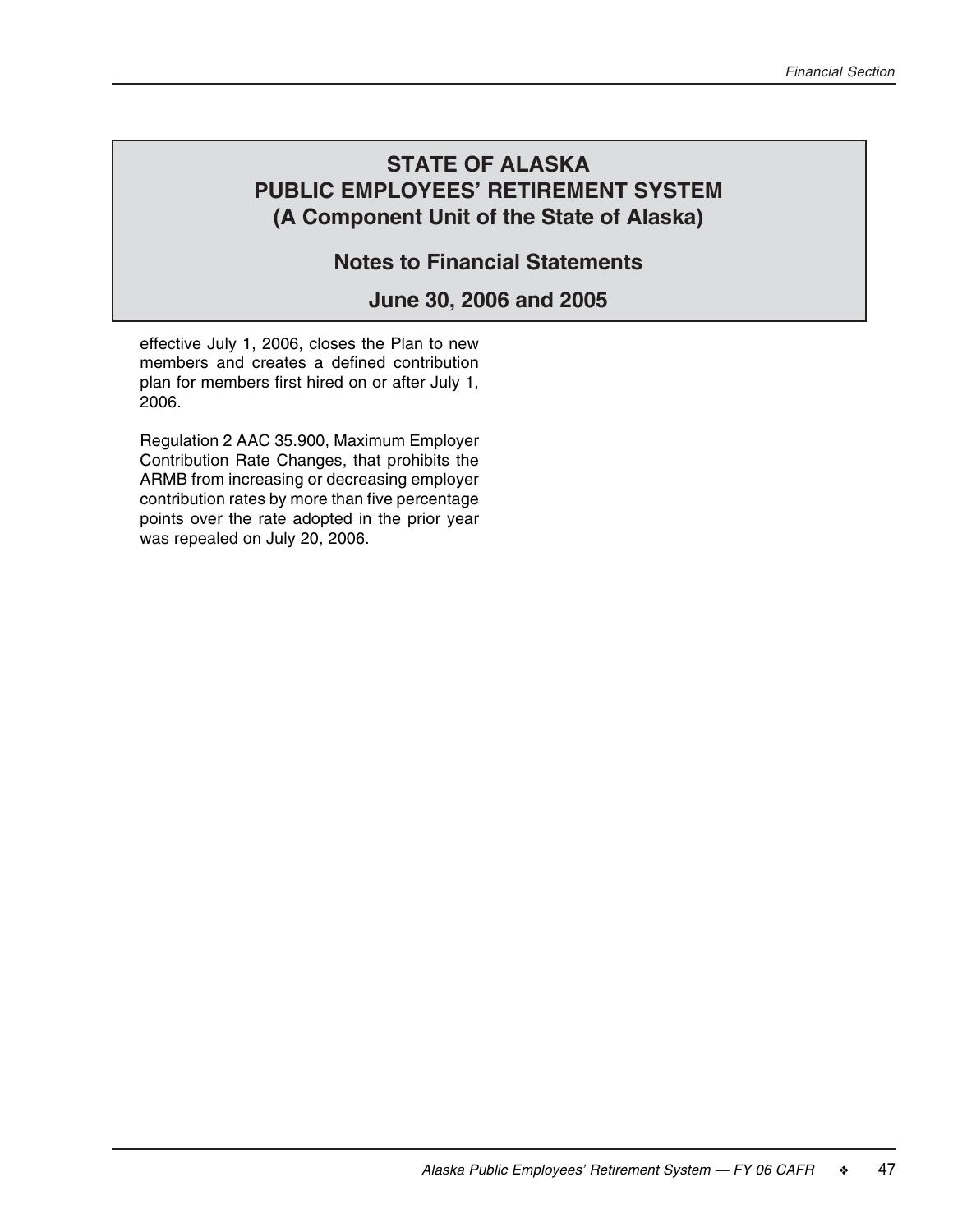### **Required Supplementary Information**

# **Schedule of Funding Progress Pension Benefits**

# **June 30, 2006 (Dollars in thousands)**

| <b>Actuarial</b><br><b>Valuation</b><br>Date as of<br>June 30 | <b>Actuarial</b><br><b>Value</b><br>of Plan<br>Assets | <b>Actuarial</b><br><b>Accrued</b><br><b>Liabilities</b><br>(AAL) | <b>Funded</b><br>Excess (FE)<br>(Unfunded<br>actuarial<br>accrued<br>liabilities)<br>(UAAL) | <b>Funded</b><br>Ratio | Covered<br><b>Payroll</b> | <b>FE/(UAAL)</b><br>as a<br>Percentage<br>of Covered<br><b>Payroll</b> |
|---------------------------------------------------------------|-------------------------------------------------------|-------------------------------------------------------------------|---------------------------------------------------------------------------------------------|------------------------|---------------------------|------------------------------------------------------------------------|
| 2000                                                          | \$5,245,612                                           | 5,190,835                                                         | 54.777                                                                                      | 101.1%                 | 1.321.480                 | 4.1%                                                                   |
| 2001                                                          | 5.579.440                                             | 5.528.026                                                         | 51.414                                                                                      | 100.9                  | 1.208.700                 | 4.3                                                                    |
| 2002                                                          | 4,611,170                                             | 6,133,182                                                         | (1,522,012)                                                                                 | 75.2                   | 1.245.054                 | (122.2)                                                                |
| 2003                                                          | 4.607.673                                             | 6.330.541                                                         | (1,722,868)                                                                                 | 72.8                   | 1.300.041                 | (132.5)                                                                |
| 2004                                                          | 4,708,592                                             | 6.711.507                                                         | (2,001,915)                                                                                 | 70.2                   | 1,305,670                 | (153.3)                                                                |
| 2005                                                          | 4.658.413                                             | 7.087.191                                                         | (2,428,778)                                                                                 | 65.7                   | 1.404.043                 | (173.0)                                                                |

See accompanying notes to required supplementary information and independent auditors' report.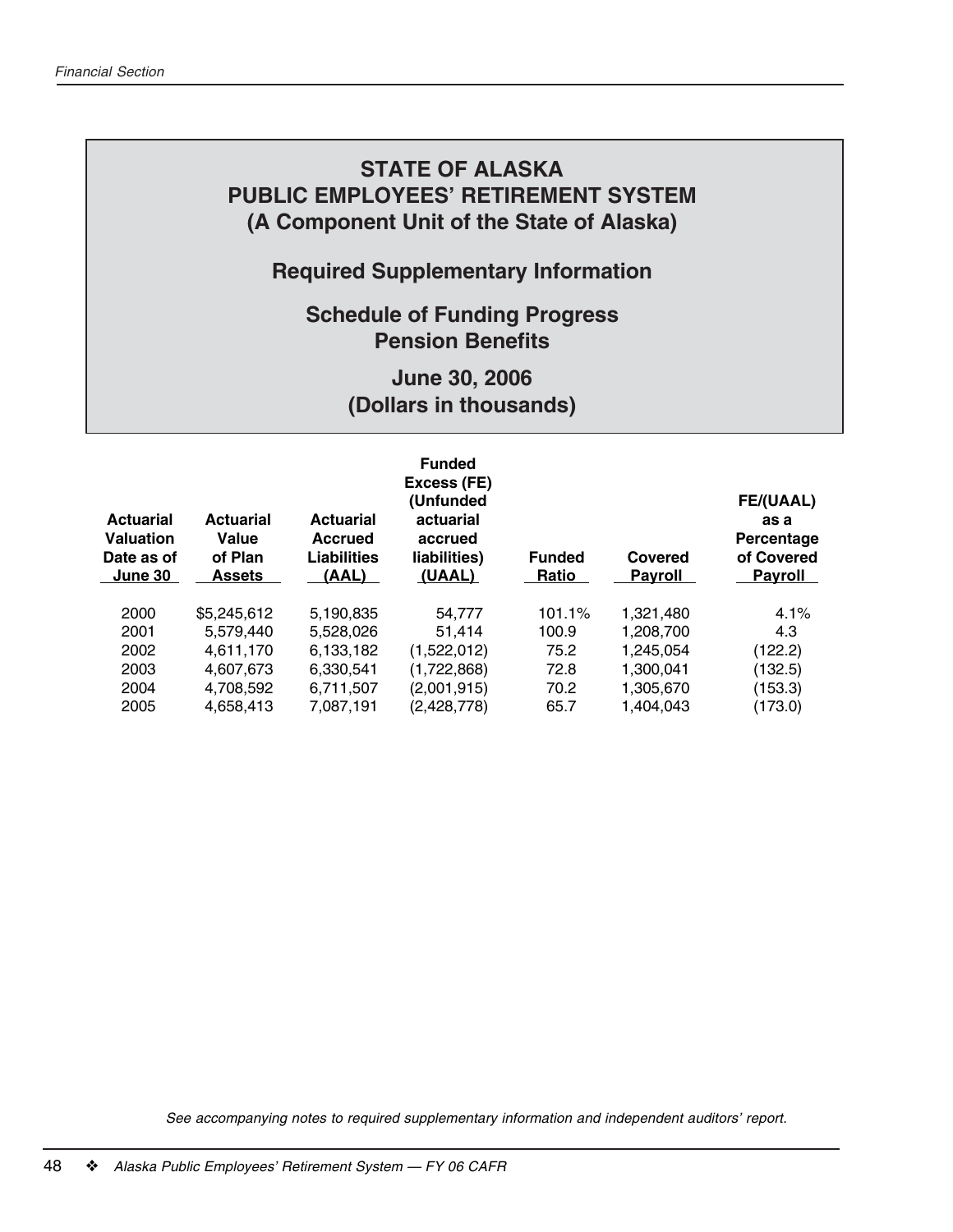### **Required Supplementary Information**

### **Schedule of Funding Progress Postemployment Healthcare Benefits**

# **June 30, 2006 (Dollars in thousands)**

| <b>Actuarial</b><br><b>Valuation</b><br>Date as of<br>June 30 | <b>Actuarial</b><br><b>Value</b><br>of Plan<br><b>Assets</b> | <b>Actuarial</b><br>Accrued<br><b>Liabilities</b><br>(AAL) | <b>Funding</b><br>Excess (FE)<br>(Unfunded<br><b>Actuarial</b><br><b>Accrued</b><br><b>Liabilities)</b><br>(UAAL) | <b>Funded</b><br>Ratio | Covered<br><b>Payroll</b> | FE/(UAAL)<br>as a<br>Percentage<br>of Covered<br><b>Payroll</b> |
|---------------------------------------------------------------|--------------------------------------------------------------|------------------------------------------------------------|-------------------------------------------------------------------------------------------------------------------|------------------------|---------------------------|-----------------------------------------------------------------|
| 2000                                                          | \$2,209,146                                                  | 2.186.077                                                  | 23,069                                                                                                            | 101.1%                 | 1.321.480                 | 1.7%                                                            |
| 2001                                                          | 2.362.316                                                    | 2.340.548                                                  | 21.768                                                                                                            | 100.9                  | 1.208.700                 | 1.8                                                             |
| 2002                                                          | 2,801,663                                                    | 3,726,409                                                  | (924, 746)                                                                                                        | 75.2                   | 1,245,054                 | (74.3)                                                          |
| 2003                                                          | 3.079.608                                                    | 4,231,112                                                  | (1, 151, 504)                                                                                                     | 72.8                   | 1.300.041                 | (88.6)                                                          |
| 2005                                                          | 3,320,822                                                    | 4,732,409                                                  | (1,411,587)                                                                                                       | 70.2                   | 1,305,670                 | (108.1)                                                         |
| 2006                                                          | 3,784,506                                                    | 5,757,650                                                  | (1.973.144)                                                                                                       | 65.7                   | 1,404,043                 | (140.5)                                                         |

See accompanying notes to required supplementary information and independent auditors' report.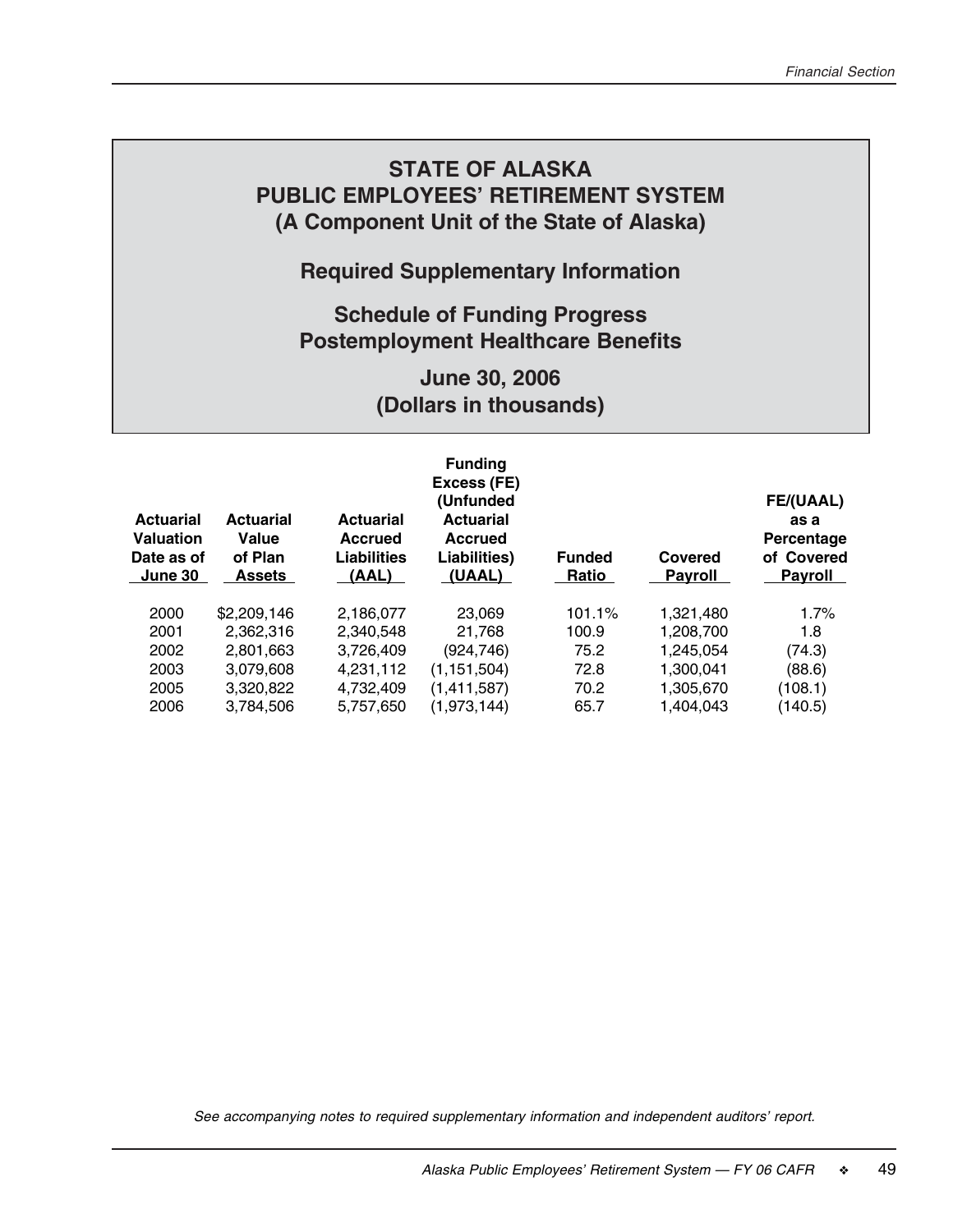### **Required Supplementary Information**

# **Schedule of Contributions from Employers and the State of Alaska Pension and Postemployment Healthcare Benefits**

# **June 30, 2006 (Dollars in thousands)**

|                      | <b>Actuarial</b>        | <b>Annual Required Contribution</b> |                     |         | <b>Pension Percentage</b><br><b>Contributed</b> |                          | Post-employment<br><b>Healthcare</b><br><b>Percentage Contributed</b> |                          | Total                            |  |
|----------------------|-------------------------|-------------------------------------|---------------------|---------|-------------------------------------------------|--------------------------|-----------------------------------------------------------------------|--------------------------|----------------------------------|--|
| Year<br><b>Ended</b> | Valuation<br>Date as of |                                     | Post-<br>employment |         | by<br><b>Employer</b>                           | by State<br>of Alaska    | by<br><b>Employer</b>                                                 | by State<br>of Alaska    | Percentage<br><b>Contributed</b> |  |
| June 30              | June $30^{(1)}$         | <b>Pension</b>                      | <b>Healthcare</b>   | Total   | (note 3)                                        | (note 3)                 | (note 3)                                                              | (note 3)                 | (note 3)                         |  |
| 2001                 | 1998                    | \$65,151                            | 26.477              | 91.628  | 105.3%                                          | $-$ %                    | 105.3%                                                                | -%                       | 105.3%                           |  |
| 2002                 | 1999                    | 65.485                              | 26,613              | 92.098  | 102.9                                           | ٠                        | 102.9                                                                 | $\overline{\phantom{0}}$ | 102.9                            |  |
| 2003                 | 2000                    | 63.283                              | 26.651              | 89.934  | 110.3                                           | ۰                        | 110.3                                                                 | $\overline{\phantom{a}}$ | 110.3                            |  |
| 2004                 | 2001                    | 74.178                              | 31.407              | 105,585 | 100.0                                           | ۰                        | 100.0                                                                 | $\overline{\phantom{0}}$ | 100.0                            |  |
| 2005                 | 2002                    | 234.361                             | 142.393             | 376.754 | 47.3                                            | $\overline{\phantom{0}}$ | 47.3                                                                  | $\overline{\phantom{a}}$ | 47.3                             |  |
| 2006                 | 2003                    | 249.488                             | 166.749             | 416.237 | 61.0                                            | 4.4                      | 61.0                                                                  | 4.4                      | 65.4                             |  |

(1) Actuarial valuation related to annual required contribution for fiscal year.

See accompanying notes to required supplementary information and independent auditors' report.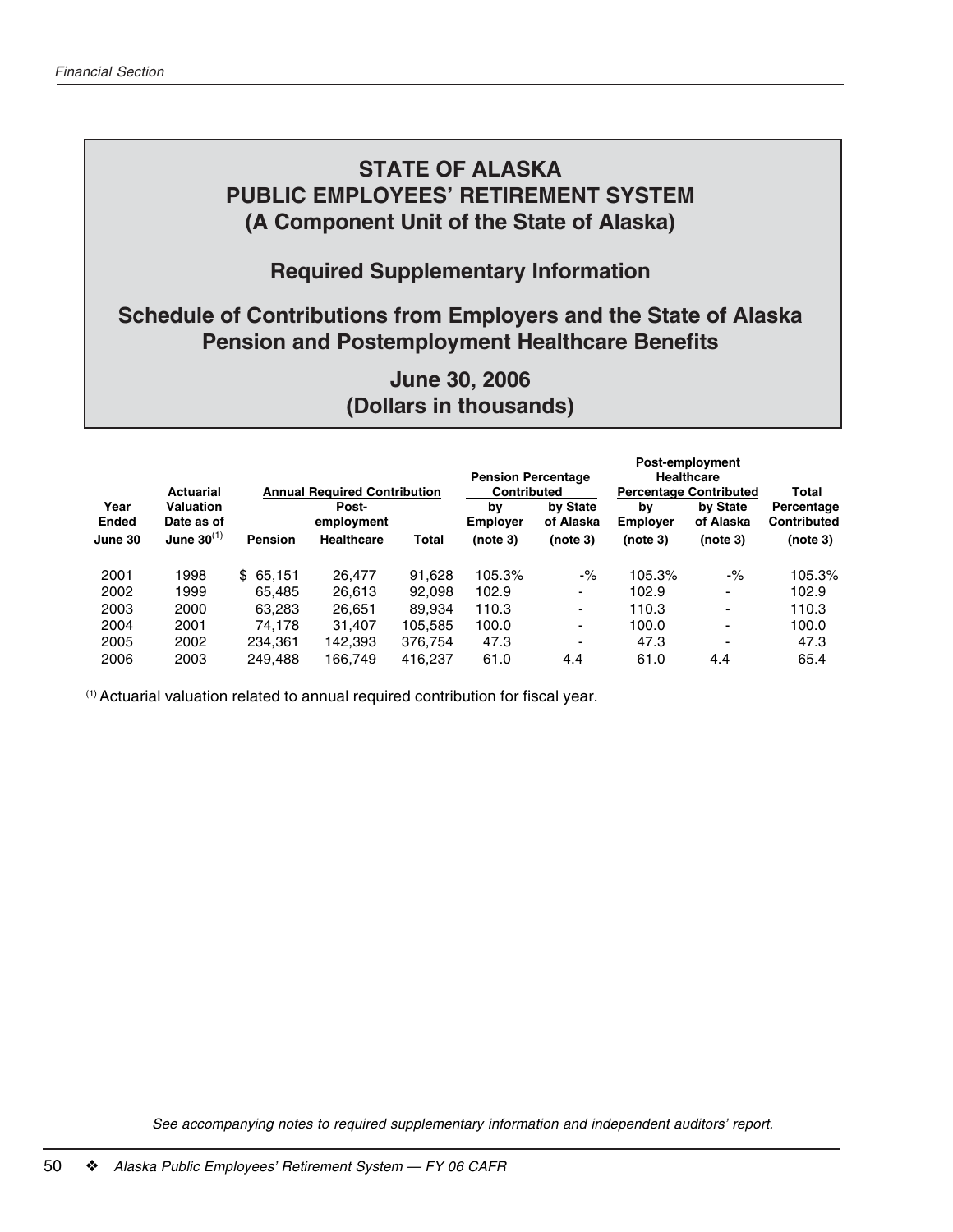# **Notes to Required Supplementary Information**

#### **June 30, 2006**

#### **(1) Description of Schedule of Funding Progress**

Each time a new benefit is added which applies to service already rendered, an "unfunded actuarial accrued liability" is created. Laws governing the Plan require that these additional liabilities be financed systematically over a period of future years. Also, if actual financial experiences are less favorable than assumed financial experiences, the difference is added to the unfunded actuarial accrued liability.

In an inflationary economy, the value of the dollar is decreasing. This environment results in employee pay increasing in dollar amounts resulting in unfunded actuarial accrued liabilities increasing in dollar amounts, all at a time when the actual value of these items, in real terms, may be decreasing.

#### **(2) Actuarial Assumptions and Methods**

The actuarial valuation was prepared by Buck Consultants. The significant actuarial assumptions used in the valuations as of June 30, 2005, are as follows:

- (a) Actuarial cost method projected unit credit, unfunded actuarial accrued liability is amortized over a twenty-five year fixed period level percentage of pay.
- (b) Mortality basis 1994 Group Annuity Mortality Basic Table for males and females, 1994 base year. Deaths are assumed to be occupational 85% of the time for peace officer and firefighter members, 35% of the time for general members.
- (c) Retirement retirement rates based on the 1997-1999 actual experience.
- (d) Investment return 8.25% per year, compounded annually, net of deductions.
- (e) Health cost trend –

| <b>Fiscal year</b> | <b>Medical</b> | <b>Prescription</b> |
|--------------------|----------------|---------------------|
| 2006               | 9.5%           | 14.0%               |
| 2007               | 9.0            | 13.0                |
| 2008               | 8.5            | 12.0                |
| 2009               | 8.0            | 11.0                |
| 2010               | 7.5            | 10.0                |
| 2011               | 7.0            | 9.0                 |
| 2012               | 6.5            | 8.0                 |
| 2013               | 6.0            | 7.0                 |
| 2014               | 5.5            | 6.0                 |
| 2015               | 5.0            | 5.0                 |
| 2016 and later     | 5.0            | 5.0                 |

- (f) Salary scale inflation 3.5%, productivity and merit (first five years) for peace officer and firefighter members, 1.0% and 1.5%, respectively, and for all general members, productivity and merit (first ten years) 0.5% and 1.5%, respectively.
- (g) Total inflation total inflation as measured by the Consumer Price Index for urban and clerical workers for Anchorage is assumed to increase 3.5% annually.
- (h) Cost of living allowance (domicile in Alaska) – 68% of those benefit recipients who are eligible for the allowance are assumed to remain in Alaska and receive the allowance.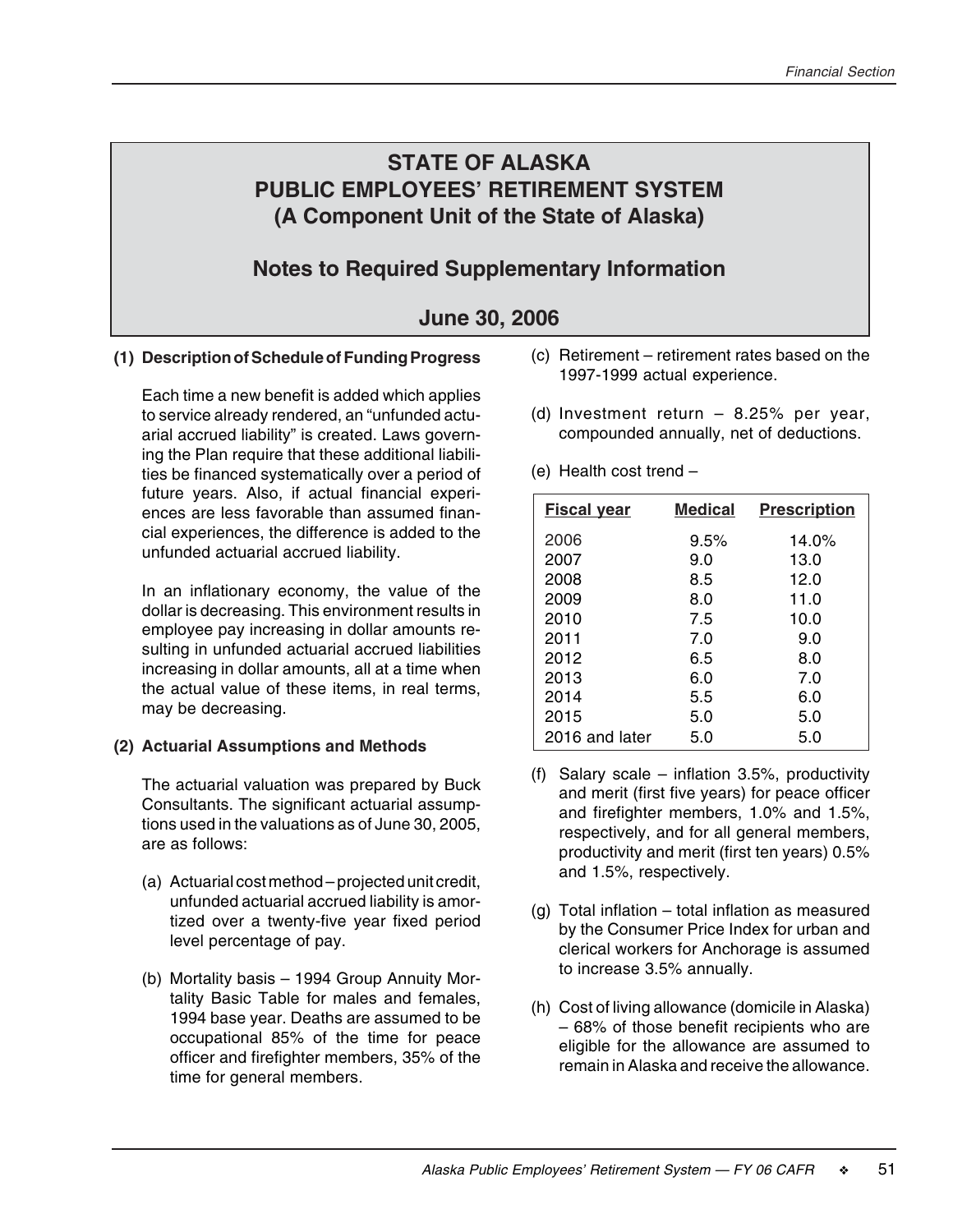# **Notes to Required Supplementary Information**

### **June 30, 2006**

- (i) Contribution refunds 100% of those terminating after age thirty-five who are vested will leave their contributions in the Plan and thereby retain their deferred vested benefit. All others who terminate are assumed to have their contributions refunded.
- (j) Disability incidence rates based upon the 1991-1995 actual experience of the Plan. Post-disability mortality in accordance with rates published by the Pension Benefit Guaranty Corporation to reflect mortality of those receiving disability benefits under Social Security.
- (k) Asset valuation method recognize 20% of the investment gains and losses in each of the current and preceding four years and phased in over the next five years. All assets are valued at fair value. Valuation assets cannot be outside a range of 80% to 120% of the market value of assets.
- (l) Valuation of medical benefits for retirees a pre-age sixty-five cost and lower postage sixty-five cost (due to Medicare) are assumed such that the total rate for all retirees equals the present premium rate assumption. These medical premiums are then increased with the health cost inflation assumption.
- (m) Spouse's age wives are assumed to be four years younger than husbands.
- (n) Dependent children benefits to dependent children have been valued assuming members who are not single have one dependent child.
- (o) Postretirement pension adjustment 50% and 75% of assumed inflation is valued for the automatic Post Retirement Pension Adjustment (PRPA) as specified by statute.
- (p) Expenses expenses are covered in the investment return assumption.
- (q) Total turnover based upon the 1997-1999 actual withdrawal experience.
- (r) Part-time status part-time members are assumed to earn 0.600 years of credited service per year.

The assumptions and methods, when applied in combination, fairly represent past and anticipated future experience of the Plan. The foregoing actuarial assumptions are based on the presumption that the Plan will continue. Were the Plan to terminate, different actuarial assumptions and other factors might be applicable in determining the actuarial present value of accumulated benefits.

All significant accounting policies, benefit provisions, and actuarial assumptions are the same for the required supplementary information and the financial statements except as follows:

Effective June 30, 2000, the following changes were made:

The mortality basis was changed from the 1984 Unisex Pension Mortality Table to the 1994 Group Annuity Mortality Basic Table, 1994 base year.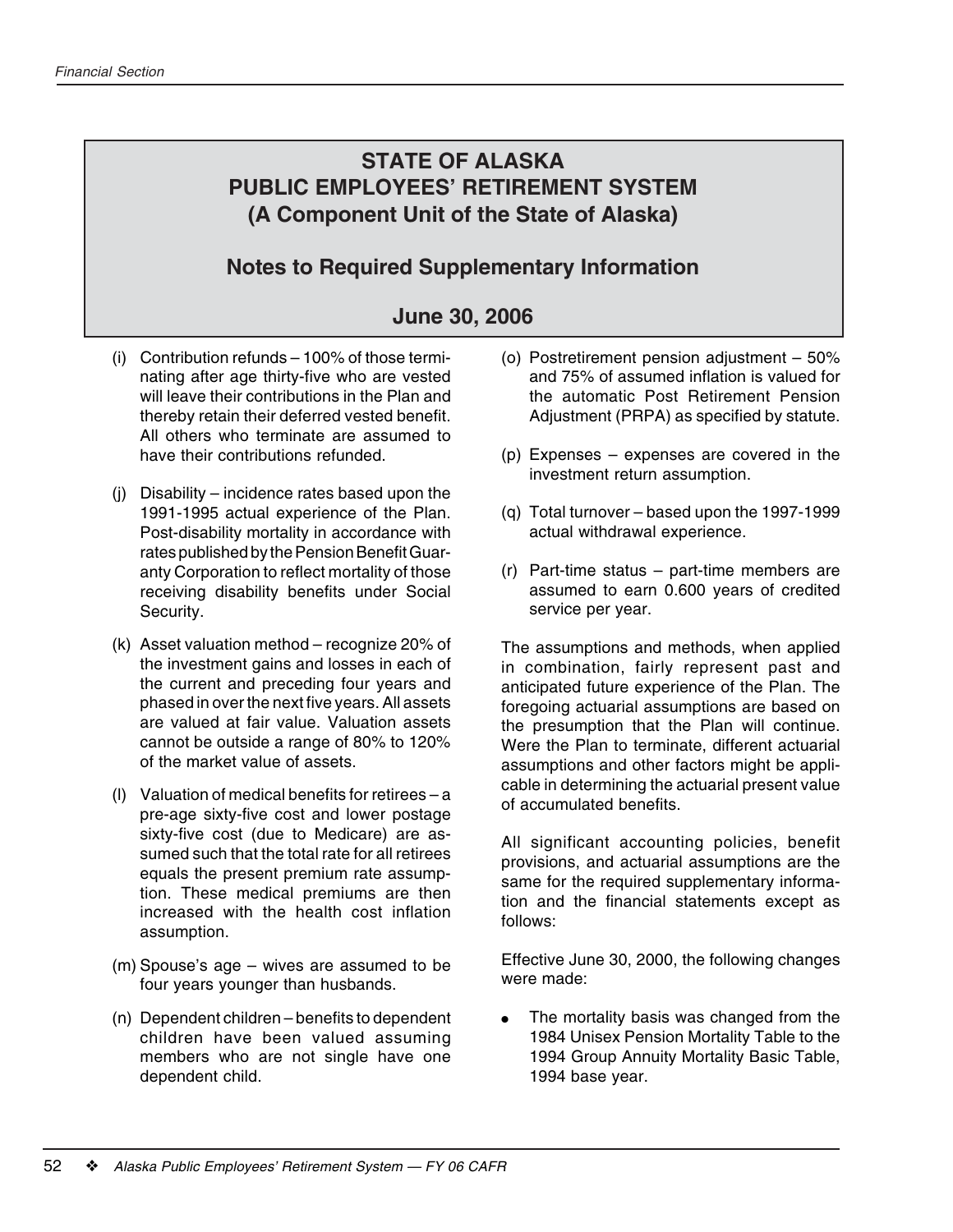# **Notes to Required Supplementary Information**

#### **June 30, 2006**

- The turnover assumptions were revised based on actual withdrawal experience in 1997-1999.
- The retirement age assumptions were revised based on actual experience in 1997- 1999.
- The health cost trend assumptions were changed for fiscal years 2009 and later from an ultimate rate of 4.5% for fiscal years 2009-2013 and 4% for all subsequent fiscal years.
- The salary scale assumptions were changed. The inflation assumption was changed to 3.5% from 4%, the productivity and merit (first five years) assumptions of 0.5% and 1%, respectively, were broken out for peace officer/firefighter members and other members. Productivity and merit (first five years) for peace officer/firefighter members and other members were set at 1% and 1.5%, and 0.5% and 1.5%, respectively.
- The total inflation assumption was changed from 4% to 3.5%.
- The cost of living allowance was decreased from 71% to 68%.
- Disabilities are no longer assumed to be occupational 85% of the time for peace officer and firefighter members and 35% for other members.
- The percentage used to reduce the actuarial value of assets in the target unfunded (surplus) accrued liability calculation was increased to 2.343757% from 2.296%.

For the June 30, 2000 actuarial valuation, data as of June 30, 1999 was projected one year using standard actuarial techniques. The active population count was assumed to increase by 1.72% (quadratic extrapolation over the most recent 3 valuation dates). Actual CPI data was used to estimate new PRPA benefits for members retired as of June 30, 1999.

Effective June 30, 2001, the following changes were made:

● The percentage used to reduce the actuarial value of assets in the target unfunded (surplus) accrued liability calculation was increased to 3.381643% from 2.343757%.

Effective June 30, 2002, the following changes were made:

- The target-funding ratio was changed from 102% to 100%.
- The actuarial cost method was changed from a rolling twenty-five year period to a twenty-five year fixed period level percentage of pay.
- The salary scale assumptions were changed. Productivity rates (first five years) for peace officer/firefighter members were set at 1.0% from 0.5%.
- Part-time members are assumed to earn 0.600 years of credited service per year.
- The health cost trend assumptions were changed for fiscal years 2003 and later from an ultimate rate of 12.0% for fiscal years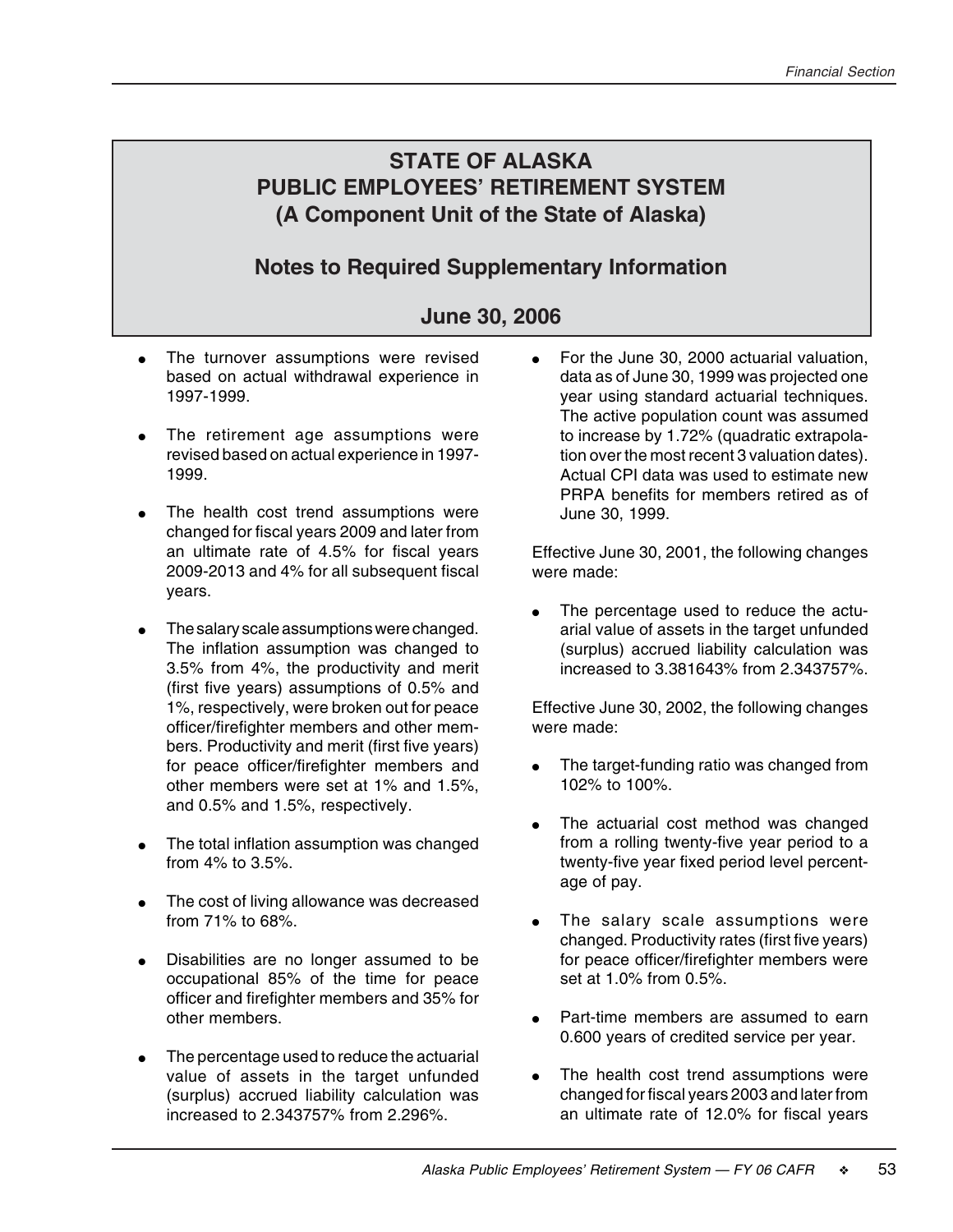# **Notes to Required Supplementary Information**

### **June 30, 2006**

2003-2005 decreasing in yearly 0.5% increments to 5.0% beginning in 2017 and all subsequent fiscal years.

● The asset valuation method was changed to recognize 20% of the investment gains and losses in each of the current and preceding four years and will be phased in over the next five years.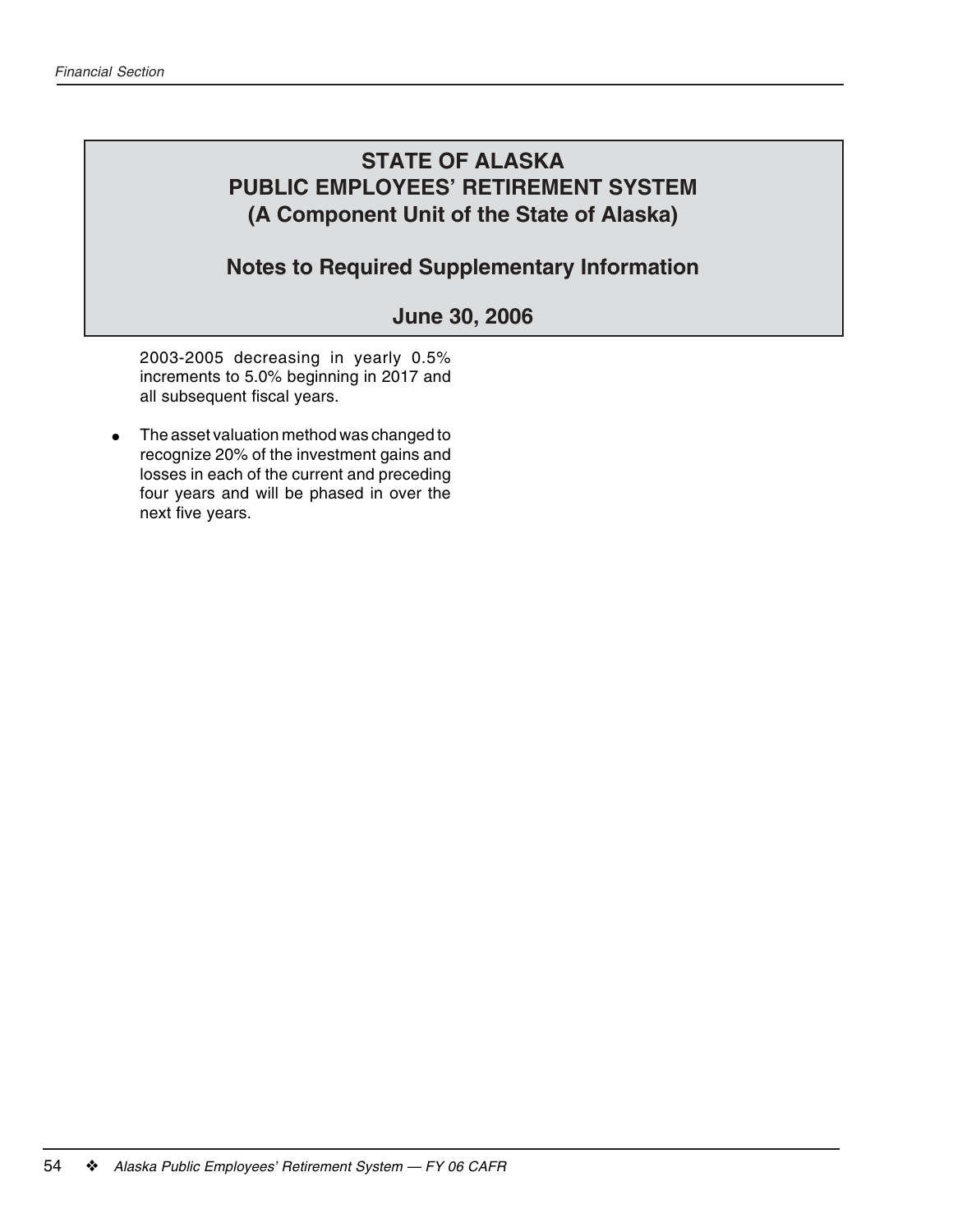Schedule 1

# **STATE OF ALASKA PUBLIC EMPLOYEES' RETIREMENT SYSTEM (A Component Unit of the State of Alaska)**

# **Schedule of Administrative and Investment Deductions**

# **Year Ended June 30, 2006 with Summarized Financial Information for 2005 (In thousands)**

|                                   |                       |                   | <b>Totals</b> |        |  |
|-----------------------------------|-----------------------|-------------------|---------------|--------|--|
|                                   | <b>Administrative</b> | <b>Investment</b> | 2006          | 2005   |  |
| <b>Personal Services:</b>         |                       |                   |               |        |  |
| Wages                             | \$2,127               | 800               | 2,927         | 3,066  |  |
| <b>Benefits</b>                   | 1,171                 | 329               | 1,500         | 1,265  |  |
| <b>Total Personal Services</b>    | 3,298                 | 1,129             | 4,427         | 4,331  |  |
| Travel:                           |                       |                   |               |        |  |
| Transportation                    | 29                    | 92                | 121           | 133    |  |
| Per Diem                          | 5                     | 10                | 15            | 22     |  |
| Moving                            |                       |                   |               | 21     |  |
| Honorarium                        |                       | 8                 | 8             | 32     |  |
| <b>Total Travel</b>               | 34                    | 110               | 144           | 208    |  |
| <b>Contractual Services:</b>      |                       |                   |               |        |  |
| <b>Management and Consulting</b>  | 619                   | 19,885            | 20,504        | 16,390 |  |
| <b>Accounting and Auditing</b>    | 29                    | 917               | 946           | 843    |  |
| Data Processing                   | 465                   | 279               | 744           | 555    |  |
| Communications                    | 136                   | 36                | 172           | 151    |  |
| <b>Advertising and Printing</b>   | 89                    | 11                | 100           | 135    |  |
| Rentals/Leases                    | 178                   | 24                | 202           | 197    |  |
| Legal                             | 441                   | 52                | 493           | 413    |  |
| <b>Medical Specialists</b>        | 12                    |                   | 12            | 75     |  |
| <b>Repairs and Maintenance</b>    | 40                    | 25                | 65            | 14     |  |
| Transportation                    | 2                     | 4                 | 6             | 4      |  |
| <b>Securities Lending</b>         |                       | 31,560            | 31,560        | 13,221 |  |
| <b>Other Services</b>             | 218                   | 37                | 255           | 150    |  |
| <b>Total Contractual Services</b> | 2,229                 | 52,830            | 55,059        | 32,148 |  |
| Other:                            |                       |                   |               |        |  |
| Equipment                         | 157                   | 6                 | 163           | 71     |  |
| <b>Supplies</b>                   | 83                    | 23                | 106           | 97     |  |
| <b>Total Other</b>                | 240                   | 29                | 269           | 168    |  |
| <b>Total Administrative and</b>   |                       |                   |               |        |  |
| <b>Investment Deductions</b>      | 5,801<br>\$           | 54,098            | 59,899        | 36,855 |  |

See accompanying independent auditors' report.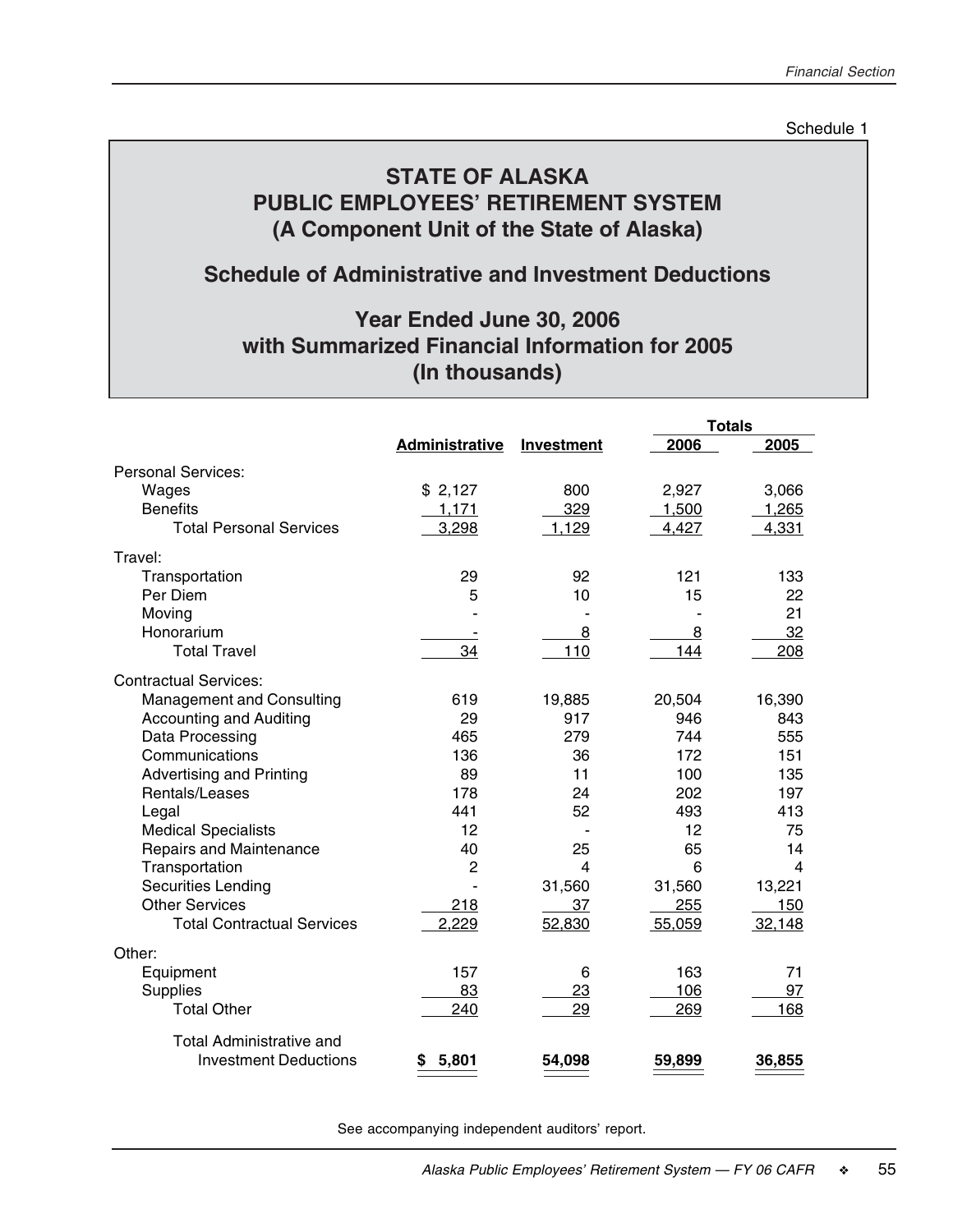Schedule 2

# **STATE OF ALASKA PUBLIC EMPLOYEES' RETIREMENT SYSTEM (A Component Unit of the State of Alaska)**

# **Schedule of Payments to Consultants Other than Investment Advisors**

# **Years ended June 30, 2006 and 2005 (In thousands)**

| Firm                               | <b>Services</b>                    | 2006    | 2005  |
|------------------------------------|------------------------------------|---------|-------|
| <b>State Street Corporation</b>    | <b>Custodian Banking Services</b>  | \$1,319 | 991   |
| Deloitte and Touche LLP            | <b>Benefits Consultation</b>       | 24      | 46    |
| <b>Buck Consultant LLP</b>         | <b>Actuarial Services</b>          | 256     |       |
| Mercer Human Resource Consulting   | <b>Actuarial Services</b>          | 190     | 339   |
| Systems Central Services, Inc.     | Data Processing Consultants        | 237     | 241   |
| Wostmann & Associates              | <b>Data Processing Consultants</b> | 130     |       |
| State of Alaska, Department of Law | <b>Legal Services</b>              | 307     | 284   |
| Mikunda, Cottrell & Co., Inc.      | <b>Board Elections</b>             |         | 55    |
| First National Bank Alaska         | <b>Banking Services</b>            | 20      | 27    |
| <b>KPMG LLP</b>                    | <b>Auditing Services</b>           | 21      | 48    |
|                                    |                                    | 2.504   | 2.031 |

See accompanying independent auditors' report.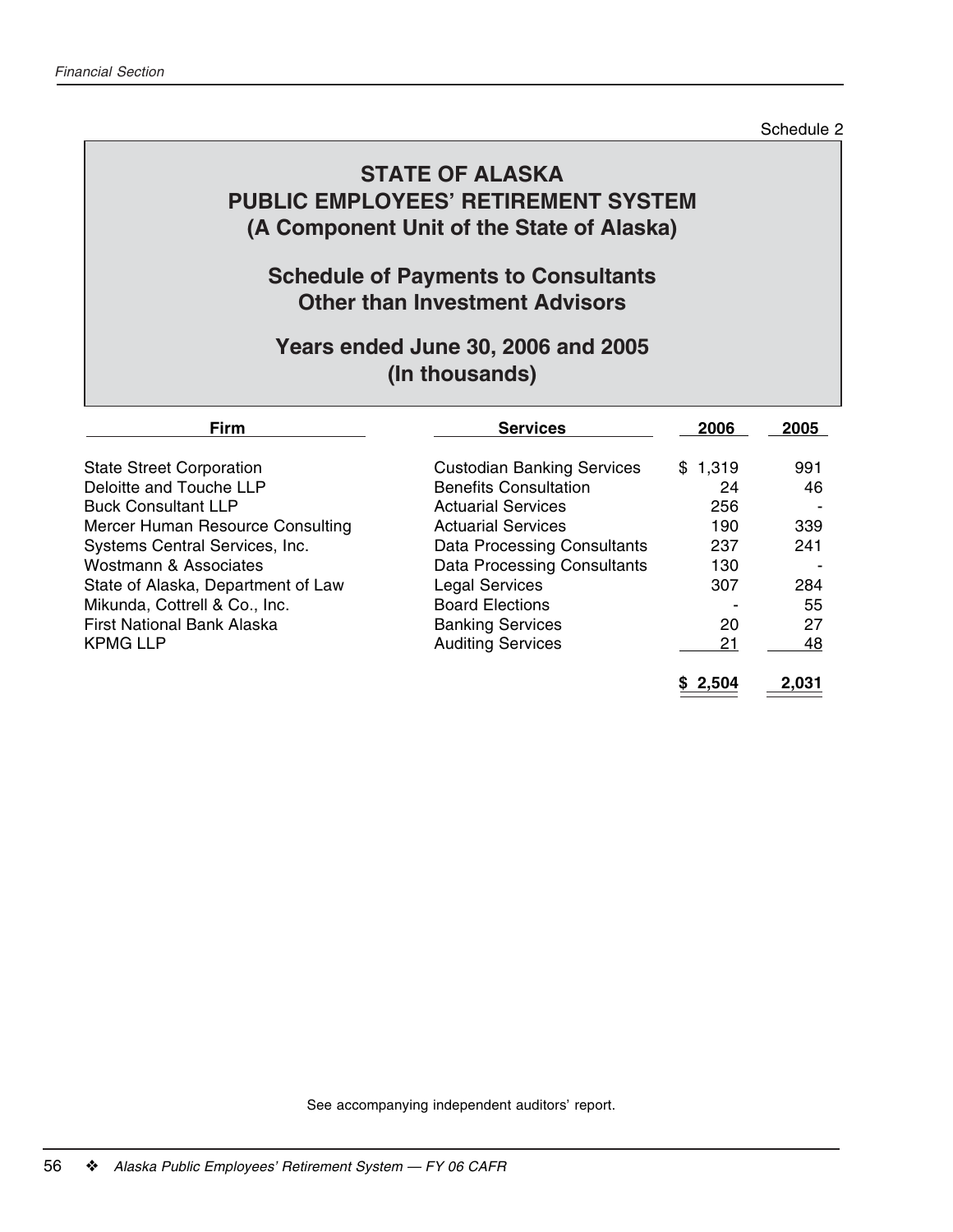# **CALLAN ASSOCIATES.**



October 12, 2006

**SAN FRANCISCO** NEW YORK **CHICAGO ATLANTA** DENVER

Alaska Retirement Management Board State of Alaska, Department of Revenue Treasury Division 333 Willoughby Avenue, 11th Floor Juneau, AK 99801

Dear Board Members:

This letter reviews the investment performance of the Alaska Retirement Management Board (ARMB) for the fiscal year ended June 30, 2006.

Callan Associates Inc. (Callan) independently calculates time-weighted performance statistics based on underlying custodial data provided by the Board's custodian, State Street Bank and Trust Company. The performance calculations were made using a timeweighted return methodology based upon market values. Callan Associates Inc. serves as ARMB's independent general investment consultant and evaluates the Board's performance in relation to market benchmarks, appropriate manager peer groups and other public pension systems. The performance calculations were made in compliance with Global Investment Performance Standards.

ARMB's primary investment objective is to prudently and expertly invest assets, in accordance with governing law and industry practices, in a manner that will help ensure assets under supervision are sufficient to pay promised benefits to its members and their beneficiaries. In pursuit of this objective, the ARMB periodically evaluates liabilities, expected contributions, and potential earnings. This analysis is used to consider a wide range of potentially viable investment strategies. The Board selects a strategic investment policy that balances long-term growth potential and acceptable risk. A policy benchmark is constructed that mirrors the Board's strategic asset allocation policy. This policy benchmark is a custom index comprised of equity, fixed income, real estate and other market indices weighted in the same proportions as ARMB's investment policy.

Fiscal year 2006 was a year of good progress for domestic equity and strong performance by international stocks. The Russell 3000 Index, a measure of the broad U.S. equity market achieved a solid return of 9.56%. International stocks, as measured by the MSCI EAFE Index, posted an exceptional overall return of 26.56%. Interest rate increases hurt bond prices and performance. The Lehman Aggregate Bond Index, a widely used measure of the investment grade domestic bond market, suffered a small negative return of 0.81%. Equity real estate enjoyed another strong year with returns of more than 18%.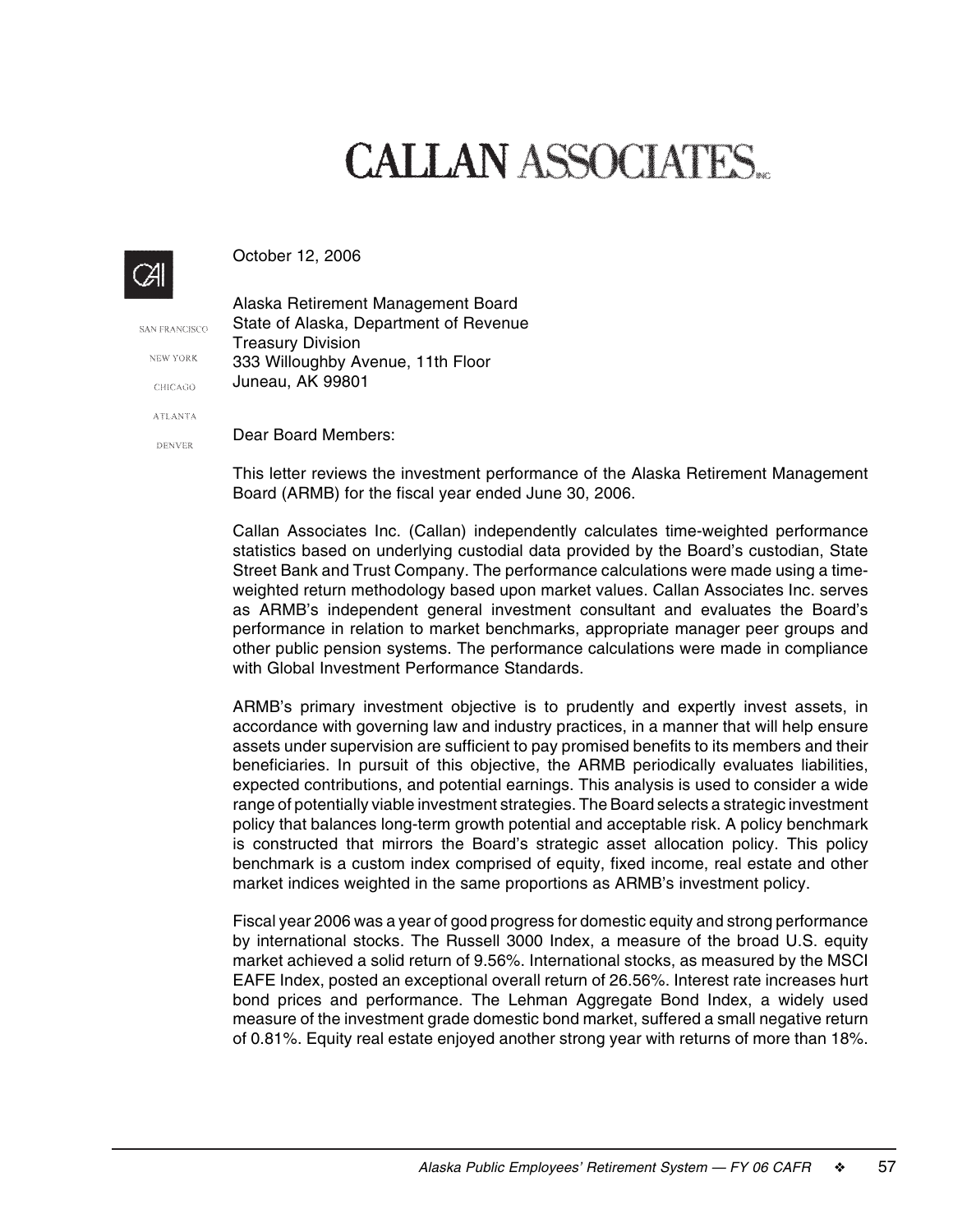For the fiscal year, the Public Employees' Retirement System (PERS) had a time-weighted total return of 11.74% and the Teachers' Retirement System (TRS) had a time-weighted total return of 11.78%. Both Systems exceeded their strategic policy benchmark target return of 10.38% and ranked in the 22nd and 21st percentile respectively of Callan's Public Fund database. The policy benchmark was largely unchanged during the year. Over the trailing 3-year period, a span that includes three years of recovering equity market returns, PERS and TRS have achieved annualized returns of 11.90% and 11.93% respectively. These results were slightly better than the policy target index return of 11.63% and also above the Callan Public Fund database median. These results have largely offset the weak returns experienced during the fiscal 2001-2003 period. Over the longest period for which Callan has detailed data (14 3/4 years), PERS and TRS have achieved annualized total returns of 8.89% and 8.96% respectively while the policy benchmark return for the same span was 8.83%.

Both systems are well diversified and currently have asset allocation policies that, in our opinion, are slightly more conservative than that of the average public fund.

In summary, fiscal 2006 was another strong year that helps demonstrate the wisdom of broad diversification across multiple asset classes.

Sincerely,

Very

Michael J. O'Leary, Jr., CFA Executive Vice President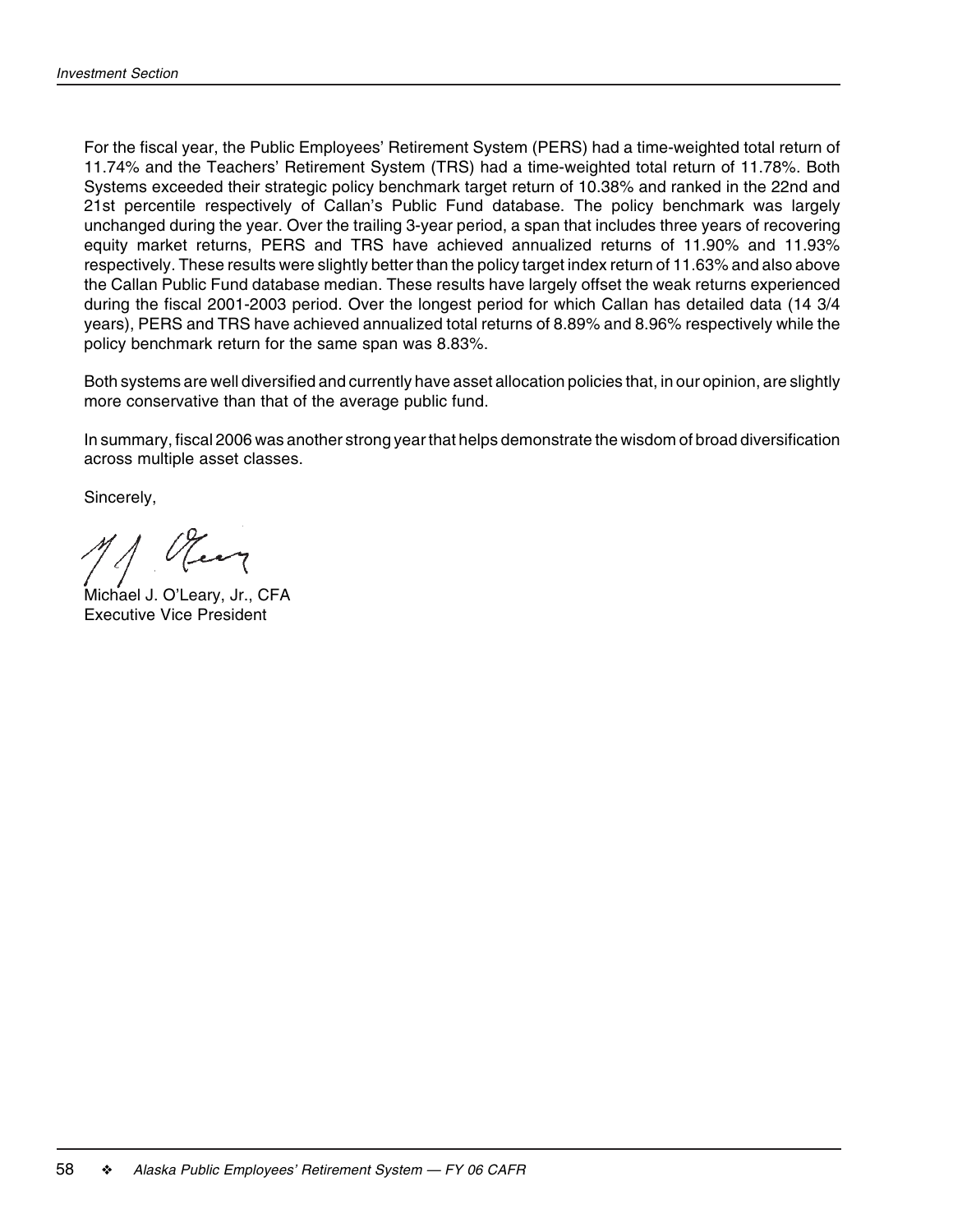#### **Department of Revenue Treasury Division Staff**

**Commissioner** William Corbus

**Chief Investment Officer** Gary Bader

**Deputy Commissioner** Tomas Boutin

**Comptroller** Susan Taylor, CPA

**Cash Management** Michelle M. Prebula, MBA, CPA, CCM **Investment Officers**

Bob G. Mitchell Casey Colton Stephen R. Sikes Clay Cummins Philip Bartlett Nicholas Orr Zachary Hanna Ryan Bigelow Victor Diajalie Bree Simpson James McKnight

**ARMB Liaison Officer** Judy Hall

#### **External Money Managers and Consultants**

#### **Investment Consultants**

 Callan Associates, Inc. Denver, CO The Townsend Group San Francisco, CA

#### **Investment Advisory Council**

 William Jennings Colorado Springs, CO Jerrold Mitchell Wayland, MA George Wilson Boston, MA

#### **Absolute Return**

 Cadogan Management, LLC New York, NY Crestline Investors, Inc. Fort Worth, TX Mariner Investment Group, Inc. Harrison, NY

#### **Domestic Fixed-Income**

 BlackRock Financial Management, Inc. New York, NY

#### **Domestic Equity Large Capitalization**

 Capital Guardian Trust Co. Los Angeles, CA Dresdner RCM Global Investors San Francisco, CA McKinley Capital Management, Inc. Anchorage, AK

 Relational Investors LLC San Diego, CA Tukman Capital Management, Inc. San Francisco, CA

#### **Domestic Equity Small Capitalization**

 Jennison Associates LLC New York, NY Lord Abbett & Co. Jersey City, NJ Luther King Capital Management Fort Worth, TX Trust Company of the West New York, NY Turner Investment Partners, Inc. Berwyn, PA

#### **Domestic Equity Index Fund**

 State Street Global Advisors Boston, MA

#### **Emerging Markets**

 Capital Guardian Trust Co. Los Angeles, CA J.P. Morgan Fleming Asset Management, Inc. New York, NY

#### **Global Equity**

 Lazard Freres Asset Management New York, NY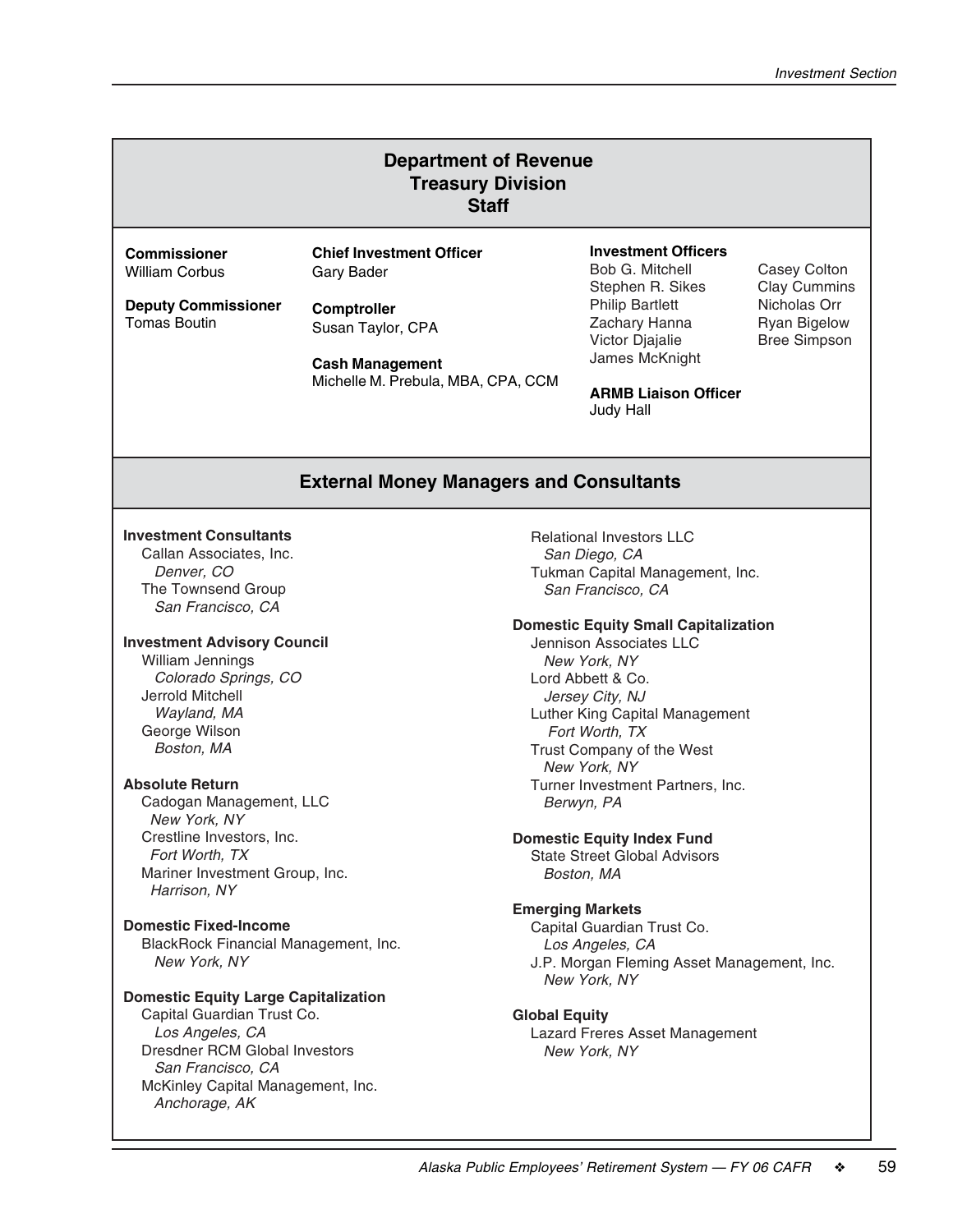#### **External Money Managers and Consultants (con't)**

#### **High Yield**

 ING Investment Management Hartford, CT MacKay Shields LLC New York, NY

#### **International Equity – EAFE**

 Brandes Investment Partners, L.P. San Diego, CA Capital Guardian Trust Co. Los Angeles, CA

#### **International Fixed-Income**

 Mondrian Investment Partners London, England

#### **Private Equity**

 Abbott Capital Management, L.P. New York, NY Blum Capital Partners San Francisco, CA Pathway Capital Management, LLC Irvine, CA

**Real Estate – Agriculture** Hancock Agricultural Investment Group Boston, MA UBS AgriVest, LLC Hartford, CT

#### **Real Estate – Commingled Funds**

 Cornerstone Real Estate Advisers, LLC Hartford, CT Coventry Real Estate Fund II, LLC New York, NY Heitman Capital Management Chicago, IL ING Clarion Partners New York, NY J.P. Morgan Investment Management Inc. New York, NY Lehman Brothers Real Estate Partners New York, NY Lowe Hospitality Investment Partners, LLC Los Angeles, CA Sentinel Real Estate Corporation New York, NY UBS Realty Investors, LLC Hartford, CT

#### **Real Estate – Core Separate Accounts** Cornerstone Real Estate Advisers, Inc.

 Hartford, CT LaSalle Investment Management Chicago, IL Sentinel Real Estate Corporation New York, NY UBS Realty Investors, LLC San Francisco, CA

#### **Real Estate – Value Added Separate Accounts**

 Invesco Realty Advisors Dallas, TX Lowe Enterprises Investment Management Inc. Los Angeles, CA

#### **Global Master Custodian**

 State Street Bank & Trust Co. Boston, MA

#### **Independent Auditors** KPMG LLP

Anchorage, AK

#### **Legal Counsel**

 Wohlforth, Johnson, Brecht, Cartledge & Brooking Anchorage, AK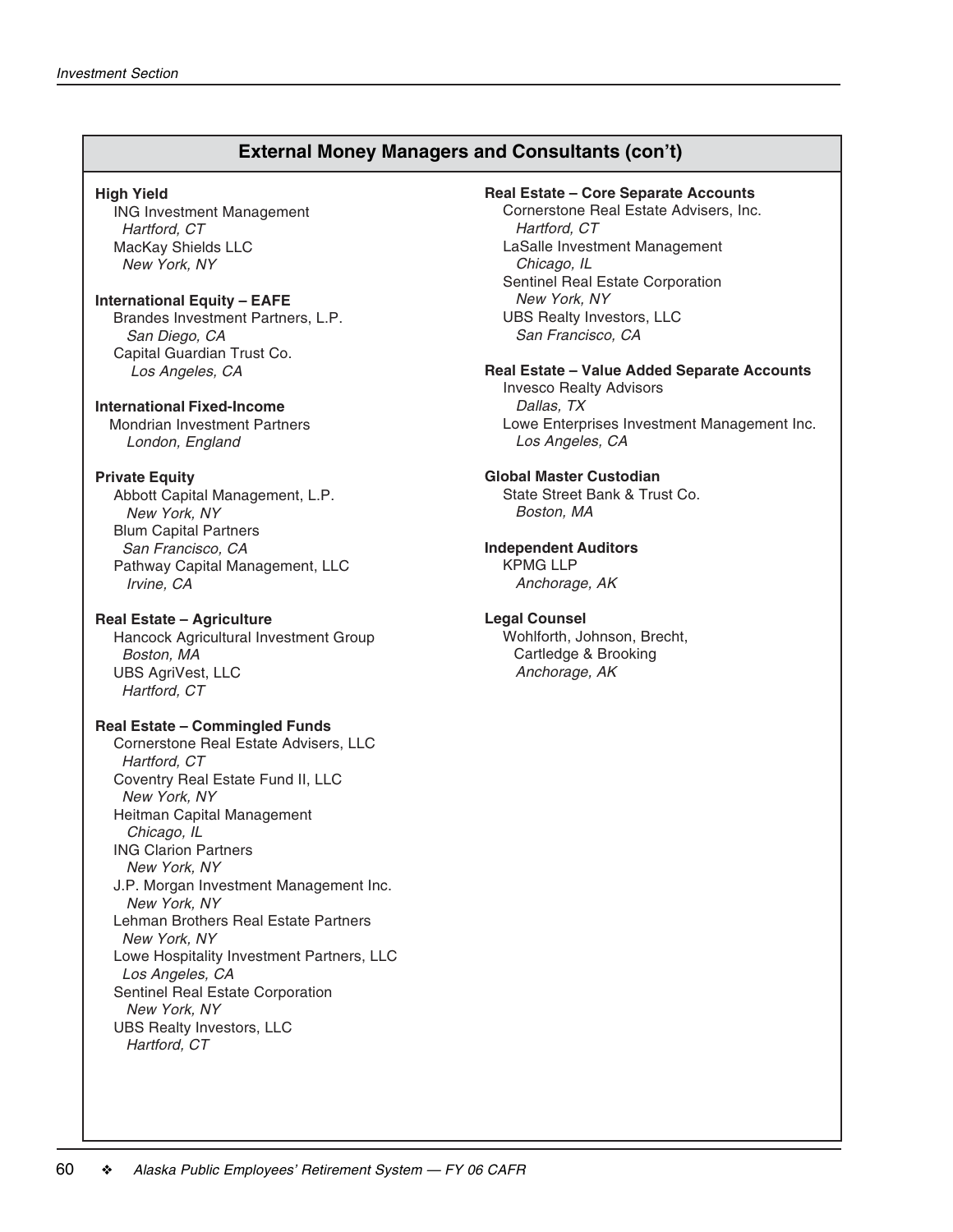#### **Public Employees' Retirement System Investment Report**

The Investment Report was prepared by the State of Alaska, Department of Revenue, Treasury Division.

The basis of presentation for the data reported in the investment section is in accordance with the Association for Investment Management and Research (AIMR) Performance Presentation Standards.

#### **INVESTMENTS**

The State of Alaska Public Employee Retirement System's (PERS) investment goals are the longterm return and sustainability of the pension funds under management. Near-term market fluctuations are integrated into the overall outlook of the fund guidelines. Annually, the Alaska Retirement Management Board (ARMB) sets its asset allocation strategy in order to reflect changes in the marketplace while still retaining an optimal risk/return level within the set constraints and objectives of the ARMB.

During the 2006 fiscal year<sup>1</sup>, ARMB's asset allocation was 36% domestic equities, 15% international equities, 24% domestic fixed-income, 2% international fixed-income, 9% real estate, 6% private equity, 3% absolute return, 2% high yield fixedincome, and 3% other (farmland and energy).

For the 2006 fiscal year, PERS investments generated a 11.74% rate of return. The PERS annualized rate of return was 6.54% over the last five years. The annualized rate of return over the last fourteen and three-quarter years has been 8.89%.

#### **INVESTMENT OVERVIEW**

The diversification of the PERS investment portfolio continued to protect overall returns. For the 2006 fiscal year, the real estate portfolio gained 18.58% and the international equity portfolio gained 28.73%. The U.S equity portfolio generated a 9.23% return up from 4.47% the previous year.

#### **EQUITIES**

The Total Domestic Equity Pool is diversified across large cap value, large cap growth, core, small cap value and small cap growth equity styles so as to gain broad market exposure. For the 2006 fiscal year, the fund posted a return of 9.23%. This was less than the target return of 9.67%. The annualized domestic equity return for the five-year period was 2.44% from a negative 1.94% in the 2005 fiscal year. Investment guidelines for all asset classes are approved by ARMB and govern investment objectives, program risk management and implementation, procedures for investment, and other operational requirements. Equity investment guidelines include policies with regard to the types of permissible equity investments, limitations on holding and investment of cash, proxy voting, and restrictions/prohibitions on the use of leverage and derivatives.

Within the International Equity pool, the non-U.S. equity style managers invest their assets only in non-U.S. equity securities. This style group excludes regional and index funds. The International Equity pool return was 28.73% which was greater than the target return of 26.56%. The international equity return for the five-year period was 11.14% from 1.82% in fiscal year 2005.

#### **FIXED-INCOME**

The domestic fixed-income portfolio represented 21.6% of the total assets of PERS as of June 30, 2006. The fixed-income portfolio uses a coreoriented strategy investing in U.S. Treasury securities, U.S. Government Agency securities, investment-grade corporate bonds, and mortgagebacked securities. The benchmark for the PERS bond portfolio is the Lehman Brothers Aggregate Bond Index. Fixed-income investment guidelines include policies with regard to duration, credit quality, sector concentration, issue concentration, and company concentration.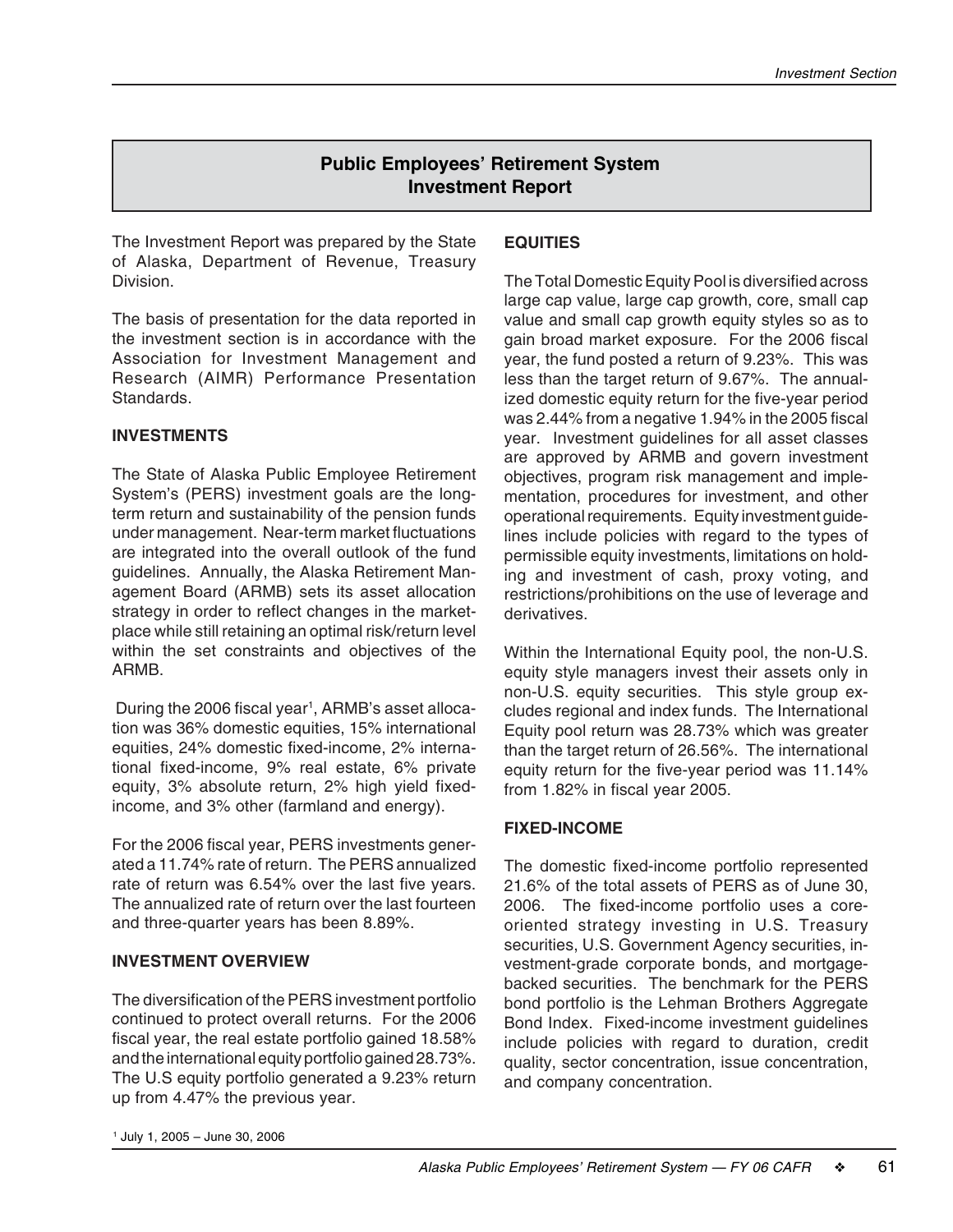#### **Public Employees' Retirement System Investment Report**

Over the 2006 fiscal year, the PERS domestic bond portfolio gained 0.05%, down from 7.08% the year before. The Lehman Brothers Aggregate Bond Index returned a negative 0.81%, versus 6.80% during 2005 fiscal year. The annualized domestic fixed-income return for the five-year period was 5.23% from 7.60% in the 2005 fiscal year.

The international fixed-income portfolio, which represented about 2.1% of the total assets of PERS, returned a negative 0.27% over the 2006 fiscal year. The annualized international fixed-income return for the five-year period was 12.44% from 11.19% in the 2005 fiscal year. International fixedincome guidelines include policies with regard to duration, credit quality, sector concentration, issue concentration, company concentration, country restrictions, and currency hedging.

During the fiscal year PERS began investing in the High Yield Sector of the U.S. Fixed-Income Market. High yield fixed-income guidelines include policies with regard to duration, credit quality, geographic concentration, sector concentration, issuer concentration, and restrictions/prohibitions on the use of leverage and derivatives. The High Yield portfolio which represented 1.6% of the total assets of PERS, returned 5.55% over the 2006 fiscal year. This was more than the target return of 4.65%.

#### **REAL ESTATE**

At the end of the 2006 fiscal year, PERS had 10.3% of its portfolio invested in real estate. The portfolio is primarily invested in specific institutional properties geographically diversified across the U.S. Property types include apartments, office, industrial, and retail. The portfolio is also invested in value-added real estate funds and real estate investment trust (REIT) equity securities. Investing in real estate helps diversify the overall portfolio due to its low correlation to stocks and bonds. Real estate adds a stable source of income and provides a degree of inflation hedge. Real estate guidelines include policies with regard to property quality, geographic concentration, property size, property type, leverage, insurance coverage, and environmental evaluations.

The total return for real estate, net of fees, was 18.58% in fiscal year 2006 compared to 17.42% for the 2005 fiscal year. The five-year annualized net total return was 12.27% from 10.65% in the 2005 fiscal year.

#### **PRIVATE EQUITY**

Six percent of the PERS portfolio is invested in Private Equity for long-term return enhancement and diversification. Investments are made through three investment managers. These investment managers have invested in over 100 private equity partnerships focused on venture capital, buyouts, or special situations. The private equity portfolio is well diversified by strategy, industry, geography, manager, and time. Private equity policies and procedures include guidelines with regard to investment quality, diversification, investment structure, and operation of the program.

During the 2006 fiscal year, the Private Equity component of the PERS portfolio had a net return of 25.89% with a five-year annualized return of 5.00%.

#### **ABSOLUTE RETURN**

During the 2005 fiscal year the PERS portfolio began investing in absolute return strategies for additional diversification. Absolute return investments are made through three fund-of-fund managers and are 2.5% of the total portfolio. Each fund is well diversified by strategy and manager and targets a 5% real return with low correlation to equity and fixed-income markets. Absolute return policies and procedures include guidelines with regard to investment objectives, investment structure, investment quality, leverage, liquidity, strategy, manager concentration, risk management, and operation of the program. Absolute Return returned 10.51% over the 2006 fiscal year. This was more than the target return of 8.39%.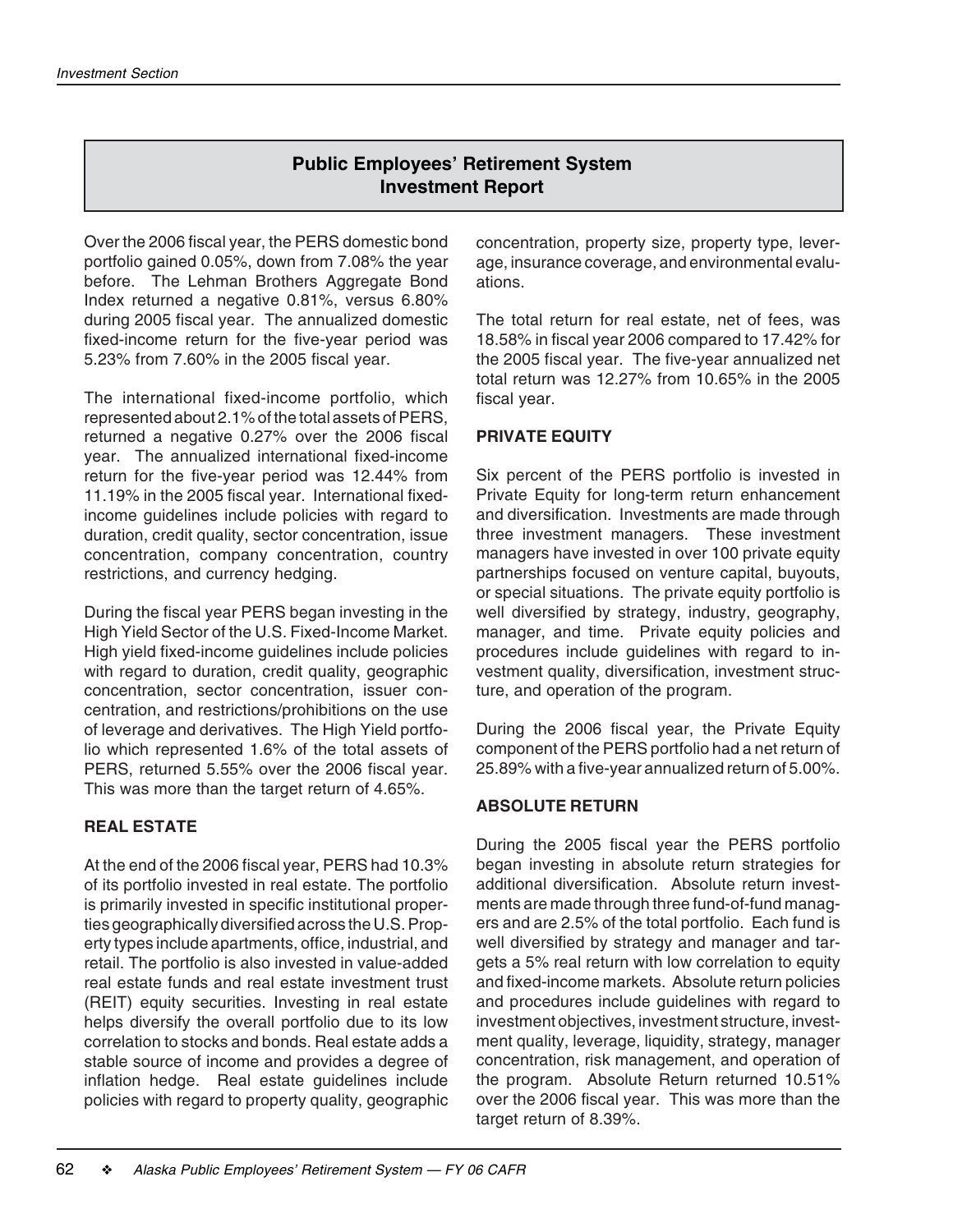#### **Public Employees' Retirement System Investment Report**

#### **OTHER**

The PERS portfolio is also invested in farmland and energy investments. These investments are relatively new and are focused on providing the portfolio with additional diversification. The farmland investments are made through two separate account managers responsible for assembling a well diversified portfolio. The energy investment manager is focused on creating a balanced and diversified portfolio of oil, gas, and electric investments. Collectively, farmland and energy investments represent 0.8% of the overall portfolio and had a net return of 8.56% for the 2006 fiscal year.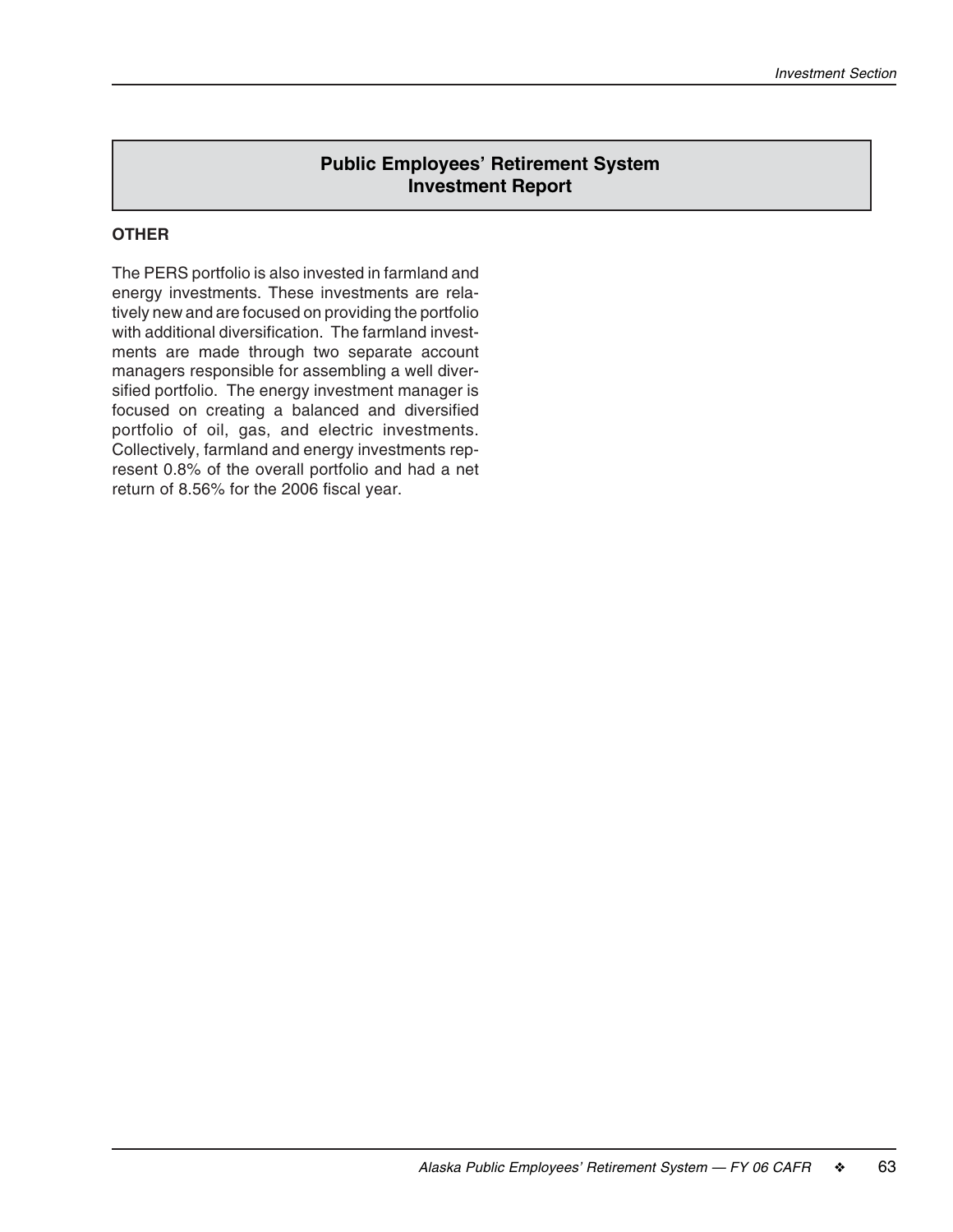| <b>Public Employees' Retirement System</b><br><b>Schedule of Investment Results</b><br><b>Fiscal Years Ended June 30</b>                                                                                                     |                       |                     |                  |                  |                          |                   |                  |  |
|------------------------------------------------------------------------------------------------------------------------------------------------------------------------------------------------------------------------------|-----------------------|---------------------|------------------|------------------|--------------------------|-------------------|------------------|--|
|                                                                                                                                                                                                                              |                       |                     |                  |                  |                          | <b>Annualized</b> |                  |  |
|                                                                                                                                                                                                                              | 2002                  | 2003                | 2004             | 2005             | 2006                     | 3 Year            | 5 Year           |  |
| <b>Total Fund</b><br><b>PERS</b><br><b>Actuarial Earnings Rate</b>                                                                                                                                                           | (5.48%)<br>8.25%      | 3.67%<br>8.25%      | 15.08%<br>8.25%  | 8.95%<br>8.25%   | 11.74%<br>8.25%          | 11.90%<br>8.25%   | 6.54%<br>8.25%   |  |
| <b>U.S. Common Stock Returns</b><br><b>PERS Domestic Equities</b><br>S&P 500/Russell 2000 Composite                                                                                                                          | (16.85%)<br>(17.99%)  | $(0.97\%)$<br>0.25% | 20.06%<br>19.11% | 4.47%<br>6.87%   | 9.23%<br>9.67%           | 11.07%<br>12.48%  | 2.44%<br>3.63%   |  |
| <b>International Stock Returns</b><br><b>PERS International Equities</b><br><b>Morgan Stanley Capital</b><br><b>International EAFE</b>                                                                                       | (8.27%)<br>$(9.49\%)$ | (5.18%)<br>(6.46%)  | 31.71%<br>32.37% | 14.96%<br>13.65% | 28.73%<br>26.56%         | 24.91%<br>23.94%  | 11.14%<br>10.02% |  |
| <b>Domestic Fixed-Income</b><br><b>PERS</b><br>Lehman Brothers Aggregate Index                                                                                                                                               | 8.17%<br>8.63%        | 10.69%<br>10.40%    | 0.60%<br>0.32%   | 7.08%<br>6.80%   | 0.05%<br>$(0.81\%)$      | 2.54%<br>2.05%    | 5.23%<br>4.97%   |  |
| <b>International Fixed-Income</b><br><b>PERS</b><br>Salomon Non-U.S. Government                                                                                                                                              | 22.56%<br>15.73%      | 24.48%<br>17.90%    | 7.52%<br>7.60%   | 9.84%<br>7.75%   | $(0.27\%)$<br>$(0.01\%)$ | 5.61%<br>5.05%    | 12.44%<br>9.61%  |  |
| <b>Real Estate Equity</b><br><b>PERS</b><br><b>NCREIF</b>                                                                                                                                                                    | 5.24%<br>5.60%        | 8.97%<br>7.64%      | 11.55%<br>10.83% | 17.42%<br>18.02% | 18.58%<br>18.79%         | 15.81%<br>15.79%  | 12.27%<br>12.01% |  |
| Standard & Poor's Domestic Equity Stock Index<br>S&P 500<br>$=$<br>Europe, Australia, and Far East Stock Index<br><b>EAFE</b><br>$=$<br>National Council of Real Estate Investment Fiduciaries Index<br><b>NCREIF</b><br>$=$ |                       |                     |                  |                  |                          |                   |                  |  |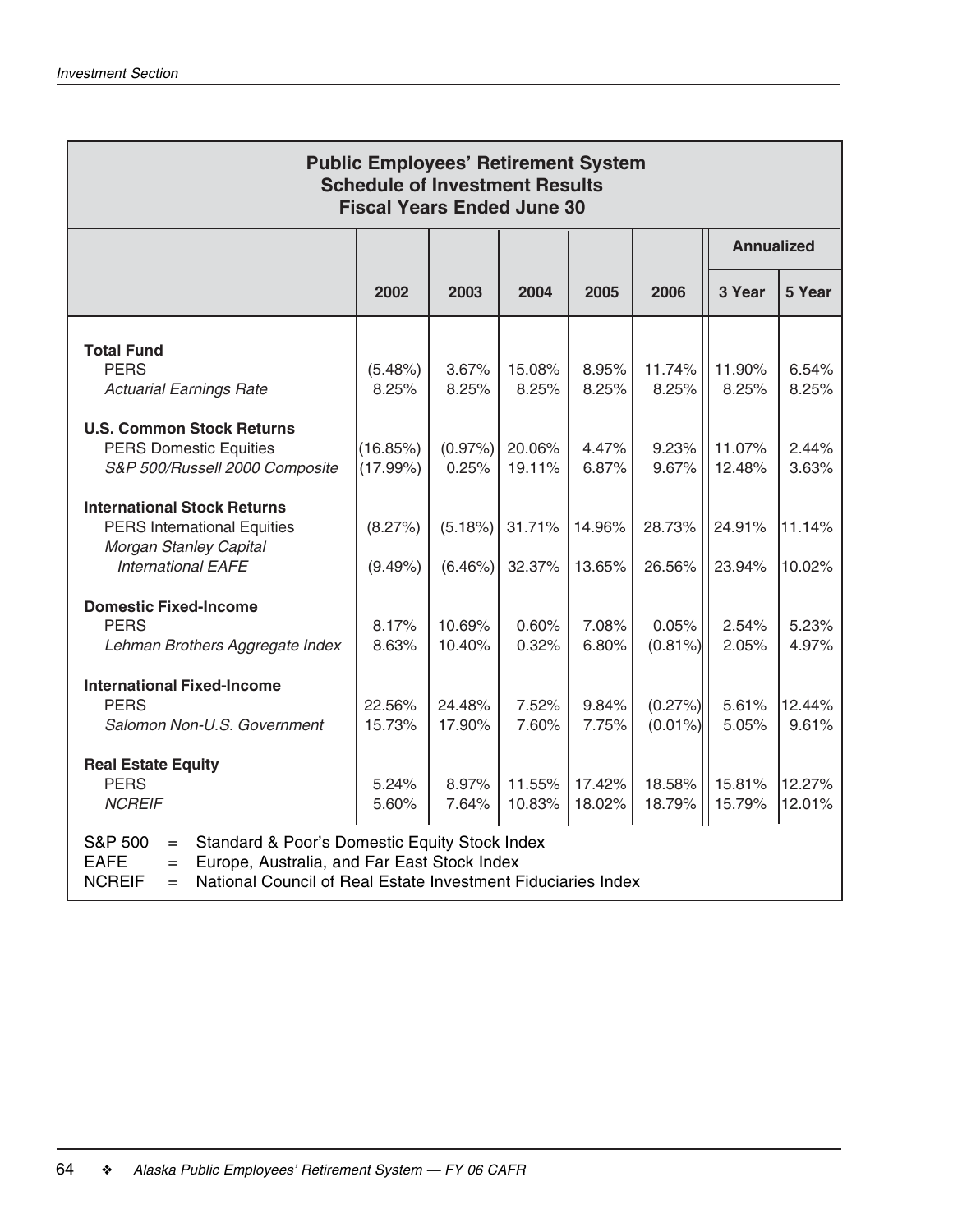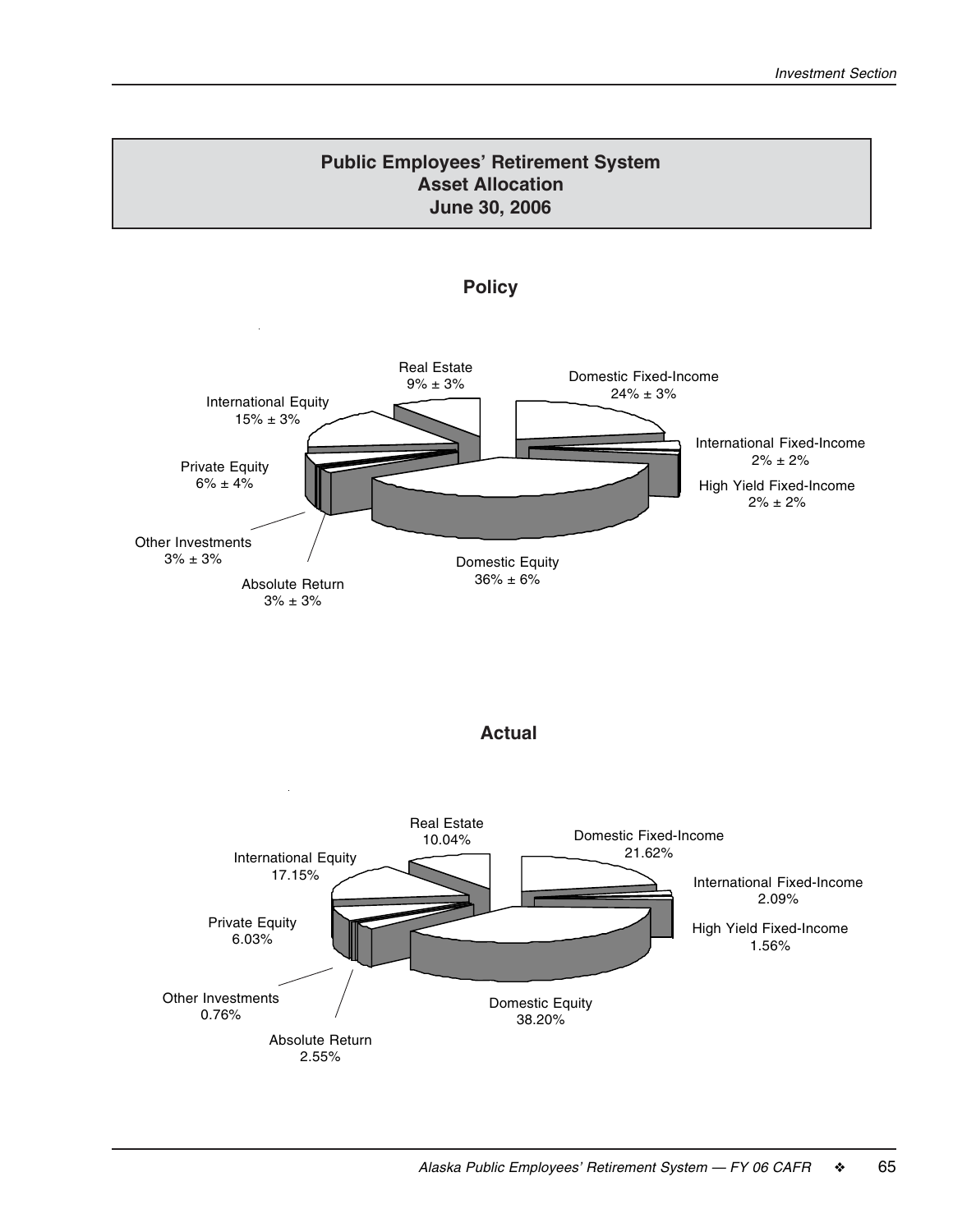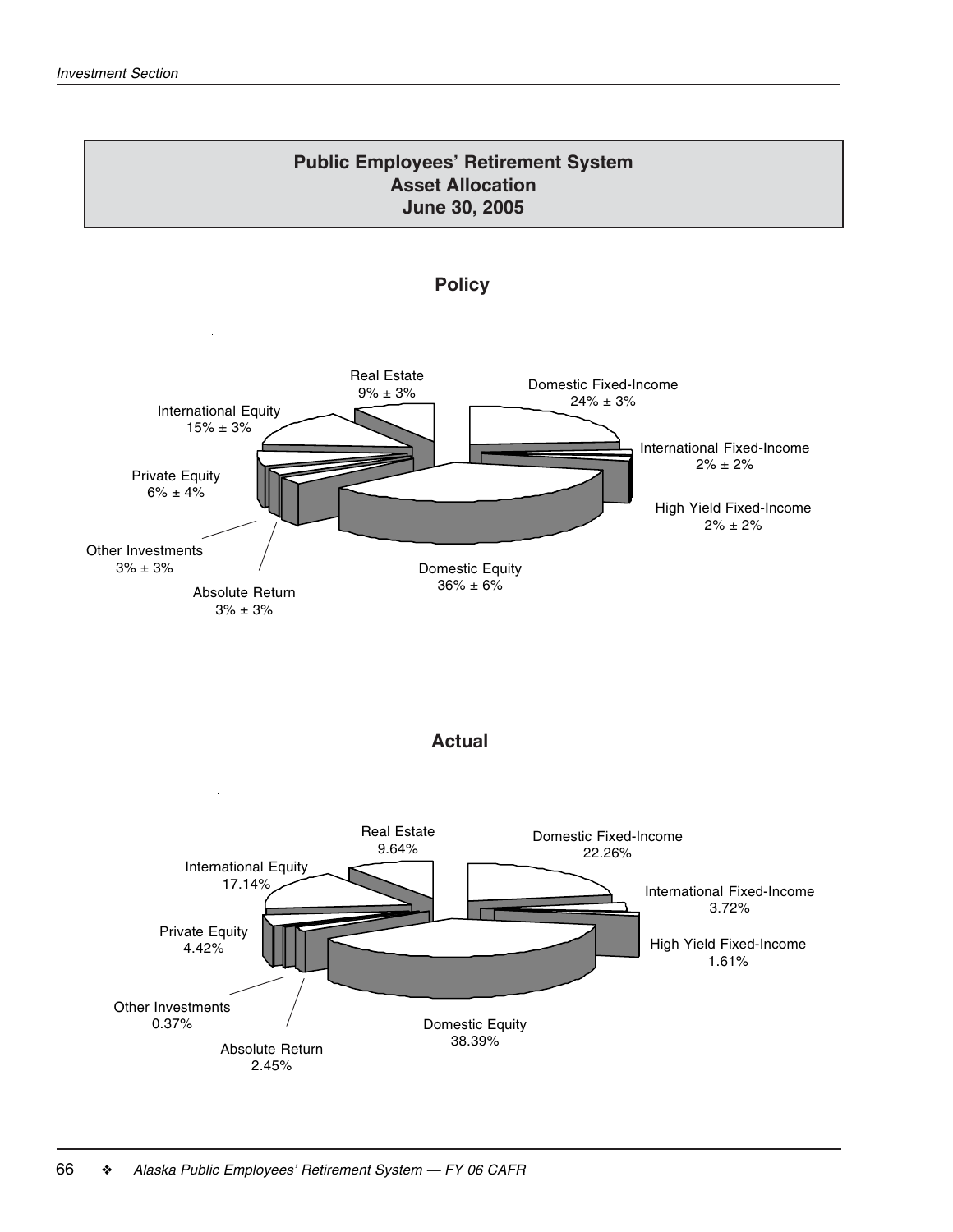#### **Alaska Retirement Management Board Top Ten Holdings by Asset Type June 30, 2006**

Invested assets under the fiduciary responsibility of the ARMB have been commingled in various investment pools to minimize costs and maximize returns. The Treasury Division has created twelve different mutual fund-like pools to accomplish the investment asset allocation policies of the ARMB. Using investment pools increases investment efficiency in three ways. First, combining individual funds' cash inflows and outflows to offset each other reduces the amount of cash on hand needed to support daily operations. Second, pooling investments significantly reduces accounting, budgeting, and administrative costs. Finally, the ARMB can achieve economies of scale by making available investment options that could not otherwise be practically provided for smaller retirement funds. Following are the ten largest bond holdings and the ten largest equity holdings by market value as of June 30, 2006.

|                  |                   | Par Values/   |                                                                                                                                                               |          |                 | <b>Credit</b>    |
|------------------|-------------------|---------------|---------------------------------------------------------------------------------------------------------------------------------------------------------------|----------|-----------------|------------------|
|                  | <b>Fair Value</b> | <b>Shares</b> | <b>Security</b>                                                                                                                                               | Coupon   | <b>Maturity</b> | Rating           |
|                  |                   |               |                                                                                                                                                               |          |                 |                  |
| 1                | \$138,460,389     | \$138,500,000 | <b>FNMA Discount Notes</b>                                                                                                                                    | $0.00\%$ | 7/5/2006        | AAA              |
| 2                | \$78,596,681      | \$60,105,000  | U.S. Treasury Bond                                                                                                                                            | 8.50%    | 2/15/2020       | <b>Not Rated</b> |
| 3                | \$68,606,481      | \$71,500,000  | Federal National Mtg. Assn.                                                                                                                                   | 5.50%    | 8/1/2036        | Not Rated        |
| 4                | \$61,082,019      | \$62,128,000  | Federal National Mtg. Assn.                                                                                                                                   | 6.00%    | 8/1/2036        | Not Rated        |
| 5                | \$59,425,080      | \$62,450,000  | <b>U.S. Treasury Notes</b>                                                                                                                                    | 4.50%    | 2/15/2016       | Not Rated        |
| 6                | \$55,410,756      | \$59,300,000  | Federal National Mtg. Assn.                                                                                                                                   | 5.00%    | 8/1/2036        | Not Rated        |
| 7                | \$30,994,196      | \$68,000,000  | Federal National Mtg. Assn.                                                                                                                                   | $0.00\%$ | 10/9/2019       | Not Rated        |
| 8                | \$30,242,087      | \$30,261,000  | U.S. Treasury Notes                                                                                                                                           | 5.13%    | 6/30/2008       | Not Rated        |
| 9                | \$28,196,688      | \$28,700,000  | Federal Home Loan Banks                                                                                                                                       | 4.43%    | 4/7/2008        | AAA              |
| 10               | \$23,993,778      | \$25,544,280  | Federal National Mtg. Assn.                                                                                                                                   | 5.00%    | 11/1/2033       | Not Rated        |
| <b>Equities</b>  |                   | 3,772,800     | <b>General Electric</b>                                                                                                                                       |          |                 |                  |
| 2                |                   | 3,631,920     | Microsoft                                                                                                                                                     |          |                 |                  |
| 3                |                   | 1,338,458     | Exxon Mobil                                                                                                                                                   |          |                 |                  |
| 4                |                   | 1,385,897     | <b>Bank America</b>                                                                                                                                           |          |                 |                  |
|                  |                   | 1,089,900     | PepsiCo                                                                                                                                                       |          |                 |                  |
| 6                |                   | 1,339,288     | Citigroup                                                                                                                                                     |          |                 |                  |
|                  |                   | 1,062,574     | Johnson & Johnson                                                                                                                                             |          |                 |                  |
| 8                |                   | 1,012,959     | American Int'l Group                                                                                                                                          |          |                 |                  |
| $\boldsymbol{9}$ |                   | 979,639       | Procter & Gamble                                                                                                                                              |          |                 |                  |
| 10               |                   | 1,258,595     | JP Morgan Chase                                                                                                                                               |          |                 |                  |
|                  | 5<br>7            | <b>Rank</b>   | \$124,351,488<br>\$84,623,736<br>\$82,114,398<br>\$66,661,646<br>\$65,437,596<br>\$64,607,253<br>\$63,669,434<br>\$59,815,229<br>\$54,467,928<br>\$52,860,990 |          |                 |                  |

Note: As of June 30, 2006, the PERS owned 67.86% of the fixed-income securities listed above and 68.13% of the equity securities listed above.

Additional investment information may be obtained from the Department of Revenue, Treasury Division, P.O. Box 110405, Juneau, Alaska 99811-0405.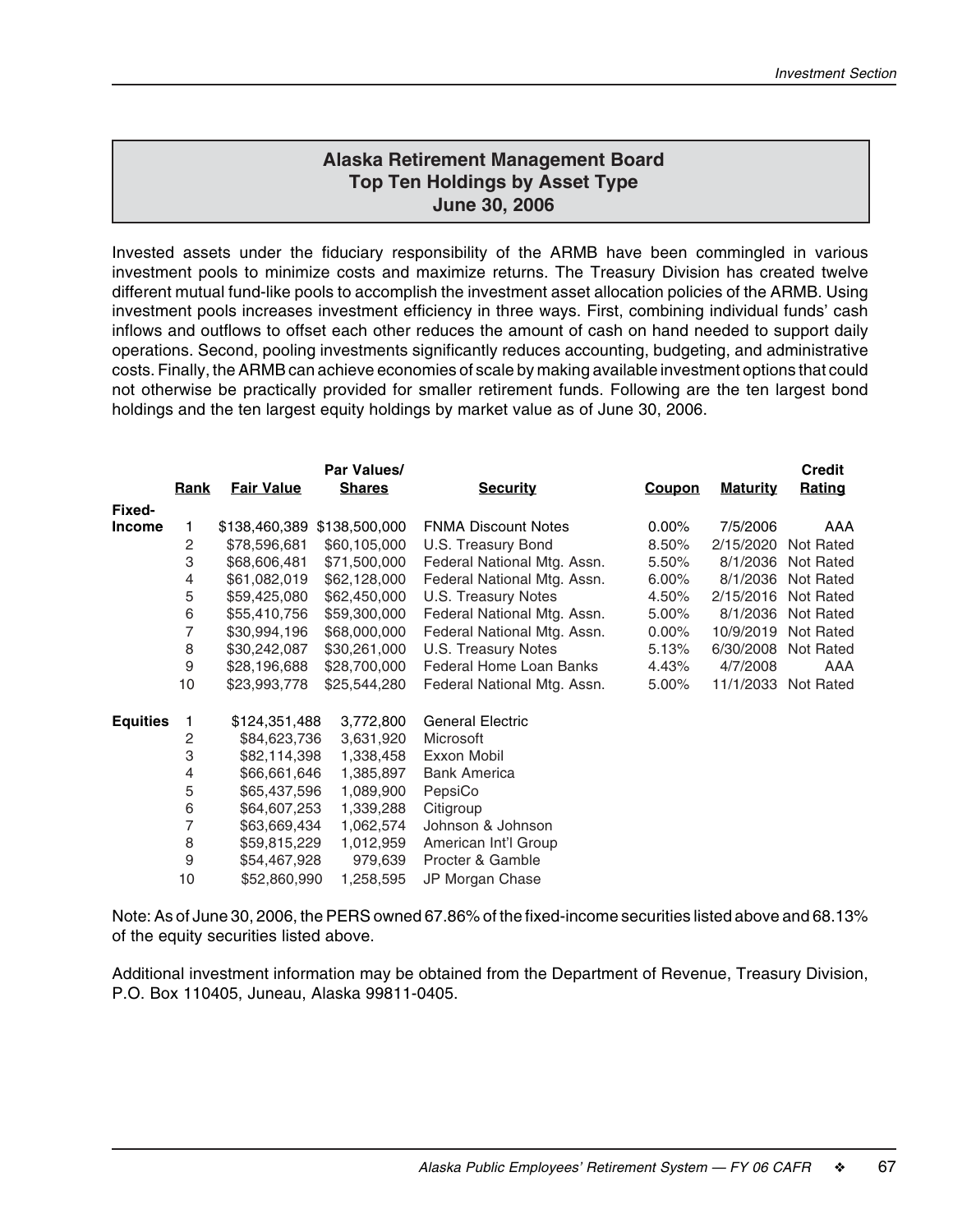| <b>Public Employees' Retirement System</b><br><b>Schedule of External Management Fees</b><br>Year Ended June 30, 2006                                                                                                                                                                                                                               |                                                                                                                                                                                 |                                                                                                                                      |  |  |  |  |
|-----------------------------------------------------------------------------------------------------------------------------------------------------------------------------------------------------------------------------------------------------------------------------------------------------------------------------------------------------|---------------------------------------------------------------------------------------------------------------------------------------------------------------------------------|--------------------------------------------------------------------------------------------------------------------------------------|--|--|--|--|
|                                                                                                                                                                                                                                                                                                                                                     | <b>Fair Value</b>                                                                                                                                                               | <b>Fees</b>                                                                                                                          |  |  |  |  |
| <b>Investment Management Fees</b>                                                                                                                                                                                                                                                                                                                   |                                                                                                                                                                                 |                                                                                                                                      |  |  |  |  |
| Domestic Fixed-Income<br>Blackrock Financial Management, Inc.<br>International Fixed-Income                                                                                                                                                                                                                                                         | \$560,745,705                                                                                                                                                                   | 634,063                                                                                                                              |  |  |  |  |
| <b>Mondrian Investment Partners</b><br><b>High Yield Pool</b>                                                                                                                                                                                                                                                                                       | 196,326,644                                                                                                                                                                     | 435,850                                                                                                                              |  |  |  |  |
| <b>ING Investment Management</b><br>MacKay Shields, LLC                                                                                                                                                                                                                                                                                             | 73,441,954<br>72,853,772                                                                                                                                                        | 356,413<br>320,242                                                                                                                   |  |  |  |  |
| <b>Total High Yield</b>                                                                                                                                                                                                                                                                                                                             | 146,295,726                                                                                                                                                                     | 676,655                                                                                                                              |  |  |  |  |
| <b>Domestic Equity Pool</b><br>Cap Guardian Trust Co.<br><b>TCW Asset Management Company</b><br>SSgA S&P 500 Index Fund<br>Jennison Associates, LLC<br>Lord Abbett & Co<br>Luther King Capital Management<br><b>Lazard Freres</b><br><b>McKinley Capital Management</b><br><b>RCM</b><br>Relational Investors, LLC<br>Russell 2000<br>Tukman, Value | 263,848,004<br>202,402,073<br>1,356,290,803<br>127,713,367<br>121,892,689<br>89,094,463<br>262,650,441<br>231,751,905<br>313,881,938<br>200,597,076<br>8,591,984<br>201,186,255 | 558,953<br>1,496,319<br>200,596<br>1,000,933<br>811,338<br>515,006<br>913,359<br>771,363<br>843,490<br>2,316,532<br>803<br>1,089,176 |  |  |  |  |
| <b>Turner Investment Partners</b>                                                                                                                                                                                                                                                                                                                   | 200,002,410                                                                                                                                                                     | 1,157,782                                                                                                                            |  |  |  |  |
| <b>Total Domestic Equity Pool</b>                                                                                                                                                                                                                                                                                                                   | 3,579,903,408                                                                                                                                                                   | 11,675,650                                                                                                                           |  |  |  |  |
| <b>Private Equity Pool</b><br><b>Blum Capital Partners-Strategic</b><br><b>Blum Capital Partners-Public</b><br>Pathway Capital Management LLC<br><b>Abbott Capital</b>                                                                                                                                                                              | 23,079,998<br>33,340,726<br>161,328,977<br>347,592,936                                                                                                                          | 449,441<br>310,184<br>522,883<br>772,544                                                                                             |  |  |  |  |
| <b>Total Private Equity</b>                                                                                                                                                                                                                                                                                                                         | 565,342,637                                                                                                                                                                     | 2,055,052                                                                                                                            |  |  |  |  |
| <b>International Equity Pool</b><br><b>Brandes Investment Partners</b><br>Cap Guardian Trust Co<br><b>Lazard Freres</b><br><b>McKinley Capital Management</b><br><b>State Street Global Advisors</b>                                                                                                                                                | 357, 117, 797<br>333,383,838<br>326,391,292<br>209,405,164<br>200,453,552                                                                                                       | 1,678,125<br>1,141,156<br>735,219<br>944,557<br>915,484                                                                              |  |  |  |  |
| <b>Total International Equities</b>                                                                                                                                                                                                                                                                                                                 | 1,426,751,643                                                                                                                                                                   | 5,414,541                                                                                                                            |  |  |  |  |
| Absolute Return Pool<br>Mariner Investment Group<br>Cadogan Management LLC<br>Crestline Investors, Inc.<br><b>Total Absolute Return</b>                                                                                                                                                                                                             | 78,063,656<br>78,750,205<br>82,316,332<br>239,130,193                                                                                                                           | 1,005,033<br>951,546<br>1,062,907<br>3,019,486                                                                                       |  |  |  |  |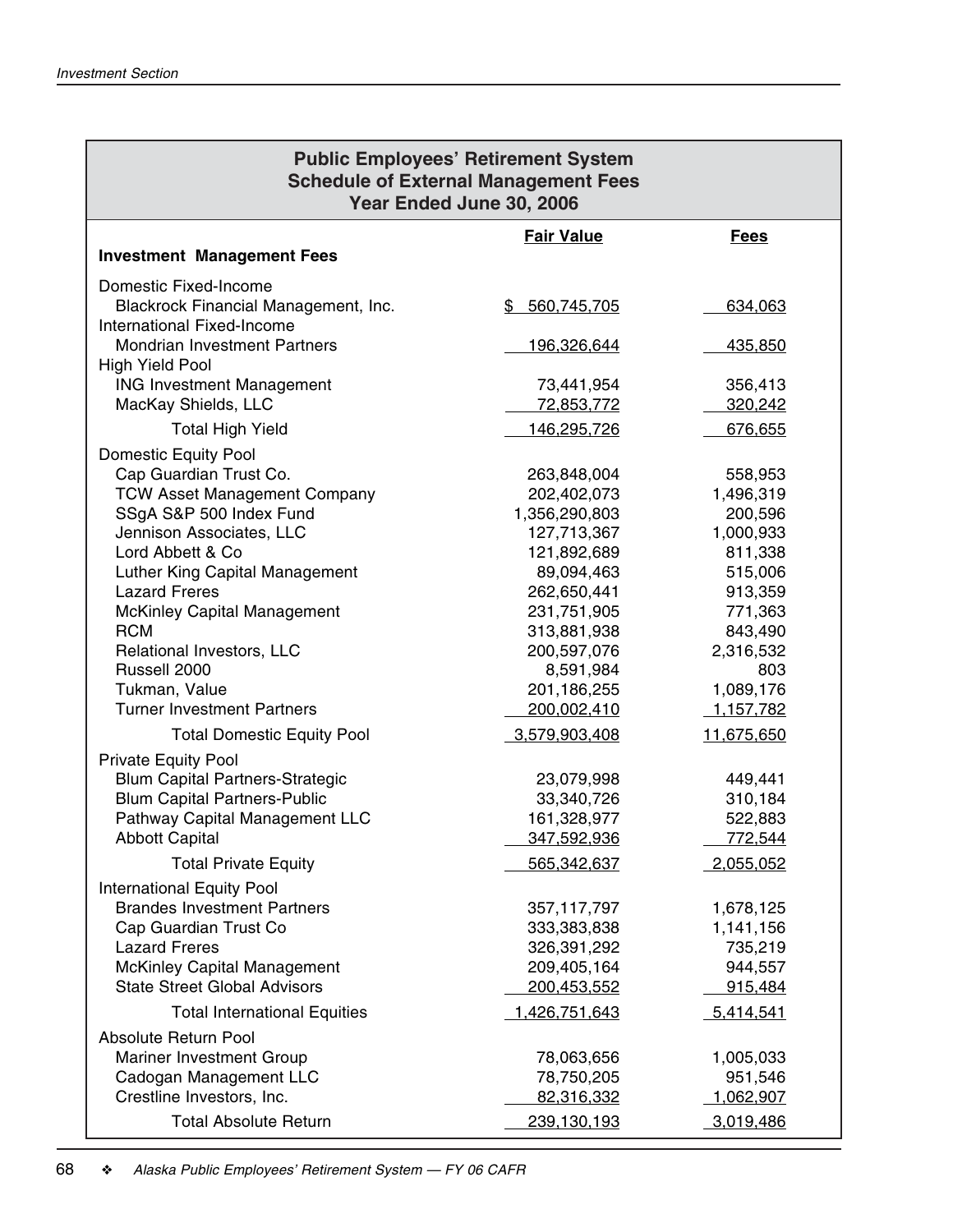| <b>Public Employees' Retirement System</b><br><b>Schedule of External Management Fees (con't)</b><br>Year Ended June 30, 2006                                                                                                                                                                                                                                                                                                                                                                                                                                                                                          |                                                                                                                                                                                               |                                                                                                                                                             |  |
|------------------------------------------------------------------------------------------------------------------------------------------------------------------------------------------------------------------------------------------------------------------------------------------------------------------------------------------------------------------------------------------------------------------------------------------------------------------------------------------------------------------------------------------------------------------------------------------------------------------------|-----------------------------------------------------------------------------------------------------------------------------------------------------------------------------------------------|-------------------------------------------------------------------------------------------------------------------------------------------------------------|--|
|                                                                                                                                                                                                                                                                                                                                                                                                                                                                                                                                                                                                                        | <b>Fair Value</b>                                                                                                                                                                             | <b>Fees</b>                                                                                                                                                 |  |
| <b>Other Investment Pool</b><br><b>TCW Energy Fund</b><br><b>UBS Agrivest, LLC</b><br>Hancock Agricultural Investment Group                                                                                                                                                                                                                                                                                                                                                                                                                                                                                            | \$<br>27,598,340<br>31,869,329<br>11,565,833                                                                                                                                                  | 287,779<br>146,216<br>42,202                                                                                                                                |  |
| <b>Total Other Investment</b>                                                                                                                                                                                                                                                                                                                                                                                                                                                                                                                                                                                          | 71,033,502                                                                                                                                                                                    | 476,197                                                                                                                                                     |  |
| <b>Emerging Markets Equity Pool</b><br>JP Morgan Investment Management<br>The Capital Group Inc.                                                                                                                                                                                                                                                                                                                                                                                                                                                                                                                       | 83,448,385<br>96,876,003                                                                                                                                                                      | 495,939<br>563,428                                                                                                                                          |  |
| <b>Total Emerging Market</b>                                                                                                                                                                                                                                                                                                                                                                                                                                                                                                                                                                                           | 180,324,388                                                                                                                                                                                   | 1,059,367                                                                                                                                                   |  |
| <b>Real Estate Pool</b><br>J.P. Morgan Liquidity Fund<br><b>Cornerstone Real Estate Advisors</b><br>Lasalle Investment Management<br><b>Coventry Real Estate Advisors</b><br>Lowe Hospitality Investment Partners<br>Lowe Enterprises<br>Tishman Speyer Real Estate Venture VI<br><b>Rothschild Five Arrows</b><br><b>Cornerstone Rotational Fund</b><br><b>ING Clarion Partners</b><br>Lehman Brothers Real Estate Partners<br>J.P. Morgan Strategic Property<br><b>UBS Brinson Consolidated Account</b><br><b>UBS Brinson Separate Account</b><br>Sentinel Real Estate Corporation<br><b>Invesco Realty Advisors</b> | 867<br>122,318,540<br>149,074,967<br>10,912,129<br>19,912,240<br>29,450,956<br>12,502,586<br>39,874,596<br>13,019,764<br>21,519,425<br>136,685,443<br>54,256,204<br>212,361,155<br>50,117,546 | 717,884<br>863,167<br>318,938<br>170,425<br>238,476<br>166,927<br>426,062<br>47,801<br>1,505,005<br>992,105<br>543,970<br>1,108,606<br>264,851<br>2,186,143 |  |
| <b>Total Real Estate</b>                                                                                                                                                                                                                                                                                                                                                                                                                                                                                                                                                                                               | 872,006,418                                                                                                                                                                                   | 9,550,360                                                                                                                                                   |  |
| Total                                                                                                                                                                                                                                                                                                                                                                                                                                                                                                                                                                                                                  | \$7,837,860,264                                                                                                                                                                               | 34,997,221                                                                                                                                                  |  |
| Custodian<br><b>State Street Corporation</b><br><b>Investment Advisory</b><br><b>Callan Associates</b>                                                                                                                                                                                                                                                                                                                                                                                                                                                                                                                 |                                                                                                                                                                                               | 880,586<br>38,741                                                                                                                                           |  |
| The Townsend Group                                                                                                                                                                                                                                                                                                                                                                                                                                                                                                                                                                                                     |                                                                                                                                                                                               | <u>158,831</u>                                                                                                                                              |  |
| <b>Total Investment Advisory</b>                                                                                                                                                                                                                                                                                                                                                                                                                                                                                                                                                                                       |                                                                                                                                                                                               | 197,572                                                                                                                                                     |  |
| <b>Investment Performance Measurement</b><br><b>Callan Associates</b>                                                                                                                                                                                                                                                                                                                                                                                                                                                                                                                                                  |                                                                                                                                                                                               | 163,197                                                                                                                                                     |  |
| <b>Total External Management Fees</b>                                                                                                                                                                                                                                                                                                                                                                                                                                                                                                                                                                                  |                                                                                                                                                                                               | \$36,238,576                                                                                                                                                |  |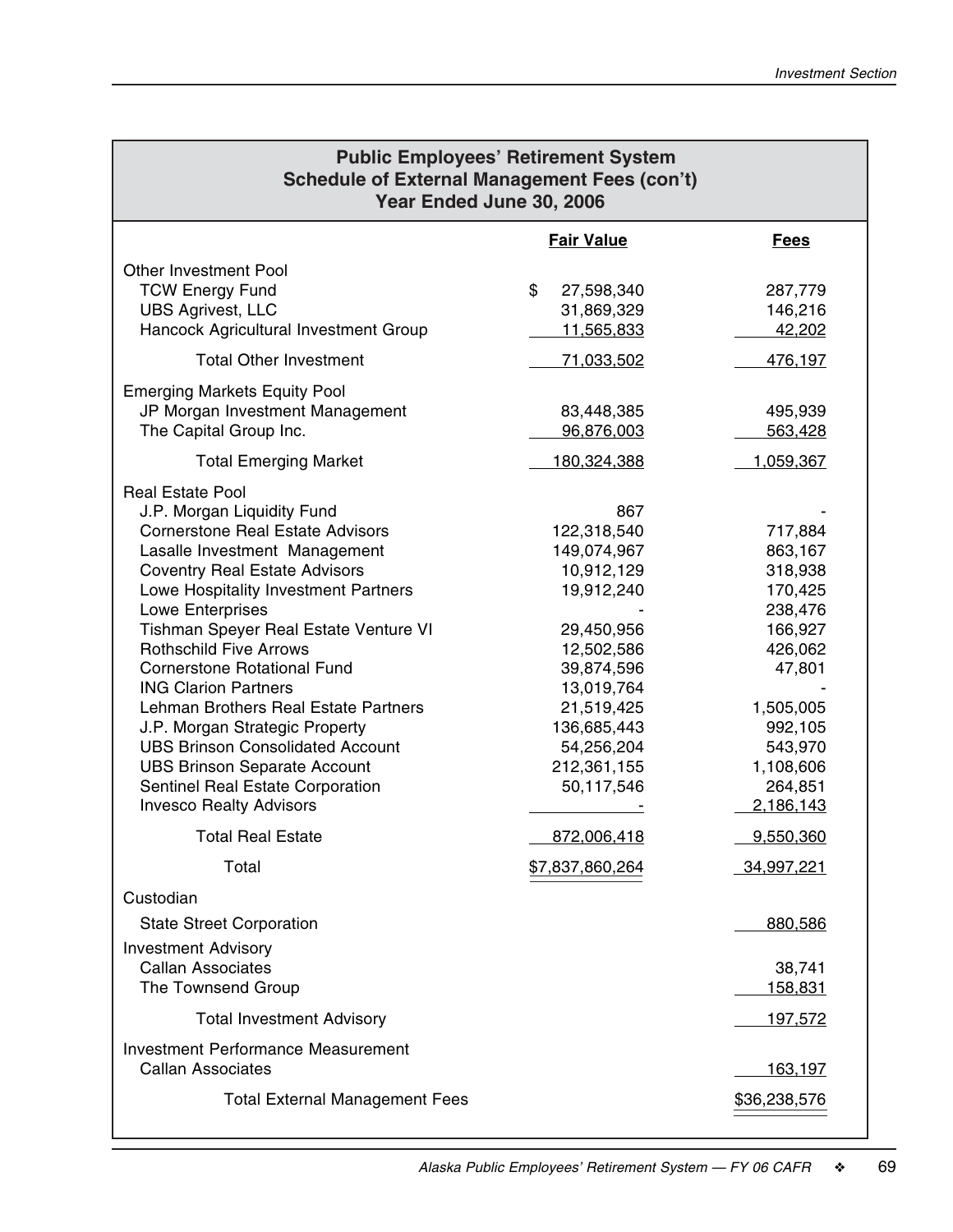| <b>Public Employees' Retirement System</b><br><b>Investment Summary Schedule</b><br><b>June 30, 2006</b>          |               |                                  |                                               |                                        |                                         |
|-------------------------------------------------------------------------------------------------------------------|---------------|----------------------------------|-----------------------------------------------|----------------------------------------|-----------------------------------------|
|                                                                                                                   | <b>Policy</b> | <b>Asset Allocation</b><br>Range | Market<br><b>Value</b>                        | $%$ of<br><b>Asset</b><br><b>Class</b> | $%$ of<br><b>Total</b><br><b>Assets</b> |
| <b>Participation in Pools Owning</b><br><b>Fixed-Income Securities</b><br><b>Domestic</b>                         |               |                                  |                                               |                                        |                                         |
| Short-Term<br>Retirement<br>External                                                                              |               |                                  | \$<br>559,886<br>1,465,310,842<br>560,745,705 | 0.03%<br>72.30%<br><u>27.67</u> %      | 0.01%<br>15.63%<br>5.98%                |
| <b>Total Domestic Fixed-Income</b>                                                                                | 24%           | 21-27%                           | 2,026,616,433                                 | 100.00%                                | 21.62%                                  |
| <b>International</b><br>International Fixed Income Pool                                                           | 2%            | $0 - 4%$                         | 196,326,644                                   | 100.00%                                | 2.09%                                   |
| <b>High Yield</b><br>High Yield Fixed Income Pool                                                                 | 2%            | $0 - 4%$                         | 146,295,726                                   | 100.00%                                | 1.56%                                   |
| <b>Total Fixed-Income</b>                                                                                         | 28%           | $21 - 35%$                       | 2,369,238,803                                 |                                        | <u>25.27</u> %                          |
| <b>Participation in Pools</b><br><b>Owning Domestic Equities</b><br>Small cap <sup>(1)</sup><br>Large cap         | 6%<br>30%     | $3 - 9%$<br>27-33%               | 749,697,984<br>2,830,205,424                  | 20.94%<br>$79.06\%$                    | 8.00%<br>30.20%                         |
| <b>Total Domestic Equities</b>                                                                                    | 36%           | <u>30-42%</u>                    | 3,579,903,408                                 | 100.00%                                | 38.20%                                  |
| <b>Participation in Pools Owning</b><br><b>International Equities</b><br>International<br><b>Emerging Markets</b> |               |                                  | 1,426,751,643<br>180,324,388                  | 88.78%<br>11.22%                       | 15.23%<br>1.92%                         |
| <b>Total International Equities</b>                                                                               | 15%           | 12-18%                           | 1,607,076,031                                 | 100.00%                                | 17.15%                                  |
| <b>Participation in Pools owning</b><br><b>Alternative Investments</b>                                            |               |                                  |                                               |                                        |                                         |
| <b>Private Equity</b>                                                                                             | 6%            | $2 - 10%$                        | 565,342,637                                   | 100.00%                                | 6.03%                                   |
| Other Investments                                                                                                 | 3%            | $0 - 6%$                         | 71,033,502                                    | 100.00%                                | 0.76%                                   |
| Absolute Return                                                                                                   | 3%            | $0 - 6%$                         | 239,130,193                                   | 100.00%                                | 2.55%                                   |
| <b>Participation in Real Estate</b><br>Mortgages, net of allowances<br>Real Estate Pool                           |               |                                  | 1,507<br>940,936,275                          | 0.00%<br>100.00%                       | 0.00%<br><u>10.04</u> %                 |
| <b>Total Real Estate</b>                                                                                          | <u>9%</u>     | $6 - 12%$                        | 940,937,782                                   | 100.00%                                | <u>10.04</u> %                          |
| <b>Total Invested Assets</b>                                                                                      | 100%          |                                  | \$9,372,662,356                               |                                        | 100.00%                                 |

(1) Includes only securities held by those managers with small cap mandates. Does not include small cap holdings which may be held in other managers' portfolios.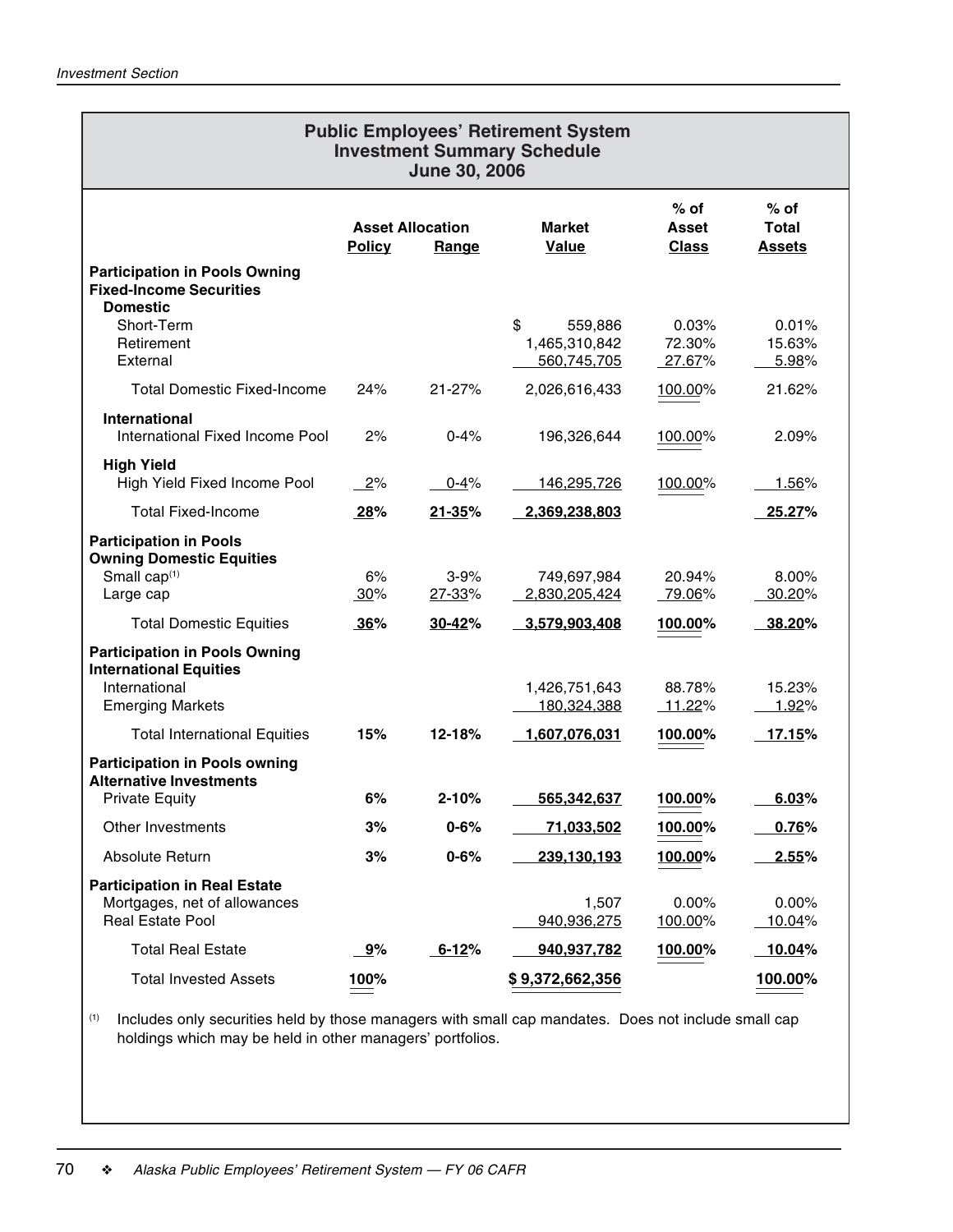| <b>Public Employees' Retirement System</b><br><b>Recaptured Commission Fees</b><br>Year Ended June 30, 2006                                                                                                                                                                                                                                                                                                                                                                                                                                                         |                                  |                                |                                                                                                                                                                                                                                   |  |
|---------------------------------------------------------------------------------------------------------------------------------------------------------------------------------------------------------------------------------------------------------------------------------------------------------------------------------------------------------------------------------------------------------------------------------------------------------------------------------------------------------------------------------------------------------------------|----------------------------------|--------------------------------|-----------------------------------------------------------------------------------------------------------------------------------------------------------------------------------------------------------------------------------|--|
|                                                                                                                                                                                                                                                                                                                                                                                                                                                                                                                                                                     | <b>Domestic</b><br><u>Equity</u> | International<br><b>Equity</b> | Total                                                                                                                                                                                                                             |  |
| \$                                                                                                                                                                                                                                                                                                                                                                                                                                                                                                                                                                  | 480,095                          | 169,363                        | 649,458                                                                                                                                                                                                                           |  |
| and mark-ups on trades (placed through the State Street broker<br>network) flow directly back to the fund.                                                                                                                                                                                                                                                                                                                                                                                                                                                          |                                  |                                | The ARMB's Commission Recapture program has been in place since 1995, first working with various brokers then<br>switching to the State Street program in 2005. Under a commission recapture program a portion of the commissions |  |
| The program allows managers to place trades for commission recapture purposes. The ARMB has established<br>direction percentages for the managers to strive for, but is only requiring best efforts to meet them given their fiduciary<br>obligation to achieve best execution of transactions.                                                                                                                                                                                                                                                                     |                                  |                                |                                                                                                                                                                                                                                   |  |
| The current rebate arrangement with State Street Global Markets is: 80% of the brokerage commissions earned in<br>executing domestic equity transactions; 72% of the brokerage commissions earned in executing domestic equity<br>transactions via correspondent brokers; and, 60% of the brokerage commissions earned in executing international<br>equity transactions.                                                                                                                                                                                           |                                  |                                |                                                                                                                                                                                                                                   |  |
| <b>Net Securities Lending Income</b><br>Year Ended June 30, 2006                                                                                                                                                                                                                                                                                                                                                                                                                                                                                                    |                                  |                                |                                                                                                                                                                                                                                   |  |
| Securities lending income<br>Less Securities lending expense                                                                                                                                                                                                                                                                                                                                                                                                                                                                                                        |                                  |                                | 33,552,331<br>31,559,750                                                                                                                                                                                                          |  |
| Net income from securities lending activities<br>1,992,581                                                                                                                                                                                                                                                                                                                                                                                                                                                                                                          |                                  |                                |                                                                                                                                                                                                                                   |  |
| Alaska Statute 37.10.071 authorizes the ARMB to lend assets, under an agreement and for a fee, against deposited<br>collateral of equivalent fair value. The ARMB has entered into an agreement with State Street Corporation (the Bank)<br>to lend equity and domestic fixed-income securities. The Bank, acting as the ARMB's agent under the agreement,<br>transfers securities to broker agents or other entities for collateral in the form of cash or securities and simultaneously<br>agrees to return the collateral for the same securities in the future. |                                  |                                |                                                                                                                                                                                                                                   |  |
| Cash collateral is invested in a registered 2(a)-7 money market fund which is valued at amortized cost approximating<br>fair value. The ARMB does not have the ability to pledge or sell securities collateral unless the borrower defaults,<br>therefore securities collateral is not recorded on the financial statements.                                                                                                                                                                                                                                        |                                  |                                |                                                                                                                                                                                                                                   |  |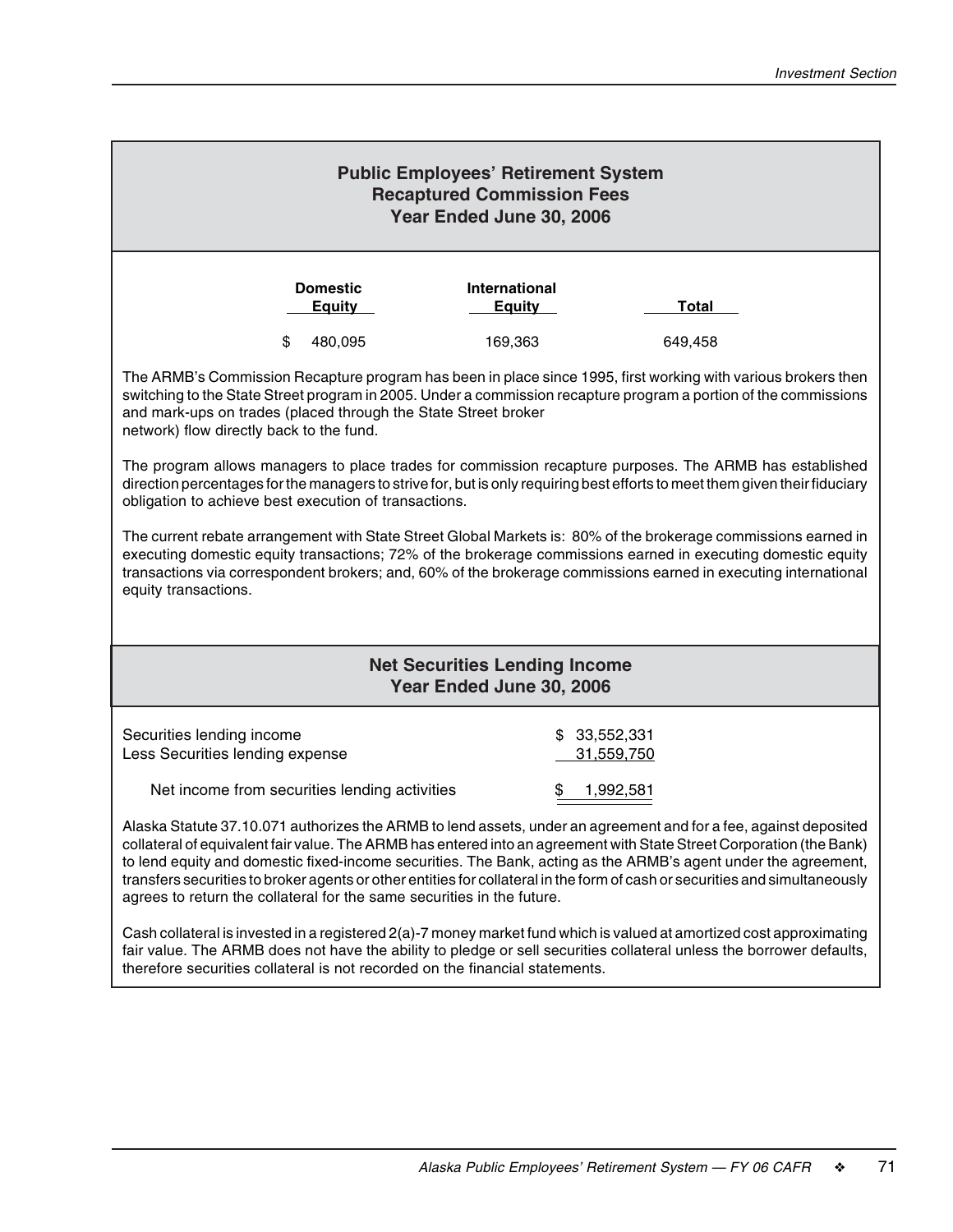This page intentionally left blank.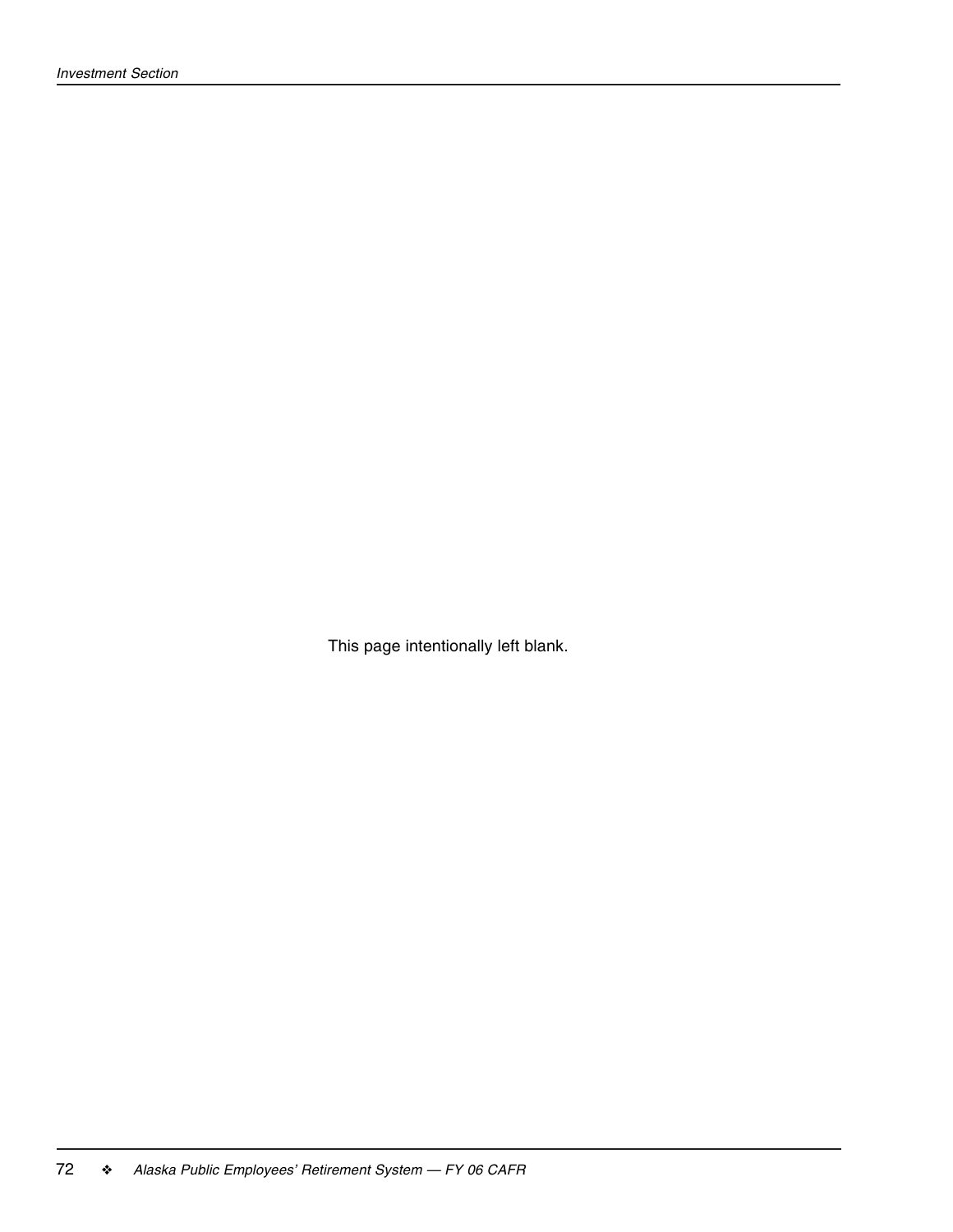| <b>buckconsultants</b> |                                                                                                                                                                                                          |  |  |
|------------------------|----------------------------------------------------------------------------------------------------------------------------------------------------------------------------------------------------------|--|--|
|                        |                                                                                                                                                                                                          |  |  |
|                        | November 10, 2006                                                                                                                                                                                        |  |  |
|                        | State of Alaska<br>Alaska Retirement Management Board<br>Department of Administration<br>Division of Retirement and Benefits<br>P.O. Box 110203<br>Juneau, AK 99811-0203                                 |  |  |
|                        | Dear Members of the Board:                                                                                                                                                                               |  |  |
|                        | <b>Actuarial Certification</b>                                                                                                                                                                           |  |  |
|                        | The annual actuarial valuation required for the State of Alaska Public Employees'<br>Retirement System has been prepared as of June 30, 2005 by Buck Consultants.<br>The purposes of the report include: |  |  |
|                        | (1) a presentation of the valuation results of the Plan as of June 30, 2005;                                                                                                                             |  |  |
|                        | (2) a review of experience under the Plan for the year ended June 30, 2005;                                                                                                                              |  |  |
|                        | (3) a determination of the appropriate contribution rate for each employer in the<br>System which will be applied for the fiscal year ending June 30, 2008; and                                          |  |  |
|                        | (4) the provision of reporting and disclosure information for financial state-<br>ments, governmental agencies, and other interested parties.                                                            |  |  |
|                        | The following schedules that we have prepared are included in the Actuarial Section:                                                                                                                     |  |  |
|                        | (1) Summary of actuarial assumptions and methods                                                                                                                                                         |  |  |
|                        | (2) Schedule of active member valuation data                                                                                                                                                             |  |  |
|                        | (3) Schedule of benefit recipients added to and removed from rolls                                                                                                                                       |  |  |
|                        | (4) Solvency test                                                                                                                                                                                        |  |  |
|                        | (5) Analysis of financial experience                                                                                                                                                                     |  |  |
|                        | Tabor Center, 1200 17 <sup>th</sup> Street, Suite 1200 · Denver, CO 80202                                                                                                                                |  |  |

720.359.7700 • 720.359.7701 (fax)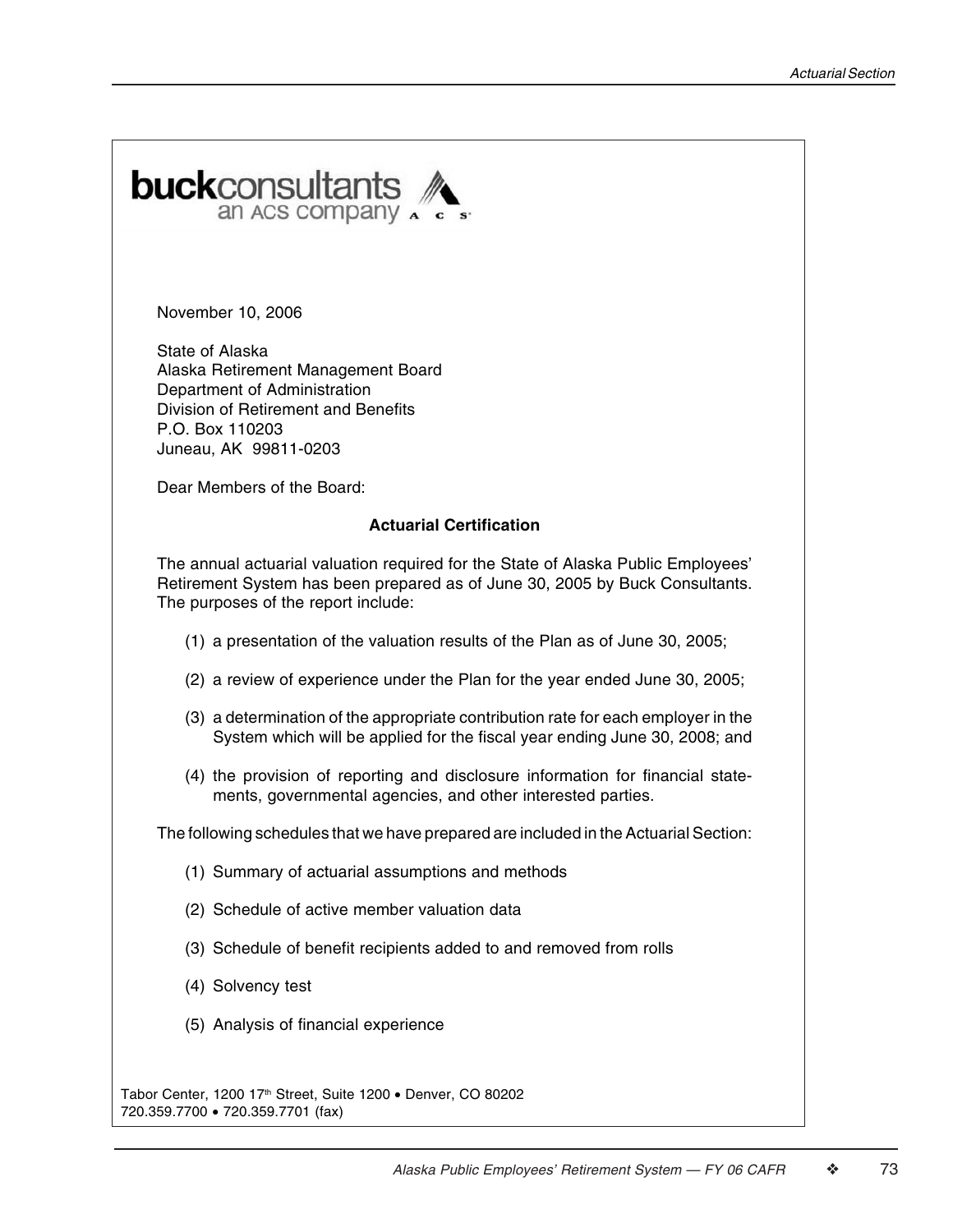Alaska Retirement Management Board November 10, 2006 Page 2

In addition, we have provided the data necessary for the schedules of Funding Progress and the Notes to Required Supplementary Information included in the Financial Section.

In preparing the 2005 actuarial valuation, we have employed generally accepted actuarial methods and assumptions, in conjunction with employee data provided to us by the Division of Retirement and Benefits and financial information provided in the financial statements audited by KPMG LLP, to determine a sound value for the System liability. This data has not been audited, but it has been reviewed and found to be consistent, both internally and with prior years' data. The actuarial assumptions are based on the results of an experience study presented to the Board in October 2000 and adopted in December 2000. Actuarial methods, medical cost trend, and assumed blended medical premiums were reviewed and revised in January 2003 and 2004. For the 2005 actuarial valuation, additional changes to the assumptions used to value medical benefit liabilities and corrections to differences between plan provisions and certain calculations included in the prior valuation were incorporated.

The contribution requirements are determined as a percentage of payroll, and reflect the cost of benefits accruing in FY06 and a fixed 25-year level percentage of payroll amortization of the initial unfunded accrued liability and subsequent gains/losses. The amortization period is set by the Board. Contribution levels are recommended by the Actuary and adopted by the Board each year. Over time, the contribution rate is expected to remain relatively constant as a percentage of payroll. The ratio of valuation assets to liabilities decreased from 70.2% to 65.7% during the year. The 2005 actuarial valuation provides an analysis of the factors that led to the decrease. The Actuarial Section and the 2005 actuarial valuation report also provide a history of the funding ratio of the System.

The actuarial assumptions, when applied in combination, fairly represent past and anticipated future experience in the System. Future contribution requirements may differ from those determined in the valuation because of:

- (1) differences between actual experience and anticipated experience based on the assumptions;
- (2) changes in actuarial assumptions or methods;
- (3) changes in statutory provisions; or
- (4) differences between the contribution rates determined by the valuation and those adopted by the Board.

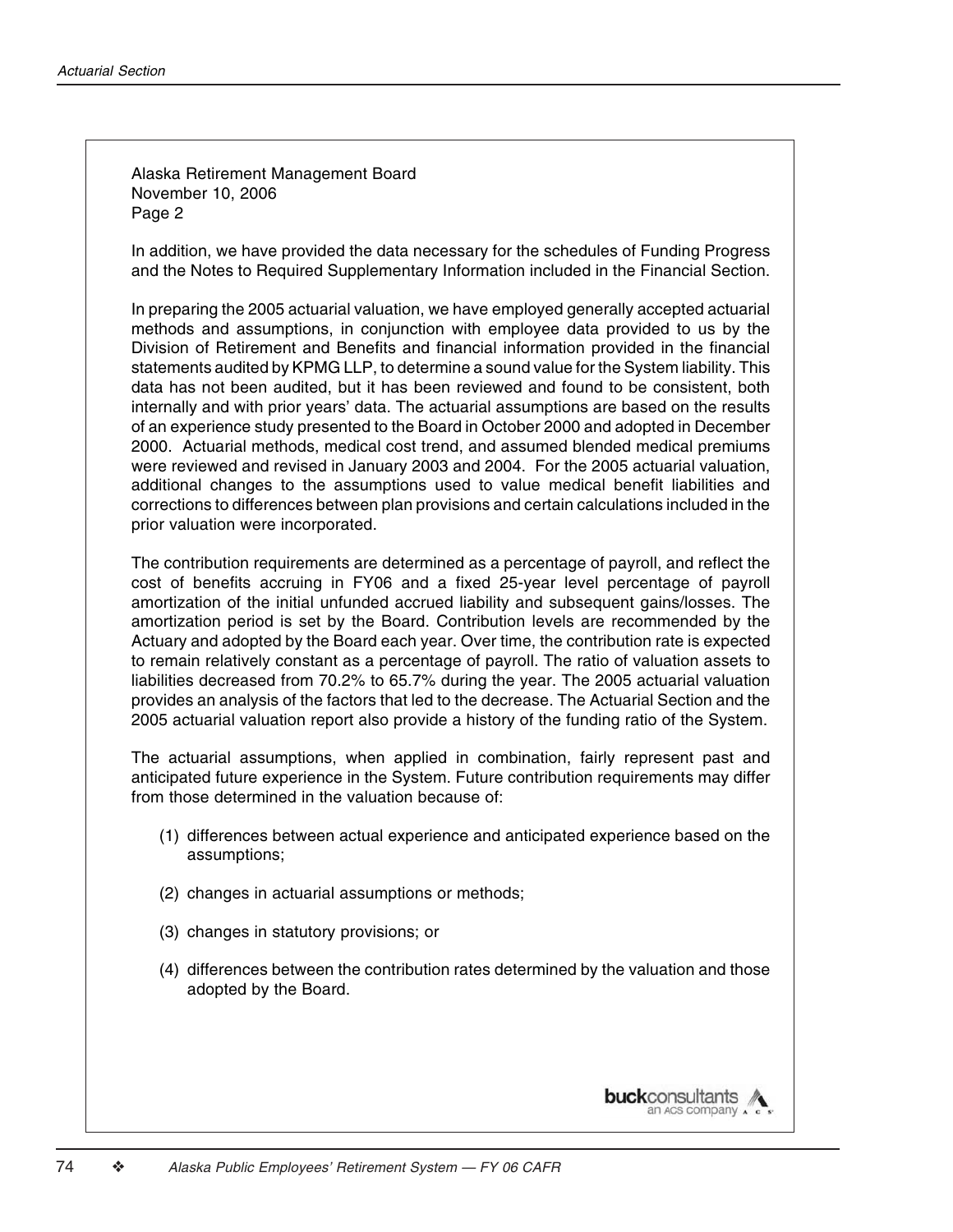Alaska Retirement Management Board November 10, 2006 Page 3

The undersigned are members of the American Academy of Actuaries and the Society of Actuaries, are fully qualified to provide actuarial services to the State of Alaska. We believe that the assumptions and methods used for funding purposes and for the disclosures presented satisfy the parameter requirements set forth in the Government Accounting Standards Board (GASB) Statement Nos. 25 and 27.

We believe that the 2005 actuarial valuation conforms with the requirements of the Alaska statutes, and where applicable, other federal and accounting laws, regulations and rules, as well as generally accepted actuarial principles and practices.

Sincerely,

Daniel W. Slickmak

David H. Slishinsky, A.S.A., E.A. Michelle Reding DeLange, F.S.A., E.A. Principal, Consulting Actuary **Director, Consulting Actuary** 

Minute mg

The undersigned actuary is responsible for all assumptions related to the average annual per capita health claims cost and the health care cost trend rates, and hereby affirms his qualification to render opinions in such matters, in accordance with the qualification standards of the American Academy of Actuaries.

Leonard C. "Trey" Sarsfield, A.S.A., M.A.A.A. Senior Consultant, Health & Welfare

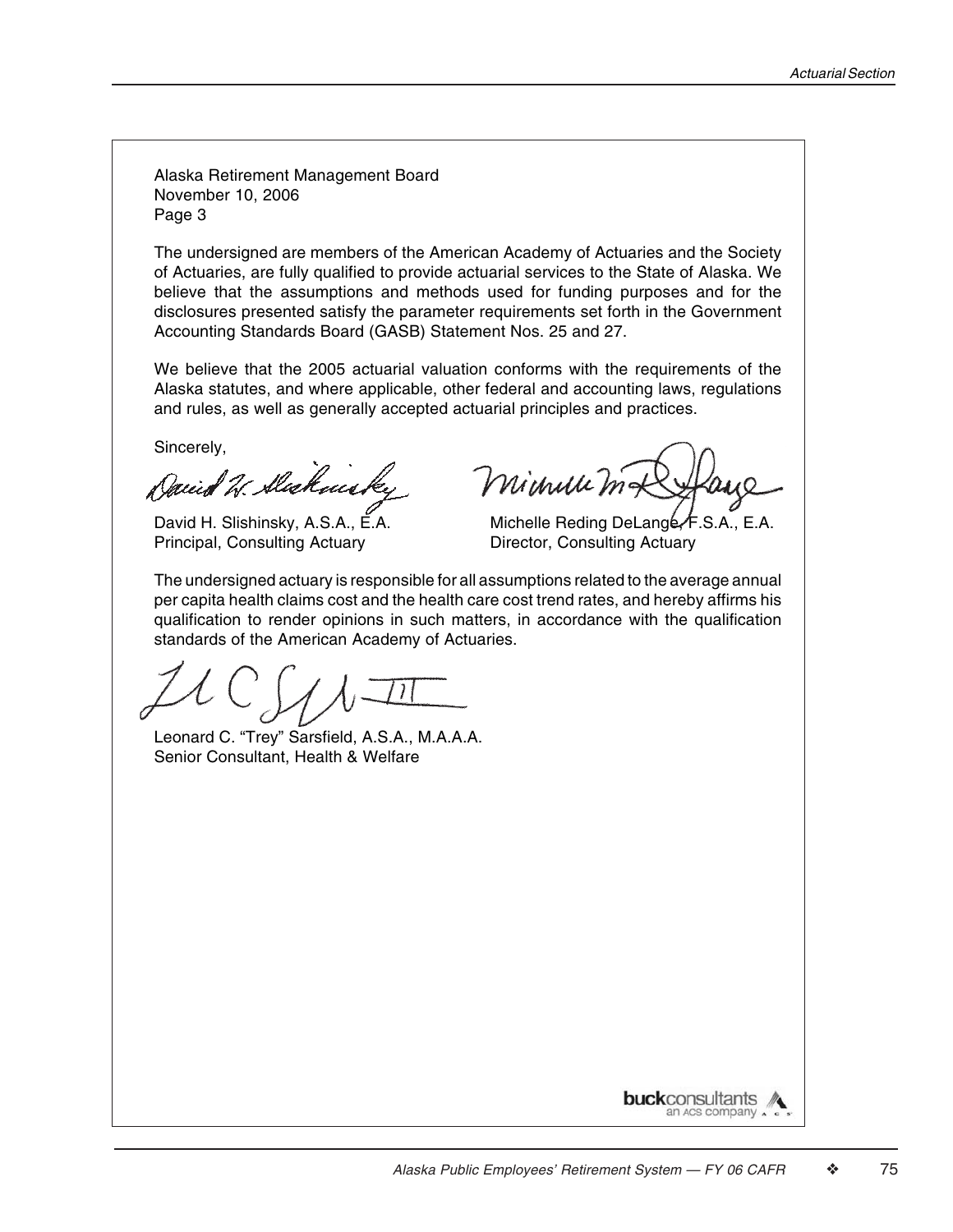The demographic and non-health economic assumptions used in the June 30, 2005 valuation are described below. Unless noted otherwise, these assumptions were recommended by Mercer Human Resource Consulting and were adopted at the Fall 2000 PERS Board Meeting. These assumptions were the result of an experience study performed in the Fall of 2000. For this valuation, Buck is recommending changes to the assumptions and methods used to value medical benefit liabilities. The funding method used in this valuation was adopted June 30, 1985 and last reviewed by the Board in January 2003. The asset smoothing method used to determine valuation assets was changed effective June 30, 2002.

Benefits valued are those delineated in Alaska State statutes as of the valuation date. Changes in State statutes effective after the valuation date are not taken into consideration in setting the assumptions and methods.

#### **Valuation of Liabilities**

#### **A. Actuarial Method -** Projected Unit Credit

Liabilities and contributions shown in the report are computed using the Projected Unit Credit method of funding. The initial unfunded accrued liability and future gains/losses are amortized over a 25-year fixed period as a level percentage of pay based on a 4.25% payroll growth assumption. The payroll growth assumption will be reviewed next year to reflect plan changes that become effective after the valuation date. However, in keeping with GASB requirements, the net amortization period for all gains and losses will not exceed 30 years.

The objective under this method is to fund each participant's benefits under the plan as they accrue. Thus, each participant's total pension projected to retirement with salary scale is broken down into units, each associated with a year of past or future service. The principle underlying the method is that each unit is funded in the year for which it is credited. Typically, when the method is introduced there will be an initial liability for benefits credited for service prior to the date, and to the extent that this liability is not covered by assets of the plan there is an unfunded liability to be funded over a chosen period in accordance with an amortization schedule.

An Accrued Liability is calculated at the valuation date as the present value of benefits credited with respect to service to that date.

The Unfunded Liability at the valuation date is the excess of the accrued liability over the assets of the plan. The annual payment to be made over a stipulated number of years to amortize the unfunded liability is the Past Service Cost.

The Normal Cost is the present value of those benefits which are expected to be credited with respect to service during the year beginning on the valuation date.

Under this method, differences between the actual experience and that assumed in the determination of costs and liabilities will emerge as adjustments in the unfunded liability, subject to amortization.

#### **B. Actuarial Assumptions**

1. Investment Return/ 8.25% per year, compounded annually, net of expenses. Discount Rate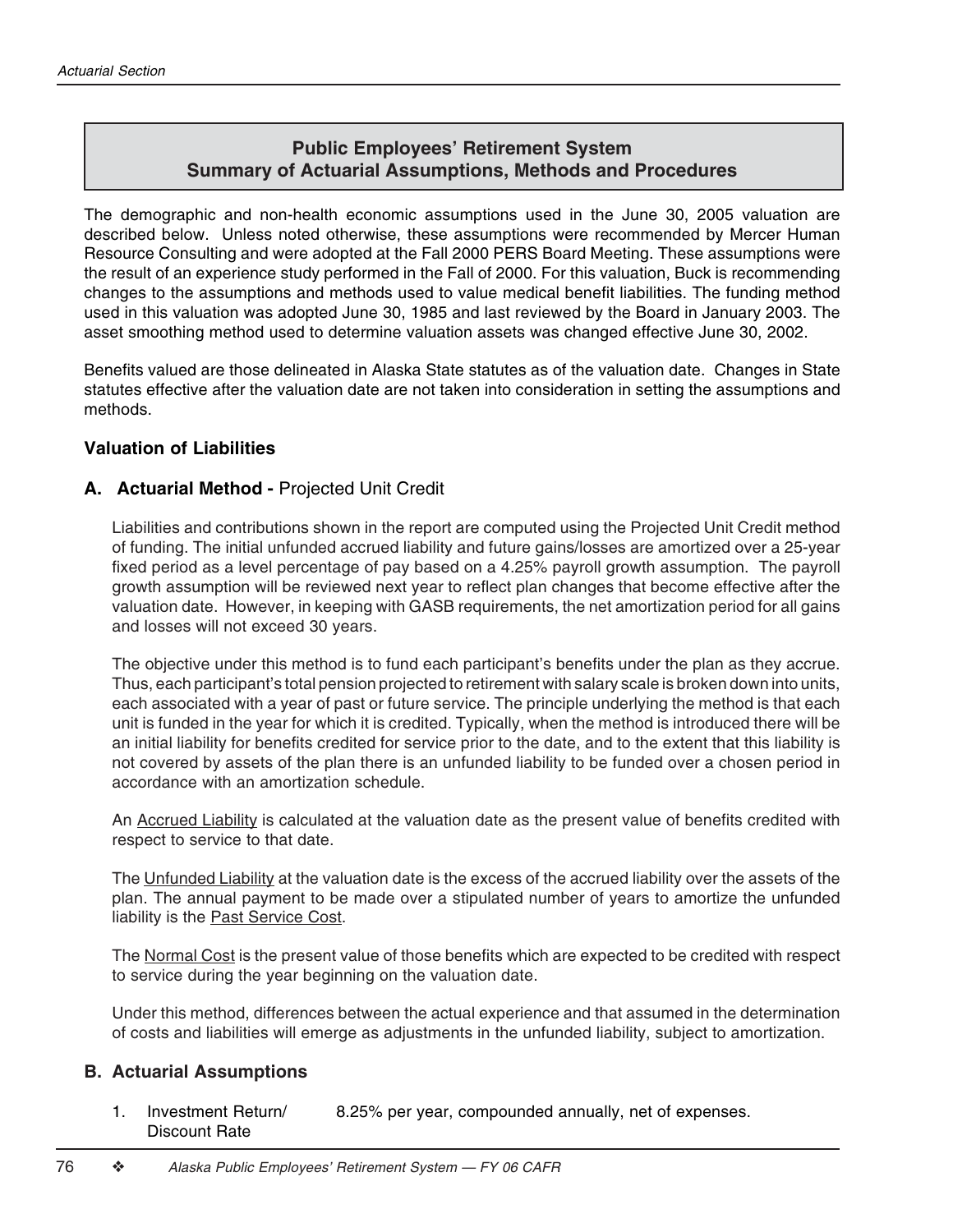| 2. | <b>Salary Scale</b>                       | Inflation - 3.5% per year<br>Peace Officers/Firefighter<br>Merit (first 5 years of employment) - 1.5% per year<br>Productivity - 1.0% per year<br>Others<br>Merit (first 10 years of employment) - 1.5% per year<br>Productivity - 0.5% per year                                                                                                                                                                                         |
|----|-------------------------------------------|------------------------------------------------------------------------------------------------------------------------------------------------------------------------------------------------------------------------------------------------------------------------------------------------------------------------------------------------------------------------------------------------------------------------------------------|
| 3. | <b>Total Inflation</b>                    | Total inflation as measured by the Consumer Price Index for urban and<br>clerical workers for Anchorage is assumed to increase 3.5% annually.                                                                                                                                                                                                                                                                                            |
| 4. | Mortality                                 | 1994 Group Annuity Mortality Basic Table for males and females, 1994<br>Base Year. Deaths are assumed to be occupational 85% of the time for<br>Peace Officers/Firefighter, 35% of the time for Others.                                                                                                                                                                                                                                  |
| 5. | <b>Total Turnover</b>                     | Based upon the 1997-99 actual withdrawal experience. (See Table 1.)                                                                                                                                                                                                                                                                                                                                                                      |
| 6. | <b>Disability</b>                         | Incidence rates based upon the 1991-95 actual experience, in accor-<br>dance with Table 2. Post-disability mortality in accordance with the<br>1974 Pension Benefit Guaranty Corporation Disability Mortality Table<br>to reflect mortality of those receiving disability benefits under Social<br>Security. Disabilities are assumed to be occupational 85% of the time<br>for Peace Officers/ Firefighter, 35% of the time for Others. |
| 7. | Retirement                                | Retirement rates based upon the 1997-99 actual experience in accor-<br>dance with Table 3. Deferred vested members are assumed to retire<br>at their earliest retirement date.                                                                                                                                                                                                                                                           |
| 8. | Spouse's Age                              | Wives are assumed to be four years younger than husbands.                                                                                                                                                                                                                                                                                                                                                                                |
| 9. | Dependent Children                        | Benefits to dependent children have been valued assuming members<br>who are married have one dependent child.                                                                                                                                                                                                                                                                                                                            |
|    | 10. Contribution Refunds                  | 100% of those terminating after age 35 who are vested will leave<br>their contributions in the fund and thereby retain their deferred vested<br>benefit. All others who terminate are assumed to have their contribu-<br>tions refunded.                                                                                                                                                                                                 |
|    | 11. COLA                                  | Of those benefit recipients who are eligible for the COLA, 68% are<br>assumed to remain in Alaska and receive the COLA.                                                                                                                                                                                                                                                                                                                  |
|    | 12. Post-Retirement<br>Pension Adjustment | 50% and 75% of assumed inflation, or 1.75% and 2.625% respectively,<br>is valued for the annual automatic Post-Retirement Pension Adjust-<br>ment (PRPA) as specified in the statute.                                                                                                                                                                                                                                                    |
|    | 13. Expenses                              | Expenses are covered in the investment return assumption.                                                                                                                                                                                                                                                                                                                                                                                |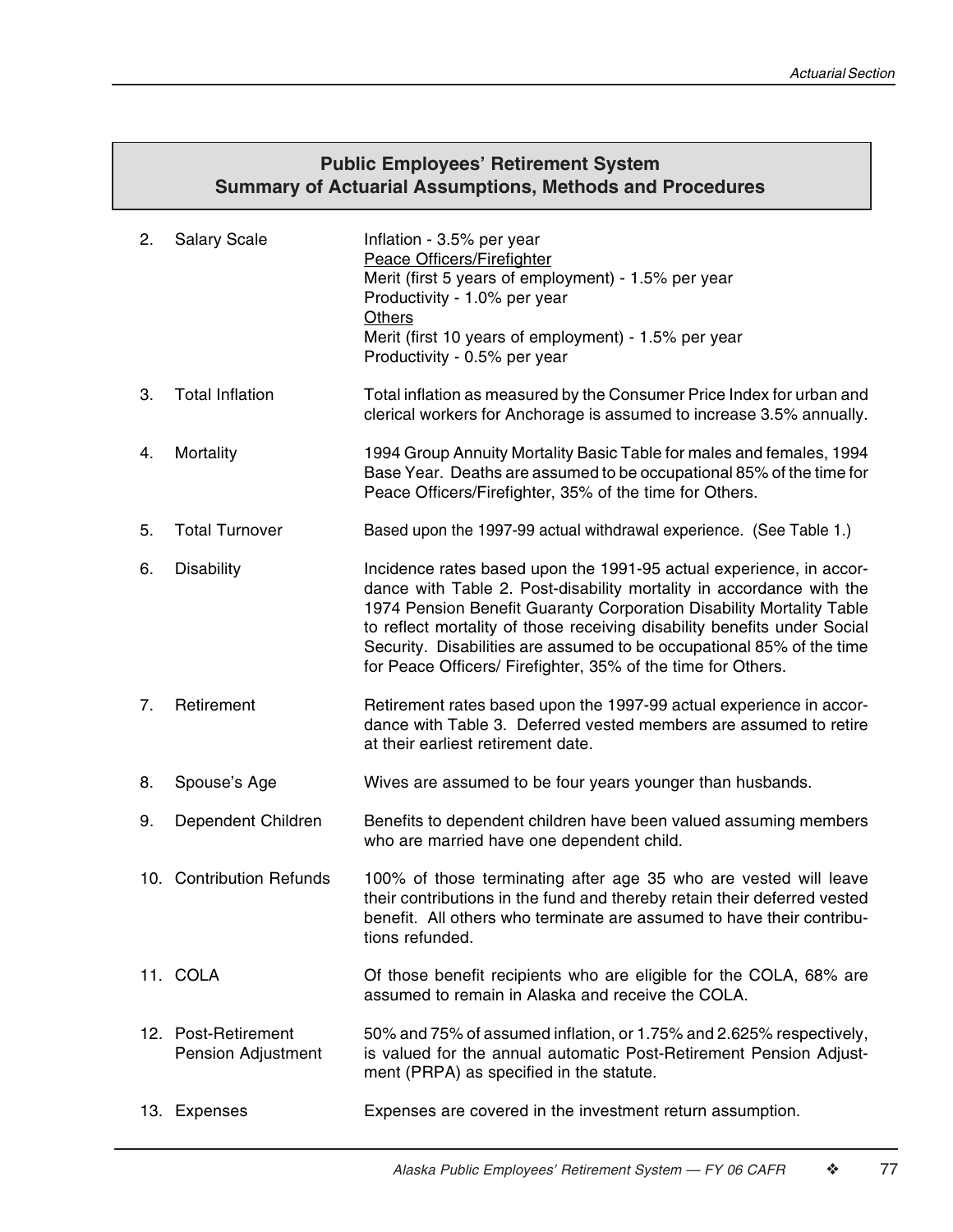- 14. Part-Time Status Part-time employees are assumed to earn 0.600 years of credited service per year.
- 15. Per Capita Claims Cost Sample claims cost rates for FY06 medical and prescriptions are shown below:

|        | Medical |          | Rx      |          |
|--------|---------|----------|---------|----------|
|        | Total   | Medicare | Total   | Medicare |
| Age 65 | \$8,328 | \$6,821  | \$1,936 | $$414*$  |

\*Represents FY06 value of Medicare Part D subsidy. Rate is not applied until January 1, FY2006 as subsidy is not available until then.

| 16. Health Cost Trend |                | <b>Medical</b> | Rx  |
|-----------------------|----------------|----------------|-----|
|                       | <b>FY06</b>    | 9.5%           | 14% |
|                       | <b>FY07</b>    | $9.0\%$        | 13% |
|                       | <b>FY08</b>    | 8.5%           | 12% |
|                       | <b>FY09</b>    | 8.0%           | 11% |
|                       | <b>FY10</b>    | 7.5%           | 10% |
|                       | <b>FY11</b>    | 7.0%           | 9%  |
|                       | <b>FY12</b>    | 6.5%           | 8%  |
|                       | <b>FY13</b>    | 6.0%           | 7%  |
|                       | <b>FY14</b>    | 5.5%           | 6%  |
|                       | <b>FY15</b>    | 5.0%           | 5%  |
|                       | FY16 and later | 5.0%           | 5%  |

Note, graded Health Cost Trend Rates were reinitialized for the June 30, 2005 valuation such that FY05 trend used in the June 30, 2004 valuation (9.5% for Medical and 14% for Rx) is assumed for FY06 in the current valuation. FY06 trend used in the prior valuation (9.0% for Medical and 13% for Rx) is assumed for FY07 in the current valuation, and so on. This conservative adjustment addresses concerns regarding claim costs and past trend rates derived from analysis of aggregate claim data versus potential results obtained if data disaggregated into pre-Medicare, Medicare A &B and Medicare B only categories were available.

| <b>Aging Factors</b> | <u>Age</u> | Medical | <b>Rx</b> |
|----------------------|------------|---------|-----------|
|                      | $00 - 44$  | 2.0%    | 4.5%      |
|                      | 45-54      | 2.5%    | 3.5%      |
|                      | 55-64      | 3.5%    | $3.0\%$   |
|                      | 65-74      | $4.0\%$ | 1.5%      |
|                      | 75-84      | 1.5%    | 0.5%      |
|                      | $85+$      | 0.5%    | 0.0%      |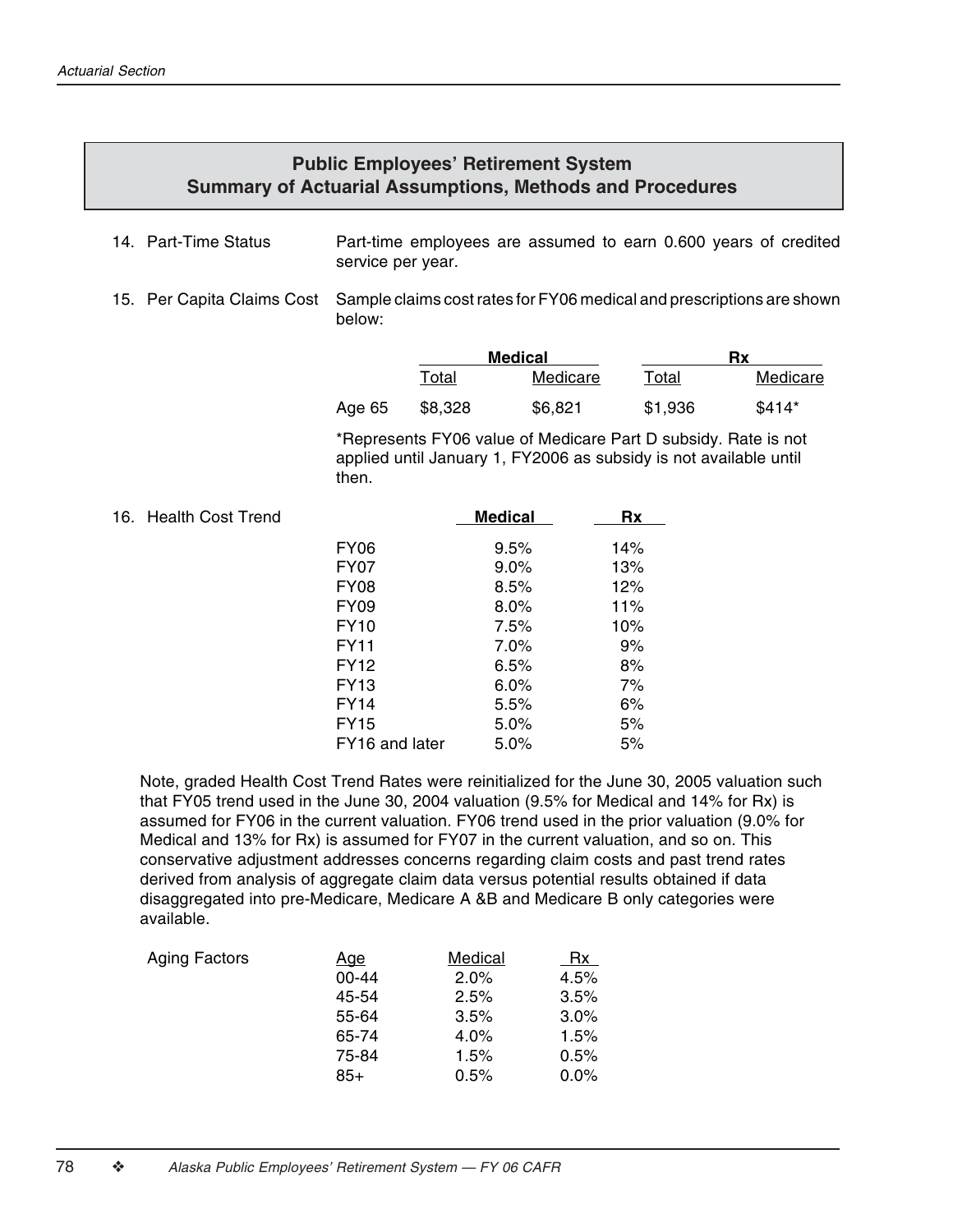17. Retired Member Currently contributions are required for PERS members who are Contributions for under age 60 and have less than 30 years of service (25 for peace Medical Benefits officer/firefighter). Eligible Tier 1 members are exempt from contribution requirements. An annual contribution of \$10,356 for FY06 is assumed to be paid for those required, equal to the annualized average of \$850 and \$876 per month for calendar 2005 and 2006, respectively.

| <b>Trend Rate for Retired</b> | <b>FY06</b>    | 6.9%    |
|-------------------------------|----------------|---------|
| Member Medical                | FY07           | 10.2%   |
| Contributions                 | <b>FY08</b>    | 9.6%    |
|                               | FY09           | 8.9%    |
|                               | FY10           | 8.3%    |
|                               | <b>FY11</b>    | 7.6%    |
|                               | FY12           | 7.0%    |
|                               | FY13           | 6.3%    |
|                               | FY14           | 5.7%    |
|                               | <b>FY15</b>    | 5.0%    |
|                               | FY16 and later | $5.0\%$ |
|                               |                |         |

Note, graded Trend Rates for Retired Member Medical Contributions were reinitialized for the June 30, 2005 valuation such that FY05 trend of 6.9% used in the June 30, 2004 valuation is assumed for FY06 in the current valuation. FY06 trend of 10.2% used in the prior valuation is assumed for FY07 in the current valuation, and so on. This conservative adjustment addresses concerns described above regarding aggregated claims data and also better reflects recent Retired Member Medical Contribution increases.

### **C. Valuation of Assets**

Effective June 30, 2002, the asset valuation method recognizes 20% of the investment gain (loss) in each of the current and preceding four years. This method will be phased in over the next five years. All assets are valued at market value. Assets are taken directly from financial statements audited by KPMG LLP. Valuation assets are constrained to a range of 80% to 120% of the market value of assets.

### **D. Valuation of Medical Benefits**

This section outlines the detailed methodology used to develop the initial per capita claims cost for the State of Alaska Public Employees' Retirement System postemployment healthcare benefits.

The analysis is separated into two phases:

- Development of total projected claims cost; and
- Development of the distribution of per capita claims cost by age.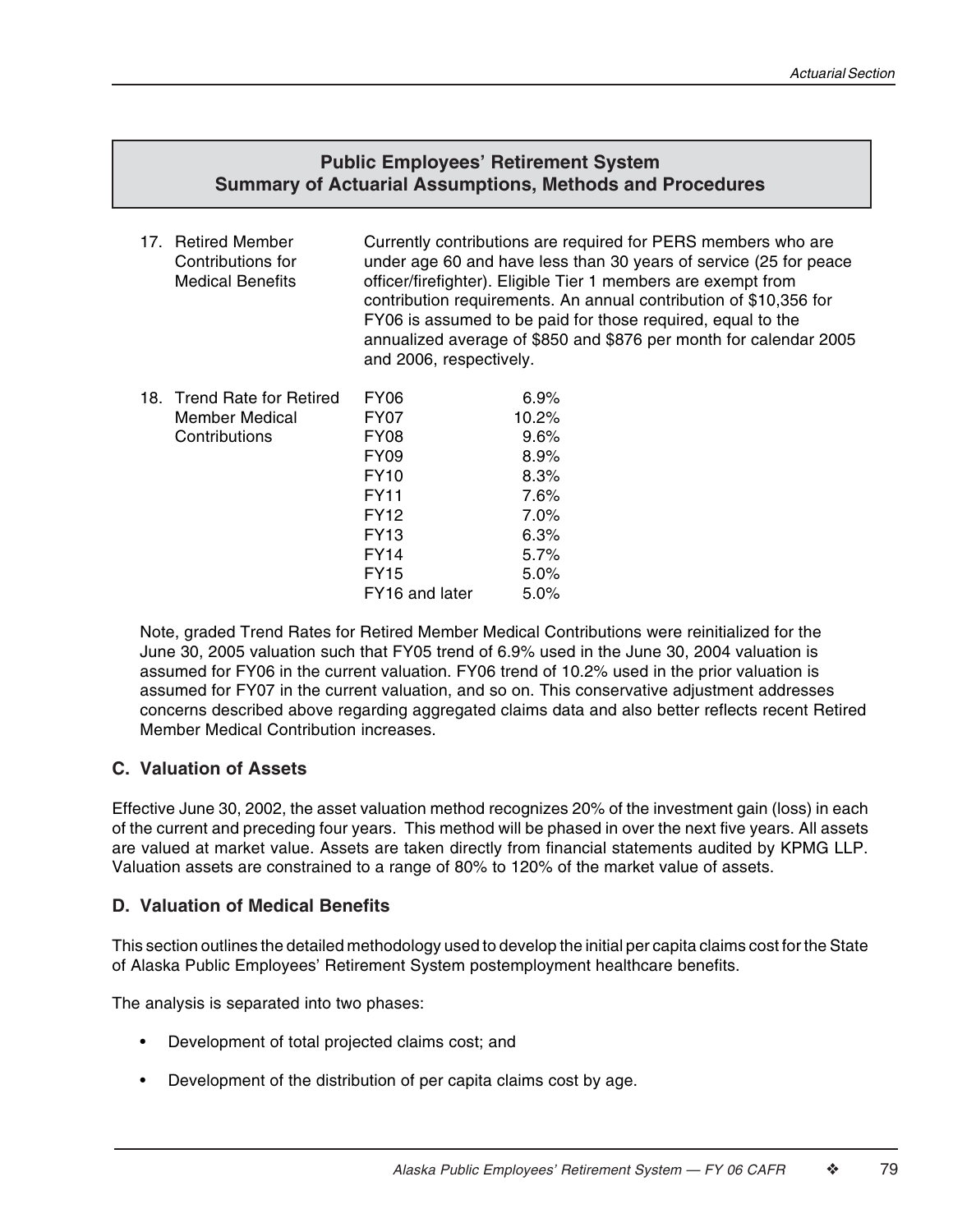To determine total projected costs for the valuation period, an analysis of claims experience for the State of Alaska PERS and TRS was completed based on information provided by its administrators. This analysis is presented on the following page, "Detailed Development of Claims Cost."

Paid claims for the period from June 2002 through May 2005 were tabulated and an average annual amount determined. Next, three adjustments were applied:

- A participation adjustment to account for differences in exposures between the experience period and the current census.
- A factor to trend historical claims from the midpoint of the experience period to the midpoint of the valuation period.
- An adjustment to restate paid claims on an incurred basis, assuming that claims are paid on average three months after the date incurred for medical and vision benefits.

To this, estimated administrative costs were added. The result is total projected costs for the period July 1, 2005 to June 30, 2006.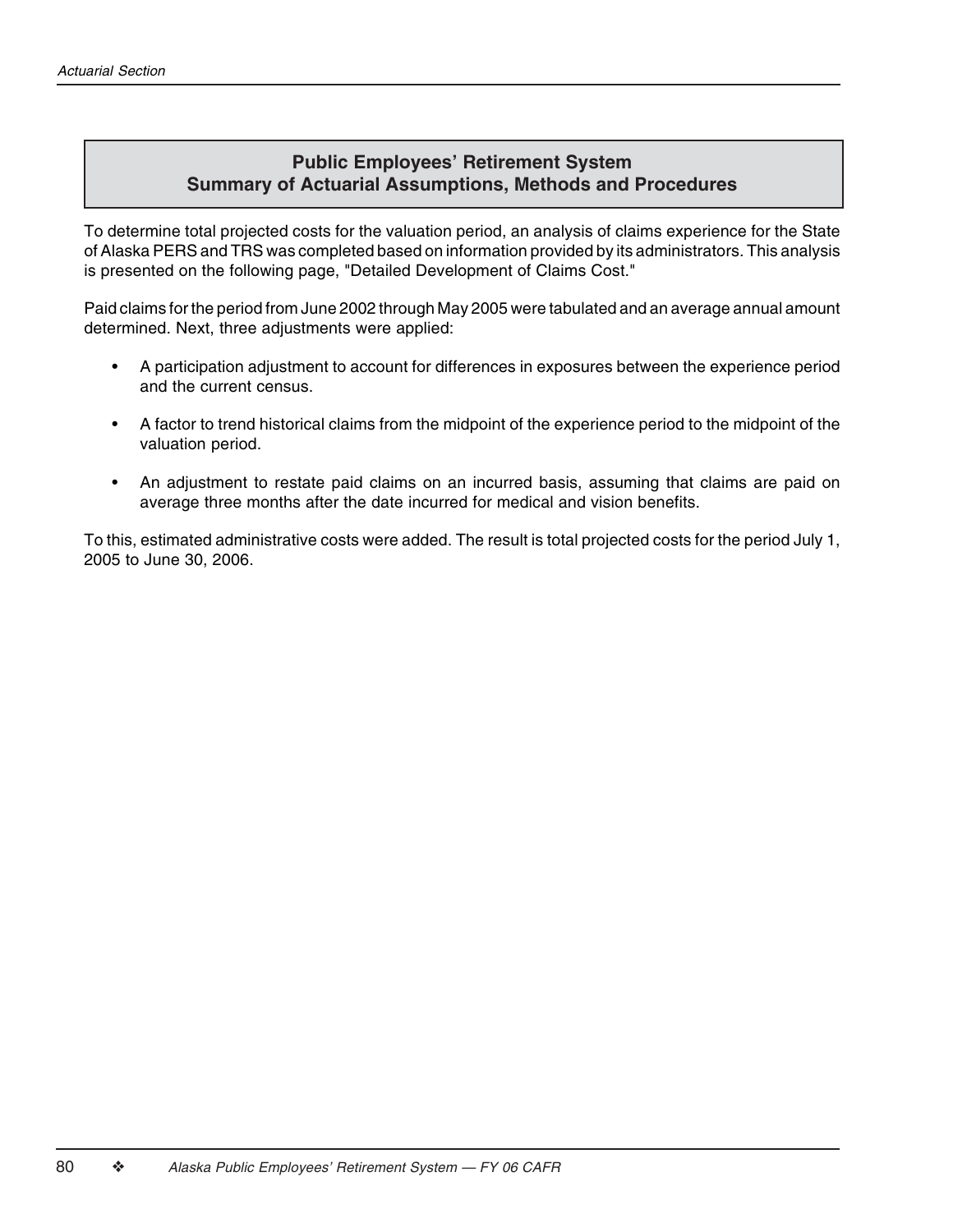|                                            | <b>Medical</b> | Rx           |
|--------------------------------------------|----------------|--------------|
| Paid Claims $(6/02 - 5/03)$                | \$133,794,131  | \$49,761,201 |
| Paid Claims (6/03 - 5/04)                  | 143,042,729    | 61,583,420   |
| Paid Claims $(6/04 - 5/05)$                | 163,039,365    | 73,932,659   |
| <b>Estimated Annual Paid Claims</b>        | \$146,625,408  | \$61,759,093 |
| Population Adjustment <sup>11</sup>        | 1.0935         | 1.0803       |
| Trend Adjustment (25 months) <sup>12</sup> | 1.2081         | 1.3139       |
| Incurred Adjustment <sup>12</sup>          | 1.0229         | 1.0000       |
| Projected incurred claims                  | \$198,146,866  | \$87,657,508 |
| Administrative costs <sup>13</sup>         | 9,685,363      | 0            |
| <b>Projected Plan Costs</b>                | \$207,832,229  | \$87,657,508 |

### **Detailed Development of Claims Cost For the Period July 1, 2005 through June 30, 2006**

<sup>11</sup> Adjusts for exposure differences between the current census and the experience period from which the claims were derived. To calculate an appropriate per capita claims cost, the number of employees used below includes all actives, not just those eligible for retiree healthcare benefits

|    | Current census; retirees:                    | 28,310  | 28,310 |
|----|----------------------------------------------|---------|--------|
|    | Average enrollment during experience period: | 25,890  | 26,206 |
| 12 | Trend:                                       | 9.5%    | 14.0%  |
|    | <b>Months of Trend:</b>                      | 25.0    | 25.0   |
|    | Incurred Adjustment:                         | 3.0     | 0.0    |
| 13 | <b>Administrative Fees:</b>                  | \$28.51 | \$0.00 |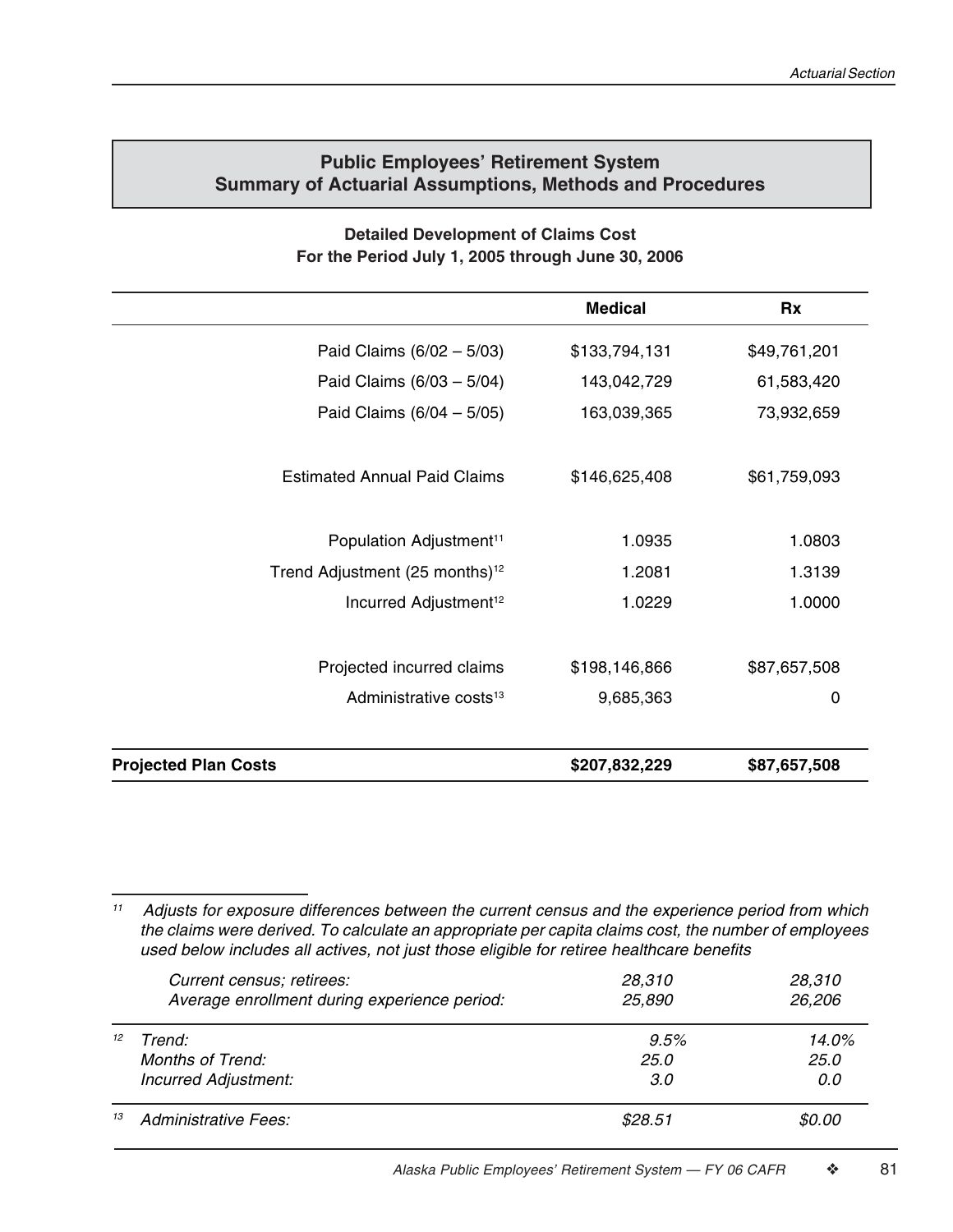Following the development of total projected costs, a distribution of per capita claims cost was developed. This was accomplished by allocating total projected costs to the population census used in the valuation. The allocation was done separately for each of prescription drugs and medical costs for the Medicare eligible and pre-Medicare populations. The allocation weights were developed using participant counts by age and assumed morbidity and aging factors. Results were tested for reasonableness based on historical trend and external benchmarks for costs paid by Medicare.

Below are the results of this analysis:

| <u>Age</u> | <b>Medical</b> | <b>Prescription</b><br><b>Drug</b> |
|------------|----------------|------------------------------------|
| 45         | \$4,612        | \$1,021                            |
| 50         | 5,218          | 1,213                              |
| 55         | 5,904          | 1,441                              |
| 60         | 7,012          | 1,670                              |
| 65         | 1,507          | 1,936                              |
| 70         | 1,833          | 2,086                              |
| 75         | 2,231          | 2,247                              |
| 80         | 2,403          | 2,304                              |

#### **Distribution of Per Capita Claims Cost by Age for the Period July 1, 2005 through June 30, 2006**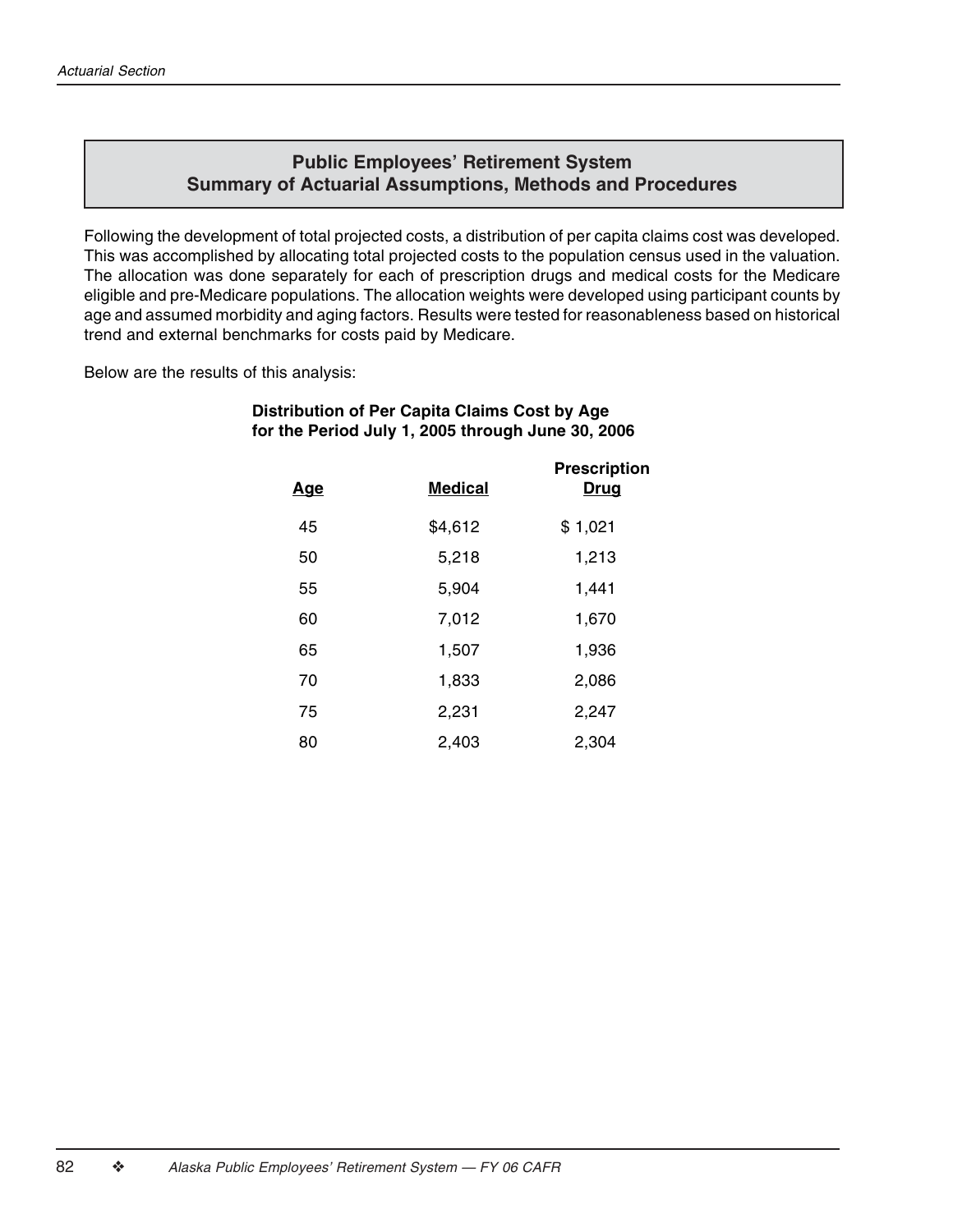| <b>Public Employees' Retirement System</b><br><b>Summary of Actuarial Assumptions, Methods and Procedures</b><br><b>Table 1</b> |                                                                                     |                    |                                 |                                                                                      |                          |  |  |  |  |  |
|---------------------------------------------------------------------------------------------------------------------------------|-------------------------------------------------------------------------------------|--------------------|---------------------------------|--------------------------------------------------------------------------------------|--------------------------|--|--|--|--|--|
|                                                                                                                                 | <b>Total Turnover Assumptions</b>                                                   |                    |                                 |                                                                                      |                          |  |  |  |  |  |
|                                                                                                                                 | <b>Select Rates of Turnover</b><br><b>During the First 5 Years</b><br>of Employment |                    |                                 | <b>Ultimate Rates of Turnover</b><br><b>After the First 5 Years</b><br>of Employment |                          |  |  |  |  |  |
|                                                                                                                                 | <b>Peace Officer and Firefighter:</b>                                               |                    |                                 |                                                                                      |                          |  |  |  |  |  |
| Year of<br><b>Employment</b>                                                                                                    | Rate                                                                                |                    |                                 | <b>Age</b>                                                                           | Rate                     |  |  |  |  |  |
| 1<br>$\mathbf{2}$<br>3<br>$\overline{\mathbf{4}}$<br>5                                                                          | .12<br>.10<br>.08<br>.07<br>.06                                                     |                    |                                 | $20+$                                                                                | .03                      |  |  |  |  |  |
| Other:                                                                                                                          |                                                                                     |                    |                                 |                                                                                      |                          |  |  |  |  |  |
| Year of<br><b>Employment</b>                                                                                                    | ---------<br>$20 - 34$                                                              | <b>Age at Hire</b> | ,,,,,,,,,<br>$35+$              | <u>Age</u>                                                                           | Rate                     |  |  |  |  |  |
| 1<br>$\boldsymbol{2}$<br>$\,$ 3 $\,$<br>$\overline{\mathbf{4}}$<br>5                                                            | .25<br>.23<br>.20<br>.16<br>.15                                                     |                    | .15<br>.15<br>.13<br>.12<br>.11 | 20-34<br>35-39<br>40-44<br>$45+$                                                     | .11<br>.08<br>.06<br>.05 |  |  |  |  |  |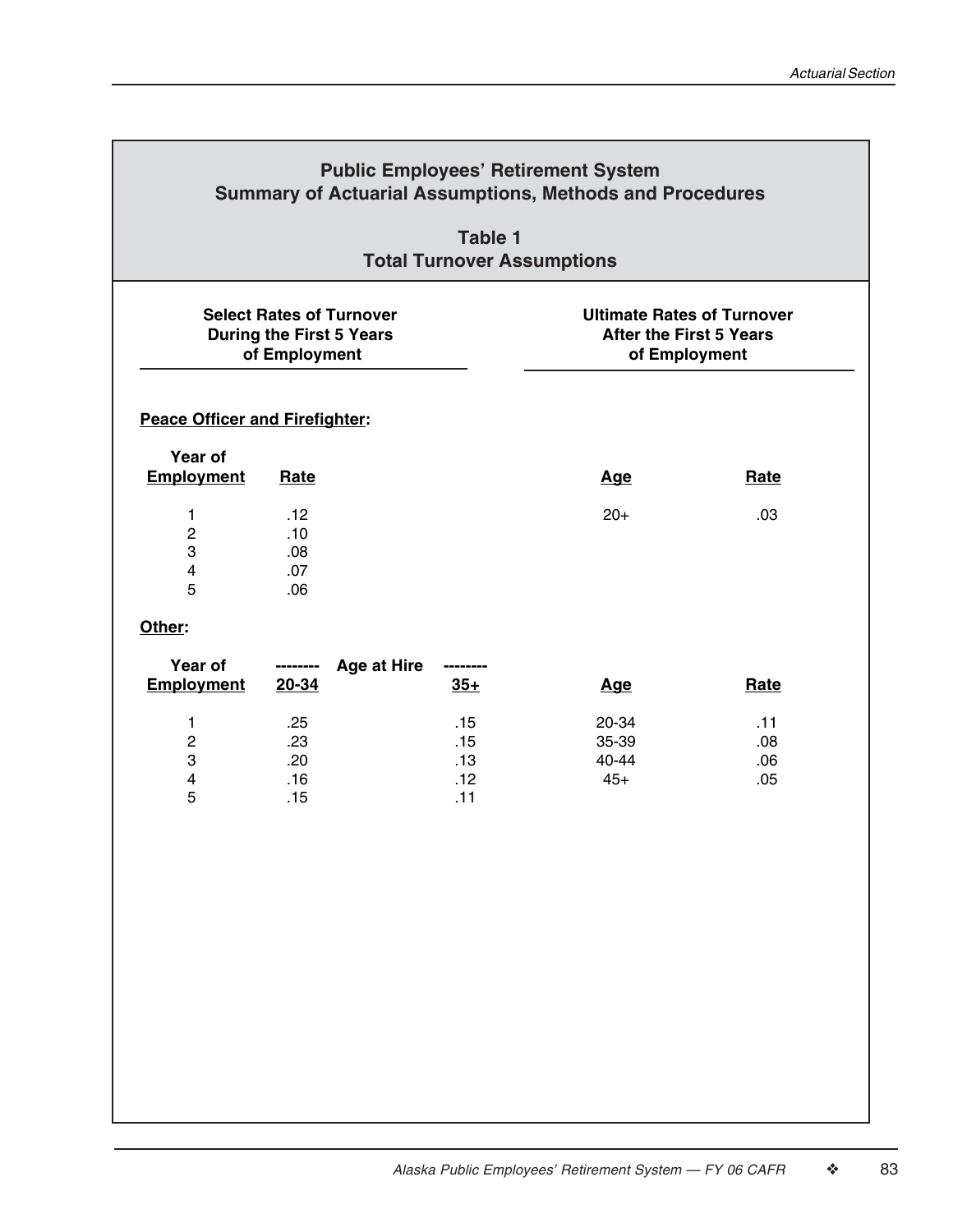### **Table 2 Disability Rates Annual Rates Per 1,000 Employees**

|                 | <b>Peace Officer/Firefighter</b> | <b>Other Member</b> |
|-----------------|----------------------------------|---------------------|
| <b>Age</b>      | <b>Rate</b>                      | Rate                |
| 20              | .88                              | .28                 |
| 21              | .89                              | .28                 |
| 22              | .90                              | .29                 |
| 23              | .91                              | .29                 |
| 24              | .93                              | .30                 |
| $\overline{25}$ | .94                              | .30                 |
| 26              | .95                              | .30                 |
| 27              | .98                              | .31                 |
| 28              | 1.00                             | .32                 |
| 29              | 1.03                             | .33                 |
| 30              | 1.05                             | .34                 |
| 31              | 1.08                             | .34                 |
| 32              | 1.10                             | .35                 |
| 33              | 1.13                             | .36                 |
| 34              | 1.16                             | .37                 |
| $\overline{35}$ | 1.20                             | .38                 |
| 36              | 1.24                             | .40                 |
| 37              | 1.29                             | .41                 |
| 38              | 1.34                             | .43                 |
| 39              | 1.39                             | .44                 |
| 40              | 1.44                             | .46                 |
| 41              | 1.50                             | .48                 |
| 42              | 1.59                             | .51                 |
| 43              | 1.70                             | .54                 |
| 44              | 1.85                             | .59                 |
| 45              | 2.03                             | .65                 |
| 46              | 2.20                             | .70                 |
| 47              | 2.39                             | .76                 |
| 48              | 2.59                             | .83                 |
| 49              | 2.79                             | .89                 |
| 50              | 3.00                             | .96                 |
| 51              | 3.25                             | 1.04                |
| 52              | 3.58                             | 1.14                |
| 53              | 3.98                             | 1.27                |
| 54<br>55        | 4.44<br>5.00                     | 1.42<br>1.60        |
| 56              | 5.74                             | 1.84                |
| 57              | 6.68                             | 2.14                |
| 58              | 7.63                             | 2.44                |
| 59              | 9.00                             | 2.88                |
| 60              | 10.54                            | 3.37                |
|                 |                                  |                     |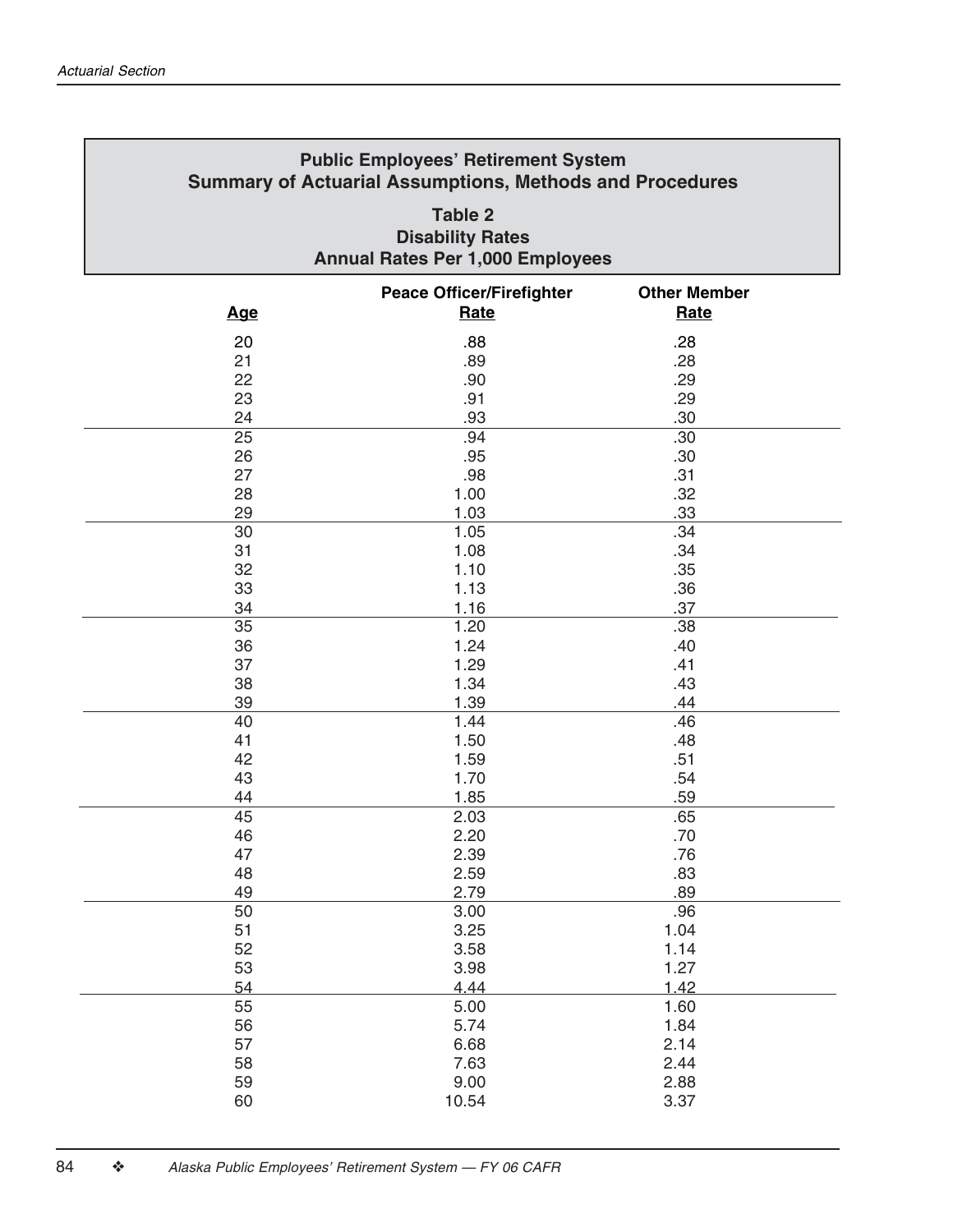| <b>Public Employees' Retirement System</b><br><b>Summary of Actuarial Assumptions, Methods and Procedures</b> |                                          |                             |  |  |  |  |  |  |
|---------------------------------------------------------------------------------------------------------------|------------------------------------------|-----------------------------|--|--|--|--|--|--|
| <b>Table 3</b><br><b>Retirement Rates</b>                                                                     |                                          |                             |  |  |  |  |  |  |
| <u>Age</u>                                                                                                    | <b>Peace Officer/Firefighter</b><br>Rate | <b>Other Member</b><br>Rate |  |  |  |  |  |  |
| 50                                                                                                            | .10                                      | .05                         |  |  |  |  |  |  |
| 51                                                                                                            | .10                                      | .05                         |  |  |  |  |  |  |
| 52                                                                                                            | .10                                      | .05                         |  |  |  |  |  |  |
| 53                                                                                                            | .05                                      | .06                         |  |  |  |  |  |  |
| 54                                                                                                            | .05                                      | .06                         |  |  |  |  |  |  |
| 55                                                                                                            | .20                                      | .10                         |  |  |  |  |  |  |
| 56                                                                                                            | .13                                      | .10                         |  |  |  |  |  |  |
| 57                                                                                                            | .13                                      | .10                         |  |  |  |  |  |  |
| 58                                                                                                            | .13                                      | .10                         |  |  |  |  |  |  |
| 59                                                                                                            | .13                                      | .10                         |  |  |  |  |  |  |
| 60<br>61<br>62                                                                                                | .20<br>.25                               | .10<br>.10                  |  |  |  |  |  |  |
| 63<br>64                                                                                                      | .25<br>.25<br>.25                        | .15<br>.15<br>.15           |  |  |  |  |  |  |
| 65                                                                                                            | 1.00                                     | .20                         |  |  |  |  |  |  |
| 66                                                                                                            | 1.00                                     | .20                         |  |  |  |  |  |  |
| 67                                                                                                            | 1.00                                     | .20                         |  |  |  |  |  |  |
| 68 & Up                                                                                                       | 1.00                                     | 1.00                        |  |  |  |  |  |  |

Peace Officers/Firefighter members retiring at ages under 50 are assumed to retire immediately upon attaining 21 years of service.

Others members retiring at ages under 50 are assumed to retire immediately upon attaining 31 years of service.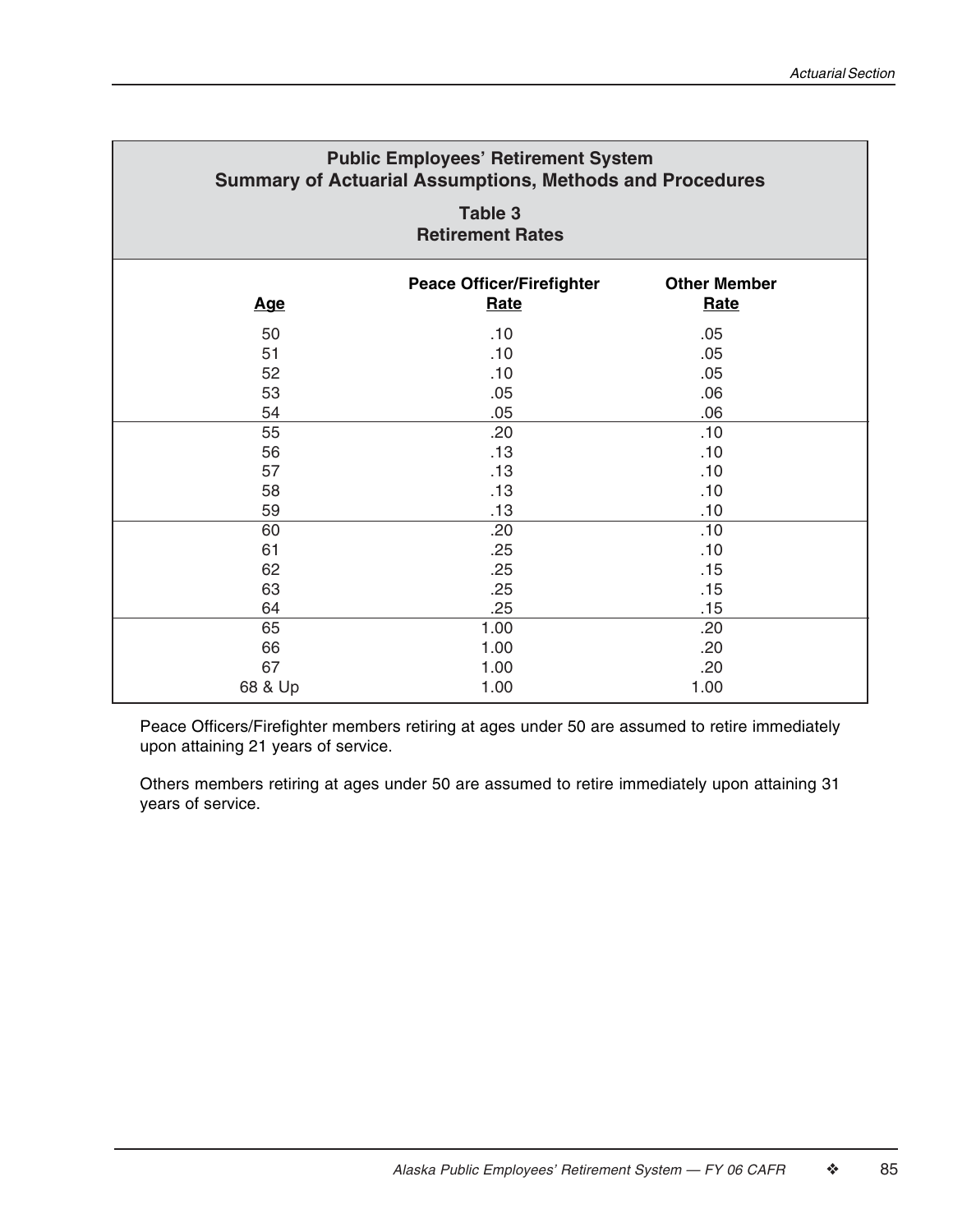| <b>Public Employees' Retirement System</b><br><b>Unfunded Liability</b><br>(In thousands) |                                     |                |               |                               |  |  |  |  |  |
|-------------------------------------------------------------------------------------------|-------------------------------------|----------------|---------------|-------------------------------|--|--|--|--|--|
| <b>Actuarial Valuation</b><br><b>Year Ended June 30</b>                                   | Postemployment<br><b>Healthcare</b> | <b>Pension</b> | <b>Total</b>  | <b>Funded</b><br><b>Ratio</b> |  |  |  |  |  |
| 1996                                                                                      | \$<br>81,028                        | \$<br>210,267  | \$<br>291,295 | 105.8%                        |  |  |  |  |  |
| 1997                                                                                      | 95,402                              | 255,907        | 351,372       | 106.3                         |  |  |  |  |  |
| 1998                                                                                      | 105,713                             | 261,858        | 367,571       | 105.9                         |  |  |  |  |  |
| 1999                                                                                      | 106,055                             | 261,612        | 367,667       | 105.5                         |  |  |  |  |  |
| 2000                                                                                      | 23,069                              | 54,777         | 77,846        | 101.1                         |  |  |  |  |  |
| 2001                                                                                      | 21,768                              | 51,414         | 73,182        | 100.9                         |  |  |  |  |  |
| 2002                                                                                      | (924, 746)                          | (1,522,012)    | (2,446,758)   | 75.2                          |  |  |  |  |  |
| 2003                                                                                      | (1, 151, 504)                       | (1,722,868)    | (2,874,372)   | 72.8                          |  |  |  |  |  |
| 2004                                                                                      | (1,411,587)                         | (2,001,915)    | (3,413,502)   | 70.2                          |  |  |  |  |  |
| 2005                                                                                      | (1,973,144)                         | (2,428,778)    | (4,401,922)   | 65.7                          |  |  |  |  |  |

**10-YEAR TREND OF UNFUNDED LIABILITY**

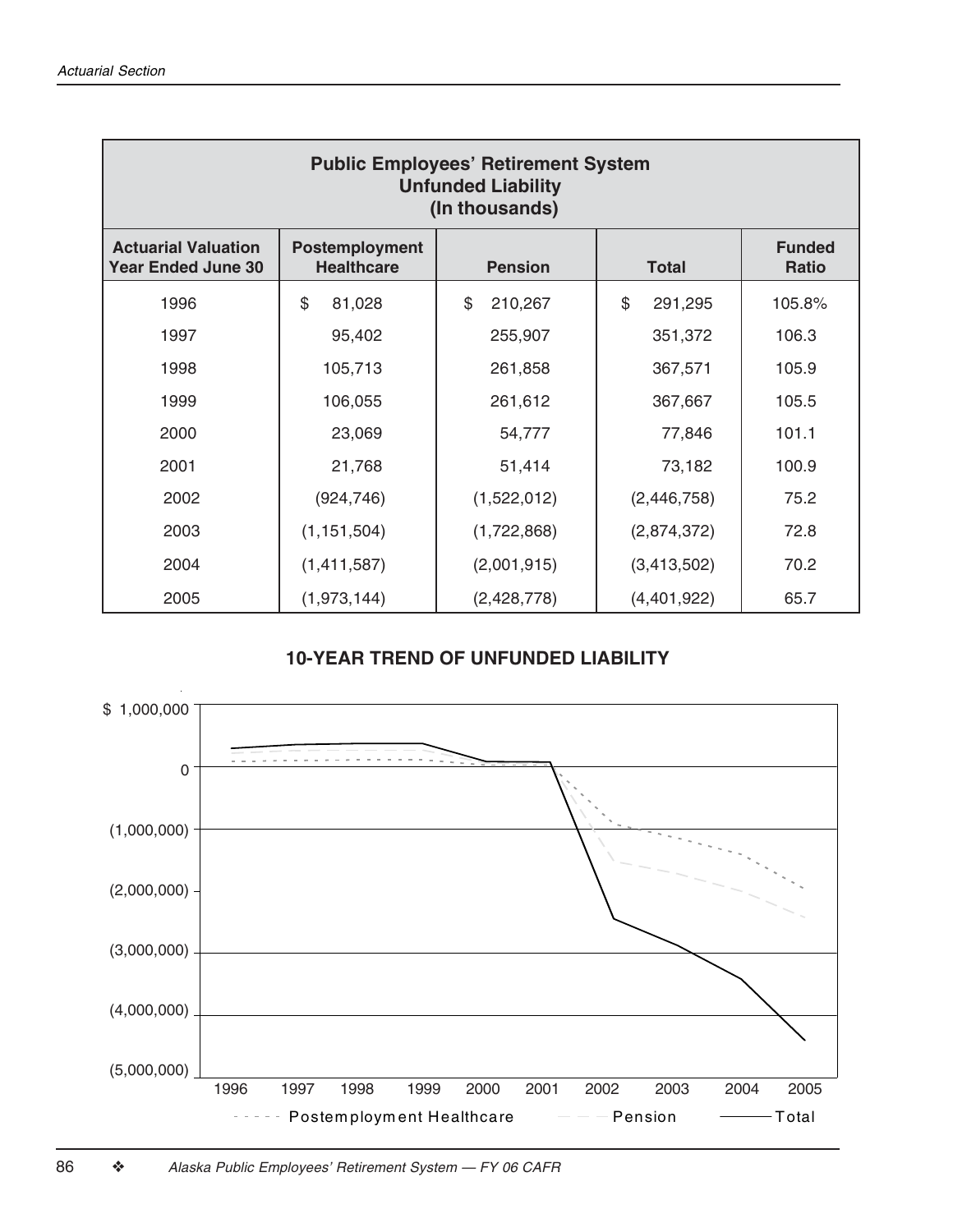| <b>Public Employees' Retirement System</b><br><b>Average Employer Contribution Rates</b> |                                                                                                                                    |       |                                                  |                |                    |  |  |  |  |  |
|------------------------------------------------------------------------------------------|------------------------------------------------------------------------------------------------------------------------------------|-------|--------------------------------------------------|----------------|--------------------|--|--|--|--|--|
|                                                                                          | <b>Actuarially Determined</b>                                                                                                      |       |                                                  |                |                    |  |  |  |  |  |
| Year<br><b>Ended</b><br>June 30                                                          | <b>Valuation</b><br>Average<br><b>Year Ended</b><br><b>Normal</b><br><b>Past</b><br>Cost <sup>1</sup><br><b>Service</b><br>June 30 |       | <b>Total</b><br><b>Annual</b><br><b>Required</b> | <b>Adopted</b> |                    |  |  |  |  |  |
| 1999                                                                                     | 1996                                                                                                                               | 9.85% | $(2.11)\%$                                       | 7.74%          | 7.74%              |  |  |  |  |  |
| 2000                                                                                     | 1997                                                                                                                               | 9.89  | (2.53)                                           | 7.36           | 7.74               |  |  |  |  |  |
| 2001                                                                                     | 1998                                                                                                                               | 8.67  | (1.64)                                           | 7.03           | 7.40               |  |  |  |  |  |
| 2002                                                                                     | 1999                                                                                                                               | 8.07  | (1.51)                                           | 6.56           | 6.75               |  |  |  |  |  |
| 2003                                                                                     | 2000                                                                                                                               | 5.43  | 0.69                                             | 6.12           | 6.75               |  |  |  |  |  |
| 2004                                                                                     | 2001                                                                                                                               | 5.42  | 1.35                                             | 6.77           | 6.77               |  |  |  |  |  |
| 2005                                                                                     | 2002                                                                                                                               | 13.31 | 11.60                                            | 24.91          | 11.77              |  |  |  |  |  |
| 2006                                                                                     | 2003                                                                                                                               | 13.24 | 12.39                                            | 25.63          | 16.77              |  |  |  |  |  |
| 2007                                                                                     | 2004                                                                                                                               | 13.32 | 14.87                                            | 28.19          | 21.77              |  |  |  |  |  |
| 2008                                                                                     | 2005                                                                                                                               | 14.48 | 18.03                                            | 32.51          | 39.76 <sup>2</sup> |  |  |  |  |  |

1 Also referred to as the consolidated rate.

Valuations are used to set contribution rates in future years.

 $^{\rm 2}$ The ARMB recognized the fact that the Plan becomes a closed Plan on July 1, 2006, and set a rate reflecting no payroll growth.

## **10-YEAR COMPARISON OF AVERAGE EMPLOYER CONTRIBUTION RATES**

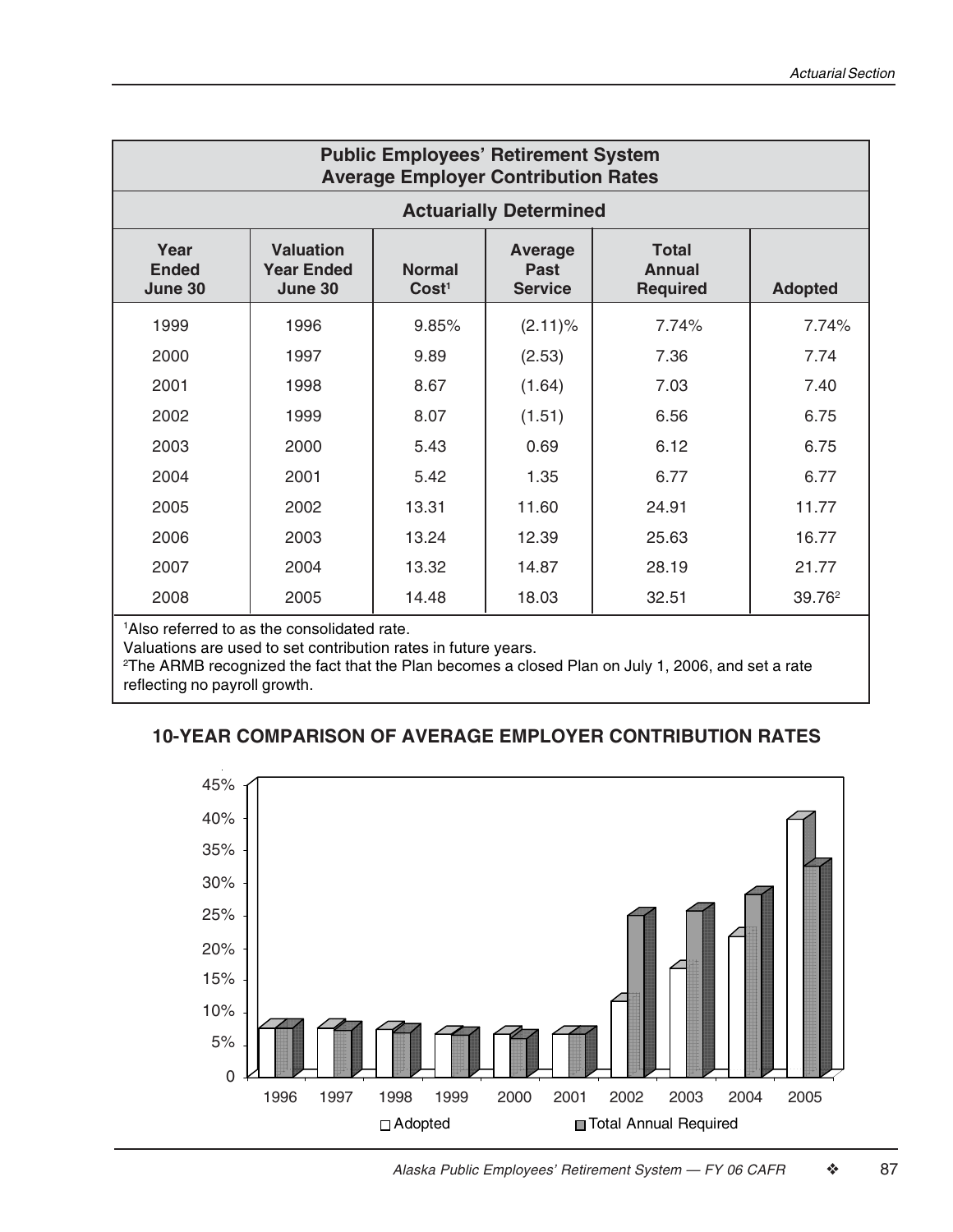| <b>Public Employees' Retirement System</b><br><b>Schedule of Active Member Valuation Data</b> |               |                                                   |                                      |                                                                            |                                                              |  |  |  |
|-----------------------------------------------------------------------------------------------|---------------|---------------------------------------------------|--------------------------------------|----------------------------------------------------------------------------|--------------------------------------------------------------|--|--|--|
| <b>Valuation</b><br><b>Date</b>                                                               | <b>Number</b> | <b>Annual</b><br><b>Payroll</b><br>(In thousands) | Annual<br>Average<br><b>Earnings</b> | <b>Percent</b><br>Increase/<br>(Decrease)<br>in Average<br><b>Earnings</b> | <b>Number of</b><br><b>Participating</b><br><b>Employers</b> |  |  |  |
|                                                                                               |               | <b>All Others</b>                                 |                                      |                                                                            |                                                              |  |  |  |
| June 30, 2005                                                                                 | 30,997        | \$1,338,962                                       | \$43,197                             | 2.3%                                                                       | 160                                                          |  |  |  |
| June 30, 2004                                                                                 | 30,907        | 1,305,670                                         | 42,245                               | 1.8                                                                        | 161                                                          |  |  |  |
| June 30, 2003                                                                                 | 31,338        | 1,300,041                                         | 41,484                               | 1.8                                                                        | 160                                                          |  |  |  |
| June 30, 2002                                                                                 | 30,547        | 1,245,055                                         | 40,759                               | 0.3                                                                        | 161                                                          |  |  |  |
| June 30, 2001                                                                                 | 29,758        | 1,208,700                                         | 40,618                               | 5.4                                                                        | 158                                                          |  |  |  |
| June 30, 1999                                                                                 | 29,590        | 1,140,706                                         | 38,550                               | 3.0                                                                        | 148                                                          |  |  |  |
| June 30, 1998                                                                                 | 29,293        | 1,096,786                                         | 37,442                               | 0.2                                                                        | 148                                                          |  |  |  |
| June 30, 1997                                                                                 | 29,267        | 1,093,433                                         | 37,361                               | 0.7                                                                        | 156                                                          |  |  |  |
| June 30, 1996                                                                                 | 29,326        | 1,087,504                                         | 37,083                               | 1.3                                                                        | 156                                                          |  |  |  |
| June 30, 1995                                                                                 | 28,893        | 1,057,840                                         | 36,612                               | 0.9                                                                        | 153                                                          |  |  |  |
|                                                                                               |               |                                                   | <b>Peace Officer/Firefighter</b>     |                                                                            |                                                              |  |  |  |
| June 30, 2005                                                                                 | 2,733         | \$174,155                                         | \$63,723                             | 3.0%                                                                       | 160                                                          |  |  |  |
| June 30, 2004                                                                                 | 2,705         | 167,317                                           | 61,855                               | 4.9                                                                        | 161                                                          |  |  |  |
| June 30, 2003                                                                                 | 2,727         | 160,743                                           | 58,945                               | 0.8                                                                        | 160                                                          |  |  |  |
| June 30, 2002                                                                                 | 2,695         | 157,632                                           | 58,490                               | 3.4                                                                        | 161                                                          |  |  |  |
| June 30, 2001                                                                                 | 2,683         | 151,701                                           | 56,542                               | 3.9                                                                        | 158                                                          |  |  |  |
| June 30, 1999                                                                                 | 2,624         | 142,843                                           | 54,437                               | 2.7                                                                        | 148                                                          |  |  |  |
| June 30, 1998                                                                                 | 2,617         | 138,653                                           | 52,982                               | 1.0                                                                        | 148                                                          |  |  |  |
| June 30, 1997                                                                                 | 2,587         | 135,702                                           | 52,455                               | 2.8                                                                        | 156                                                          |  |  |  |
| June 30, 1996                                                                                 | 2,634         | 134,362                                           | 51,011                               | 0.2                                                                        | 156                                                          |  |  |  |
| June 30, 1995                                                                                 | 2,557         | 130,204                                           | 50,921                               | (1.7)                                                                      | 153                                                          |  |  |  |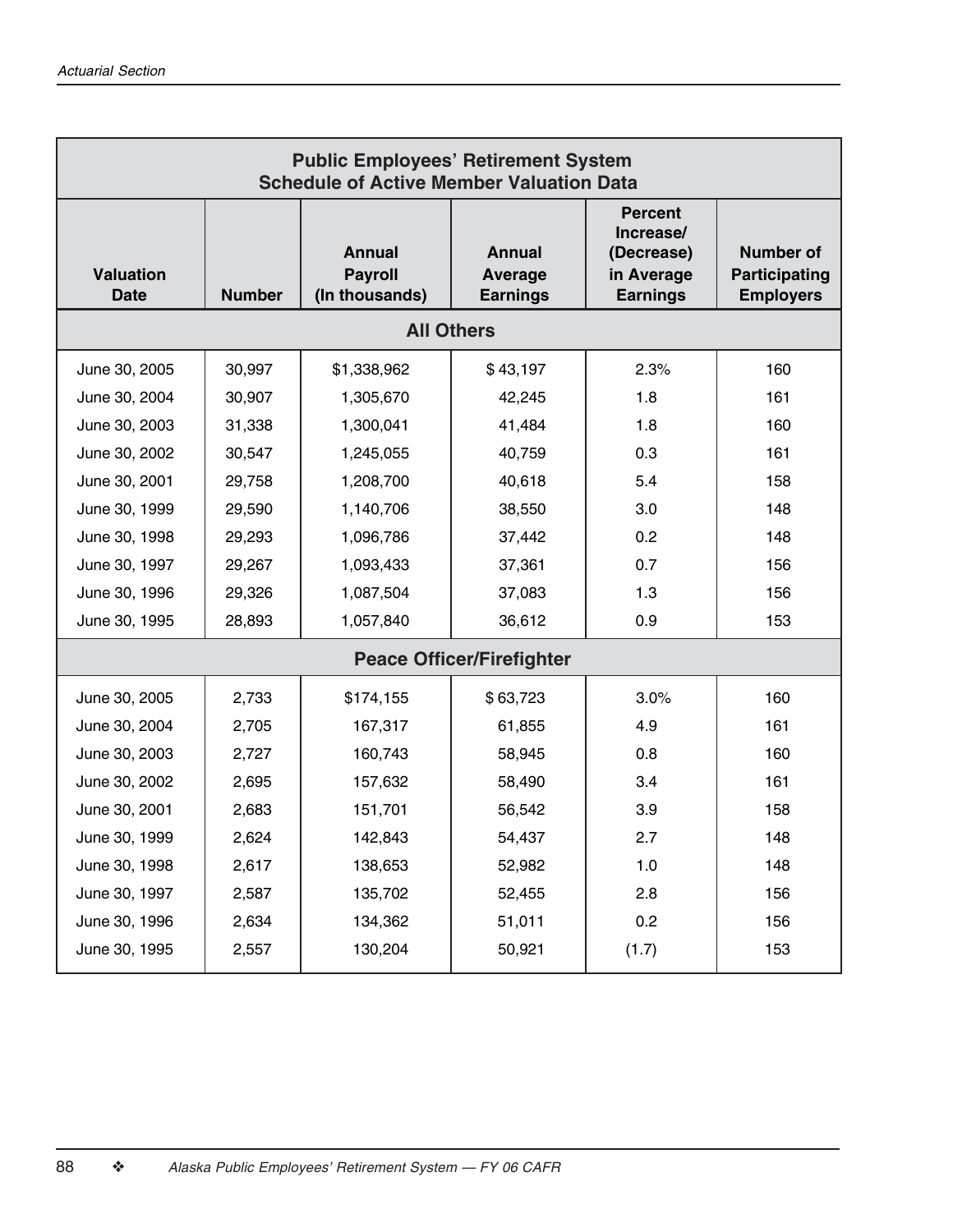| <b>Public Employees' Retirement System</b><br><b>Schedule of Benefit Recipients Added to and Removed From Rolls</b> |       |                            |      |                                  |        |                                  |                                                 |                                                    |  |
|---------------------------------------------------------------------------------------------------------------------|-------|----------------------------|------|----------------------------------|--------|----------------------------------|-------------------------------------------------|----------------------------------------------------|--|
|                                                                                                                     |       | <b>Added to Rolls</b>      |      | <b>Removed from Rolls</b>        |        | <b>Rolls - End of Year</b>       | <b>Percemt</b>                                  |                                                    |  |
| Year<br><b>Ended</b>                                                                                                | No.*  | <b>Annual</b><br>Benefits* | No.* | <b>Annual</b><br>Benefits*       | No.    | <b>Annual</b><br><b>Benefits</b> | Increase in<br><b>Annual</b><br><b>Benefits</b> | <b>Average</b><br><b>Annual</b><br><b>Benefits</b> |  |
| <b>All Others</b>                                                                                                   |       |                            |      |                                  |        |                                  |                                                 |                                                    |  |
| June 30, 2005                                                                                                       | 1,287 | \$22,966,842               | 296  | \$17,019,851                     | 18,423 | \$283,946,938                    | 2.1%                                            | \$15,413                                           |  |
| June 30, 2004                                                                                                       | 1,346 | 27,617,383                 | 354  | 6,823,010                        | 17,432 | 277,999,947                      | 8.1                                             | 15,948                                             |  |
| June 30, 2003                                                                                                       | 1,445 | 27,802,265                 | 351  | 6,507,821                        | 16,440 | 257,205,574                      | 9.0                                             | 15,645                                             |  |
| June 30, 2002                                                                                                       | 1,135 | 27,484,388                 | 332  | 8,039,486                        | 15,346 | 235,911,130                      | 9.0                                             | 15,373                                             |  |
| June 30, 2001                                                                                                       | 2,342 | 46,880,694                 | 506  | 10,128,792                       | 14,543 | 216,466,228                      | 20.5                                            | 15,071                                             |  |
| June 30, 1999                                                                                                       | 1,053 | 19,402,623                 | 124  | 2,284,829                        | 12,707 | 179,714,326                      | 10.5                                            | 14,143                                             |  |
| June 30, 1998                                                                                                       | 1,219 | 25,116,364                 | 113  | 2,328,260                        | 11,778 | 162,596,532                      | 16.3                                            | 13,805                                             |  |
| June 30, 1997                                                                                                       | 830   | 23,255,081(1)              | 101  | 2,829,835(1)                     | 10,672 | 139,808,955                      | 7.2                                             | 13,100                                             |  |
| June 30, 1996                                                                                                       | 702   | 8,803,872                  | 40   | 501,645                          | 9,943  | 119,383,182                      | 7.5                                             | 12,007                                             |  |
| June 30, 1995                                                                                                       | 561   | 8,327,484                  | 123  | 850,316                          | 9,281  | 111,080,955                      | 7.2                                             | 11,969                                             |  |
|                                                                                                                     |       |                            |      | <b>Peace Officer/Firefighter</b> |        |                                  |                                                 |                                                    |  |
| June 30, 2005                                                                                                       | 145   | \$3,904,737                | 5    | \$3,332,357                      | 2,280  | \$67,463,195                     | 0.9%                                            | \$29,589                                           |  |
| June 30, 2004                                                                                                       | 174   | 6,388,270                  | 25   | 904,310                          | 2,140  | 66,890,815                       | 8.9                                             | 31,257                                             |  |
| June 30, 2003                                                                                                       | 143   | 4,923,581                  | 21   | 802,499                          | 1,991  | 61,406,855                       | 7.2                                             | 30,842                                             |  |
| June 30, 2002                                                                                                       | 157   | 6,155,365                  | 19   | 744,917                          | 1,869  | 57,285,773                       | 10.4                                            | 30,650                                             |  |
| June 30, 2001                                                                                                       | 328   | 12,637,854                 | 75   | 2,889,753                        | 1,731  | 51,875,325                       | 23.1                                            | 29,986                                             |  |
| June 30, 1999                                                                                                       | 163   | 4,761,117                  | 8    | 233,673                          | 1,478  | 42,127,224                       | 12.0                                            | 28,503                                             |  |
| June 30, 1998                                                                                                       | 195   | 6,096,918                  | 2    | 62,532                           | 1,323  | 37,599,780                       | 19.1                                            | 28,420                                             |  |
| June 30, 1997                                                                                                       | 161   | 6,672,261(1)               | 9    | 372,984(1)                       | 1,130  | 31,565,394                       | 24.9                                            | 27,934                                             |  |
| June 30, 1996                                                                                                       | 88    | 2,217,256                  | 2    | 50,392                           | 978    | 25,266,117                       | 9.4                                             | 25,834                                             |  |
| June 30, 1995                                                                                                       | 95    | 2,697,924                  | 3    | 85,198                           | 892    | 23,099,253                       | 12.8                                            | 25,896                                             |  |

\* Numbers are estimated, and include other internal transfers.

<sup>1</sup> Includes additional benefits to current retirees from a one-time retroactive ad hoc Post-Retirement Pension Adjustment.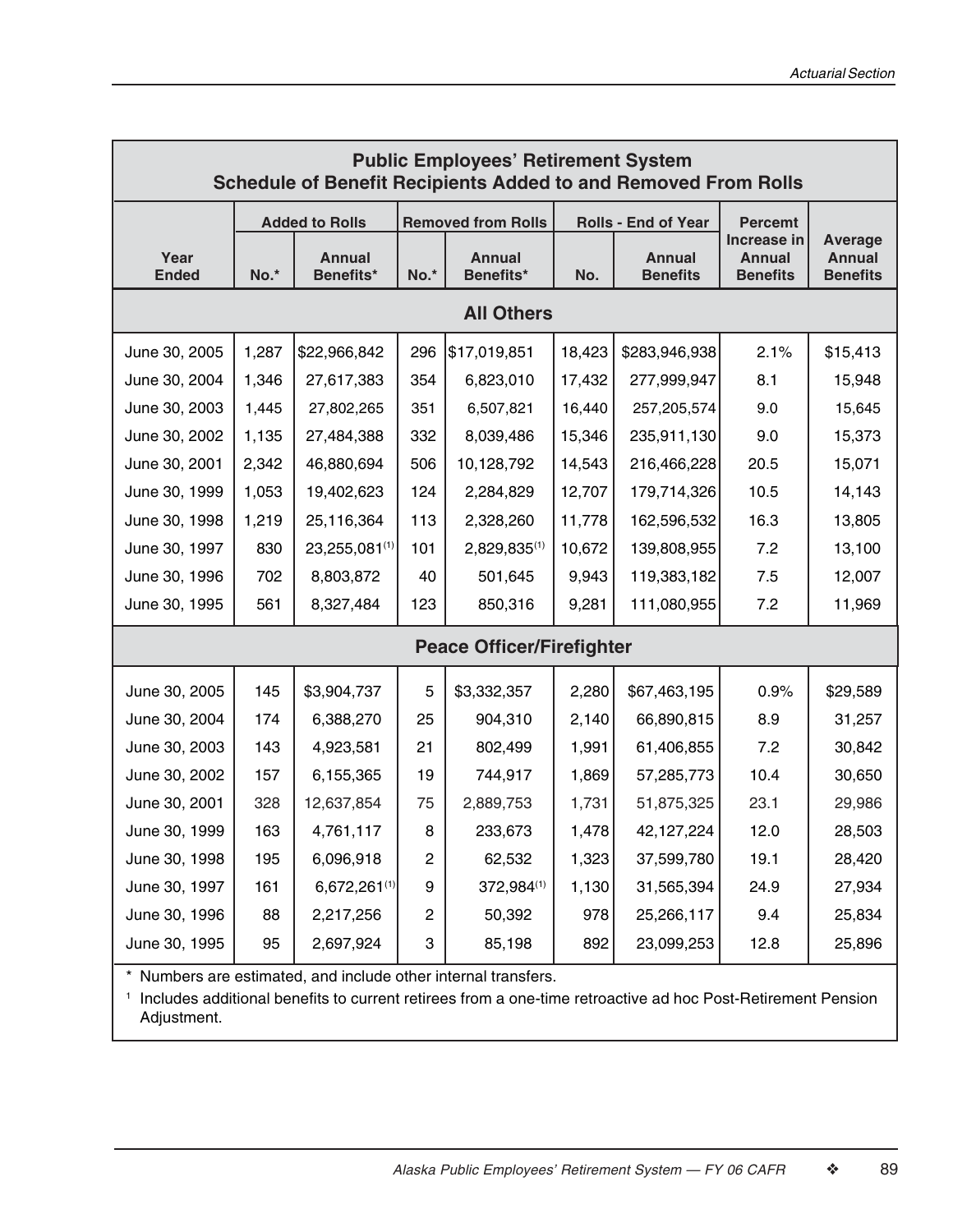| <b>Public Employees' Retirement System</b><br><b>Solvency Test</b> |                                                                         |                                                    |                                                                                  |                                   |      |                                                                      |      |  |  |  |
|--------------------------------------------------------------------|-------------------------------------------------------------------------|----------------------------------------------------|----------------------------------------------------------------------------------|-----------------------------------|------|----------------------------------------------------------------------|------|--|--|--|
|                                                                    |                                                                         | <b>Aggregate Accrued Liability For:</b>            |                                                                                  |                                   |      | <b>Portion of Accrued</b><br><b>Liabilities Covered</b><br>by Assets |      |  |  |  |
| <b>Valuation</b><br><b>Date</b>                                    | (1)<br><b>Active</b><br><b>Member</b><br><b>Contributions</b><br>(000s) | (2)<br><b>Inactive</b><br><b>Members</b><br>(000s) | (3)<br><b>Active Members</b><br>(Employer-<br><b>Financed</b><br>Portion) (000s) | <b>Valuation</b><br>Assets (000s) | (1)  | (2)                                                                  | (3)  |  |  |  |
| June 30, 2005                                                      | \$1,104,821                                                             | \$8,667,058                                        | \$3,072,962                                                                      | \$8,442,919                       | 100% | 84.7%                                                                | 0.0% |  |  |  |
| June 30, 2004                                                      | 1,070,268                                                               | 7,650,156                                          | 2,723,492                                                                        | 8,030,414                         | 100  | 91.0                                                                 | 0.0  |  |  |  |
| June 30, 2003                                                      | 1,026,730                                                               | 6,860,834                                          | 2,674,089                                                                        | 7,687,281                         | 100  | 97.1                                                                 | 0.0  |  |  |  |
| June 30, 2002(1)(2)(3)                                             | 967,045                                                                 | 6,301,095                                          | 2,591,451                                                                        | 7,412,833                         | 100  | 100                                                                  | 5.6  |  |  |  |
| June 30, 2001                                                      | 920,702                                                                 | 5,059,386                                          | 1,888,486                                                                        | 7,941,756                         | 100  | 100                                                                  | 100  |  |  |  |
| June 30, 2000 <sup>(2)(3)</sup>                                    | 892,949                                                                 | 4,588,201                                          | 1,895,762                                                                        | 7,454,758                         | 100  | 100                                                                  | 100  |  |  |  |
| June 30, 1999                                                      | 854,497                                                                 | 3,961,063                                          | 1,833,113                                                                        | 7,016,340                         | 100  | 100                                                                  | 100  |  |  |  |
| June 30, 1998(1)(2)(3)                                             | 819,226                                                                 | 3,610,352                                          | 1,774,413                                                                        | 6,571,562                         | 100  | 100                                                                  | 100  |  |  |  |
| June 30, 1997                                                      | 795,457                                                                 | 3,021,700                                          | 1,716,959                                                                        | 5,885,488                         | 100  | 100                                                                  | 100  |  |  |  |
| June 30, 1996 <sup>(2)</sup>                                       | 754,679                                                                 | 2,511,953                                          | 1,713,326                                                                        | 5,271,253                         | 100  | 100                                                                  | 100  |  |  |  |
| <sup>(1)</sup> Change in Asset Valuation Method.                   |                                                                         |                                                    | <sup>(2)</sup> Change of Assumptions.                                            | (3) Change in Methods.            |      |                                                                      |      |  |  |  |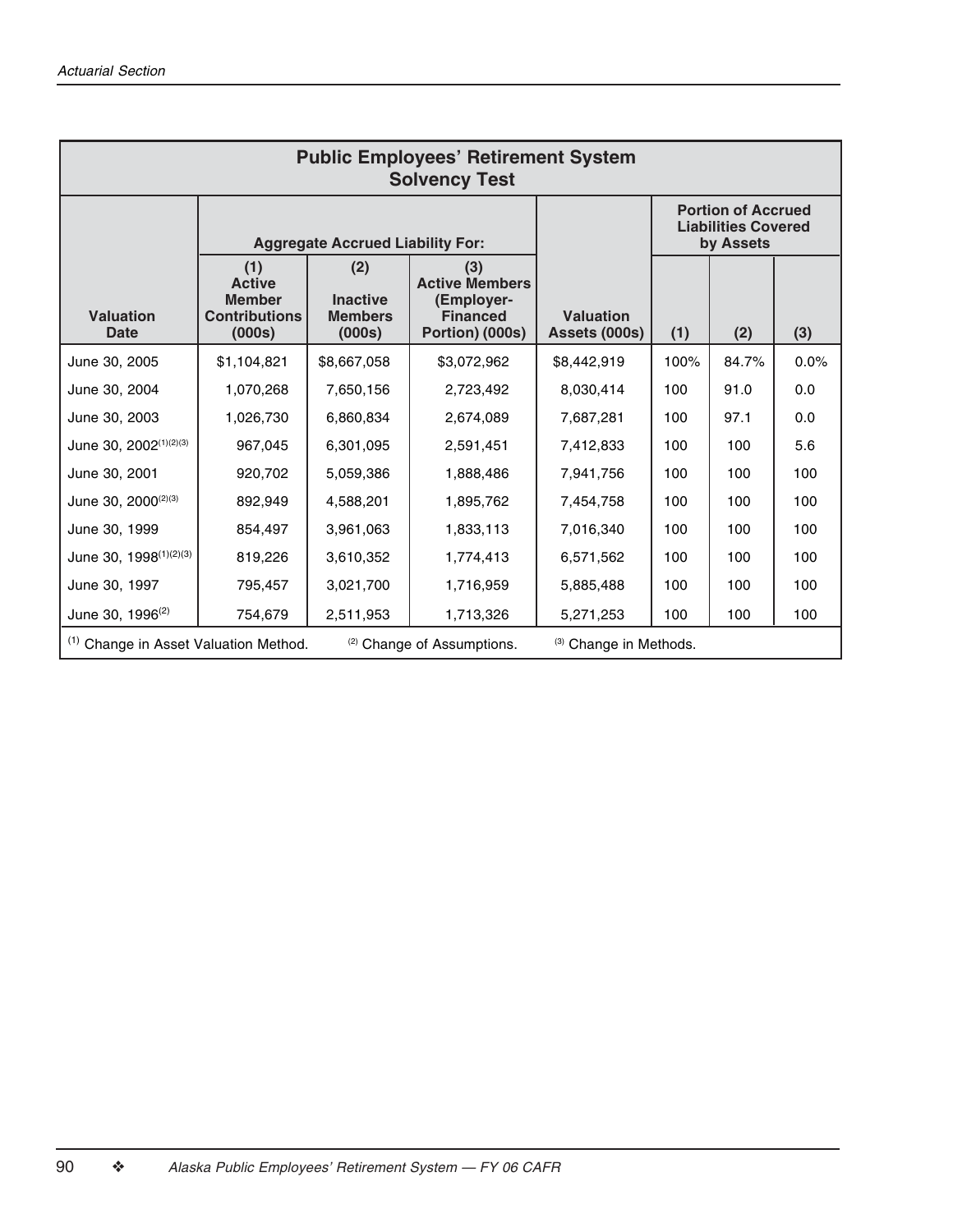| <b>Public Employees' Retirement System</b><br><b>Analysis of Financial Experience</b>                                                                                                                                                                                    |                                                   |                                               |                                                 |                                                  |                                                  |  |  |  |  |
|--------------------------------------------------------------------------------------------------------------------------------------------------------------------------------------------------------------------------------------------------------------------------|---------------------------------------------------|-----------------------------------------------|-------------------------------------------------|--------------------------------------------------|--------------------------------------------------|--|--|--|--|
| <b>Change in Average Employer Contribution Rate</b><br>Due to Gains and Losses in Accrued Liabilities<br>During the Last Five Fiscal Years Resulting From<br>Differences Between Assumed Experience and Actual Experience                                                |                                                   |                                               |                                                 |                                                  |                                                  |  |  |  |  |
| Type of                                                                                                                                                                                                                                                                  |                                                   |                                               | <b>Change in Average</b>                        | <b>Contribution Rate During Fiscal Year</b>      |                                                  |  |  |  |  |
| <b>Gain or Loss</b>                                                                                                                                                                                                                                                      | 2005                                              | 2004                                          | 2003                                            | 2002                                             | 2001                                             |  |  |  |  |
| <b>Health Experience</b><br><b>Salary Experience</b><br><b>Investment Experience</b><br>Demographic Experience<br><b>Contribution Shortfall</b><br>(Gain) or Loss During Year From Experience<br><b>Non-recurring changes</b><br><b>Asset Valuation Method</b>           | 1.49%<br>(0.32)<br>(0.02)<br>0.01<br>0.98<br>2.14 | $-$ %<br>0.08<br>0.02<br>0.54<br>0.89<br>1.53 | $-$ %<br>(0.19)<br>0.31<br>0.40<br>1.10<br>1.62 | 3.68%<br>(0.20)<br>7.24<br>1.21<br>11.93<br>4.11 | $-$ %<br>(1.03)<br>0.11<br>0.77<br>- 1<br>(0.15) |  |  |  |  |
| Past Service Amortization Change<br><b>Assumption Changes</b><br><b>System Benefit Changes</b><br>Addition of 102% Target Funding Ratio<br>Elimination of 102% Target Funding Ratio<br>Ad hoc PRPA<br>Change Due to Revaluation of Plan Liability<br>as of June 30, 2004 | 2.18                                              | 1.03                                          | (0.90)                                          | (5.06)<br>6.98<br>0.04<br>0.14                   | 0.17<br>0.57<br>0.06                             |  |  |  |  |
| Composite (Gain) Loss During Year                                                                                                                                                                                                                                        | 4.32%                                             | 2.56%                                         | 0.72%                                           | 18.14%                                           | 0.65%                                            |  |  |  |  |
| Beginning Average Employer Contribution Rate<br><b>Ending Average Employer Contribution Rate</b><br><b>Board Adopted Employer Contribution Rate</b>                                                                                                                      | 28.19<br>32.51%<br>39.76%                         | 25.63<br>28.19%<br>21.77%                     | 24.91<br>25.63%<br>16.77%                       | 6.77<br>24.91%<br>11.77%                         | 6.12<br>6.77%<br>6.77%                           |  |  |  |  |
| Fiscal Year Above Rate is Applied                                                                                                                                                                                                                                        | <b>FY08</b>                                       | <b>FY07</b>                                   | <b>FY06</b>                                     | <b>FY05</b>                                      | FY04                                             |  |  |  |  |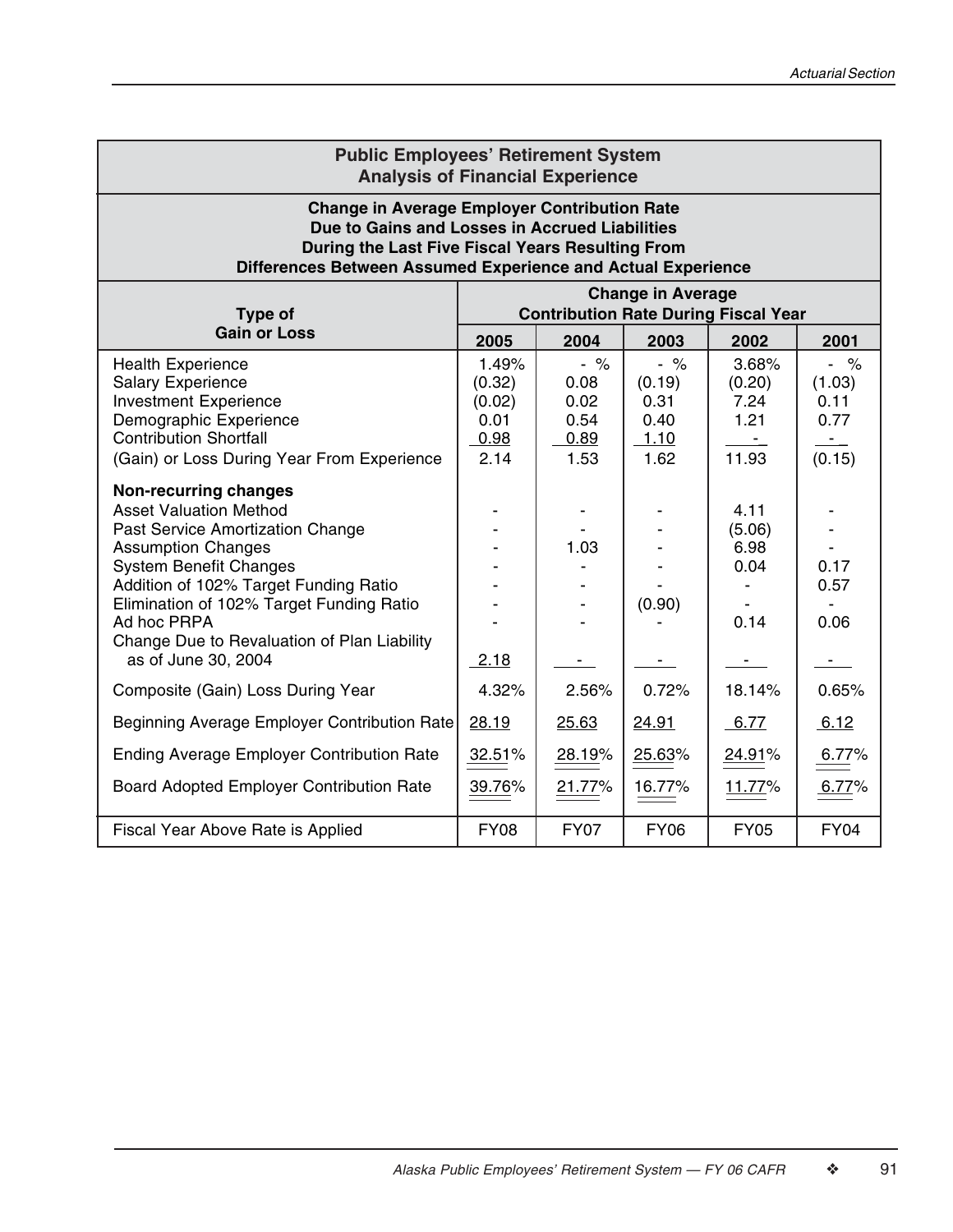## **Summary of Plan Provisions**

### **(1) Effective Date**

January 1, 1961, with amendments through June 30, 2005. Chapter 82, 1986 Session Laws of Alaska, created a two-tier retirement system. Members who were first hired under the PERS before July 1, 1986, are eligible for different benefits than members hired after June 30, 1986. Chapter 4, 1996 Session Laws of Alaska created a third tier. Members who were first hired after June 30, 1996, have a 10-year requirement for system paid health benefits and non-Peace Officer/Firefighter members have a different Final Average Earnings calculation than members from the other tiers.

#### **(2) Administration of Plan**

The Commissioner of Administration is responsible for administering the System. The Attorney General represents the system in legal proceedings.

For the Fiscal Year ending June 30, 2005, the Public Employees' Retirement Board prescribed policies and adopted regulations and performed other activities necessary to carry out the provisions of the system. The Alaska State Pension Investment Board, Department of Revenue, Treasury Division was responsible for investing PERS funds.

Subsequent to the date of this valuation, Senate Bill 141, enacted as Chapter 9, 2005 Session laws of Alaska, replaced the Public Employees' Retirement Board and the Alaska State Pension Investment Board with the Alaska Retirement Management Board.

#### **(3) Employers Included**

Currently, there are 160 employers participating in the PERS, including the State of Alaska and 159 political subdivisions and public organizations.

### **(4) Membership**

PERS membership is mandatory for all permanent full-time and part-time employees of the State of Alaska and participating political subdivisions and public organizations, unless they are specifically excluded by Alaska Statute or employer participation agreements. Employees participating in the University of Alaska's Optional Retirement Plan or other retirement plans funded by the State are not covered by the PERS. Elected officials may waive PERS membership.

Certain members of the Alaska Teachers' Retirement System (TRS) are eligible for PERS retirement benefits for their concurrent elected public official service with municipalities. In addition, employees who work half-time in the PERS and TRS simultaneously are eligible for half-time PERS and TRS credit.

#### **(5) Credited Service**

Permanent employees who work at least 30 hours a week earn full-time credit; part-time employees working between 15 and 30 hours a week earn partial credit based upon the number of hours worked. Members receiving PERS occupational disability benefits continue to earn PERS credit while disabled. Members whose survivors are receiving occupational death benefits continue to earn PERS credit while occupational survivor benefits are being paid.

Members may claim other types of service, including:

- part-time State of Alaska service rendered after December 31, 1960, and before January 1, 1976;
- service with the State, former Territory of Alaska, or U.S. Government in Alaska before January 1, 1961;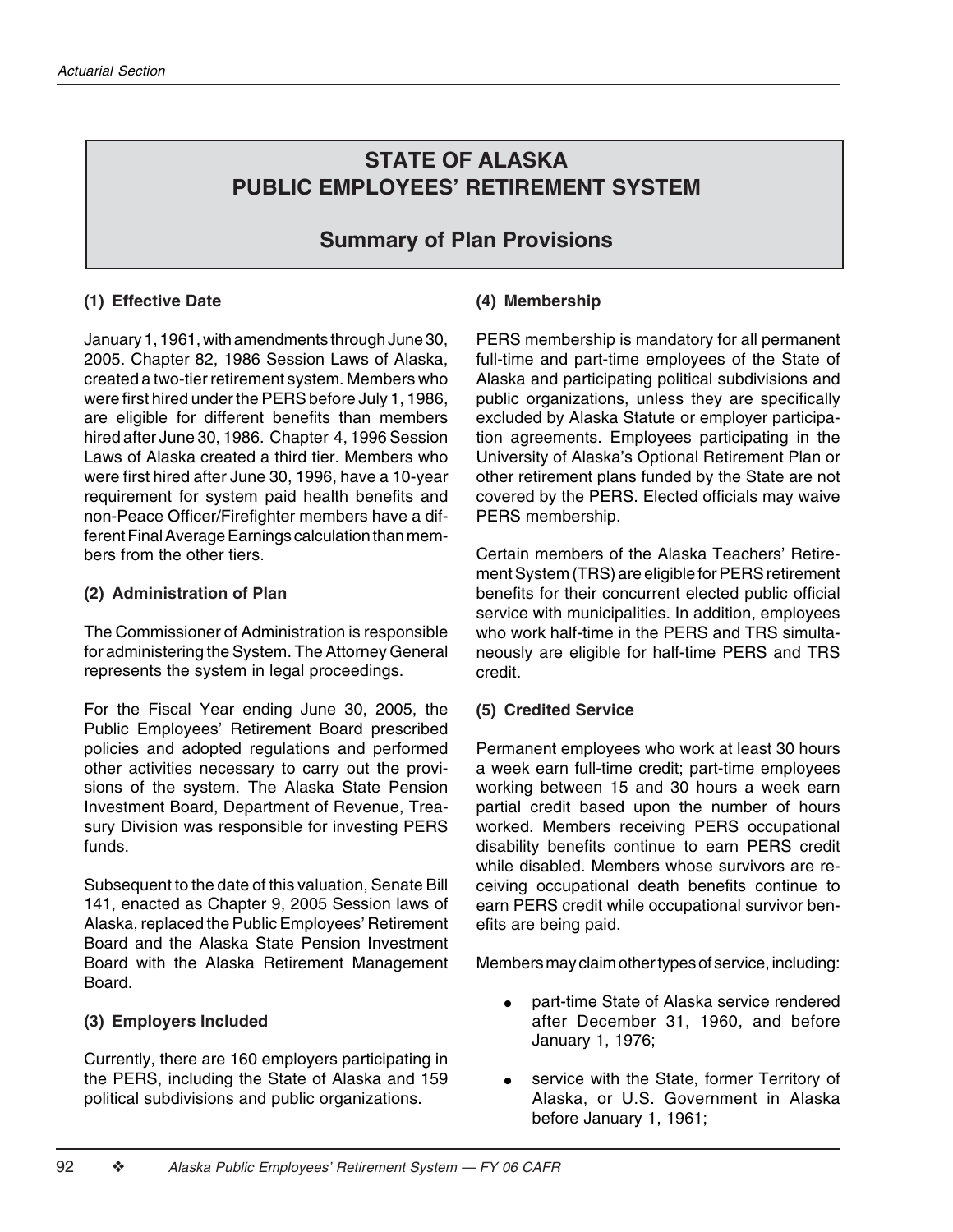# **Summary of Plan Provisions**

- past peace officer, correctional officer, fire fighter, and special officer service after January 1, 1961;
- military service (not more than five years may be claimed);
- temporary service after December 31, 1960;
- elected official service before January 1, 1981;
- Alaska Bureau of Indian Affairs service;
- past service rendered by employees who worked half-time in the PERS and TRS simultaneously;
- leave without pay service after June 13, 1987, while receiving Workers' Compensation;
- Village Public Safety Officer service; and
- service as a temporary employee of the legislature before July 1, 1979, but this service must be claimed no later than July 1, 2003, or by the date of retirement, if sooner (not more than 10 years may be claimed).

Except for service before January 1, 1961, with the State, former Territory of Alaska, or U.S. Government in Alaska, contributions are required for all past service.

Past employment with participating political subdivisions that occurred before the employers joined the PERS is creditable if the employers agree to pay the required contributions.

At the election of certain PERS members, certain service may be credited in the same fashion as members in the TRS.

Members employed as dispatchers or within a State correctional facility may, at retirement, elect to convert their dispatcher or correctional facility service from "all other" service to peace officers/ firefighter service and retire under the 20 year retirement option. Members pay the full actuarial cost of conversion.

### **(6) Employer Contributions**

Individual contribution rates are established for PERS employers based upon their consolidated normal cost and past service rates.

The consolidated normal cost rate is a uniform rate for all participating employers (less the value of members' contributions).

The past service rate is determined separately for each employer to amortize their unfunded past service liability with payments that are level as a percentage of pay over fixed 25-year periods.

Employer rates cannot be less than the consolidated normal cost rate.

### **(7) Member Contributions**

Mandatory Contributions: Peace Officers/Firefighter members are required to contribute 7.5% of their compensation; all Others contribute 6.75%. Those all Others who have elected to have their service calculated under the TRS rules contribute 9.6% of their compensation. Members' contributions are deducted from gross wages before federal income taxes are withheld.

Contributions for Claimed Service: Member contributions are also required for most of the claimed service described in (5) above.

Voluntary Contributions: Members may voluntarily contribute up to 5% of their salary on an after-tax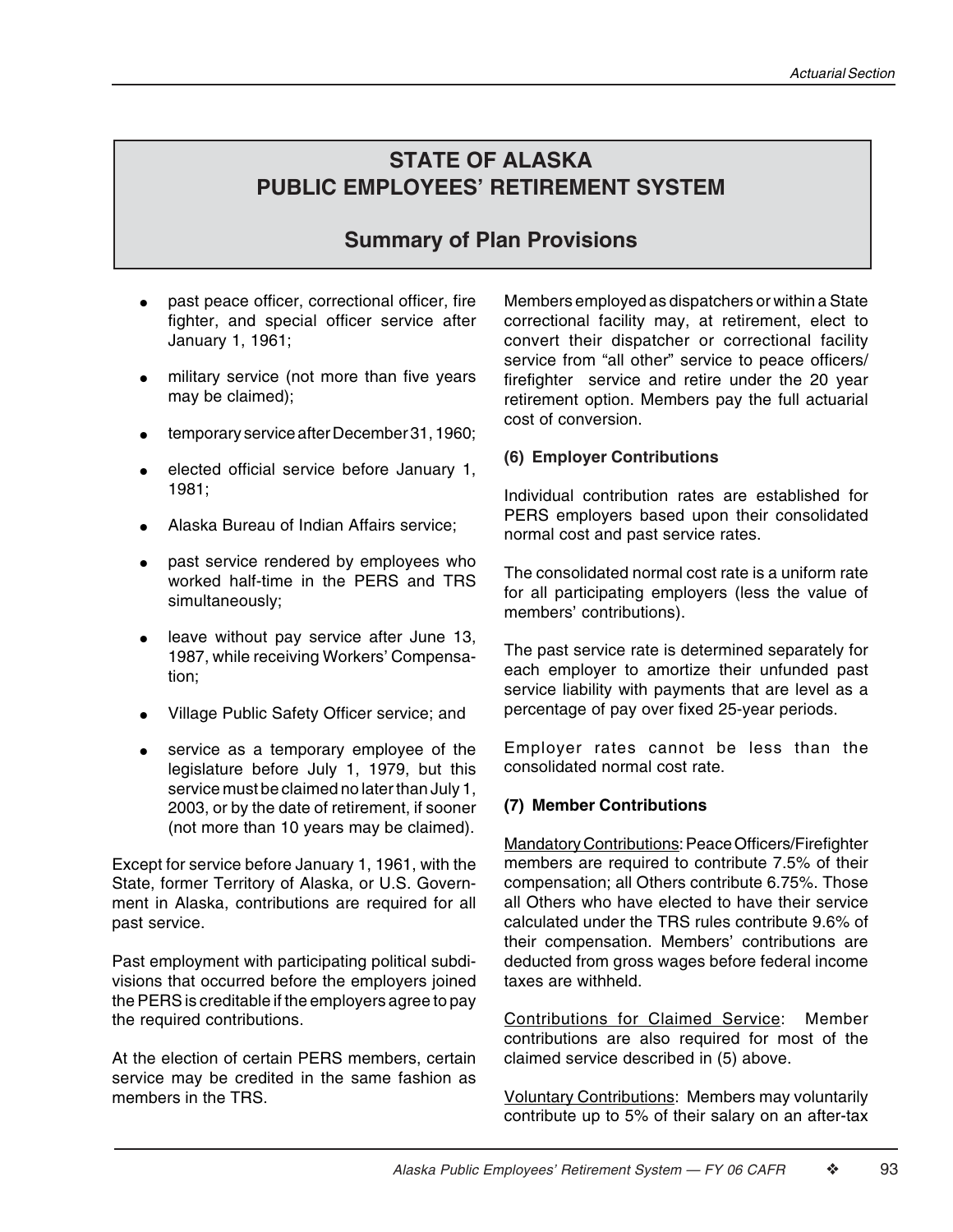## **Summary of Plan Provisions**

basis. Voluntary contributions are recorded in a separate account and are payable to the:

- (a) member in lump-sum payment upon termination of employment;
- (b) member's beneficiary if the member dies; or
- (c) member in a lump-sum, life annuity, or payments over a designated period of time when the member retires.

Interest: Members' contributions earn 4.5% interest, compounded semiannually on June 30 and December 31.

Refund of Contributions: Terminated members may receive refunds of their member contribution accounts, which includes their mandatory and voluntary contributions, indebtedness payments, and interest earned. Terminated members' accounts may be attached to satisfy claims under Alaska Statute 09.38.065, federal income tax levies, and valid Qualified Domestic Relations Orders.

Reinstatement of Contributions: Refunded accounts and the corresponding PERS service may be reinstated upon reemployment in the PERS prior to July 1, 2010. Accounts attached to satisfy claims under Alaska Statute 09.38.065 or a federal tax levy may be reinstated at any time. Interest accrues on refunds until paid in full or members retire.

#### **(8) Retirement Benefits**

#### Eligibility:

(a) Members, including deferred vested members, are eligible for normal retirement at age 60<sup>1</sup>, or early retirement at age 55, if they have at least:

- (i) five years of paid-up PERS service;
- (ii) 60 days of paid-up PERS service as employees of the legislature during each of five legislative sessions and they were first hired under the PERS before May 30, 1987;
- (iii) 80 days of paid-up PERS service as employees of the legislature during each of five legislative sessions and they were first hired under the PERS after May 29, 1987;
- (iv) two years of paid-up PERS service and they are vested in the TRS; or
- (v) two years of paid-up PERS service and a minimum three years of TRS service to qualify for a public service benefit.
- (b) Members may retire at any age when they have:
	- (i) 20 paid-up years of PERS Peace Officer/ Firefighter service; or
	- (ii) 30 paid-up years of PERS "all other" or "elected official" service.

Benefit Type: Lifetime benefits are paid to members. Eligible members may receive normal, unreduced benefits when they (1) reach normal retirement age and complete the service required; or (2) satisfy the minimum service requirements under the "20 and out" or "30 and out" provisions. Members may receive early, actuarially reduced benefits when they reach early retirement age and complete the service required.

 $1$  Members participating before July 1, 1986, are eligible for normal retirement at age 55 or early retirement at age 50.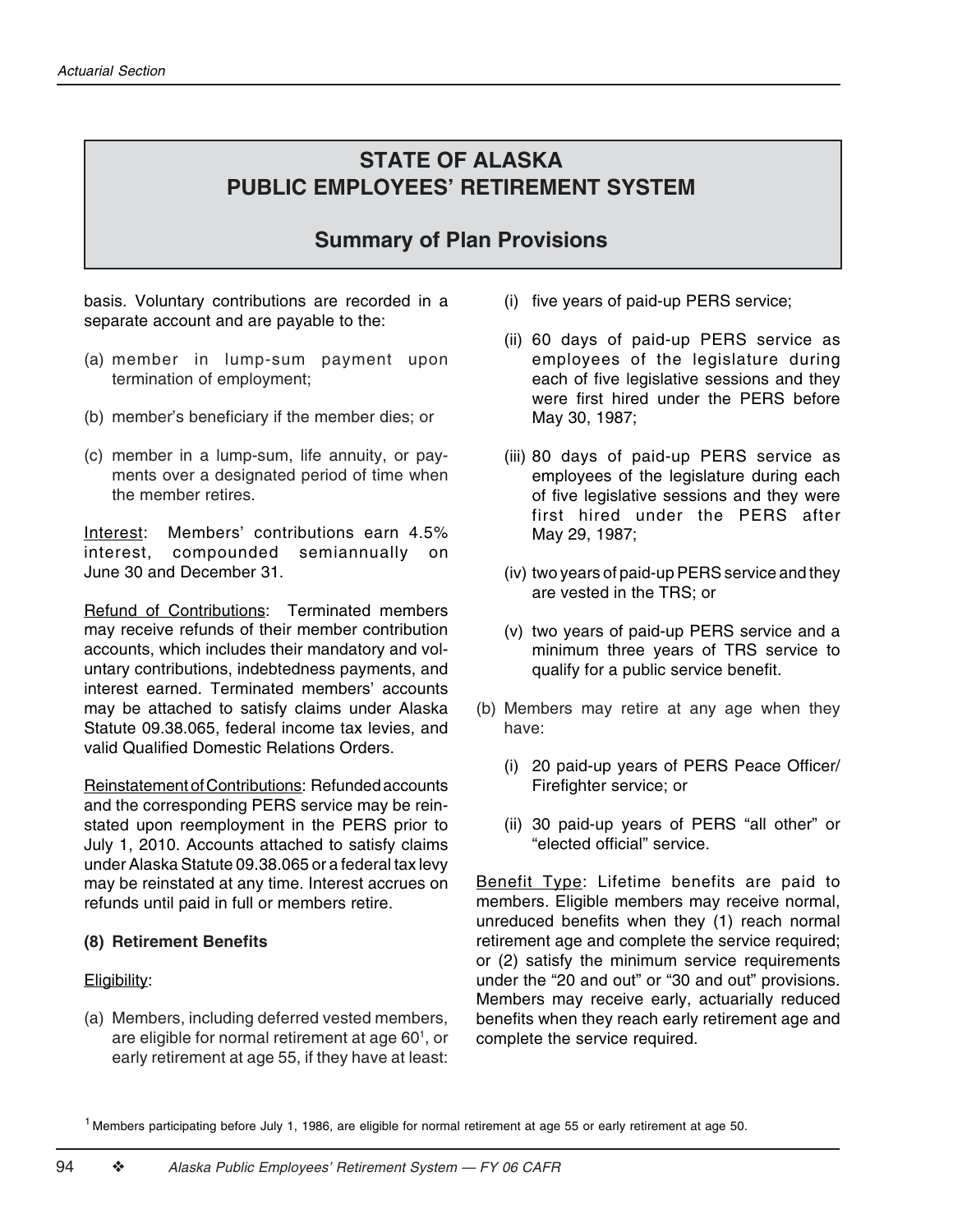## **Summary of Plan Provisions**

Members may elect an early retirement or a joint and survivor option. Members who entered the PERS prior to July 1, 1986, may also select a 66-2/3 last survivor option and a level income option. Under these options and early retirement, benefits are actuarially adjusted so that members receive the actuarial equivalents of their normal benefit amounts.

Benefit Calculations: Retirement benefits are calculated by multiplying the average monthly compensation (AMC) times credited PERS service times the percentage multiplier. The AMC is determined by averaging the salaries earned during the five highest (three highest for Peace Officer/Firefighter members or members hired prior to July 1, 1996) consecutive payroll years. Members must earn at least 115 days of credit in the last year worked to include it in the AMC calculation. The PERS pays a minimum benefit of \$25.00 per month for each year of service when the calculated benefit is less.

The percentage multipliers for Peace Officer/ Firefighter members are 2% for the first ten years of service and 2.5% for all service over 10 years.

The percentage multipliers for all Others are 2% for the first ten years, 2.25% for the next ten years, and 2.5% for all remaining service earned on or after July 1, 1986. All service before that date is calculated at 2%.

Indebtedness: Members who terminate and refund their PERS contributions are not eligible to retire, unless they return to PERS employment and pay back their refunds, plus interest, or accrue additional service which qualifies them for retirement. PERS refunds must be paid in full if the corresponding service is to count toward the minimum service requirements for retirement. Refunded PERS service is included in total service for the purpose of calculating retirement benefits. However, if a member is otherwise eligible to retire, when refunds are not completely paid before retirement, benefits are actuarially reduced for life.

#### **(9) Reemployment of Retired Members**

Retirement benefits are suspended while retired members are reemployed under the PERS. During reemployment, members earn additional PERS service and contributions are withheld from their wages. A member who retired with a normal retirement benefit can elect to waive payment of PERS contributions. The waiver allows the member to continue receiving the retirement benefit during the period of reemployment. Members who elect the waiver option do not earn additional PERS service. The Waiver Option first became effective July 1, 2005, and applies to reemployment periods after that date. The Waiver Option is not available to members who retired early or under the Retirement Incentive Programs (RIPs). The Waiver Option is no longer available after June 30, 2009.

Members retired under the Retirement Incentive Programs (RIPs) who return to employment under the PERS, TRS, or the University of Alaska's Optional Retirement Plan will:

- (a) forfeit the three years of incentive credits that they received;
- (b) owe the PERS 150% of the benefits that they received for state and political subdivision members, and 110% for school district employees, under the 1996-2000 RIP, which may include costs for health insurance, excluding amounts that they paid to participate for the 1986 and 1989 RIPs. Under prior RIPs, the penalty is 110% of the benefits received; and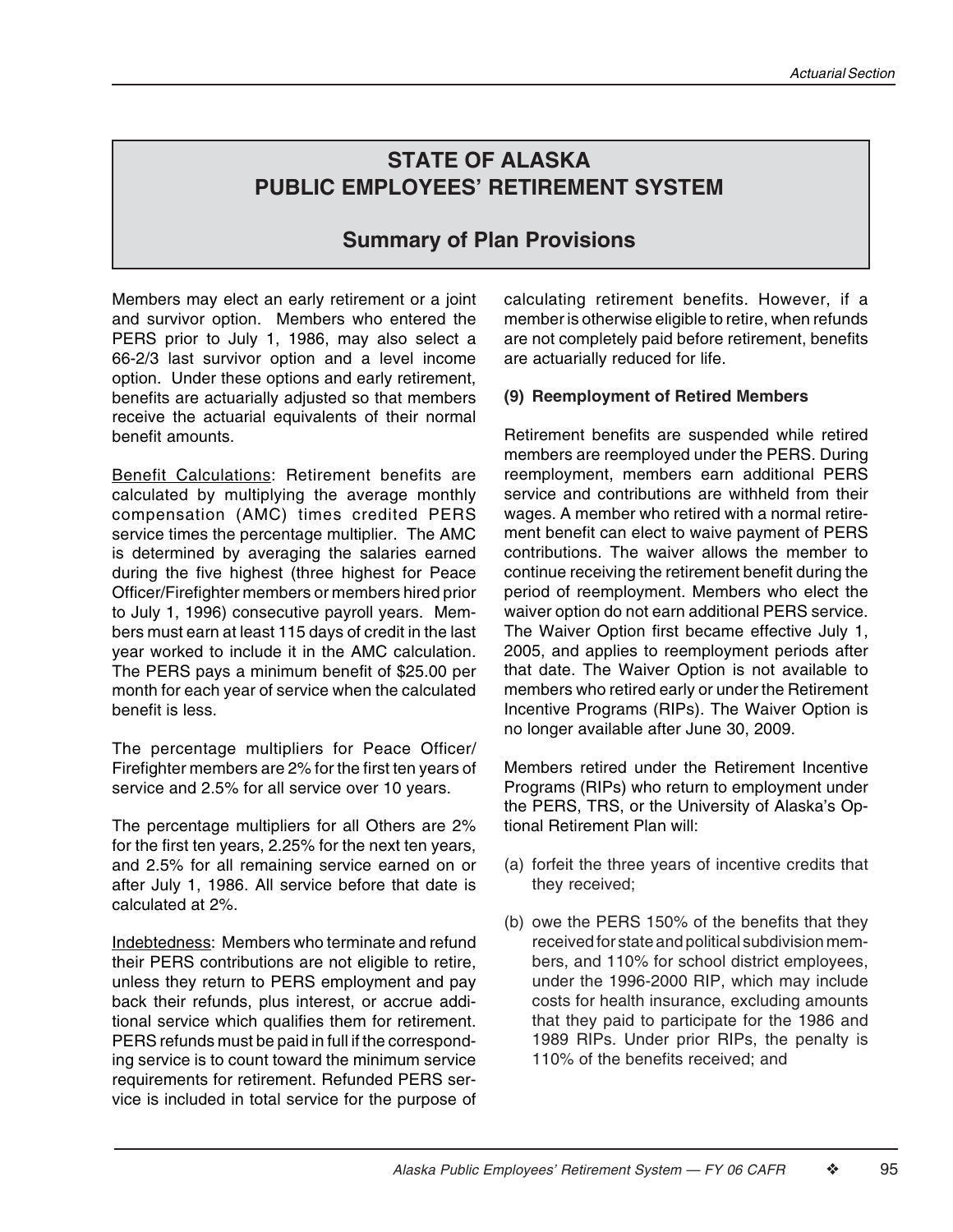## **Summary of Plan Provisions**

(c) be charged 7% interest from the date that they are reemployed until their indebtedness is paid in full or they retire again. If the indebtedness is not completely paid, future benefits will be actuarially reduced for life.

Employers make contributions to the unfunded liability of the plan on behalf of rehired retired members at the rate the employer is making contributions to the unfunded liability of the plan for other members.

#### **(10) Postemployment Healthcare Benefits**

Major medical benefits are provided to retirees by the PERS for all employees hired before July 1, 1986. Employees hired after June 30, 1986, with five years of credited service (or ten years of credited service for those first hired after June 30, 1996) must pay the full monthly premium if they are under age sixty and will receive benefits paid by the PERS if they are over age sixty. In addition, Peace Officers with twenty-five years of Peace Officer service and other members with thirty years of membership service receive benefits paid by the PERS, regardless of their age or date of hire.

#### **(11) Disability Benefits**

Monthly disability benefits are paid to permanently disabled members until they die, recover, or become eligible for normal retirement. Members are appointed to normal retirement on the first of the month after they become eligible.

Occupational Disability: Members are not required to satisfy age or service requirements to be eligible for occupational disability. Monthly benefits are equal to 40% of their gross monthly compensation on the date of their disability. Members on occupational disability continue to earn PERS service until they become eligible for normal retirement. Peace Officer/Firefighter members may elect to retain the disability benefit formula for the calculation of their normal retirement benefits.

Nonoccupational Disability: Members must be vested (five paid-up years of PERS service) to be eligible for nonoccupational disability benefits. Monthly benefits are calculated based on the member's average monthly compensation and PERS service on the date of termination from employment because of disability. Members do not earn PERS service while on nonoccupational disability.

#### **(12) Death Benefits**

Monthly death benefits may be paid to a spouse or dependent children upon the death of a member. If monthly benefits are not payable under the occupational and nonoccupational death provisions, the designated beneficiary receives the lump-sum benefit described below.

Occupational Death: When an active member dies from occupational causes, a monthly survivor's pension may be paid to the spouse. The pension equals 40% of the member's gross monthly compensation on the date of death or disability, if earlier. If there is no spouse, the pension may be paid to the member's dependent children. On the member's normal retirement date, the benefit converts to a normal retirement benefit. The normal benefit is based on the member's salary on the date of death and service, including service accumulated from the date of the member's death to the normal retirement date. Survivors of Peace Officers/ Firefighter members receive the greater of 50% of the member's gross monthly compensation on the date of death or disability, or 75% of the member's monthly normal retirement benefit (including service projected to normal retirement).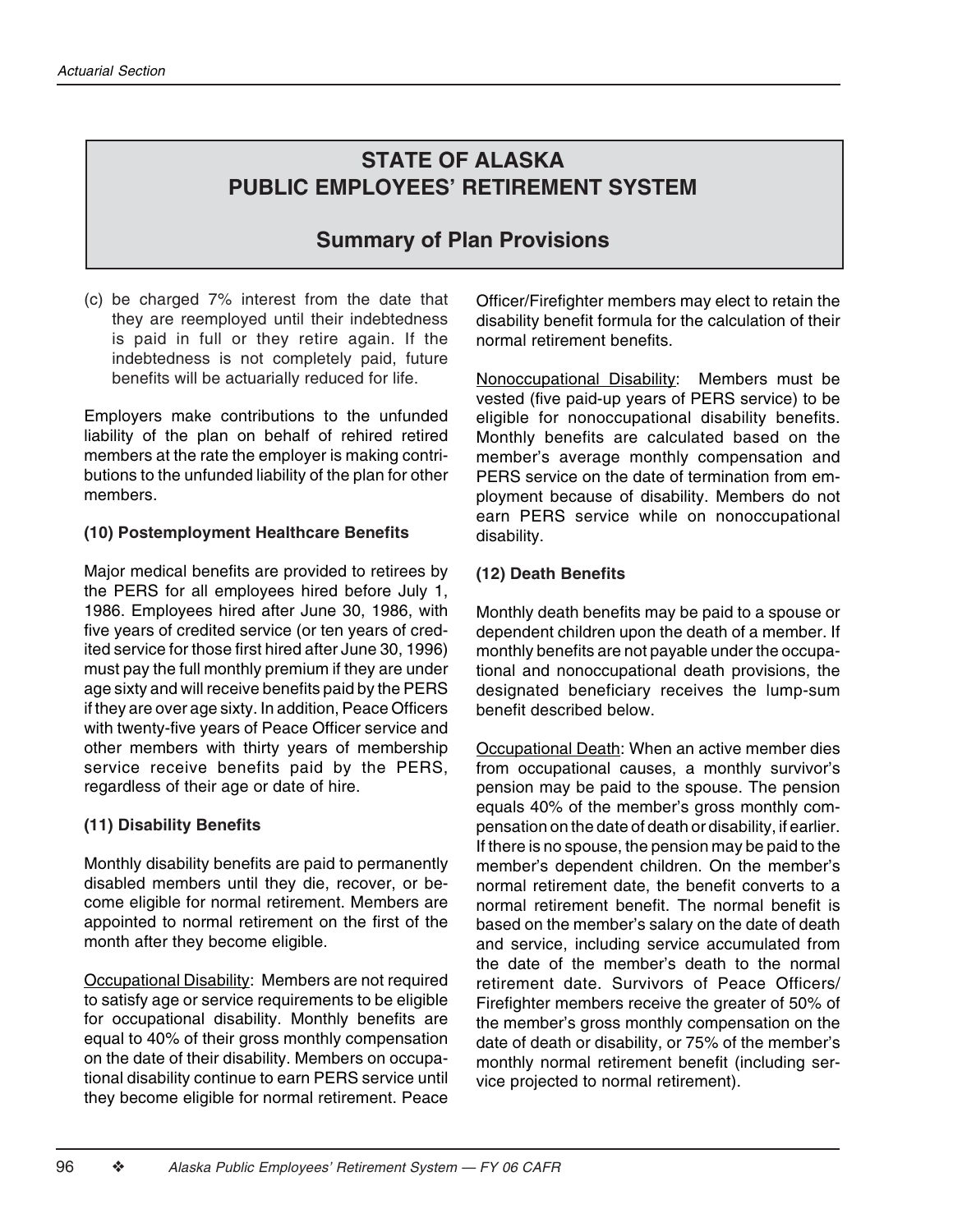## **Summary of Plan Provisions**

Death after Occupational Disability: When a member dies while occupationally disabled, benefits are paid as described above in Occupational Death.

Nonoccupational Death: When a vested member dies from nonoccupational causes, the surviving spouse may elect to receive a monthly 50% joint and survivor benefit or a lump-sum benefit. The monthly benefit is calculated on the member's average monthly compensation and PERS service at the time of termination or death.

Lump-Sum Benefit: Upon the death of a member who has less than one year of service, the designated beneficiary receives the member's contribution account, which includes mandatory and voluntary contributions, indebtedness payments, and interest earned. If the member has more than one year of PERS service, the beneficiary also receives \$1,000 and \$100 for each year of PERS service.

Death After Retirement: When a retired member dies, the designated beneficiary receives the member's contribution account, less any benefits already paid and the member's last benefit check. If the member selected a survivor option at retirement, the eligible spouse receives continuing, lifetime monthly benefits.

#### **(13) Post Retirement Pension Adjustments**

Post retirement pension adjustments (PRPAs) are granted annually to eligible benefit recipients when the consumer price index (CPI) increases during the preceding calendar year. PRPAs are calculated by multiplying the recipient's base benefit, including past PRPAs, times:

- (a) 75% of the CPI increase in the preceding calendar year or 9%, whichever is less, if the recipient is at least age 65 or on PERS disability; or
- (b) 50% of the CPI increase in the preceding calendar year or 6%, whichever is less, if the recipient is at least age 60, or has been receiving benefits for at least five years.

Ad hoc PRPAs, up to a maximum of 4%, may be granted to eligible recipients who first entered the PERS before July 1, 1986, if the CPI increases and the funding ratio is at least 105%.

In a year where an ad hoc PRPA is granted, eligible recipients will receive the higher of the two calculations.

#### **(14) Alaska Cost of Living Allowance**

Eligible benefit recipients who reside in Alaska receive an Alaska cost of living allowance (COLA) equal to 10% of their base benefits or \$50, whichever is more. The following benefit recipients are eligible:

- (a) members who first entered the PERS before July 1, 1986, and their survivors;
- (b) members who first entered the PERS after June 30, 1986, and their survivors if they are at least age 65; and
- (c) all disabled members.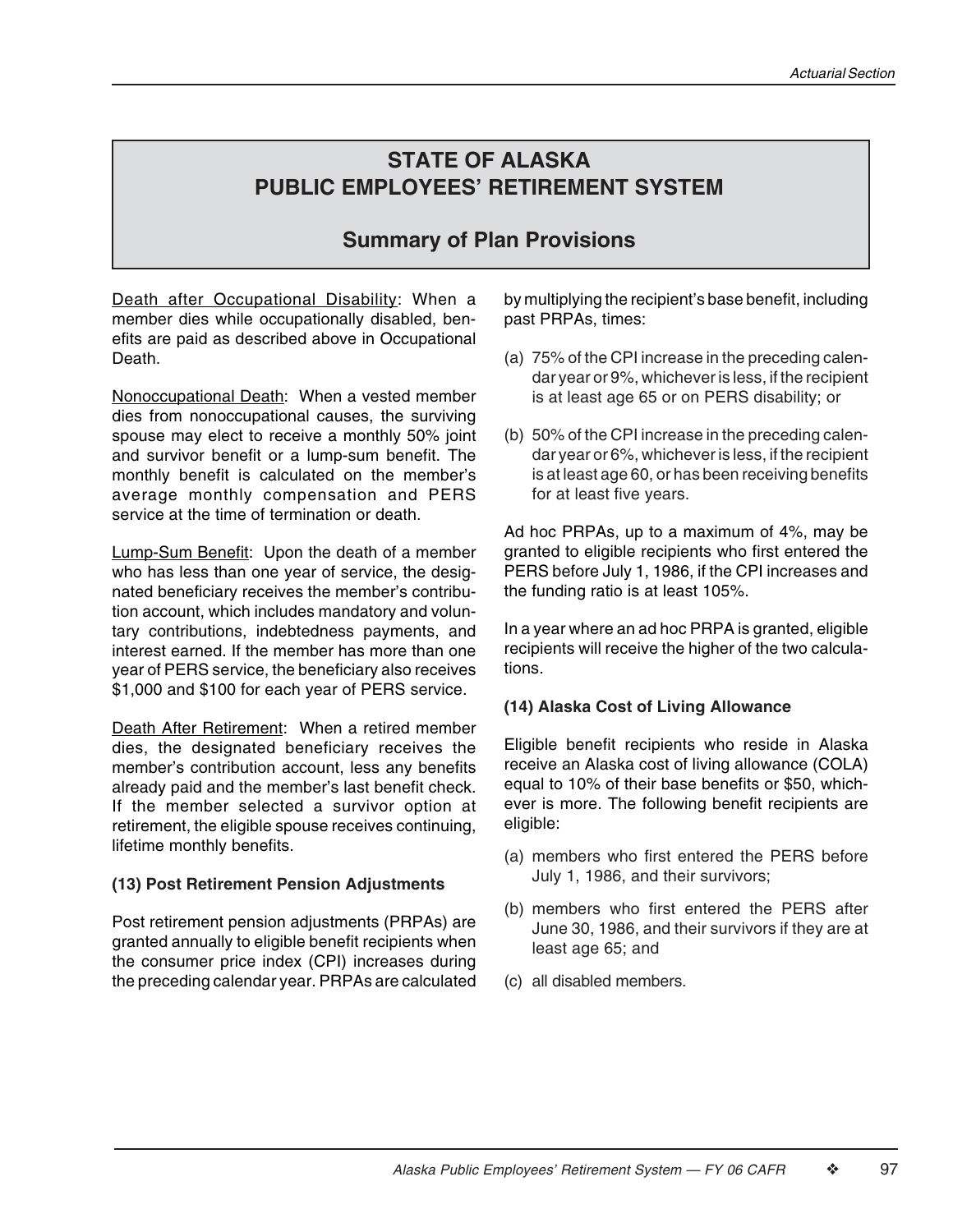This page intentionally left blank.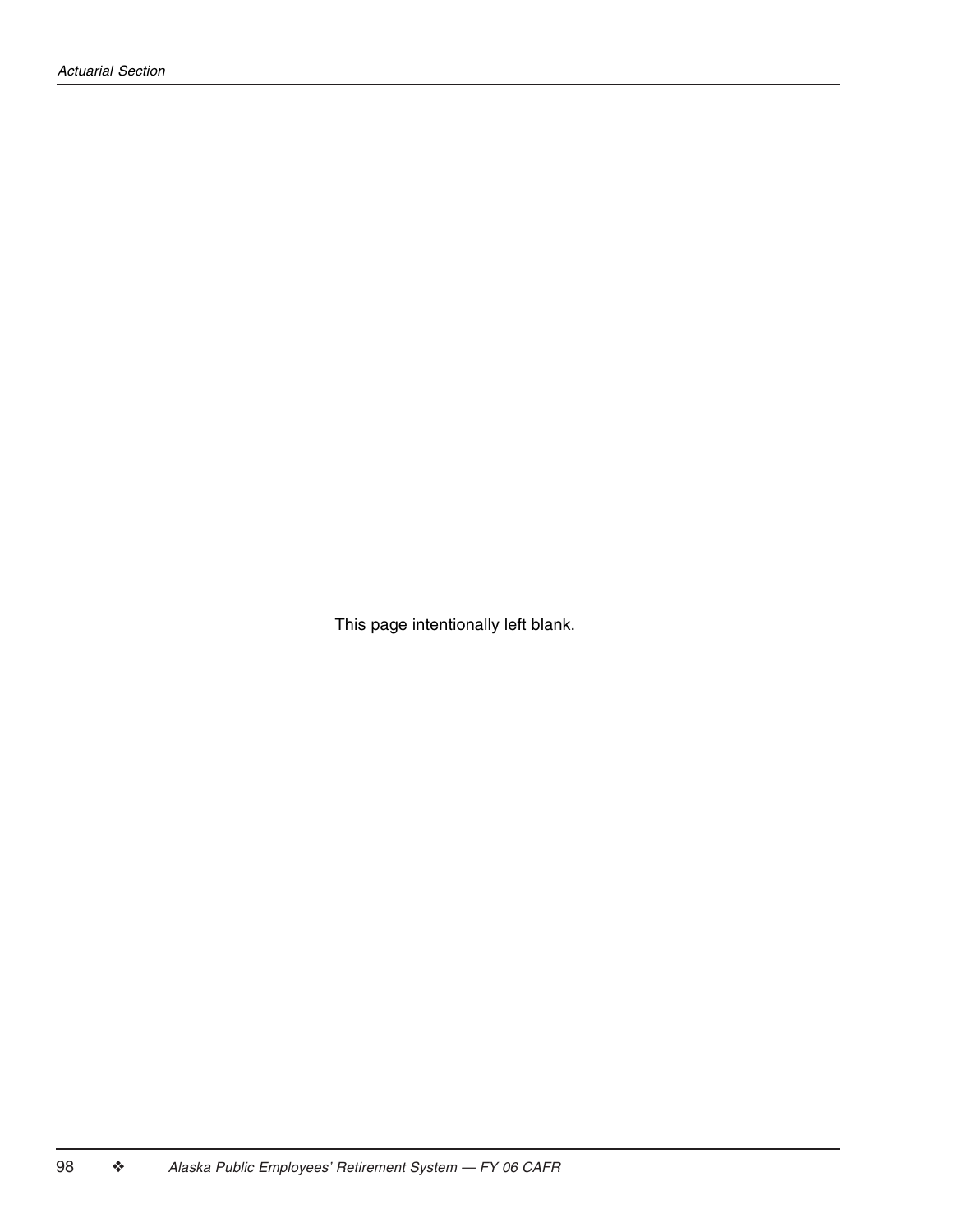| <b>Public Employees' Retirement System</b><br><b>Changes in Net Assets</b><br>(In thousands) |                                                   |                  |                   |                                                       |                                          |  |  |  |  |
|----------------------------------------------------------------------------------------------|---------------------------------------------------|------------------|-------------------|-------------------------------------------------------|------------------------------------------|--|--|--|--|
| Year<br><b>Ended</b><br>June 30                                                              | <b>Net Assets,</b><br><b>Beginning of</b><br>Year | <b>Additions</b> | <b>Deductions</b> | <b>Increase</b><br>(Decrease) in Net<br><b>Assets</b> | <b>Net Assets,</b><br><b>End of Year</b> |  |  |  |  |
| 1997                                                                                         | 5,567,721                                         | 1,239,965        | 241,531           | 998,434                                               | 6,566,155                                |  |  |  |  |
| 1998                                                                                         | 6,566,155                                         | 1,139,429        | 267,186           | 872,243                                               | 7,438,398                                |  |  |  |  |
| 1999                                                                                         | 7,438,398                                         | 965,199          | 298,239           | 666,960                                               | 8,105,358                                |  |  |  |  |
| 2000                                                                                         | 8,105,358                                         | 990,702          | 339,480           | 651,222                                               | 8,756,580                                |  |  |  |  |
| 2001                                                                                         | 8,756,580                                         | (286, 775)       | 381,423           | (668, 198)                                            | 8,088,382                                |  |  |  |  |
| 2002                                                                                         | 8,088,382                                         | (252, 861)       | 422,688           | (675, 549)                                            | 7,412,833                                |  |  |  |  |
| 2003                                                                                         | 7,412,833                                         | 448,542          | 469,920           | (21, 378)                                             | 7,391,455                                |  |  |  |  |
| 2004                                                                                         | 7,391,455                                         | 1,302,620        | 516,769           | 785,851                                               | 8,177,306                                |  |  |  |  |
| 2005                                                                                         | 8,177,306                                         | 985,151          | 571,705           | 413,446                                               | 8,590,752                                |  |  |  |  |
| 2006                                                                                         | 8,590,752                                         | 1,400,868        | 612,149           | 788,719                                               | 9,379,471                                |  |  |  |  |

### **10-YEAR COMPARISON OF ADDITIONS AND DEDUCTIONS**

![](_page_102_Figure_3.jpeg)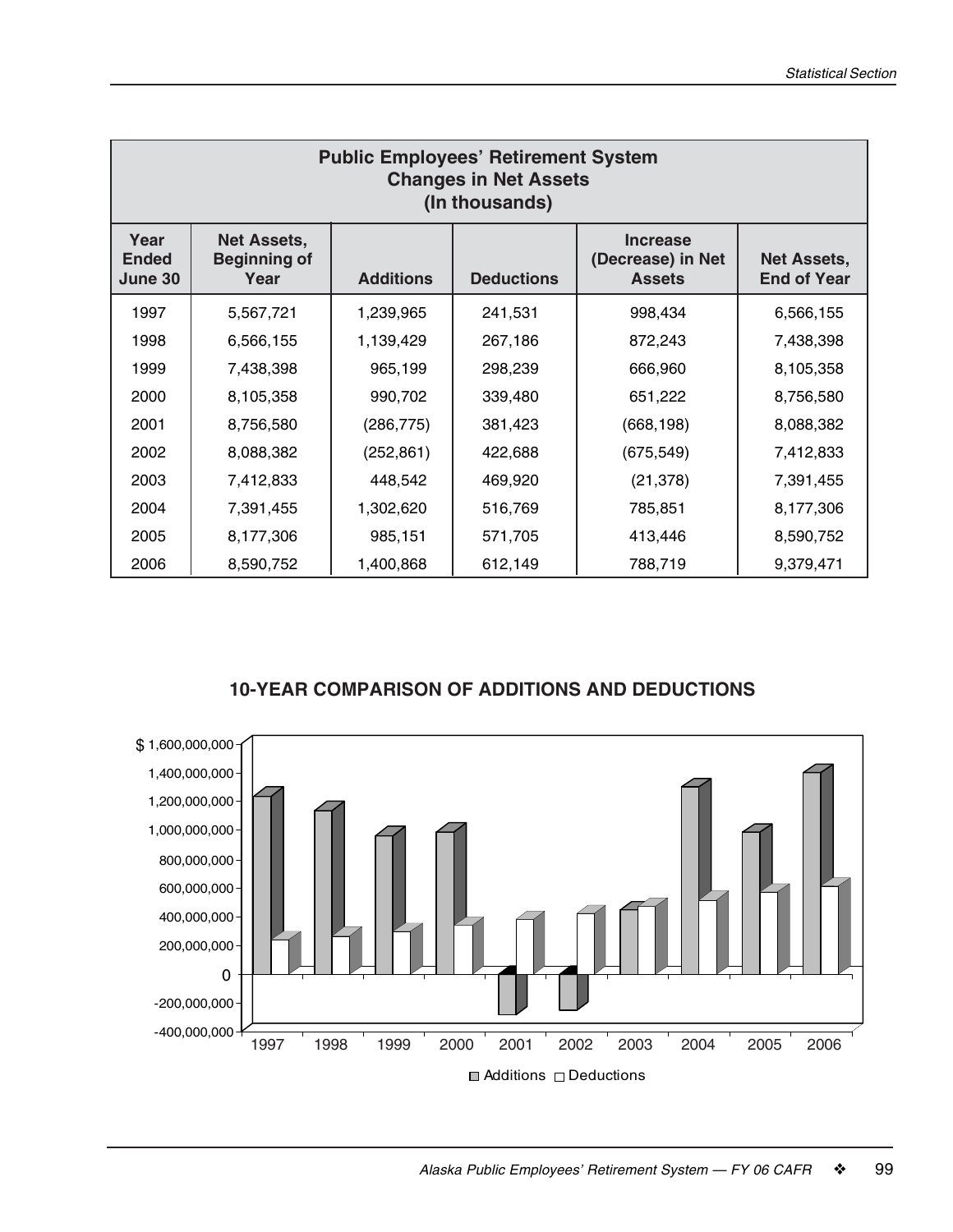| <b>Public Employees' Retirement System</b><br><b>Additions by Source (In thousands)</b> |                                         |                                            |                                            |                                                            |                      |              |  |  |  |
|-----------------------------------------------------------------------------------------|-----------------------------------------|--------------------------------------------|--------------------------------------------|------------------------------------------------------------|----------------------|--------------|--|--|--|
| <b>Year Ended</b><br>June 30                                                            | <b>Employer</b><br><b>Contributions</b> | <b>Plan Member</b><br><b>Contributions</b> | <b>State</b><br><b>of</b><br><b>Alaska</b> | <b>Net</b><br><b>Investment</b><br><b>Income</b><br>(Loss) | <b>Other</b>         | <b>Total</b> |  |  |  |
| 1997                                                                                    | \$154,599                               | \$87,949                                   | \$                                         | \$997,410                                                  | \$<br>$\overline{7}$ | \$1,239,965  |  |  |  |
| 1998                                                                                    | 112,384                                 | 89,256                                     |                                            | 937,782                                                    | 7                    | 1,139,429    |  |  |  |
| 1999                                                                                    | 109,938                                 | 90,635                                     |                                            | 764,622                                                    | $\overline{4}$       | 965,199      |  |  |  |
| 2000                                                                                    | 107,596                                 | 92,770                                     |                                            | 790,336                                                    |                      | 990,702      |  |  |  |
| 2001                                                                                    | 96,484                                  | 94,983                                     |                                            | (478, 249)                                                 | 7                    | (286, 775)   |  |  |  |
| 2002                                                                                    | 94,769                                  | 100,639                                    |                                            | (448, 279)                                                 | 10                   | (252, 861)   |  |  |  |
| 2003                                                                                    | 99,198                                  | 112,112                                    |                                            | 237,205                                                    | 27                   | 448,542      |  |  |  |
| 2004                                                                                    | 105,585                                 | 118,554                                    |                                            | 1,064,605                                                  | 13,876               | 1,302,620    |  |  |  |
| 2005                                                                                    | 178,205                                 | 114,640                                    |                                            | 692,303                                                    | 3                    | 985,151      |  |  |  |
| 2006                                                                                    | 253,922                                 | 119,566                                    | 18,427                                     | 974,006                                                    | 34,947               | 1,400,868    |  |  |  |

# **10-YEAR COMPARISON OF ADDITIONS BY SOURCE**

![](_page_103_Figure_3.jpeg)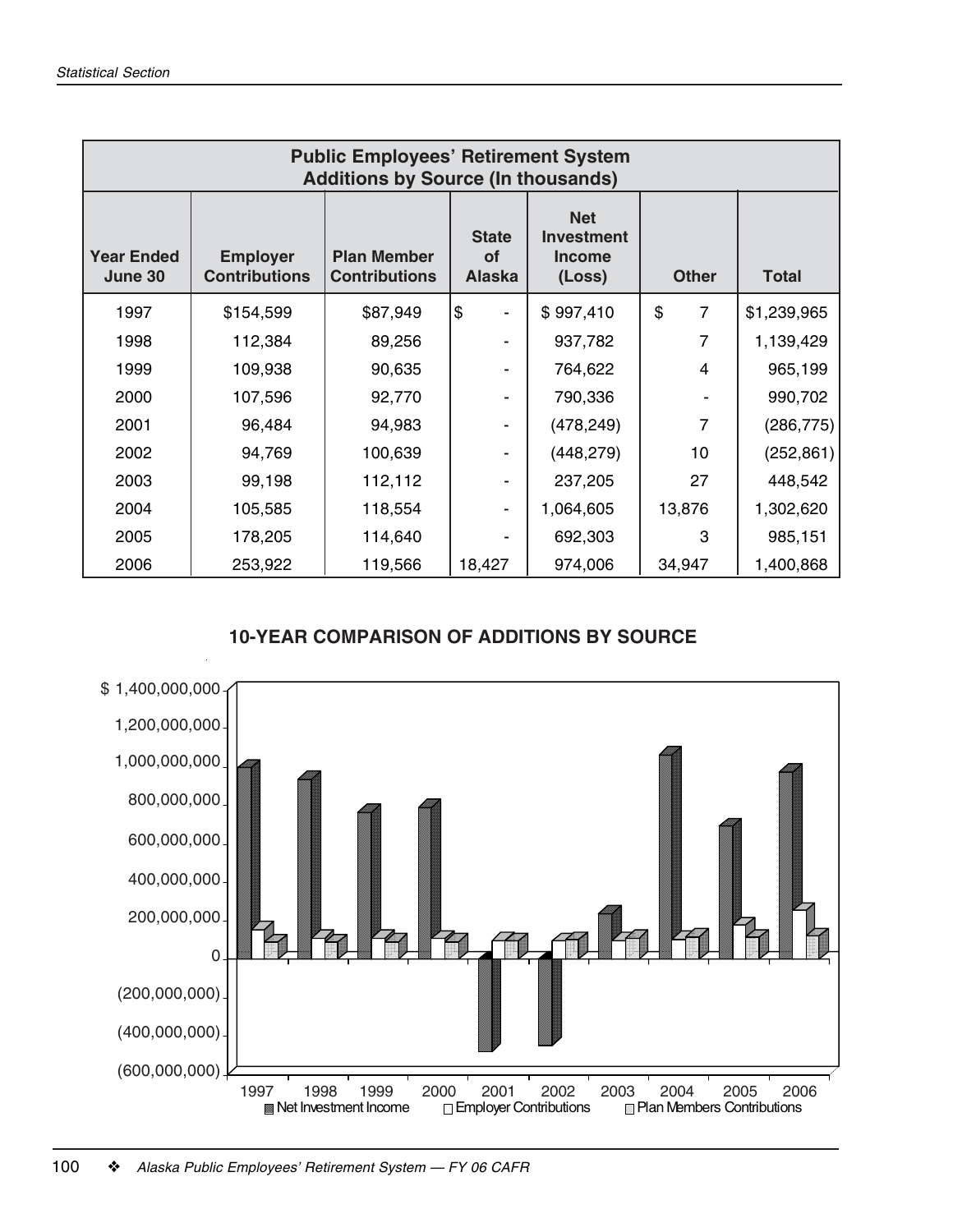| <b>Public Employees' Retirement System</b><br><b>Deductions by Type (In thousands)</b> |                                   |                                      |                                           |                       |              |  |  |  |
|----------------------------------------------------------------------------------------|-----------------------------------|--------------------------------------|-------------------------------------------|-----------------------|--------------|--|--|--|
| <b>Year Ended</b><br>June 30                                                           | <b>Pension</b><br><b>Benefits</b> | <b>Healthcare</b><br><b>Premiums</b> | <b>Refunds of</b><br><b>Contributions</b> | <b>Administrative</b> | <b>Total</b> |  |  |  |
| 1997                                                                                   | \$177,328                         | \$48,361                             | \$13,012                                  | \$2,830               | \$241,531    |  |  |  |
| 1998                                                                                   | 195,544                           | 55,165                               | 13,557                                    | 2,920                 | 267,186      |  |  |  |
| 1999                                                                                   | 215,170                           | 64,486                               | 14,435                                    | 4,148                 | 298,239      |  |  |  |
| 2000                                                                                   | 239,441                           | 83,794                               | 11,998                                    | 4,247                 | 339,480      |  |  |  |
| 2001                                                                                   | 259,771                           | 103,846                              | 13,134                                    | 4,672                 | 381,423      |  |  |  |
| 2002                                                                                   | 279,731                           | 124,805                              | 12,869                                    | 5,283                 | 422,688      |  |  |  |
| 2003                                                                                   | 307,684                           | 143,331                              | 13,025                                    | 5,880                 | 469,920      |  |  |  |
| 2004                                                                                   | 329,390                           | 167,360                              | 14,723                                    | 5,296                 | 516,769      |  |  |  |
| 2005                                                                                   | 357,763                           | 192,349                              | 16,587                                    | 5,006                 | 571,705      |  |  |  |
| 2006                                                                                   | 381,672                           | 210,613                              | 14,063                                    | 5,801                 | 612,149      |  |  |  |

**10-YEAR COMPARISON OF DEDUCTIONS BY TYPE**

![](_page_104_Figure_3.jpeg)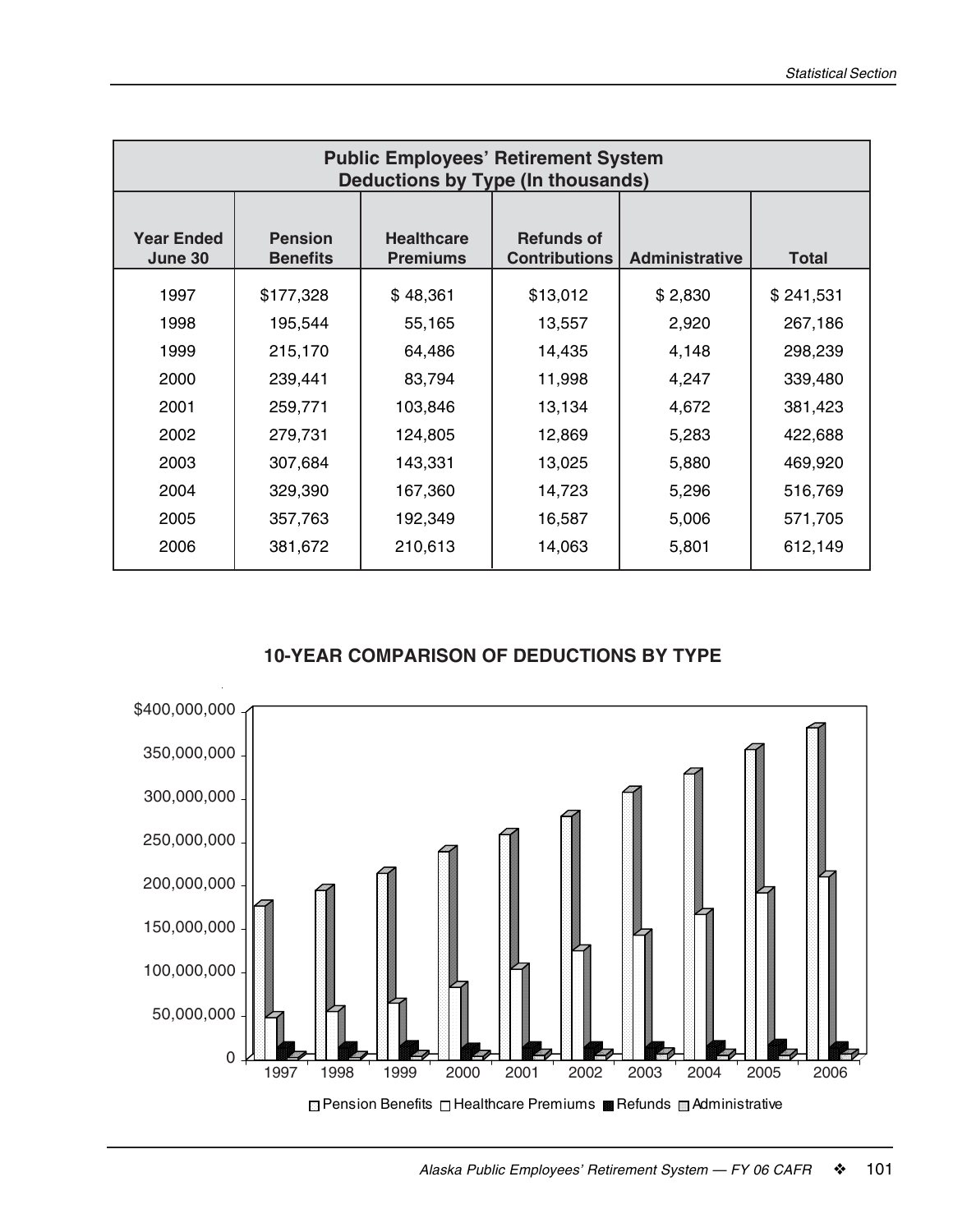| <b>Public Employees' Retirement System</b><br><b>Schedule of Benefit Deductions by Type</b><br>(In thousands) |                |                   |                 |                  |                   |              |  |  |
|---------------------------------------------------------------------------------------------------------------|----------------|-------------------|-----------------|------------------|-------------------|--------------|--|--|
| Year<br><b>Ended</b><br>June 30                                                                               | <b>Service</b> | <b>Disability</b> | <b>Survivor</b> | <b>Dependent</b> | <b>Healthcare</b> | <b>Total</b> |  |  |
| 1997                                                                                                          | \$160,103      | \$6,228           | \$10,314        | \$<br>683        | \$48,361          | \$225,689    |  |  |
| 1998                                                                                                          | 177,556        | 6,598             | 10,823          | 567              | 55,165            | 250,709      |  |  |
| 1999                                                                                                          | 195,605        | 7,195             | 12,141          | 229              | 64,486            | 279,656      |  |  |
| 2000                                                                                                          | 216,118        | 9,669             | 13,650          | 4                | 83,794            | 323,235      |  |  |
| 2001                                                                                                          | 239,814        | 8,185             | 11,772          |                  | 103,846           | 363,617      |  |  |
| 2002                                                                                                          | 258,189        | 8,379             | 13,163          |                  | 124,805           | 404,536      |  |  |
| 2003                                                                                                          | 283,927        | 8,827             | 14,930          |                  | 143,331           | 451,015      |  |  |
| 2004                                                                                                          | 305,047        | 8,691             | 15,652          |                  | 167,360           | 496,750      |  |  |
| 2005                                                                                                          | 332,179        | 8,720             | 16,864          |                  | 192,349           | 550,112      |  |  |
| 2006                                                                                                          | 355,841        | 7,779             | 18,052          |                  | 210,613           | 592,285      |  |  |

# **20-YEAR COMPARISON OF RETIREE MONTHLY HEALTHCARE PREMIUMS**

![](_page_105_Figure_3.jpeg)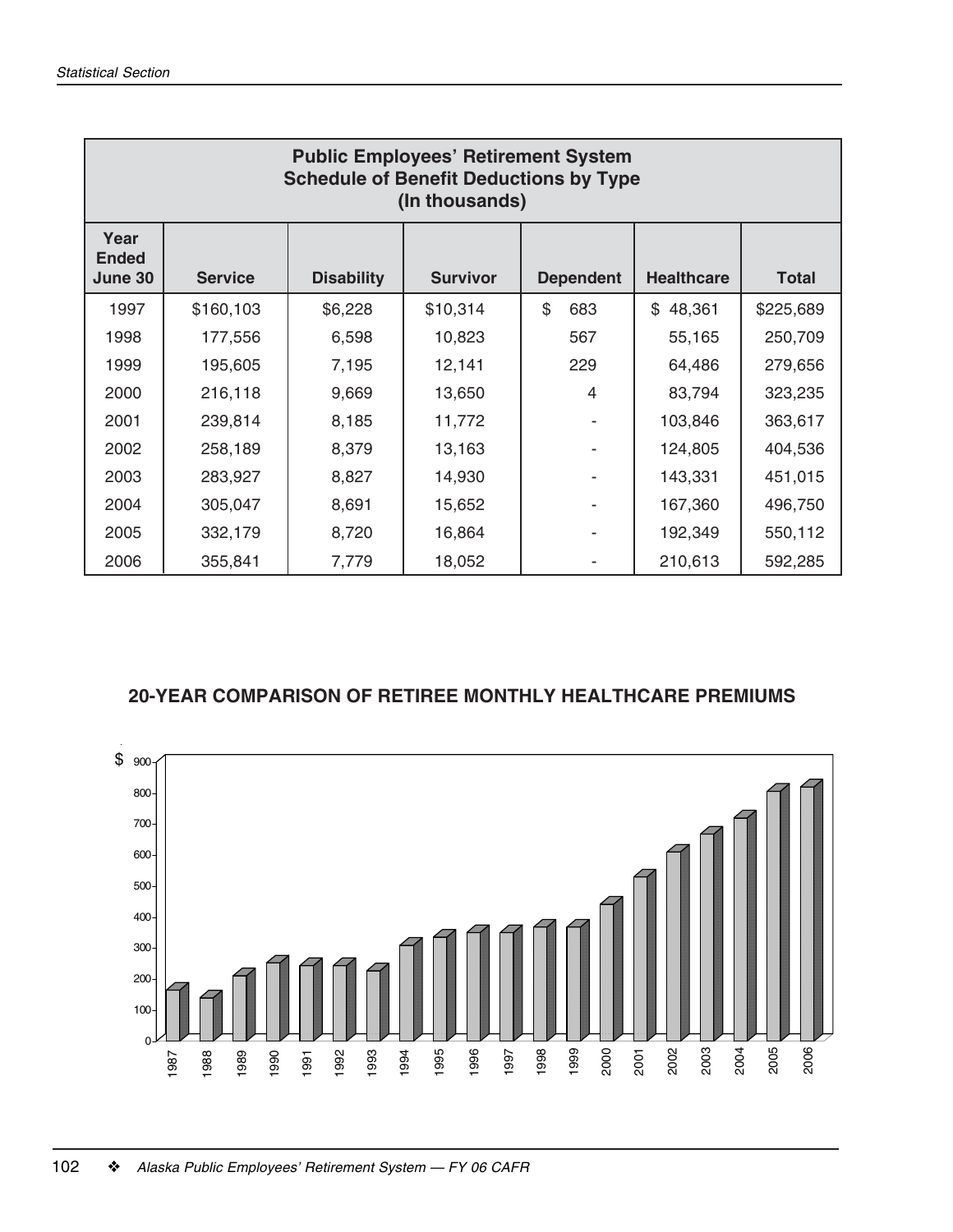| <b>Public Employees' Retirement System</b><br><b>System Membership by Status</b> |        |                                               |                                      |                                                      |              |  |  |  |
|----------------------------------------------------------------------------------|--------|-----------------------------------------------|--------------------------------------|------------------------------------------------------|--------------|--|--|--|
| <b>Year Ended</b><br>June 30<br><b>Active</b>                                    |        | <b>Retirees &amp;</b><br><b>Beneficiaries</b> | <b>Vested</b><br><b>Terminations</b> | <b>Nonvested</b><br><b>Terminations</b><br>w/Balance | <b>Total</b> |  |  |  |
| 1997                                                                             | 31,854 | 11,802                                        | 4,742                                | 6,260                                                | 54,658       |  |  |  |
| 1998                                                                             | 31,910 | 13,101                                        | 5,143                                | 6,571                                                | 56,725       |  |  |  |
| 1999                                                                             | 32,214 | 14,185                                        | 5,395                                | 7,500                                                | 59,294       |  |  |  |
| 2000                                                                             | 32,134 | 15,174                                        | 5,433                                | 11,465                                               | 64,206       |  |  |  |
| 2001                                                                             | 32,441 | 16,274                                        | 6,187                                | 11,403                                               | 66,305       |  |  |  |
| 2002                                                                             | 33,242 | 17,215                                        | 5,702                                | 11,301                                               | 67,460       |  |  |  |
| 2003                                                                             | 34,065 | 18,431                                        | 5,841                                | 10,798                                               | 69,135       |  |  |  |
| 2004                                                                             | 33,612 | 19,572                                        | 5,965                                | 11,860                                               | 71,009       |  |  |  |
| 2005                                                                             | 33,730 | 20,703                                        | 6,105                                | 12,761                                               | 73,299       |  |  |  |
| 2006                                                                             | 34,660 | 21,852                                        | 6,102                                | 13,696                                               | 76,310       |  |  |  |

# **10-YEAR COMPARISON OF ACTIVE AND RETIRED MEMBERS**

![](_page_106_Figure_3.jpeg)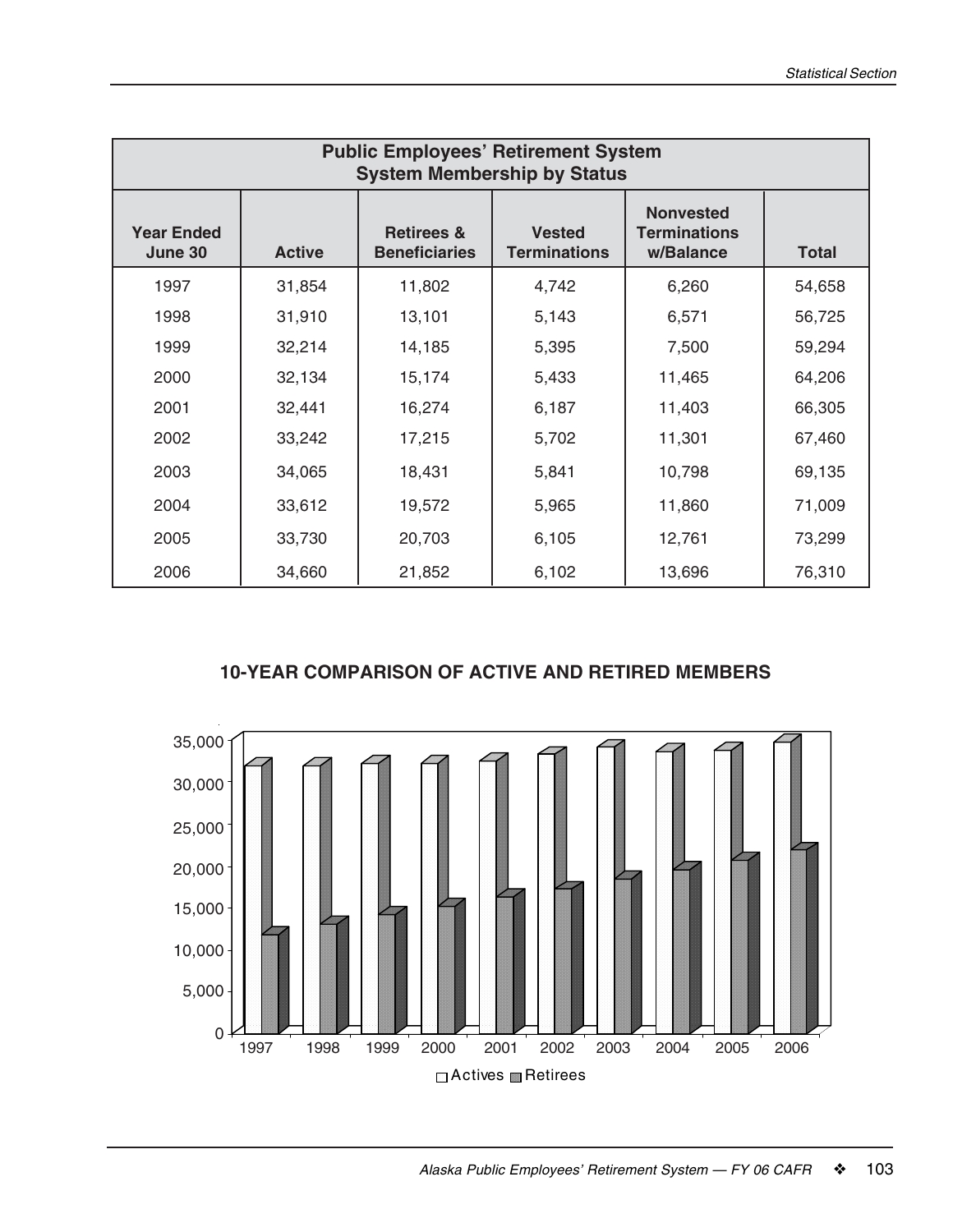| <b>Public Employees' Retirement System</b><br><b>Schedule of Benefit Recipients by Type</b><br><b>June 30, 2006</b>                                                                                                                                                                                                    |                                                                                                                       |                                                                                                                     |                                                                                                        |                                                                        |  |  |  |
|------------------------------------------------------------------------------------------------------------------------------------------------------------------------------------------------------------------------------------------------------------------------------------------------------------------------|-----------------------------------------------------------------------------------------------------------------------|---------------------------------------------------------------------------------------------------------------------|--------------------------------------------------------------------------------------------------------|------------------------------------------------------------------------|--|--|--|
| <b>Amount of</b><br><b>Monthly</b><br><b>Benefit</b>                                                                                                                                                                                                                                                                   | <b>Number</b><br><b>of</b><br><b>Recipients</b>                                                                       | <b>Type of Benefit</b><br><b>Service</b><br><b>Survivor/QDRO</b><br><b>Disability</b>                               |                                                                                                        |                                                                        |  |  |  |
| \$<br>300<br>$0 -$<br>600<br>$301 -$<br>$601 -$<br>900<br>901<br>1,200<br>$\blacksquare$<br>1,201<br>1,500<br>$\blacksquare$<br>1,501<br>$-1,800$<br>$1,801 - 2,100$<br>$2,101 - 2,400$<br>2,401 - 2,700<br>2,701 - 3,000<br>$3,001 - 3,300$<br>$3,301 - 3,600$<br>$3,601 - 3,900$<br>$3,901 -$<br>4,200<br>over 4,200 | 1,758<br>3,802<br>3,103<br>2,637<br>1,984<br>1,636<br>1,369<br>1,083<br>918<br>775<br>664<br>480<br>442<br>347<br>854 | 1,421<br>3,276<br>2,712<br>2,320<br>1,753<br>1,478<br>1,210<br>984<br>859<br>745<br>642<br>469<br>434<br>342<br>844 | 329<br>481<br>350<br>269<br>171<br>110<br>98<br>52<br>42<br>20<br>18<br>11<br>4<br>$\overline{c}$<br>9 | 8<br>45<br>41<br>48<br>60<br>48<br>61<br>47<br>17<br>10<br>4<br>4<br>3 |  |  |  |
| <b>Totals</b>                                                                                                                                                                                                                                                                                                          | 21,852                                                                                                                | 19,489                                                                                                              | 1,966                                                                                                  | 397                                                                    |  |  |  |

| <b>Schedule of Benefit Recipients by Option Selected</b><br><b>June 30, 2006</b>                                                                        |               |                        |                |            |                                                                                                     |                          |       |                |                         |     |
|---------------------------------------------------------------------------------------------------------------------------------------------------------|---------------|------------------------|----------------|------------|-----------------------------------------------------------------------------------------------------|--------------------------|-------|----------------|-------------------------|-----|
| <b>Amount of</b>                                                                                                                                        | <b>Number</b> | <b>Option Selected</b> |                |            |                                                                                                     |                          |       |                |                         |     |
| <b>Monthly Benefit</b>                                                                                                                                  | of Recipients | 1                      | $\overline{2}$ | 3          | 4                                                                                                   | 5                        | 6     | $\overline{7}$ | 8                       | 9   |
| $\sqrt{3}$<br>300<br>$\Omega$                                                                                                                           | 1,758         | 441                    | 341            | 244        | 70                                                                                                  | 325                      | 218   | 111            | ۰                       | 8   |
| 600<br>301<br>$\blacksquare$                                                                                                                            | 3,802         | 1,243                  | 959            | 590        | 235                                                                                                 | 249                      | 392   | 89             |                         | 45  |
| 900<br>601<br>$\overline{\phantom{a}}$                                                                                                                  | 3,103         | 1,067                  | 774            | 440        | 218                                                                                                 | 213                      | 287   | 63             | 5                       | 36  |
| 901<br>1,200<br>٠                                                                                                                                       | 2,637         | 856                    | 680            | 407        | 183                                                                                                 | 194                      | 209   | 60             | 21                      | 27  |
| 1,201<br>1,500<br>$\blacksquare$                                                                                                                        | 1,984         | 591                    | 559            | 293        | 140                                                                                                 | 170                      | 139   | 32             | 40                      | 20  |
| 1,501<br>1,800                                                                                                                                          | 1,636         | 479                    | 477            | 267        | 120                                                                                                 | 135                      | 92    | 18             | 35                      | 13  |
| 1,801<br>2,100                                                                                                                                          | 1,369         | 362                    | 433            | 221        | 106                                                                                                 | 88                       | 84    | 14             | 53                      | 8   |
| 2,101<br>2,400                                                                                                                                          | 1,083         | 262                    | 382            | 180        | 70                                                                                                  | 90                       | 46    | 6              | 35                      | 12  |
| 2,401<br>2,700<br>$\blacksquare$                                                                                                                        | 918           | 237                    | 321            | 167        | 71                                                                                                  | 63                       | 37    | 5              | 14                      | 3   |
| 2,701<br>3,000<br>$\blacksquare$                                                                                                                        | 775           | 196                    | 305            | 138        | 54                                                                                                  | 52                       | 18    | 2              | 5                       | 5   |
| 3,001<br>3,300<br>$\overline{a}$                                                                                                                        | 664           | 163                    | 284            | 98         | 48                                                                                                  | 49                       | 16    | 2              | $\overline{\mathbf{4}}$ |     |
| 3,301<br>3,600<br>$\overline{\phantom{a}}$                                                                                                              | 480           | 110                    | 206            | 72         | 50                                                                                                  | 31                       | 10    | 1              |                         |     |
| 3,601<br>3,900<br>$\blacksquare$                                                                                                                        | 442           | 112                    | 204            | 61         | 24                                                                                                  | 33                       | 4     |                | 1                       | 3   |
| 3,901<br>4,200<br>$\overline{a}$                                                                                                                        | 347           | 74                     | 178            | 47         | 30                                                                                                  | 13                       | 2     |                | 2                       | 1   |
| over 4,200                                                                                                                                              | 854           | 204                    | 405            | 127        | 70                                                                                                  | 38                       | 9     |                | 1                       |     |
| <b>Totals</b>                                                                                                                                           | 21,852        | 6,397                  | 6,508          | 3,352      | 1,489                                                                                               | 1,743                    | 1,563 | 403            | 216                     | 181 |
| Options<br>1 - Whole Life Annuity<br>2 - 75% Joint and Survivor Annuity<br>3 - 50% Joint and Survivor Annuity<br>4 - 66 2/3% Joint and Survivor Annuity |               |                        |                | $6 -$<br>8 | 5 - Level Income<br>7 - QDRO Annuity<br>- Occupational Disability<br>9 - Nonoccupational Disability | <b>Survivors Annuity</b> |       |                |                         |     |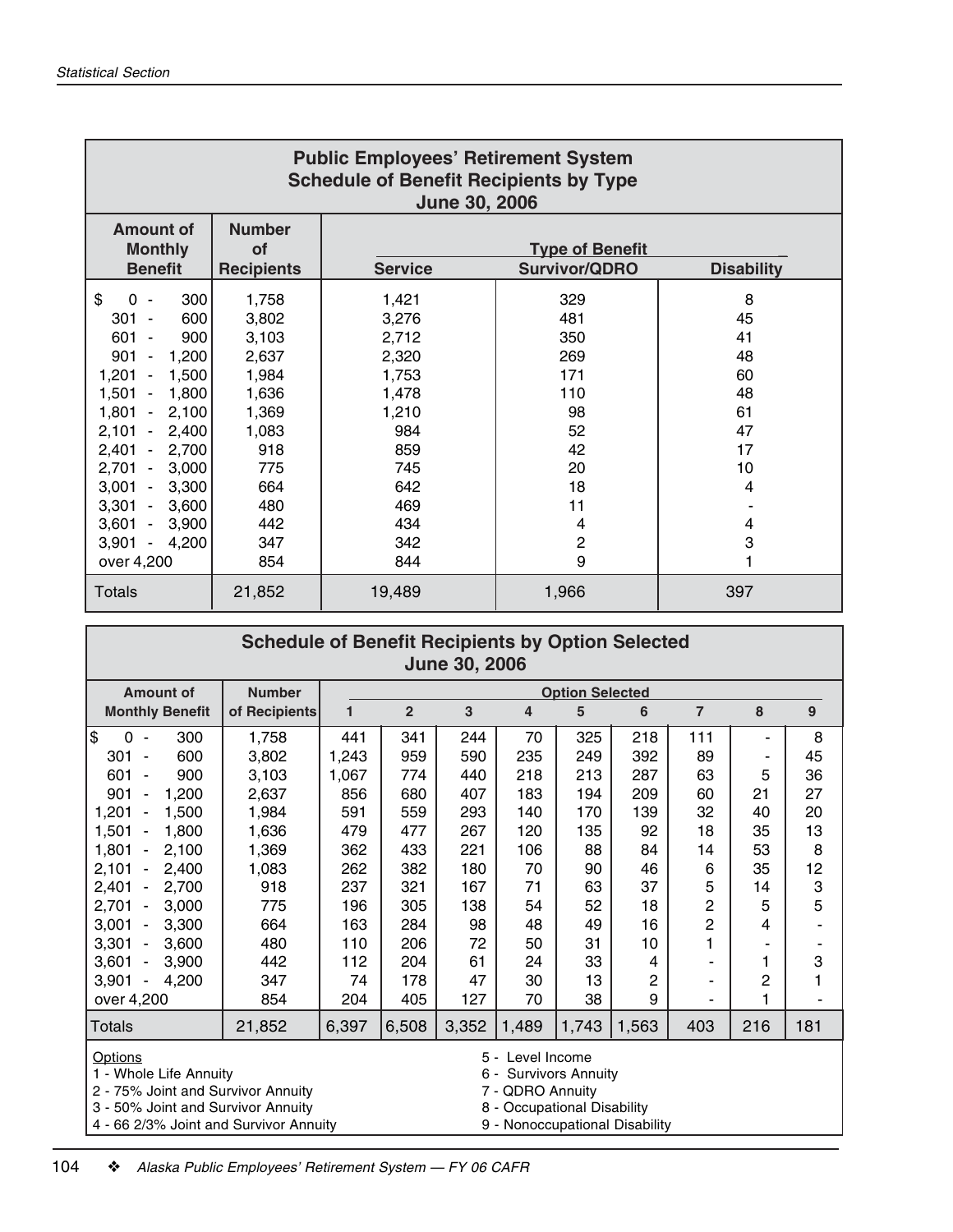| <b>Public Employess' Retirement System</b><br><b>Schedule of Benefit Recipients by Healthcare Coverage</b><br><b>June 30, 2006</b> |               |                                            |                |     |            |            |       |
|------------------------------------------------------------------------------------------------------------------------------------|---------------|--------------------------------------------|----------------|-----|------------|------------|-------|
| <b>Amount of</b>                                                                                                                   | <b>Number</b> | <b>Medical</b><br><b>Other Member Paid</b> |                |     |            |            |       |
| <b>Monthly Benefit</b>                                                                                                             | of Recipients | 1                                          | $\overline{2}$ | 3   | <b>DVA</b> | <b>LTC</b> | Life  |
| $\overline{\mathcal{S}}$<br>300<br>0                                                                                               | 1,758         |                                            | 1,520          | 238 | 701        | 365        | 43    |
| $301 -$<br>600                                                                                                                     | 3,802         |                                            | 3,508          | 294 | 1,972      | 1,086      | 168   |
| 900<br>601<br>$\overline{\phantom{a}}$                                                                                             | 3,103         | 14                                         | 2,934          | 155 | 1,800      | 997        | 160   |
| 901<br>1,200<br>$\overline{\phantom{a}}$                                                                                           | 2,637         | 10                                         | 2,525          | 102 | 1,703      | 985        | 199   |
| 1,201<br>1,500                                                                                                                     | 1,984         | 11                                         | 1,918          | 55  | 1,390      | 825        | 180   |
| 1,501<br>1,800                                                                                                                     | 1,636         | 6                                          | 1,594          | 36  | 1,222      | 739        | 160   |
| 1,801<br>2,100                                                                                                                     | 1,369         | 8                                          | 1,342          | 19  | 1,051      | 664        | 148   |
| 2,101<br>2,400                                                                                                                     | 1,083         |                                            | 1,074          | 8   | 880        | 539        | 158   |
| 2,401<br>2,700                                                                                                                     | 918           | 4                                          | 910            | 4   | 751        | 481        | 133   |
| 2,701<br>3,000                                                                                                                     | 775           |                                            | 770            | 4   | 659        | 426        | 138   |
| 3,001<br>3,300<br>$\blacksquare$                                                                                                   | 664           |                                            | 658            | 6   | 583        | 371        | 131   |
| 3,301<br>3,600<br>$\blacksquare$                                                                                                   | 480           |                                            | 478            |     | 426        | 271        | 114   |
| 3,601<br>3,900<br>$\mathbf{r}$                                                                                                     | 442           |                                            | 441            |     | 395        | 266        | 119   |
| 3,901<br>4,200<br>$\overline{\phantom{a}}$                                                                                         | 347           |                                            | 346            |     | 305        | 218        | 95    |
| over 4,200                                                                                                                         | 854           |                                            | 847            | 7   | 768        | 520        | 243   |
| <b>Totals</b>                                                                                                                      | 21,852        | 56                                         | 20,865         | 931 | 14,606     | 8,753      | 2,189 |
|                                                                                                                                    |               |                                            |                |     |            |            |       |

Type of Medical Coverage

1 - None

2 - Member paid

3 - Plan paid

Type of Other Coverage DVA = Dental, Vision, and Audio LTC = Long-term Care Life = Life Insurance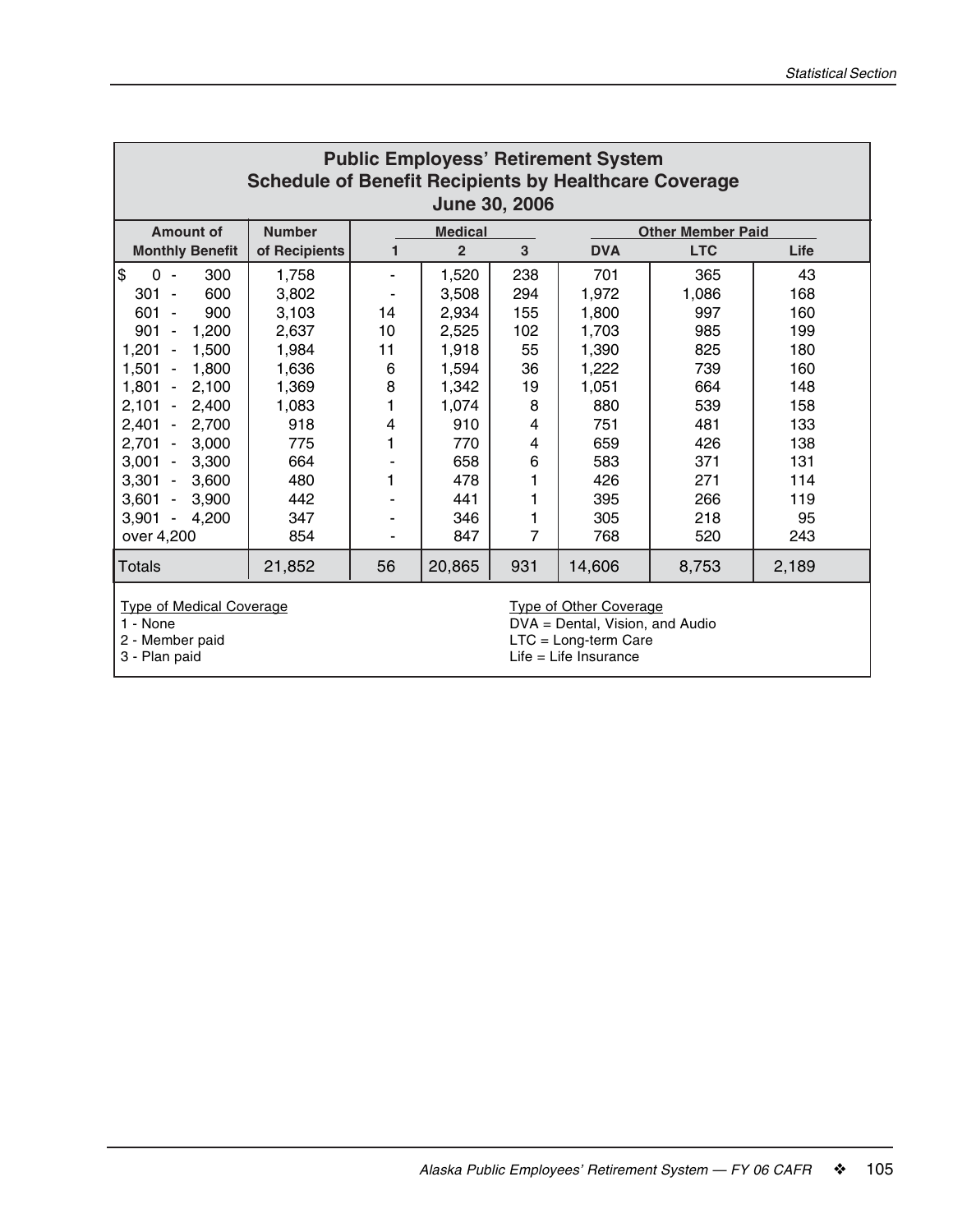| <b>Public Employees' Retirement System</b><br><b>Schedule of Average Benefit Payments</b><br><b>New Benefit Recipients</b>                                                                 |                  |                                 |                              |                                               |                  |                |                |
|--------------------------------------------------------------------------------------------------------------------------------------------------------------------------------------------|------------------|---------------------------------|------------------------------|-----------------------------------------------|------------------|----------------|----------------|
|                                                                                                                                                                                            | $0 - 4$          | $5 - 9$                         | $10 - 14$                    | <b>Years of Credited Service</b><br>$15 - 19$ | $20 - 24$        | $25 - 29$      | $30+$          |
|                                                                                                                                                                                            |                  | <b>Other</b>                    |                              |                                               |                  |                |                |
| Period 7/1/99 - 6/30/01:<br><b>Average Monthly Benefit</b><br><b>Number of Recipients</b>                                                                                                  | \$<br>602<br>8   | \$577<br>174                    | $\mathbb S$<br>791<br>289    | \$1,129<br>594                                | \$1,392<br>542   | \$1,771<br>438 | \$1,949<br>297 |
| Period 7/1/01 - 6/30/02:<br><b>Average Monthly Benefit</b><br>Number of Recipients                                                                                                         | \$<br>488<br>15  | \$500<br>283                    | \$<br>886<br>246             | \$1,428<br>227                                | \$2,020<br>198   | \$2,663<br>94  | \$3,653<br>72  |
| Period 7/1/02 - 6/30/03:<br><b>Average Monthly Benefit</b><br>Number of Recipients                                                                                                         | \$<br>984<br>202 | \$ 678<br>379                   | \$1,022<br>290               | \$1,601<br>219                                | \$2,201<br>179   | \$3,116<br>99  | \$4,004<br>77  |
| Period 7/1/03 - 6/30/04:<br><b>Average Monthly Benefit</b><br><b>Number of Recipients</b>                                                                                                  | \$<br>659<br>28  | \$745<br>300                    | \$<br>806<br>231             | \$<br>968<br>218                              | \$<br>917<br>234 | \$1,163<br>109 | \$1,488<br>58  |
| Period 7/1/04 - 6/30/05:<br><b>Average Monthly Benefit</b><br>Number of Recipients                                                                                                         | \$<br>451<br>34  | \$494<br>357                    | $\mathfrak{S}$<br>961<br>310 | \$1,508<br>247                                | \$2,298<br>232   | \$3,134<br>138 | \$3,648<br>111 |
| Period 7/1/05 - 6/30/06:<br><b>Average Monthly Benefit</b><br>Number of Recipients                                                                                                         | \$<br>522<br>33  | \$577<br>353                    | \$<br>998<br>250             | \$1,561<br>242                                | \$2,391<br>197   | \$3,468<br>130 | \$4,052<br>92  |
|                                                                                                                                                                                            |                  | <b>Peace Officer/Firefigher</b> |                              |                                               |                  |                |                |
| Period 7/1/99 - 6/30/01:<br><b>Average Monthly Benefit</b><br><b>Number of Recipients</b>                                                                                                  | \$1,416<br>2     | \$<br>927<br>13                 | \$1,249<br>34                | \$1,704<br>61                                 | \$2,824<br>143   | \$2,892<br>57  | \$2,702<br>18  |
| Period 7/1/01 - 6/30/02:<br><b>Average Monthly Benefit</b><br>Number of Recipients                                                                                                         | \$1,903<br>1     | \$<br>466<br>6                  | \$1,056<br>12                | \$1,561<br>19                                 | \$2.567<br>85    | \$3,447<br>32  | \$5,996<br>2   |
| Period 7/1/02 - 6/30/03:<br><b>Average Monthly Benefit</b><br>Number of Recipients                                                                                                         | \$1,594<br>1     | 697<br>\$<br>9                  | \$1,131<br>20                | \$2,043<br>20                                 | \$3,013<br>79    | \$4,079<br>11  | \$4,313<br>З   |
| Period 7/1/03 - 6/30/04:<br><b>Average Monthly Benefit</b><br>Number of Recipients                                                                                                         | \$1,644<br>4     | \$2,392<br>78                   | \$2,298<br>46                | \$2,093<br>43                                 | \$2,435<br>61    | \$2,895<br>30  | \$2,546<br>8   |
| Period 7/1/04 - 6/30/05:<br><b>Average Monthly Benefit</b><br>Number of Recipients                                                                                                         | \$<br>327<br>1   | 768<br>\$<br>11                 | \$1,248<br>14                | \$1,676<br>31                                 | \$2,528<br>73    | \$3,307<br>33  | \$3,628<br>5   |
| Period 7/1/05 - 6/30/06:<br><b>Average Monthly Benefit</b><br>Number of Recipients<br>"Average Monthly Benefit" includes post-retirement pension adjustments and cost-of-living increases. | 278<br>\$<br>2   | \$703<br>6                      | \$1,326<br>11                | \$1,904<br>16                                 | \$3,265<br>43    | \$3,715<br>10  | \$5,077<br>2   |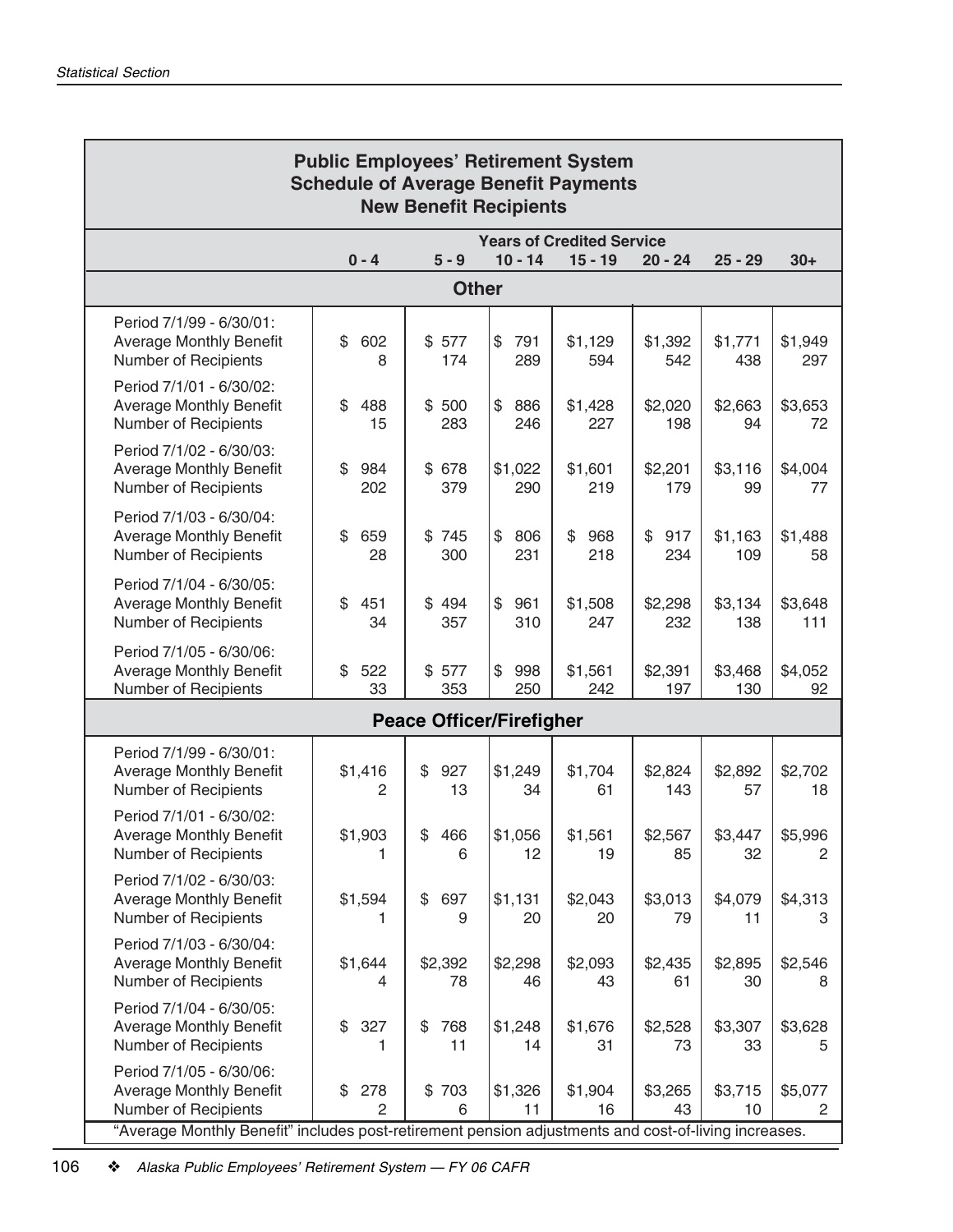| <b>Public Employees' Retirement System</b><br><b>Principal Participating Employers</b><br><b>June 30, 2006</b> |                               |             |                                                            |  |  |  |
|----------------------------------------------------------------------------------------------------------------|-------------------------------|-------------|------------------------------------------------------------|--|--|--|
| <b>Employer</b>                                                                                                | Non-retired<br><b>Members</b> | <b>Rank</b> | Percentage of<br>of Total<br>Non-retired<br><b>Members</b> |  |  |  |
| State of Alaska<br>University of Alaska<br>Anchorage School District                                           | 22,625<br>5,007<br>4,311      | 2<br>3      | 41.2%<br>9.1<br>7.9                                        |  |  |  |
| <b>Total</b>                                                                                                   | 31,943                        |             | 58.2%                                                      |  |  |  |